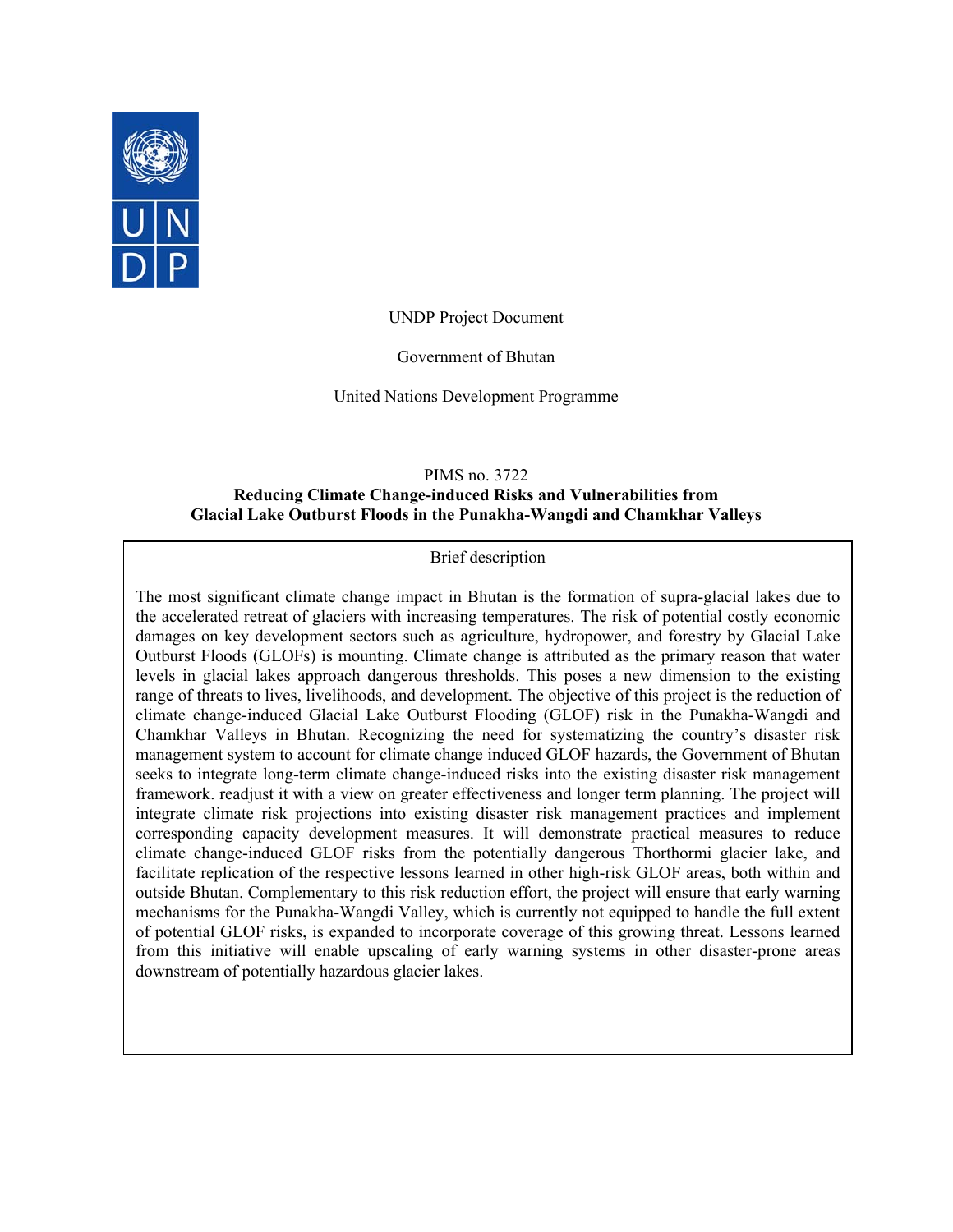# **Table of Contents**

| SECTION II: STRATEGIC RESULTS FRAMEWORK (SRF) AND GEF INCREMENT 31                                                                       |    |
|------------------------------------------------------------------------------------------------------------------------------------------|----|
| PART I: STRATEGIC RESULTS FRAMEWORK, SRF (FORMERLY GEF LOGICAL FRAMEWORK) ANALYSIS 31                                                    |    |
|                                                                                                                                          |    |
|                                                                                                                                          |    |
|                                                                                                                                          |    |
|                                                                                                                                          |    |
|                                                                                                                                          |    |
|                                                                                                                                          |    |
|                                                                                                                                          |    |
| PART III: TERMS OF REFERENCE FOR KEY PROJECT GROUPS, STAFF, AND SUB-CONTRACTS47                                                          |    |
|                                                                                                                                          |    |
|                                                                                                                                          |    |
|                                                                                                                                          |    |
|                                                                                                                                          | 68 |
| ANNEX 1: List of Baseline Studies and Reports on Initiatives to Reduce GLOF Risks                                                        | 68 |
| ANNEX 2: Hazard Zonation Maps and Vulnerability of Punakha-Wangdi Valley Communities                                                     | 71 |
| $\mathbf{r} = \mathbf{r} \cdot \mathbf{r}$ and $\mathbf{r} = \mathbf{r} \cdot \mathbf{r}$ and $\mathbf{r} = \mathbf{r} \cdot \mathbf{r}$ | 74 |
|                                                                                                                                          |    |

| ANNEX 5: Ongoing Disaster and Climate Risk Management Programs Relevant to the Proposed Project 104 |  |
|-----------------------------------------------------------------------------------------------------|--|
|                                                                                                     |  |
|                                                                                                     |  |
|                                                                                                     |  |
|                                                                                                     |  |
|                                                                                                     |  |
|                                                                                                     |  |
|                                                                                                     |  |
|                                                                                                     |  |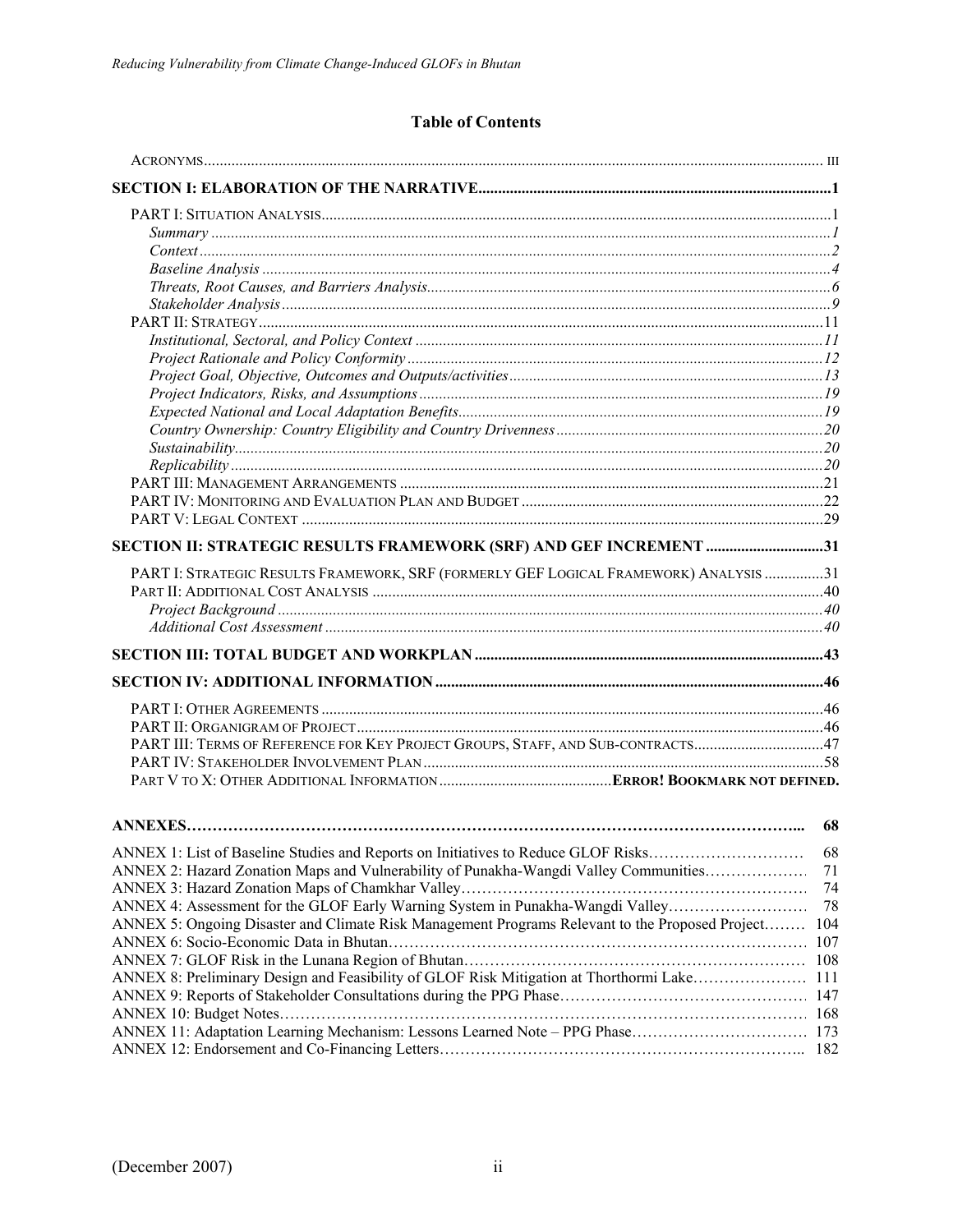# **Acronyms**

| <b>APF</b>     | <b>Adaptation Policy Framework</b>                                             |
|----------------|--------------------------------------------------------------------------------|
| <b>ALM</b>     | <b>Adaptation Learning Mechanism</b>                                           |
| <b>BIMSTEC</b> | Bay of Bengal Initiative for Multi-Sectoral Technical and Economic Cooperation |
| <b>CBOs</b>    | Community-Based Organizations                                                  |
| <b>CCA</b>     | <b>Common Country Assessment</b>                                               |
| <b>CRM</b>     | Climate Risk Management                                                        |
| <b>DADM</b>    | Department of Aid and Debt Management                                          |
| <b>DDMC</b>    | Dzongkhag Disaster Management Committee                                        |
| <b>DGM</b>     | Department of Geology and Mines                                                |
| <b>DMD</b>     | <b>Disaster Management Division</b>                                            |
| <b>DRM</b>     | Disaster Risk Management                                                       |
| <b>DRR</b>     | <b>Disaster Risk Reduction</b>                                                 |
| <b>ELOS</b>    | Extended Line of Sight                                                         |
| <b>EWS</b>     | Early Warning System                                                           |
| <b>GDMC</b>    | Gewog Disaster Management Committee                                            |
| <b>GEF</b>     | Global Environment Facility                                                    |
| <b>GLOF</b>    | Glacial Lake Outburst Flood                                                    |
| <b>IEC</b>     | Information, Education, and Communications                                     |
| <b>INC</b>     | <b>Initial National Communication</b>                                          |
| <b>IPCC</b>    | Intergovernmental Panel on Climate Change                                      |
| MDG(s)         | Millennium Development Goal(s)                                                 |
| <b>NAPA</b>    | National Adaptation Programs of Action                                         |
| <b>NCDM</b>    | National Committee for Disaster Management                                     |
| <b>NDRMF</b>   | National Disaster Risk Management Framework                                    |
| NGO            | Non-Governmental Organization                                                  |
| PB             | Project Board                                                                  |
| PM             | Project Manager                                                                |
| <b>PMU</b>     | Project Management Unit                                                        |
| <b>PRSP</b>    | <b>Poverty Reduction Strategy Paper</b>                                        |
| <b>PSC</b>     | Project Steering Committee of the PPG phase                                    |
| <b>RGOB</b>    | Royal Government of Bhutan                                                     |
| <b>SAARC</b>   | South Asian Association for Regional Cooperation                               |
| <b>SNC</b>     | <b>Second National Communication</b>                                           |
| <b>TSAT</b>    | <b>Technical Support and Advisory Team</b>                                     |
| <b>UNDP</b>    | United Nations Development Program                                             |
| <b>UNDAF</b>   | United Nations Development Assistance Framework                                |
| <b>UNEP</b>    | United Nations Environment Program                                             |
| <b>UNFCCC</b>  | United Nations Framework Convention on Climate Change                          |
| <b>UN</b>      | <b>United Nations</b>                                                          |
| V&A            | Vulnerability and Adaptation                                                   |
| <b>VRA</b>     | <b>Vulnerability Reduction Assessment</b>                                      |
|                |                                                                                |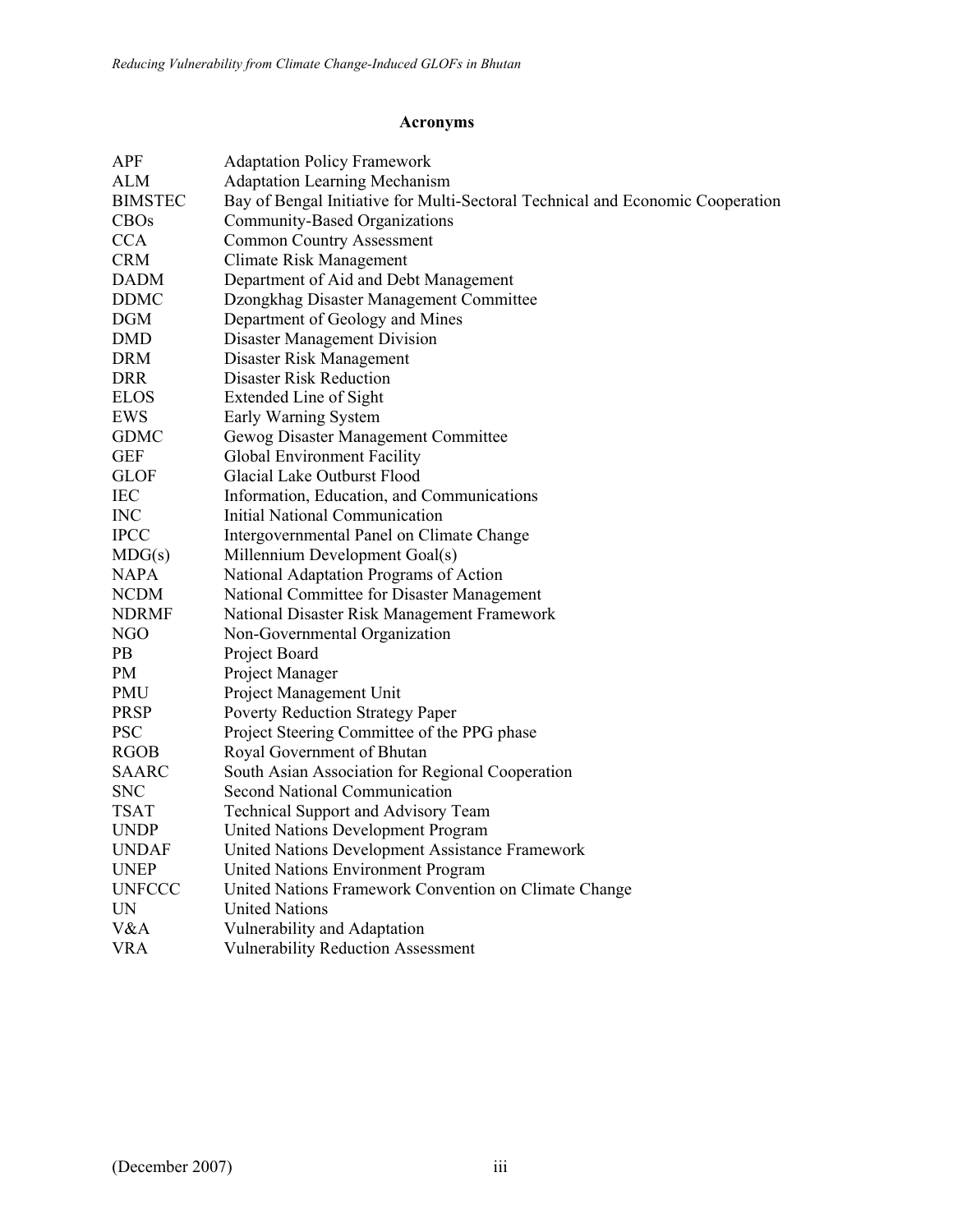# **SECTION I: ELABORATION OF THE NARRATIVE**

### **PART I: Situation Analysis**

### *Summary*

- 1. Bhutan's development is highly dependent on climate-sensitive sectors such as agriculture, hydropower and forestry. The most significant climate change impact in Bhutan is the formation of supra-glacial lakes due to the accelerated retreat of glaciers with increasing temperatures. The risk of potential disasters inflicted by Glacial Lakes Outburst Floods (GLOFs), which pose a new dimension of threats to lives, livelihoods and development, is currently mounting as the water levels in several glacier lakes approach critical geostatic thresholds. Although current (baseline) disaster management policies, risk reduction and preparedness plans in Bhutan are able to address recurrent natural hazards in the country, they are not yet geared to deal with the new dimension of GLOF threats.
- 2. At the individual and organizational level, there are capacity deficits on the expected distribution and effects of potential GLOF impacts and on the changing requirements this poses on early warning systems. Current disaster mitigation and preparedness initiatives (including early warning systems) are not geared for the efficient management of risks by rising water levels in glacier lakes, nor to trigger early warning of potentially dangerous drainage segment downstream of potentially hazardous glacier lake overflows.
- 3. Addressing these constraints, the components of the proposed project comprise the three most urgent priorities from the recently concluded National Adaptation Programme of Action (NAPA) process in Bhutan. Recognizing the need for systematizing this disaster risk management system to account for GLOF hazards, the Government of Bhutan seeks to integrate long-term climate change induced risk planning into the existing disaster risk management framework and readjust it with a view on greater effectiveness and longer-term anticipatory capacities. The project will integrate climate risk projections into existing disaster risk management practices and implement corresponding capacity development measures on different levels (national, district and community). The project will demonstrate a practical approach to reduce GLOF risks from Thorthormi glacier lake, which has a worst-case-scenario outburst projection as early as 2010 and thus is one of Bhutan's most dangerous glacier lakes. The lessons learned in this climate change risk reduction project will facilitate replication of GLOF risk reduction in other high risk areas, both within and outside Bhutan. Complementary to this demonstration, the project will ensure that the existing early warning system in the Punakha-Wangdi Valley, which is also among the most vulnerable valleys downstream of potentially hazardous glacier lakes and currently not equipped to handle the full extent of potential GLOF risks, is expanded to take sufficient account of this growing risk. Lessons learned from this initiative will enable up-scaling of early warning systems in other disaster-prone areas downstream of potentially hazardous glacier lakes.
- 4. At the national level, the expected adaptation benefits of this project include improved government capacity to deal with dynamic, climate-induced hazards and to design, implement, evaluate and replicate systems for GLOF risk reduction and preparedness. Vulnerability of communities in high risk GLOF areas will be reduced as the project will catalyze cost-effective management of glacier lake levels and adjustment of communal early-warning systems to climate change-induced hazards.
- 5. Without LDCF support, vulnerable communities in Bhutan will face an increased risk of climateinduced GLOFs. The National Disaster Management Framework will have insufficient capacity to deal with dynamic vulnerabilities that grow as temperature increases and water levels in glacier lakes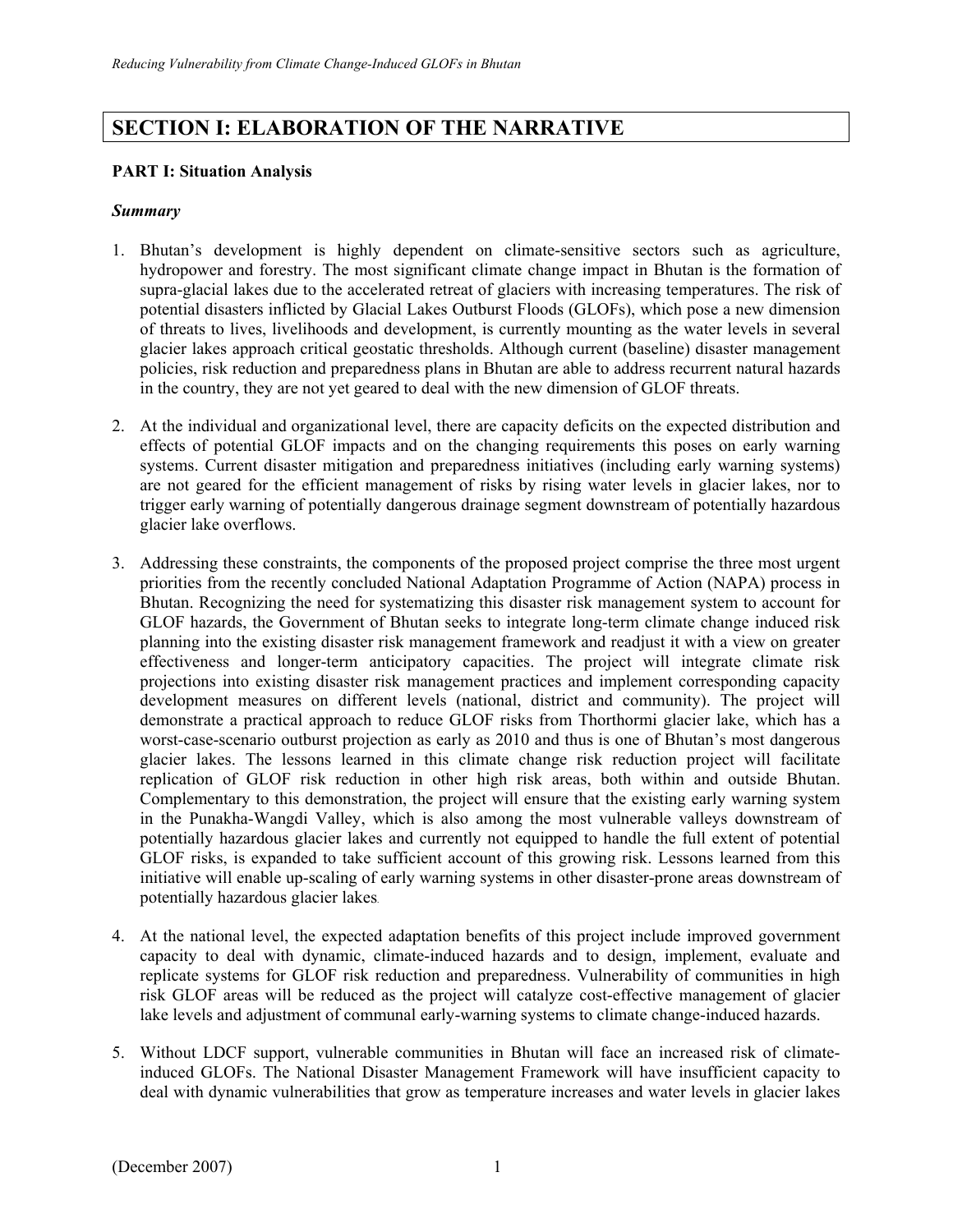in Bhutan reach critical, disaster-prone thresholds (scientific evidence suggests such critical developments as little as 3 years away). The baseline scenario is that government and disaster management authorities in Bhutan manage recurrent risks based on seasonality and historic hazard occurrences. They will remain unprepared (in terms of technical capacity and tried and tested options) to systematically adjust planning and management frameworks to the new climate risk dimension.

- 6. The proposed project ensures that Bhutan's disaster management framework does not get stuck in a baseline stage, where hazard mapping exercises and disaster management activities reflect a static, short-term, and reactive approach. As glacier lake levels in Bhutan are linked to climate change projections, activities are necessary to build capacity, demonstrate, and adjust systems to safeguard against new and additional risks. LDCF support will be instrumental in demonstrating a specific model of vulnerability reduction which could then be replicated in other disaster-prone areas. In particular, LDCF support will enable adaptation of national, regional, and local disaster management procedures to growing GLOF risk, demonstration, and replication of GLOF mitigation by glacier lake input/output management, and adaptation of early warning systems to the new risk patterns downstream of potentially hazardous glacier lakes.
- 7. The project is based on UNDP's comparative advantage in capacity building. Since 2004, UNDP has supported disaster-risk management in Bhutan through institutional capacity development at all levels and with a range of stakeholders from different government departments. The project will be able to efficiently connect to the central policy processes that currently shape Bhutan's approach on how to deal with future climatic hazards. UNDP's Bureau for Crisis Prevention and Recovery (BCPR) supports national counterparts to develop both a disaster risk perspective and the human, financial, technical, and legislative capacity; civil society preparedness; and coordination systems required to effectively manage and reduce risk. In an effort to promote integrated development approaches, UNDP brings together partners working on both climate change and disaster risk reduction. Hence, the project will be able to efficiently connect to the central policy processes that currently shape Bhutan's approach on how to deal with future climatic hazards.

# *Context*

- 8. Bhutan's entire northern upper land has glacier/snow-fed lakes in the mountaintops. With a majority of Bhutan's population and infrastructure development concentrated in large river valleys, climateinduced GLOFs could cause signigicant human and economic devastation. Of the range of hazards that Bhutan is vulnerable, none is more significant than the formation of supra-glacial lakes due to the accelerated retreat of glaciers. Rising mean temperature, attributed by the scientific community to climate change, is the main cause of glacial retreat. According to the IPCC's Fourth Assessment Report, eleven of the last twelve years (1995 -2006) rank among the 12 warmest years in the history of global surface temperatures records since  $1850^1$ . These rapid changes are correlated with a faster rate of glacier melt. The result of these changes is that glaciers in Bhutan are receding at a rate of almost 30-60 meters per decade. The melting ice from these receding glaciers is increasing the volume of water in glacial lakes, and the melting of ice-cored dams is destabilizing them, pushing the hazard risk for GLOFs to critical levels.
- 9. Seasonal climatic variations have become more pronounced in Bhutan. Numerous scientific studies highlight greater variability in rainfall and temperature over the past decades, and that there is

l <sup>1</sup> IPCC, 2007. *Climate Change 2007: The Physical Science Basis – Summary for Policy Makers*. Geneva: WMO and UNEP. The IPCC projects that temperatures will continue to rise by  $0.2^{\circ}$ C per decade, with an increase by the end of the century of up to  $4^{\circ}$ C, as compared to the period between 1980-1999. Temperature increases range from 1.1- $6.4^{\circ}$ C depending on the scenario used, with a best estimate of 1.8-4.0 $^{\circ}$ C.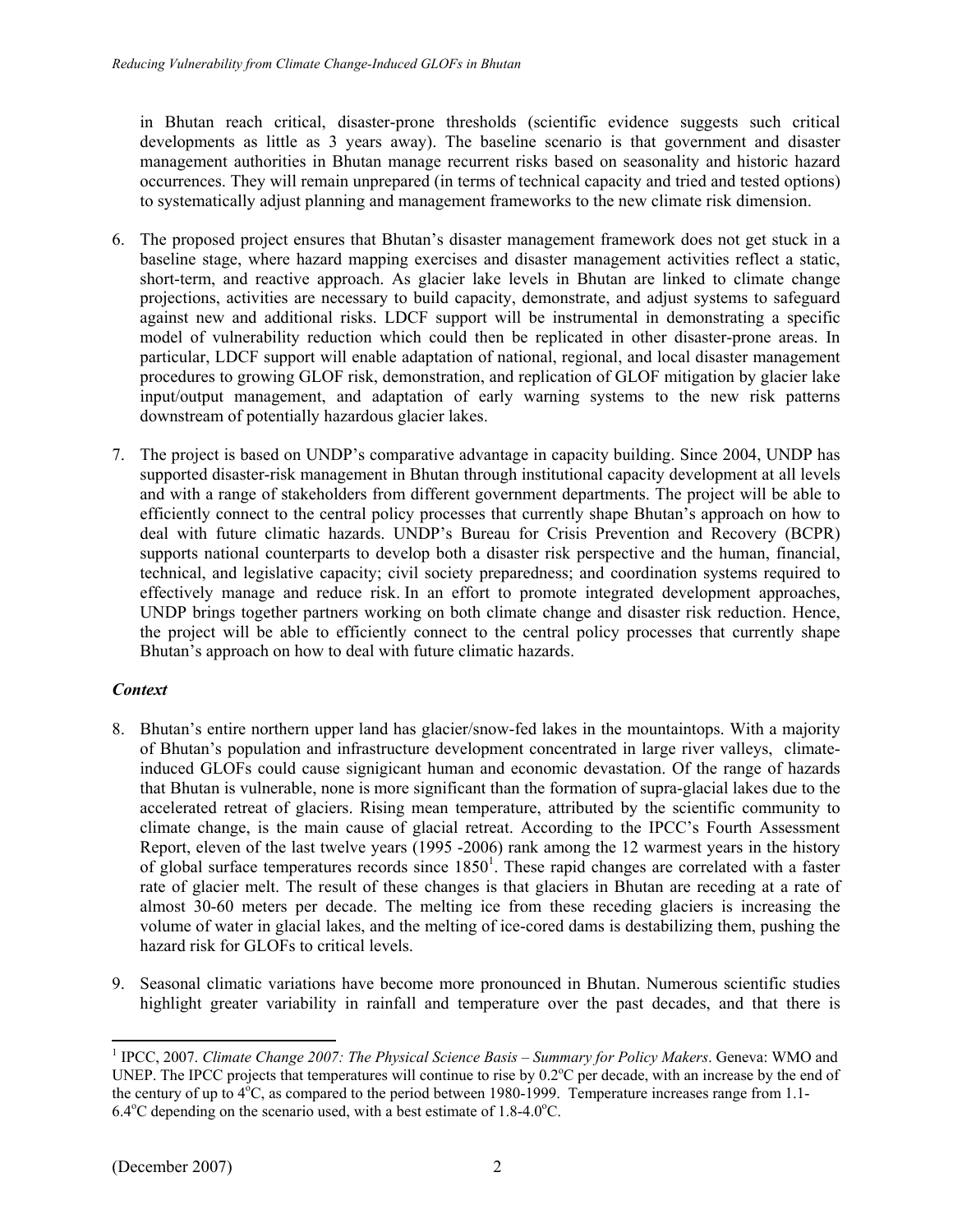significantly greater warming at higher elevations.<sup>1, 2</sup> On average, air temperatures in the Himalayas are  $1^{\circ}$ C higher now than in the 1970s, rising by  $0.06^{\circ}$ C per year.<sup>3</sup> There is a direct correlation between the increases in spring land temperatures and decreases in the spring snow cover. Satellite records show a significant decrease in snow cover by about 10% since 1966 in the northern hemisphere.<sup>4</sup> Precipitation is increasingly falling as rain and further contributing to increasing water levels in glacial lakes. Rainfall in Bhutan's is driven by the Indian summer monsoon cycle. The period from 1990-2003 was marked by execeptionally high rainfall years as in 1998, 2000, and 2002, while a drought struck in  $2001$ .<sup>5</sup> With massive flood induced landslide disasters in  $2000$ ,  $2003$ , and 2004,<sup>6</sup> there has been sufficient evidence that underscores the need for planning increasing climate variability in the future.

- 10. Temperatures in Bhutan are expected to rise steadily through the early to the middle of the 21st century. With increasing seasonal precipitation variability, the threats of monsoonal rain flooding and rain-triggered landslides have increased. Increasing proportions of precipitation will likely fall as rain rather than snow, and precipitation is likely to occur in more intense and erratic events, worsening risk of floods. Glaciers will also continue to melt, increasing flood risks.
- 11. This increased risk of GLOFs threatens lives and livelihood resources in Bhutan. A significant portion of the country's revenue is derived from hydropower, which has involved huge investments in infrastructure and requires sustainable water resources. The Basochu hydropower project and upcoming Punachangchu hydroproject are located in the Punakha-Wangdi Valley and Chamkhar Valley (see Annex 6). The revenue from hydropower export to India constitutes 45% of the country's revenue, with projections that this share will increase to  $60\%$ <sup>7</sup>. While hydropower is the backbone of the economy, other sectors are highly vulnerable to the adverse effects of climate change, including GLOF risks. For example, heavy monsoon floods in the year 2000 negatively affected economic growth by more than  $2\dot{9}^8$ . Agriculture in Bhutan provides livelihoods and employment to 79% of the population. The majority of the people practice subsistence farming on marginal lands with average land holdings ranging from  $1-4$  acres<sup>9</sup>, which are extremely vulnerable to flood impacts.
- 12. The proposed project will address climate risks in two Sub Basins—Pho Chhu and Chamkar Chhu which represent the two most GLOF-vulnerable areas in the country and pose a major threat to life and infrastructure in downstream communities in the Punakha-Wangdi and Chamkhar valleys respectively (see hazard zonation maps in Annex 2 and Annex 3). Approximately 10% of the Bhutanese population lives in these two valleys.<sup>10</sup> The Pho Chhu flows into Puna Tshang Chhu, the country's longest river, along which there are emerging townships, important historical structures, major hydropower projects, farmland, and public infrastructural projects. The Chamkhar valley is an important emerging urban, tourist, and economic hub.

l 2 Liu, X. and B. Chen, 2000. "Climatic Warming in the Tibetan Plateau During Recent Decades," in *International Journal of Climatology* 20: 1729-1742. 3

Shrestha, A.B. *et al.*, 1999. Maximum temperature trends in the Himalayas and its vicinity, *Journal of Climate,* Vol. 12, 2775-2787.

<sup>&</sup>lt;sup>4</sup> IPCC, 2001. *Climate Change 2001: The Scientific Basis*, Geneva: UNEP and WMO 5 Down Abdul Quadit, Md. at al. Climatic Characteristics of Temperature and Progr

<sup>&</sup>lt;sup>5</sup> Dewan Abdul Quadir, Md, *et al.*, Climatic Characteristics of Temperature and Precipitation of Bhutan, SAARC Meteorological Research Center, Dhaka, Bangladesh

<sup>&</sup>lt;sup>6</sup> Centre for Research on the Epidemiology of Disasters (CRED) EM-DAT Database for Natural Disasters  $\frac{7}{4}$  ADB 2007, data Davelopment Outlook 2007, section on Phyton pp. 167, 160. Monile: Agion Davelopment

<sup>&</sup>lt;sup>7</sup> ADB, 2007. *Asian Development Outlook 2007*, section on Bhutan, pp. 167-169. Manila: Asian Development Bank

<sup>&</sup>lt;sup>8</sup> Planning Commission, RGOB, 2002. <sup>*9<sup>th</sup> Plan Main Document 2002-2007*.</sup>

<sup>&</sup>lt;sup>9</sup> MOA, 2000. RNR Statistics 2000 Vol 1

<sup>&</sup>lt;sup>10</sup> Office of the Census Commissioner, RGOB, Population and Housing Census of Bhutan 2005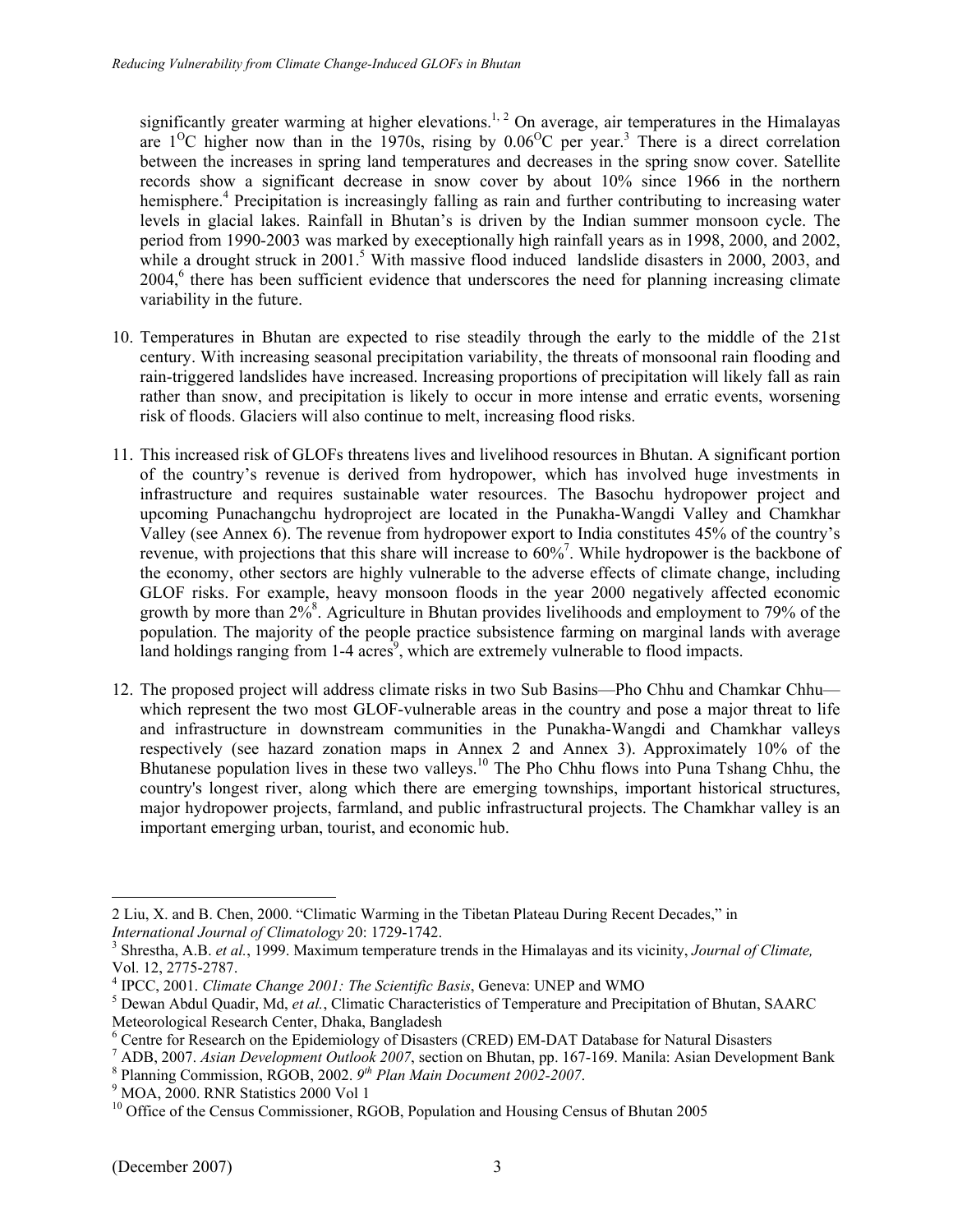- 13. As noted in Bhutan's *Initial National Communication* and *National Adaptation Programme of Action* (NAPA), climate change is likely to have adverse impacts on the country's progress towards environmentally sound economic and social development<sup>11</sup> and needs to be addressed through planful and integrated measures such as the proposed project. Efforts to reduce risks to climate change and other hazards in Bhutan take place at an important juncture of the country's history when decentralization policies are implemented. Bhutan's new constitution will be adopted in 2008, at the same time that elections will be conducted for the first time in the country. One of the key aims of the constitution is to empower decision-making and action at the district levels, since those officials have a stronger understanding of their region's circumstances and needs.
- 14. The recently completed United Nations Common Country Assessment (CCA) highlights Bhutan's vulnerability to climate change and the need to build national capacity to address this issue. The proposed project aims at the reduction of climate change-induced vulnerability and enhancement of adaptive capacity, and supports Bhutan's UN Development Assistance Framework (UNDAF), which places environmental sustainability and disaster management (UNDAF Outcome 5) as one of the country's key priorities for the period 2008-2012.12 As stated in the UNDAF: *"The UN will focus on supporting capacity strengthening of key government agencies to implement disaster management framework, mainstream disaster/climate risk reduction into plans and polices and to strengthen national and local capacity for disaster preparedness and response systems."* Within this priority, the UN aims to build Bhutan's capacity to integrate environmental concerns in policies and plans, and to strengthen disaster and climate risk management. The project will also contribute to achieving the Millenium Development Goals (MDGs) by reducing vulnerabiltiy of the poor and ensuring environmental sustainability.
- 15. The expected adaptation benefits of the project in terms of improved government capacity to deal with dynamic, climate-induced hazards through risk reduction and preparedness contribute to UNDP's global adaptation goal in Thematic Area 4 on Disaster Risk Management. Specifically, the project will contribute to Outcome 1 "Policies and plans revised using scenario planning to shift development emphasis from high-risk to lower-risk areas"; Outcome 3 "Measures piloted to reduce vulnerability, including improved settlement construction and drainage systems"; and Outcome 4 "Disaster response improved through deployment of early warning systems and upgrading of disaster response plans".

# *Baseline Analysis*

16. Baseline activities to address the risks imposed by climate change-induced rising water levels in Thorthormi lake are limited. At present, the Bhutanese government is unable, on its own, to bear the total cost of reducing the threat of flooding from rising water levels. The baseline costs incurred have focused on studies on glacial lakes and potential threats along with detailed planning of stability analyses and alternatives for lowering of lake waters (see Annexes 1 and 8). Various projects are ongoing or planned to develop capacity on flood monitoring, water management, disaster and climate risk management, and GLOF assessment (see Annex 5). The government, together with bilaterals and other UN agencies, has made a commitment of US\$4,036,224 towards baseline development activities in the context of this project.

l

<sup>&</sup>lt;sup>11</sup> NEC, 2000. Initial National Communication under the United Nations Framework Convention on Climate Change. Thimphu: National Environment Commission.

<sup>&</sup>lt;sup>12</sup> United Nations and RGOB, 2007. United Nations Development Assistance Framework for the Kingdom of Bhutan: 2008-2012. Thimphu: UN and RGOB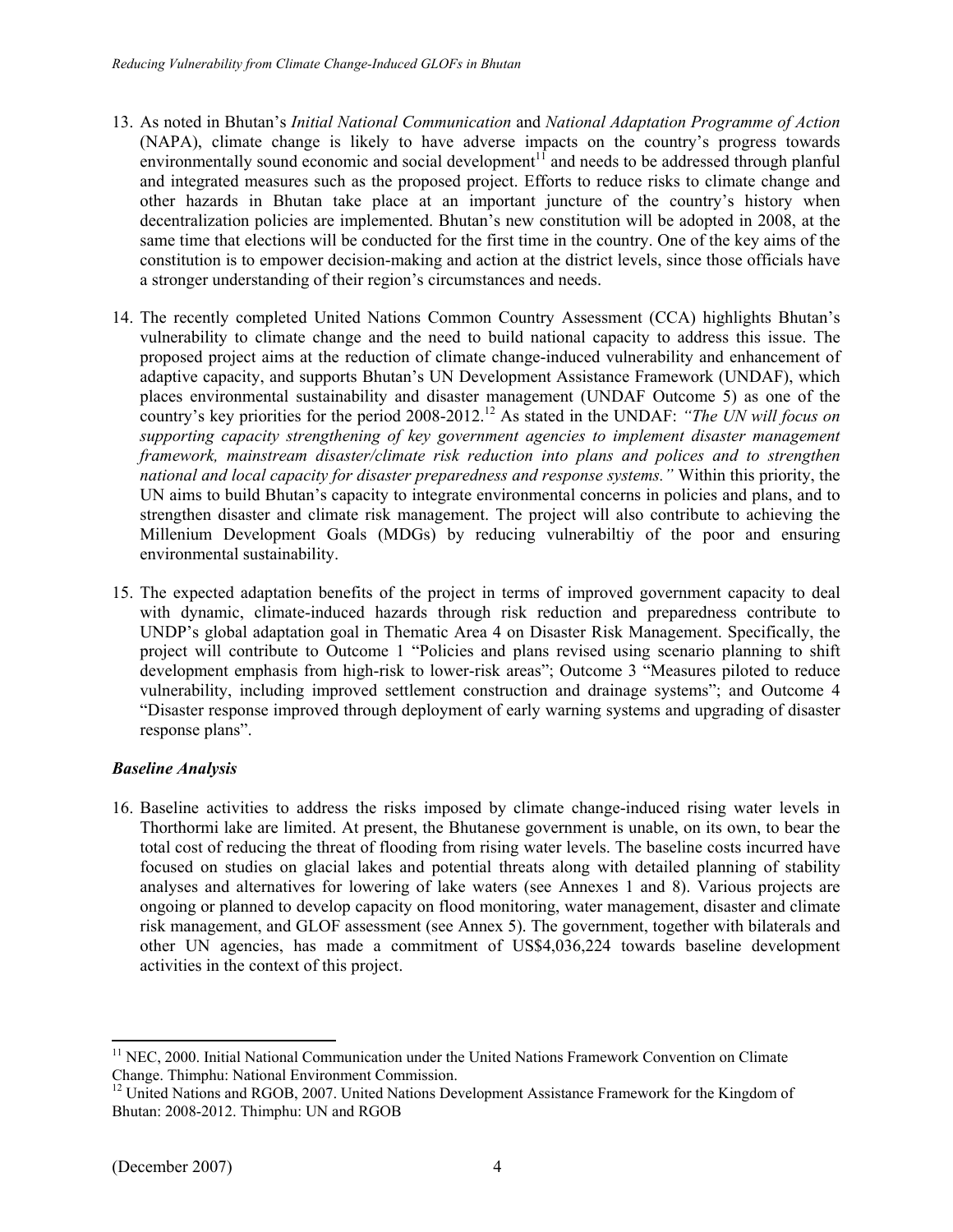- 17. To date, there has been limited progress on the establishment of comprehensive hazard/vulnerability zonation with respect to GLOFs, and on the linkage of appropriate early warning systems to the detected risk patterns. In part, this has been due to insufficient information. This has somewhat been addressed through a hazard zonation and vulnerability mapping exercise conducted on the upper Punakha-Wangdi Valley in 2002. This hazard zonation has been extended and updated in the PPG phase of the proposed project (see Annex 2). The need for a GLOF monitoring program throughout the country focusing on the known lakes with potential GLOF risks has already been stressed in the earlier inventory works in Bhutan (Mool and other, 2001). Several methods were highlighted in their work on monitoring, mitigation and early warning systems, but to date, little else has taken place.
- 18. Without an effective early warning system in place, inclusive of systematic alignment with a public response system, the impacts of a GLOF event could be very severe. The current early warning system in place relies on a basic manual system of personnel equipped with wireless phones keeping watch at specific locations along the main rivers. In case of a flood, the person upstream sounds an alarm through the phone system. The biggest problem of the current early warning system is that it could prove ineffective if downstream stations remain unattended at the time of a flood. In addition, GLOF events represent a different dimension of flooding hazards, as they transport larger quantities of water and debris at higher velocities and can effect different drainage systems simultaneously. As a result, communities and the government downstream could be caught unawares, which would result in substantial human, material and immaterial losses. The current early warning system will need to be overhauled and upscaled to a functioning and technically sound system which is able to trigger an alarm at all times and evoke strong social responses once an alarm has been sounded.
- 19. The issues of GLOF mitigation and early warning are closely linked to an existing requirement of making the Disaster Management systems and policies in Bhutan more anticipatory and supportive of long-term climate change risk management strategies. Although Bhutan's disaster management framework provides for hazard mapping exercises and disaster management activities at different levels, it mainly reflects a static, short-term, and reactive approach. Baseline disaster management policies, risk reduction and preparedness plans in Bhutan address recurrent natural hazards in the country, but are not yet geared to deal with the emerging climate change induced GLOF threats. At the individual and organizational level, there are capacity deficits on the expected distribution and effects of potential GLOF impacts and on the changing requirements this implies for early warning and response systems. Current disaster mitigation and preparedness initiatives are not geared for the efficient management of risks by rising water levels in glacier lakes, nor to trigger early warning signals in potentially dangerous drainage segments downstream of potentially hazardous glacier lake overflows.
- 20. Recognizing the need for making systematic efforts towards managing disaster risks, the Royal Government of Bhutan is adopting a strategy of holistic disaster management through the National Disaster Risk Management Framework (NDRMF) and other activities, as detailed in Annex 5. However, there remain gaps in Bhutan's capacity to adequately address new risks that are imposed with climate change.
- 21. In conclusion, the baseline in Bhutan with regard to GLOF risks is characterized as follows:
	- Bhutan is in the beginning stages of establishing a National Disaster Risk Management Framework, but there is a need to systematically incorporate climate change and the impact it would have on the country's natural hazards, including GLOF;
	- Little institutional capacity currently exists in DMD and its partner agencies to assess and integrate climate change knowledge into disaster risk management and practice, at the national, regional, and local levels;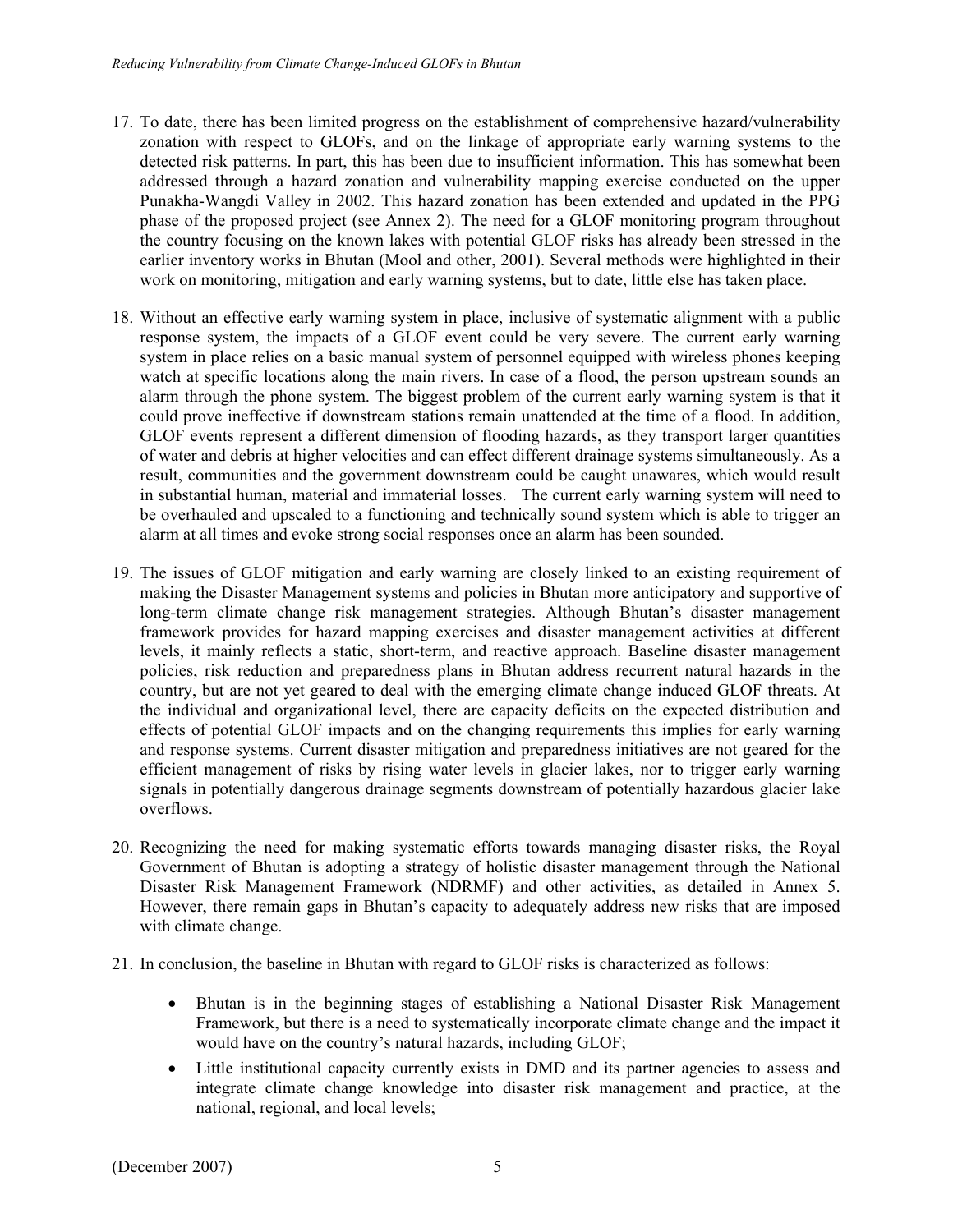- Scientific research has identified increasing risk of GLOFs due to climate change and 25 potentially dangerous lakes with a worst case scenario of a GLOF event involving Thorthormi lake as early as 2010;.
- Communities along the Punakha-Wangdi Valley and Chamkhar Valley are highly vulnerable to GLOFs, with vulnerabilities being compounded by poverty, increasing pressure on natural resources, high-risk settlement patterns, and the need for greater education and public awareness;
- There are preliminary feasibility assessments of artificial lowering of glacial lake waters and regional experiences of similar mitigation works in other countries, but due to a lack of resources for a systematic and planful implementation of concrete mitigation measures on glacier lakes identified as priority hazards, the capacities in government to implement, monitor and replicate such measures are still limited;
- The PPG phase of the proposed project has produced an assessment of an appropriate GLOF early warning system for the Punakha-Wangdi Valley, but there is still a lack of knowledge about the actual operation, maintenance and testing requirements associated with such a system.
- 22. Without LDCF support, vulnerable communities in Bhutan will face an increased risk of climateinduced GLOFs. The National Disaster Management Framework will have insufficient capacity to deal with dynamic vulnerabilities that grow as temperature increases and water levels in glacier lakes in Bhutan reach critical, disaster-prone thresholds. The baseline scenario is that government and disaster management authorities in Bhutan will be able to continue managing recurrent risks, based on seasonality and historic hazard occurrences, but that they will remain unprepared (in terms of technical capacity and tried and tested options) to systematically adjust planning and management frameworks to new climate risk dimensions.

# *Threats, Root Causes, and Barriers Analysis*

- 23. Climate change is contributing to increased melting of glaciers and the formation of glacial lakes in Bhutan. Recent studies suggest rates of glacial retreat in the Himalayas as high as 30 to 60 metres per  $\beta$  decade<sup>13</sup>, and the melting of glaciers leading to alarming volumes of water in downstream glacial lakes. Increased temperature also causes melting of ice-cored moraine dams to the point that the ridges can no longer resist the pressure. The concern is that when the current holding capacity of the lakes reaches a critical threshold, loose glacial debris that act as dams or barriers could fail and lead to flash floods that result in severe adverse impacts on downstream communities.
- 24. An inventory of glaciers, glacial lakes, and glacial lake outburst floods (GLOFs) in Bhutan, prepared by a team of Bhutanese and foreign experts in 2001, identified 677 glaciers and 2,674 glacial lakes.<sup>14</sup> The study also revealed a total of 24 glacial lakes posing potentially high risk for GLOFs. Eight of these 24 lakes are located in the Pho Chhu Sub Basin and three are located in the Chamkhar Chhu Sub Basin. An update of the UNEP/ICIMOD GLOF inventory in 2007, shows that the number of high-risk glacial lakes has increased to 25, and the team identified 983 glaciers and 2,794 glacial

<sup>&</sup>lt;sup>13</sup> D. Cyranoski, The Long-range Forecast, *Nature*, vol. 438, November 2005

<sup>&</sup>lt;sup>14</sup> ICIMOD and UNEP, 2001. *Inventory of Glaciers, Glacial Lakes and Glacial Lake Outburst Floods: Monitoring and Early Warning Systems in the Hindu Kush-Himalayan Region – Bhutan*, Kathmandu: ICIMOD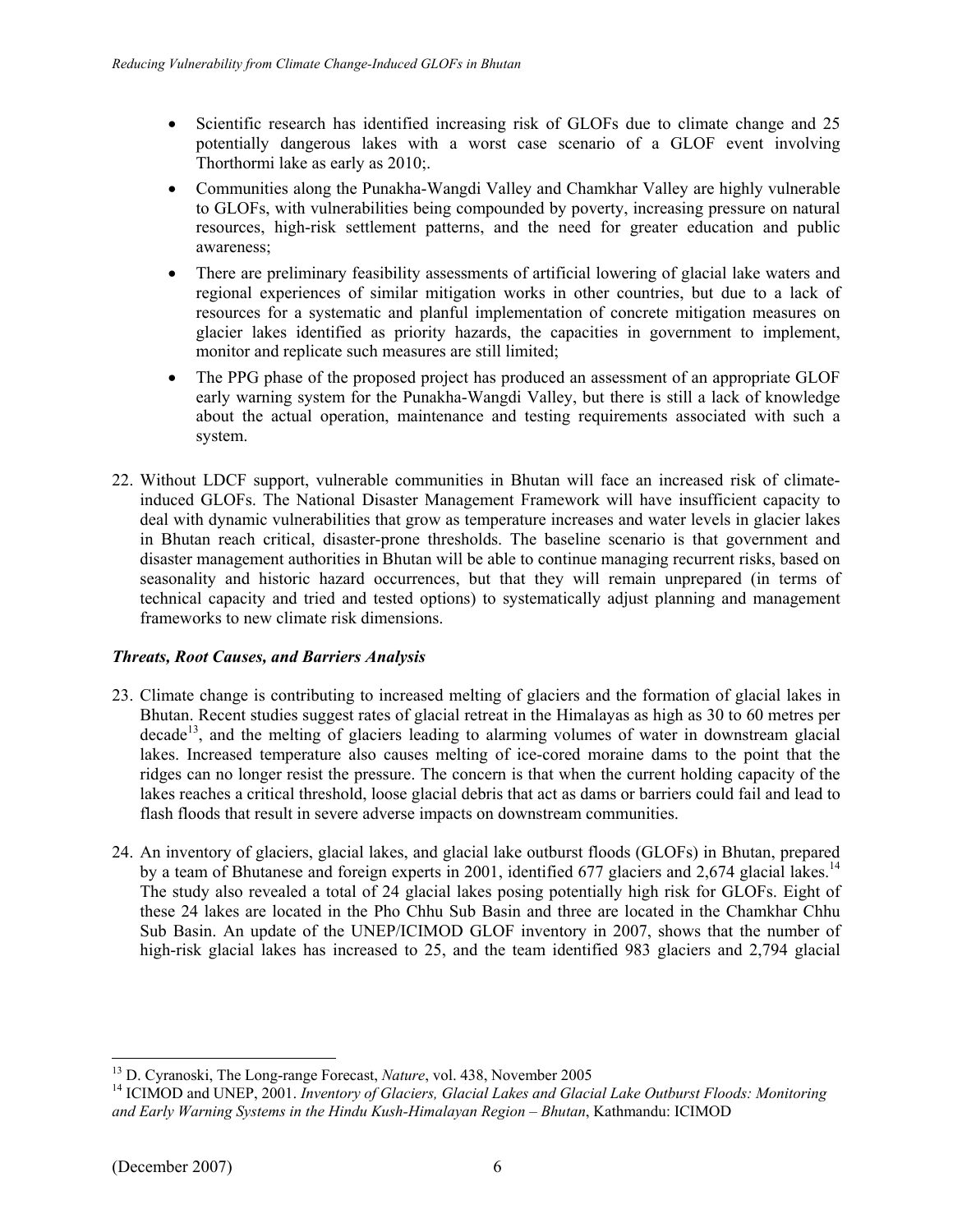lakes.<sup>15, 16</sup> This is in line with findings in the Intergovernmental Panel on Climate Change (IPCC) Fourth Assessment Report that climate change is contributing to glacier melt.<sup>17</sup>

- 25. One of the glacier lakes currently facing a high risk of outburst flooding is Thorthormi lake in Bhutan's northern Lunana area (see Figure 4 below). Thorthormi glacier had no supraglacial ponds on it during the 1950s but now there are numerous supraglacial ponds, which are enlarging and becoming interconnected. The Thorthormi glacier is therefore considered as one of the most critical growing glacial lakes with GLOF threat in the near future. The area measured  $1.28 \text{ km}^2$  in 2001 from satellite image (Geocover) and still it is observed to be steadily growing in size. Thus the assemblage of supraglacial lakes, which lie on Thorthormi glacier, has made it one of the most dangerous lakes in Bhutan.
- 26. A team of experts from Bhutan's Department of Geology and Mines (DGM) and the Institute of Geology of the University of Vienna, Austria, carried out detailed field assessments in the headwaters of the Pho Chhu Sub Basin. They found a serious and immediate threat of GLOF from the Thorthormi and Raphstreng lakes<sup>18</sup>. Several interconnected supraglacial lakes are observed near the terminus of the Thorthormi glacier. Due to rapid melting of the glacier, these lakes are expanding into one large proglacial lake (see Annex 7 on glacial lake expansion in Lunana). The worst-case scenario projects the collapse of the wall separating the Thorthormi and the Raphstreng Lakes as early as 2010. This could result in a massive GLOF with a flow of over 53 million cubic meters of water. This is more than twice the volume of the 1994 GLOF event that caused huge devastation downstream.





Source: DGM, 2007

l 15 ICIMOD and UNEP, 2007. *Impact of Climate Change on Himalayan Glaciers and Glacial Lakes: Case Studies on GLOF and Associated Hazards in Nepal and Bhutan*, Kathmandu: ICIMOD 16 DGM, 2007. Glacial Lake Outburst Floods and Associated Hazards, Mitigation Measures Adaptation to Debris

Flows in the Bhutan Himalaya: With an example of Pho Chu Basin. Not yet published.

<sup>17</sup> IPCC, 2007. *Climate Change 2007: The Physical Science Basis – Summary for Policy Makers*. Geneva: WMO and UNEP. Globally, the melting of glaciers and ice caps has in turn raised sea levels at a rate of 0.50 mm per year from 1963 to 2003, which increased to 0.77 mm per year in the decade from 1993 to 2003.<br><sup>18</sup>Iwata, S., Y. Ageta, N. Naito, A. Sakai, C. Narama, and Karma (2002) Glacial Lakes and Their Outburst Flood

Assessment in the Bhutan Himalaya. Global Environmental Research, Vol. 6, No.1, pp. 3-17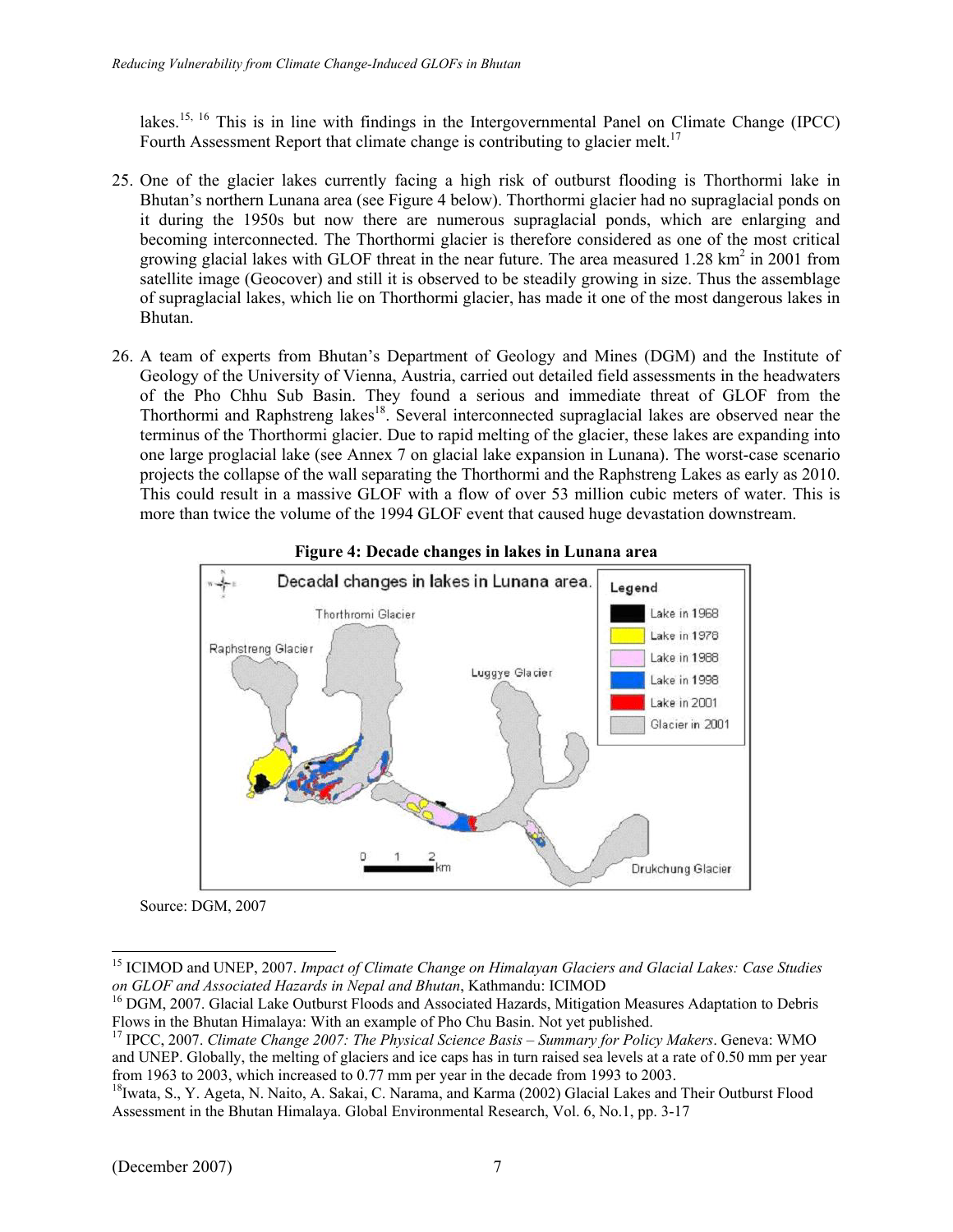- 27. Together the Punakha-Wangdi and Chamkhar Valleys provide 8.1% of the country's total agricultural area. Considering that only 7.8% of Bhutan's land area is suitable for farming, the risk of decreased agricultural output is high.<sup>19</sup> The Pho Chhu Sub Basin was seriously impacted by GLOFs in 1957, 1960 and 1994. The GLOF in 1994 was especially devastating to the Punakha-Wangdi valley. There are virtually no written records of the 1957 and 1960 GLOFs. The 1994 GLOF damaged more than 1,700 acres of agriculture and pasture land, washed away five mills and 16 yaks, destroyed six tons of food grains, washed away houses, caused critical infrastructure damage and killed 22 people.
- 28. The vulnerability of communities in the Punakha-Wangdi Valley is substantially compounded by poverty. Despite steady economic progress, 31.7% of all Bhutanese and 38.3% of the rural population is defined as living below the national poverty line of 740 Ngultrum (approximately US\$16) per month (see Annex  $6$ ).<sup>20</sup> In the targeted region, people tend to settle in areas at high risk of GLOF steep slopes or flood-prone river beds. Based on the hazard zonation maps produced and vulnerability assessments conducted during the PPG phase, the project team has identified at least 40 communities in the Punakha-Wangdi Valley and Chamkhar Valley as vulnerable to GLOF. This includes a population of at least 1,335 and 3,500 in the respective valleys. To assess the impact of future GLOF events in the two valleys, DGM conducted a detailed socio-economic survey. The data for the socioeconomic survey on infrastructure, population, land use, and livestock were collected from each household, and then recorded as shown in Annexes 2 and 3.
- 29. In defining the additionality for this project, it is important to understand that GLOF risk is additional to the current flooding risk, which may also be related to non-climatic drivers such as ice avalanches or rockfalls after an earthquake. Landslides and debris flows released by seismic activity or previous torrential rainfall can, for example, build up ephermeral dams across river courses and result in the impoundment of immense volumes of water. This water can get released by subsequent overtopping of, or breaking through, the earth dam, resulting in catastrophic landslides and flooding. Climate change-induced acceleration of glacier melting and the resulting large volumes of water being stored behind moraine walls with limited geostatic stability are a strong additional component to this baseline risk, and it substantially increases the risk of compound disasters.
- 30. Barriers to effectively addressing the additional and rapidly increasing disaster risk dimension, which is introduced by the rapid formation and filling-up of glacier lakes, are in three main areas:

**Disaster management policy:** The first key barrier to effective GLOF risk management lies in the fact that stakeholders implementing the National Disaster Risk Management Framework (NDRMF) in Bhutan have not yet been able to fully project the dynamic, growing vulnerabilities downstream of dangerous glacial lakes and integrate these longer-term climate change considerations in their planning. Government and disaster management authorities have been used to managing recurrent risks, based on seasonality and historic hazard occurences. In terms of technical capacity and tried and tested options to deal with new and rapidly growing risk dimensions and compound flooding disasters, the existing planning and management frameworks need to be adjusted to the new climate risk dimension.

**Disaster mitigation technology and practices:** Activities are necessary to build capacity, demonstrate, and adjust systems to safeguard against new and additional climate risks. As glacier lake levels in Bhutan are linked to climate change projections and warming temperatures, LDCF support

l

<sup>&</sup>lt;sup>19</sup> World Bank, "Bhutan: Priorities for agricultural and rural development". www.worldbank.org, accessed on 7 July 2007.

<sup>20</sup> National Statistical Bureau, 2004. *Poverty Analysis Report Bhutan*. Exchange rate of 46.2 Nu to 1 US\$ in June 2003.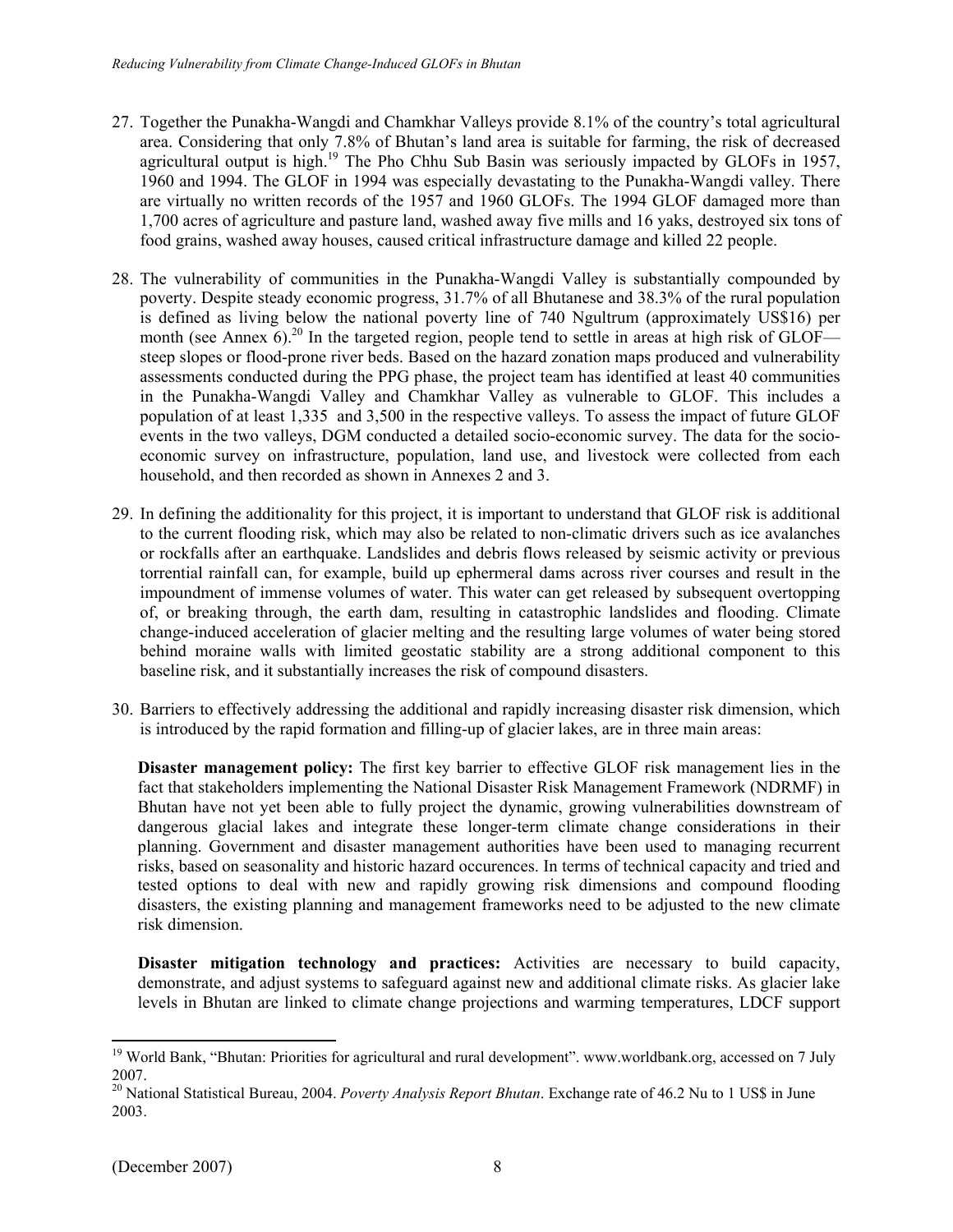will be instrumental in demonstrating a specific model of vulnerability reduction through effective input/output management of glacier lake levels, which will be replicated in other disaster-prone areas of Bhutan and beyond.

**Disaster preparedness:** Current flood early warning systems and concepts are not geared for the efficient management of risks by rising water levels in glacier lakes, nor to trigger and receive early warning messages at any potentially dangerous drainage segment downstream of potentially hazardous glacier lakes.

31. The system boundary for the project has been defined through stakeholder consultations and activities such as the NAPA process, the PPG phase of this project, and previous assessments of climate change risk and vulnerability in Bhutan. Using the APF approach, the Punakha-Wangdi Valley has been identified as a priority system in terms of its vulnerability to GLOF and its catalytic potential for replication of adaptation benefits to other vulnerable areas, such as the Chamkhar Valley. The project encompasses the national, district, and local levels and responds to the identified barriers in a threepronged approach. First, it aims to build capacity for disaster risk management at the national, regional, and local levels, with a focus on the skills and knowledge to integrate climate change risks. This will enhance adaptive capacity, enabling the key institutions and their partners to take actions that reduce the risks to communities of future climate change impacts. The second component of the proposed project mitigates the GLOF risk from a specific lake and strengthens the technical expertise needed to reduce Bhutan's risks from future climate change-induced GLOFs. The third component includes an early warning system for GLOF risks in Punakha-Wangdi Valley and builds capacity for community-based disaster preparedness for GLOFs and other climate risks that vulnerable populations face. The knowledge and skills gained through this proposed project will be shared within Bhutan and with other countries facing similar hazards through the Adaptation Learning Mechanism.

# *Stakeholder Analysis*

32. The project team held stakeholder consultations throughout the PPG phase to ensure ownership and gather feedback on the project design. The main consultations include the PPG inception workshop on 24 January 2007; stakeholder meetings on 16 February 2007 and 27 September 2007; visits to Dzongkhag administrations in February 2007, meetings with communities undertaken during vulnerability assessments. See Annex 9 for reports from these meetings.

| Agency/Name                                                                      | Role in project                                                                                                                                                                                                                                                                                                                                                                                |
|----------------------------------------------------------------------------------|------------------------------------------------------------------------------------------------------------------------------------------------------------------------------------------------------------------------------------------------------------------------------------------------------------------------------------------------------------------------------------------------|
| Department of Geology<br>and Mines (DGM)<br>Mr. Dowchu Dukpa,<br>Project Manager | DGM has executed all technical aspects regarding design of the FSP, in close<br>collaboration with the Disaster Management Division and other stakeholders.<br>The agency was involved in contributing to all Outcomes of the PPG process,<br>and will be involved in all FSP Outcomes.                                                                                                        |
| Disaster Management<br>Division (DMD)<br>Ms. Karma Doma                          | DMD has participated in the Project Steering Committee meetings of the PPG<br>phase and will provide coordination and guidance during implementation of<br>the FSP, particularly to facilitate logistics and labor mobilization for all<br>Outcomes. It will collaborate closely with DGM to incorporate climate<br>change issues into the DRM framework and training materials for Outcome 1. |
| National Environment<br>Commission (NEC)<br>Mr. Jigme and Thinley<br>Namgyal     | NEC took the lead in designing and implementing the NAPA process in<br>Bhutan and provided information on climate change vulnerabilities. NEC has<br>participated in the Project Steering Committee meetings of the PPG Phase and<br>will ensure policy coordination. As the agency prepares the Second National<br>Communication to the UNFCCC, it will continue to provide input on          |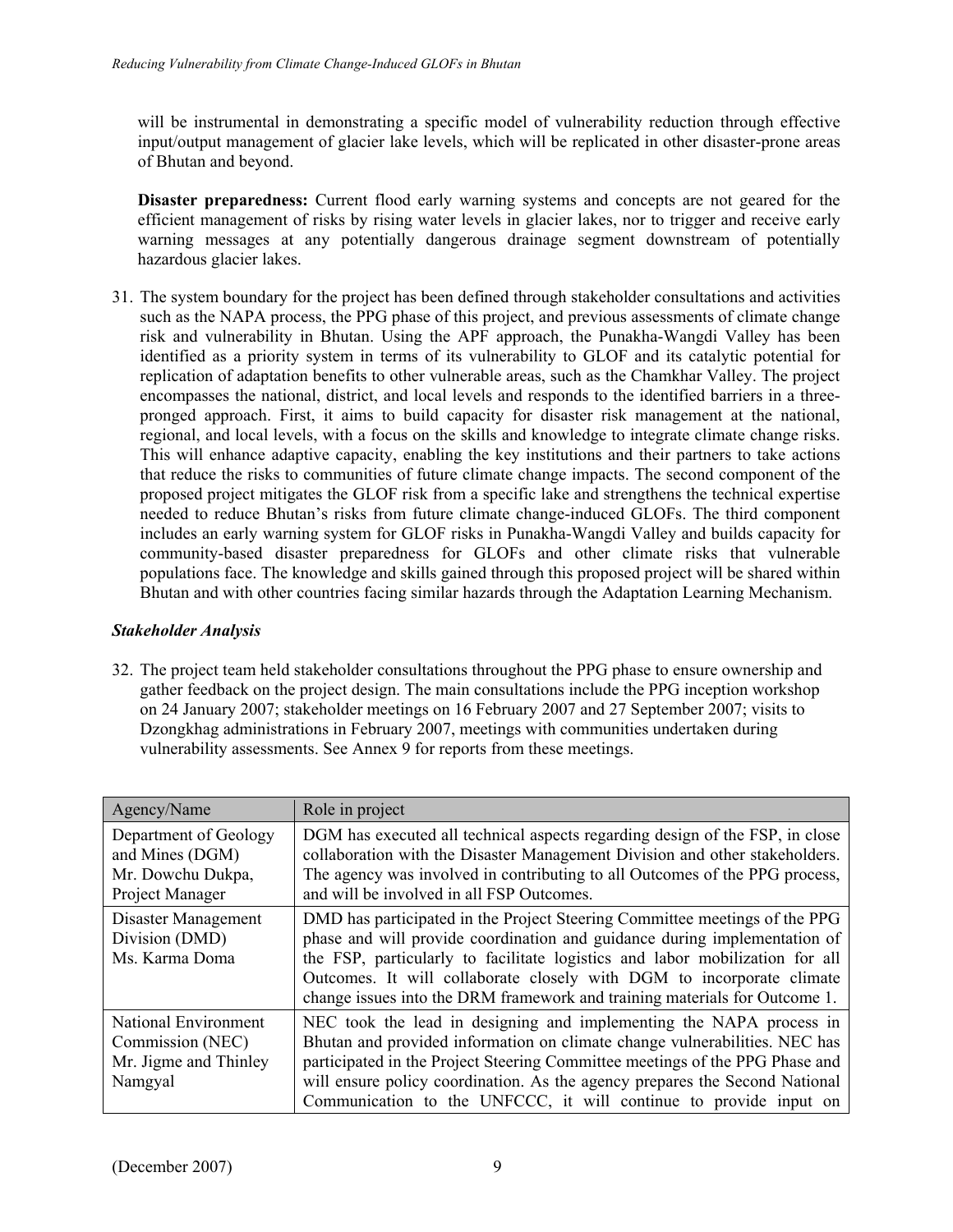| Agency/Name                                     | Role in project                                                                                                                                                                                                                                                                                                                                                                                                                                                                                                                                                      |
|-------------------------------------------------|----------------------------------------------------------------------------------------------------------------------------------------------------------------------------------------------------------------------------------------------------------------------------------------------------------------------------------------------------------------------------------------------------------------------------------------------------------------------------------------------------------------------------------------------------------------------|
|                                                 | vulnerabilities related to climate change and disasters, particularly in<br>designing awareness and training for local staff and communities.                                                                                                                                                                                                                                                                                                                                                                                                                        |
| <b>Planning Commission</b>                      | For long-term sustainable development following the project, the Planning<br>Commission will be crucial towards integration of the hazard zonation maps<br>into development plans for the Punakha-Wangdi Valley and Chamkhar<br>Valley. It will also help ensure that successful approaches and outcomes of<br>this project will contribute to Bhutan's adaptation to climate change. For this<br>project, the Planning Commission will provide guidance in ensuring the<br>resources for enhancing climate resilience complement ongoing development<br>activities. |
| The Dzongkhag<br>Administrations                | All the relevant district-level administration offices will work closely with<br>DGM and DMD in all of the districts where the project activities will be<br>implemented.                                                                                                                                                                                                                                                                                                                                                                                            |
| Local communities                               | Local communities in the Punakha-Wangdi Valley and Chamkhar Valley, as<br>well as in the upstream region near the Thorthormi Lake, will be important<br>stakeholders during the FSP implementation.                                                                                                                                                                                                                                                                                                                                                                  |
| National Committee on<br>Disaster Management    | Through the DMD, the NCDM will provide the policy directions into which<br>climate-resilient DRM will be incorporated.                                                                                                                                                                                                                                                                                                                                                                                                                                               |
| <b>UNDP Country Office</b><br>Mr. Karma Chogyal | The UNDP Bhutan office will act as overall coordinator and monitor project<br>funds. It will help mobilize and coordinate support from other partners<br>through a global network.                                                                                                                                                                                                                                                                                                                                                                                   |

33. See Section IV, Part IV for more details on stakeholder involvement and responsibilities.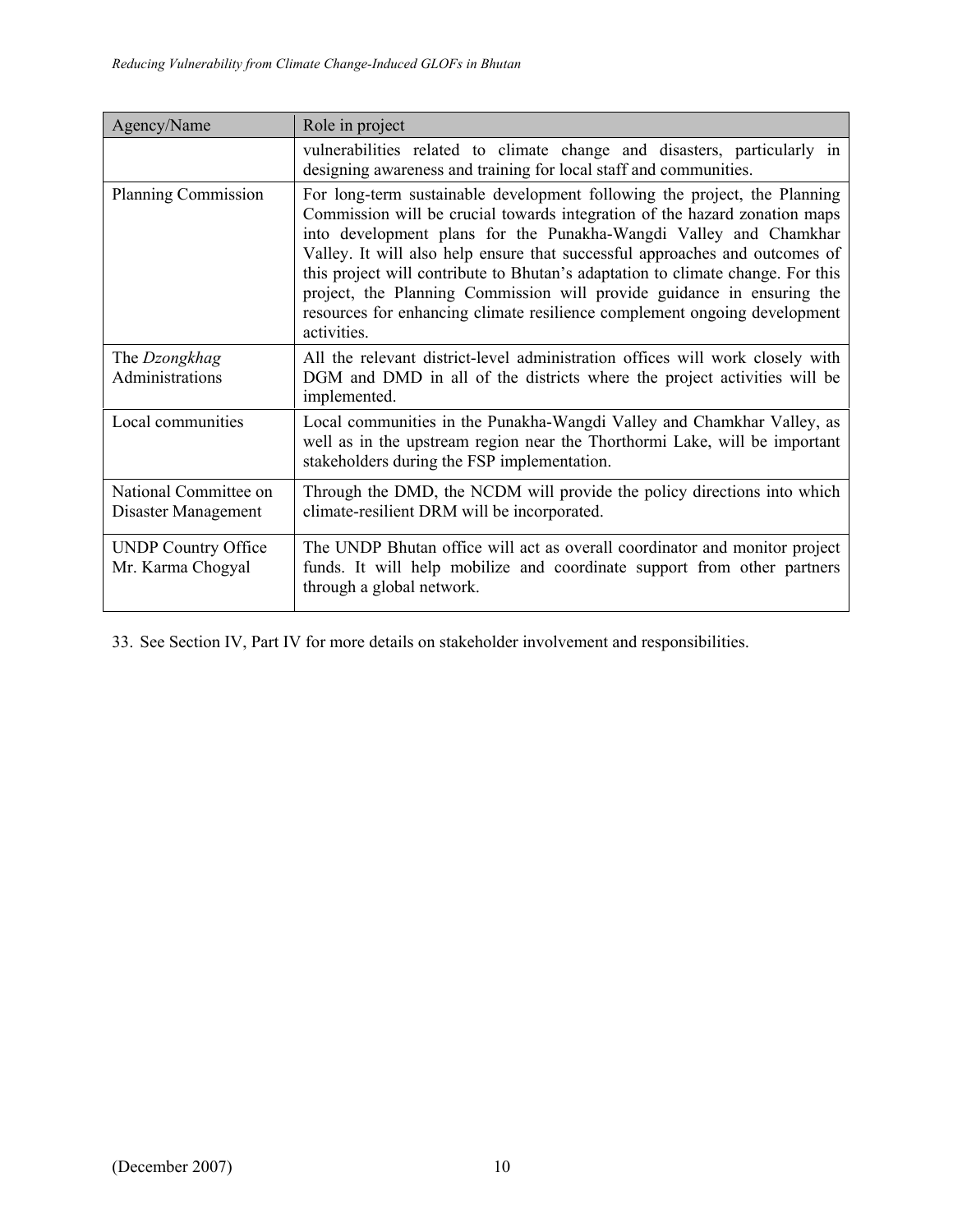### **PART II: Strategy**

34. Recognizing the need for systematizing the country's disaster risk management system to account for GLOF hazards, the Government of Bhutan seeks to integrate long-term climate change induced risks into the existing disaster risk management framework and readjust it with a view on greater effectiveness and longer-term planning. The project will integrate climate risk projections into existing disaster risk management practices and implement corresponding capacity development measures. The project will implement demonstrative and practical measures for reducing climate change-induced GLOF risks from the potentially dangerous Thorthormi glacier lake. The lessons learned will facilitate replication in other high risk GLOF areas, both within and outside Bhutan. Complementary to this demonstration, the project will ensure that the existing early warning system in the Punakha-Wangdi Valley, which is not equipped to handle the full extent of potential GLOF risks, is expanded to incorporate coverage this growing risk. Lessons learned from this initiative will enable up-scaling of early warning systems in other disaster-prone areas downstream of potentially hazardous glacier lakes.

### *Institutional, Sectoral, and Policy Context*

- 35. Efforts to reduce risks to climate change and other hazards in Bhutan will take place at an important juncture of the country's history when decentralization policies are implemented. Bhutan's new constitution will be adopted in 2008, at the same time elections will be conducted for the first timeinthe country. One of the key aims of the constitution is to empower decision-making and action at the district levels, since those officials have a stronger understanding of their region's circumstances and needs. While the thrust on decentralization presents the opportunity to pursue community disaster resilience based on a participatory approach, lack of local capacity in terms of knowledge, skills, and experience remains a major impediment. There is an urgent need to strengthen understanding and capacity in Dzongkhags, Dungkhags, and Gewogs to adapt to climate change risks.
- 36. In the context of the country's overall development goals and objectives, the proposed project will contribute to the socio-economic development and environmental sustainability objectives envisioned in *Bhutan 2020*, a vision document to maximize Gross National Happiness—a distinctive Bhutanese philosophy that guides the development process in the country. The project also contributes to objectives outlined in the *Ninth Five Year Plan*, the UN Common Country Assessment, the Millenium Development Goals, and Bhutan's *Poverty Reduction and Strategy Paper (2004)*, which emphasizes equitable development between income groups and regions and strengthening grassroots organizations that will support participation in decision-making.
- 37. The Royal Government of Bhutan developed the National Disaster Risk Management Framework (NDRMF) out of a conviction that "disaster management by its nature has to compete with other national priorities and development needs. On the other hand, development cannot be sustainable unless disaster prevention arrangements are integrated resolutely into national planning and policy frameworks." The NDRMF was developed through a consultative process beginning in January 2005 and has the following three main objectives: 1) To promote a disaster risk management approach instead of an ad hoc reactive approach to dealing with disasters; 2) To recognize the respective roles of different organizations in DRM and provide support to their work within the NDRMF; and 3) To establish linkages between DRM and ongoing activities in different development sectors.
- 38. Although no legislation specifically for disasters existed before the NDRMF, disaster risk management has also been addressed through policies for environmental management, water, land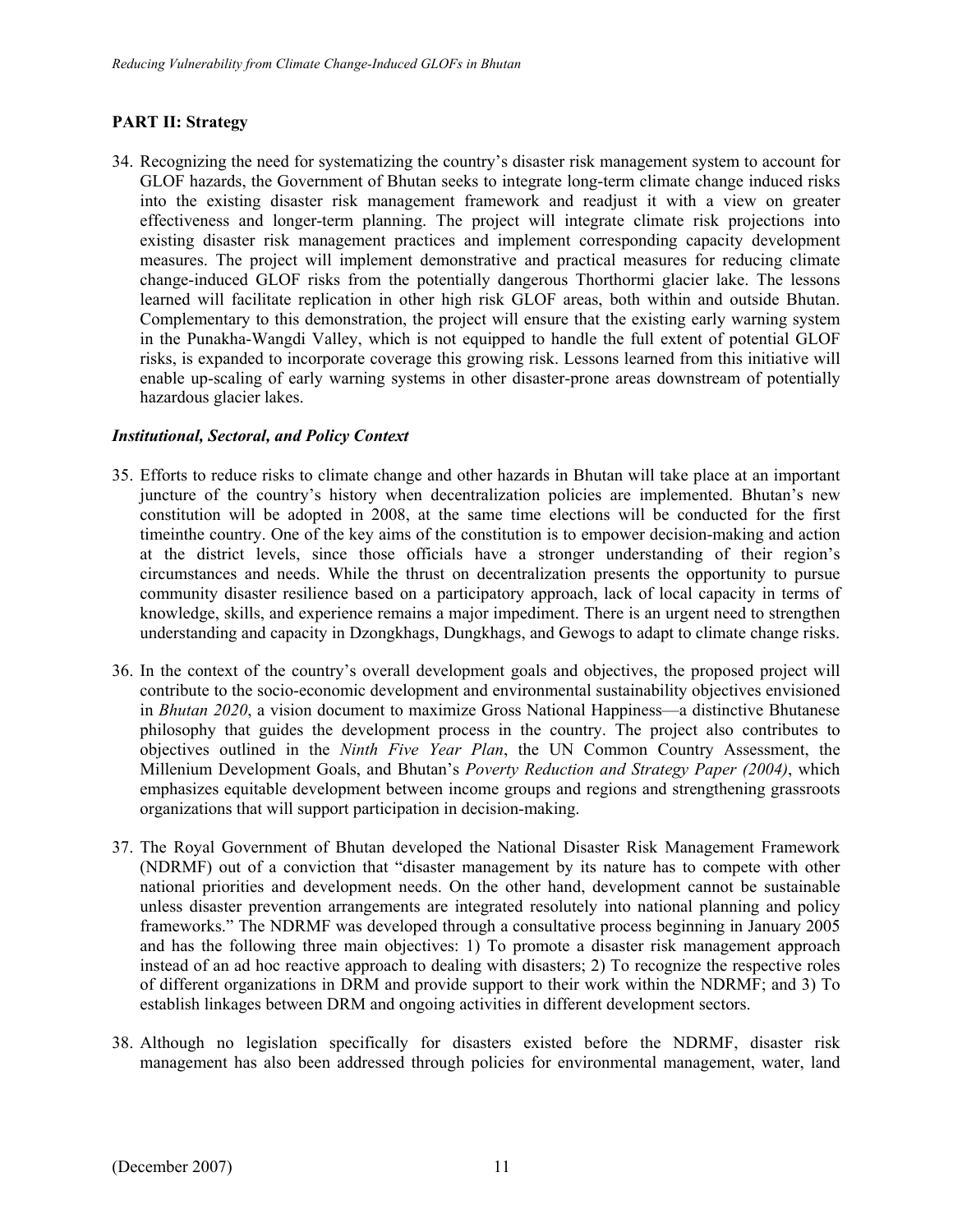use, and infrastructure development.<sup>21</sup> Regarding disaster response, informal arrangements were in place, such as community ties and families providing assistance to each other. Also, the general mandates of dzongkhag and dungkhag offices involved them in small-scale disaster response for their areas of responsibility, and community groups would organize relief and mobilize volunteer actions.

39. The government has constituted a National Committee on Disaster Management (NCDM), which is an inter-ministerial coordination mechanism to oversee the implementation of the NDRMF and provide all necessary policy directions. Implementation of the framework involves every administrative wing of the government as well as the general population to nurture a mindset of disaster prevention, mitigation, and preparedness in the pre-disaster phase while at the same time developing speedy and effective disaster response capabilities at all levels of administration and among the common people.<sup>22</sup> Overall, the NDRMF will aim to establish the institutional context for managing disaster risks in Bhutan at the national, regional, and local levels. See Section I, Part I; Section IV, Part IV, and Annex 5 for details on other relevant institutions and stakeholders.

### *Project Rationale and Policy Conformity*

- 40. Taking into consideration all the different dimensions of climate vulnerability, the NAPA process in Bhutan recommended a national disaster management strategy as their top priority, followed by lowering of the waters of the Thorthormi Lake to mitigate the immediate threat posed by the Thorthormi and Raphstreng Lakes as the second priority. Detailed assessments of the hazard potential of GLOFs have identified the Thorthormi and Raphstreng glaciers and their lakes to have a high probability of a worst-case scenario of a GLOF originating in the Thorthormi area by  $2010$ <sup>23</sup>
- 41. Based on the principle that adaptation will be more successful if it accounts for both current and future climate risks, this project is going to use both the hazard-based and adaptive capacity approaches of the Adaptation Policy Framework (APF), while also drawing on the policy-based approach. The project takes into account the existing risks to vulnerable communities from GLOFs as well as the anticipated glacial floods that climate change is projected to bring. Using the hazard-based approach, project partners have assessed the probability of the hazard (GLOFs) occurring, together with the vulnerability of the target population.
- 42. This project presents a GEF Alternative that is consistent with the objectives of the Least Developed Countries Fund (LDCF). The project will implement priority interventions in Bhutan's NAPA, and therefore satisfies criteria outlined in UNFCCC Decision 7/CP.7 and GEF/C.28/18. It will catalyze and leverage additional co-financing resources from bilateral and other multilateral sources. The project requests the LDCF to finance the additional costs of achieving sustainable development imposed on the GEF-eligible countries by the impacts of climate change. It is country-driven, costeffective, and will integrate climate change risk considerations into disaster preparedness and risk management plans and policies, priority interventions that are eligible under the LDCF guidelines. The project focus of expanding early warning systems to accommodate climate change risks; monitoring of conditions for and development of response strategies and measures to respond to GLOFs; and improving local awareness and understanding of communities and other key

l

<sup>&</sup>lt;sup>21</sup> Examples include the Environment Assessment Act, 2000; Regulation for Environmental Clearance of Projects; Regulation on Strategic Environmental Assessment, 2002; Mines and Minerals Act; Land Act; Bhutan Water Policy; and the Building Code of Bhutan, 2003.

<sup>&</sup>lt;sup>22</sup> DLG, 2006. National Disaster Risk Management Framework: Reducing disaster risks for a safe and happy Bhutan. Thimphu: Ministry of Home and Cultural Affairs

<sup>&</sup>lt;sup>23</sup> Brauner, M., D. Leber, H. Hausler, 2003. Glacier Lake Outburst Flood (GLOF) Mitigation Project, Lunana, Bhutan: Technical Mitigation Measures Thorthormi Outlet. Department of Geological Sciences, University of Vienna, Austria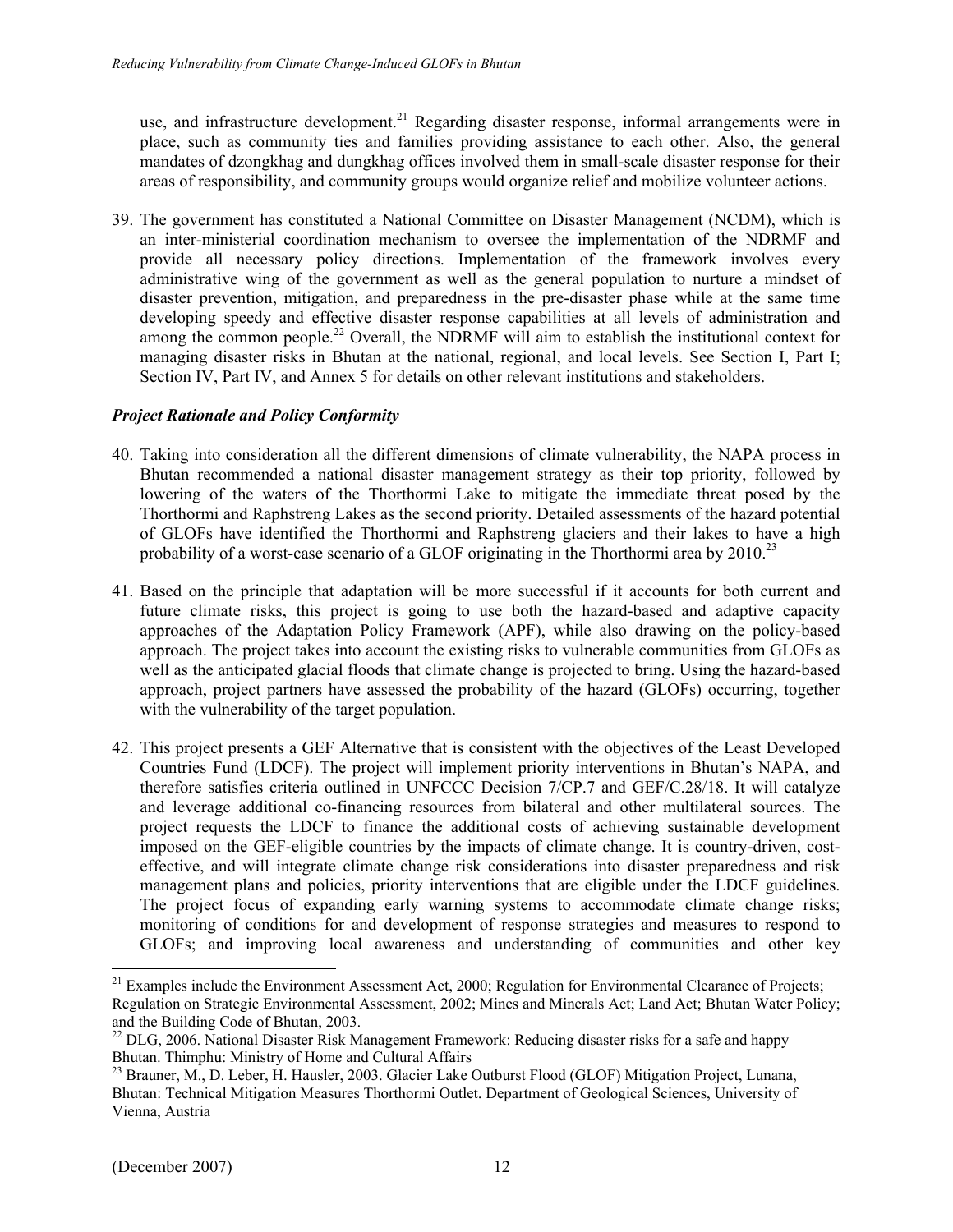stakeholders about the necessity and benefits of preparedness for climate change risks are aligned with the scope of expected interventions as articulated in the LDCF programming paper and decision 5/CP.9. As climate impacts fall disproportionately on the poor, the project recognizes the link between adaptation and poverty reduction (GEF/C.28/18, 1(b), 29).

# *Project Goal, Objective, Outcomes and Outputs/activities*

- 43. The **goal** of the project is to enhance adaptive capacity to prevent climate change-induced GLOF disasters in Bhutan. The **objective** of the project is to reduce climate change-induced risks of Glacial Lake Outburst Floods (GLOFs) in the Punakha-Wangdi and Chamkhar Valleys.
- 44. This project supports the UNDP's global objective for Thematic Area 4 on Disaster Risk Management within the *Monitoring and Evaluation Framework for Adaptation to Climate Change*24: "Enhanced resilience of settlements, infrastructure, and landscapes to increases in the frequency of climatic extremes, focusing on the reduction of risk associated with increasingly frequent extreme rainfall events and their impacts, through planning, land management, and vulnerability reduction." It also supports MDG Goal 8, Target 14: "Address the special needs of landlocked countries and small island developing States" and MDG 1: "Eradicate Extreme Poverty and Hunger".

### **OUTCOME 1: Improved national, regional, and local capacities to prevent climate change-induced GLOF disasters in the Punakha-Wangdi and Chamkhar Valleys**

### *Without GEF intervention (baseline)*

- 45. Without a comprehensive DRM in place, the impacts of a GLOF event are projected to be very severe. Capacity deficits exist at the national, regional, and local levels for addressing the expected effects of GLOF impacts and in meeting the requirements for early warning systems. Climate change risks have been noted in the existing DRM framework, but no comprehensive DRM guidelines exist at the district and local levels. Consequently, DRM focal points are not adequately equipped to incorporate long-term climate risk planning into their ongoing activities, and the vulnerable communities in the Punakha-Wangdi Valley and Chamkhar Valley have not received information or training on climate-resilient community-based disaster risk management. Furthermore, Bhutan has been able to respond to small-scale disasters in the past through informal institutional arrangements (as described in Section I on institutional and policy frameworks), but meeting the challenges of climate change and likely increased future disaster risks requires more robust mechanisms.
- 46. Baseline activities include RGOB's development, with UNDP support, of the NDRMF, which will result in disaster management guidelines and cover all districts. Another RGOB/UNDP project will strengthen institutional and community-level capacity to plan and implement earthquake risk reduction strategies and disaster recovery preparedness—skills that are transferrable to other types of natural disasters. Baseline data on natural hazards has been compiled by DMD, climate information is available in the initial national communication to the UNFCCC, and DGM has established a database on GLOF hazards during the PPG phase. The NAPA has already outlined urgent adaptation priorities that guide disaster management efforts. See Annex 5 for other baseline activities.

# *With GEF intervention (additionality argument)*

47. The project will address the needs to incorporate climate change into ongoing disaster risk management decision making and practices. All national DRM focal points, district authorities, and

<sup>1</sup> 24 UNDP, 2007. *Monitoring and Evaluation Framework for Adaptation to Climate Change.* Draft document.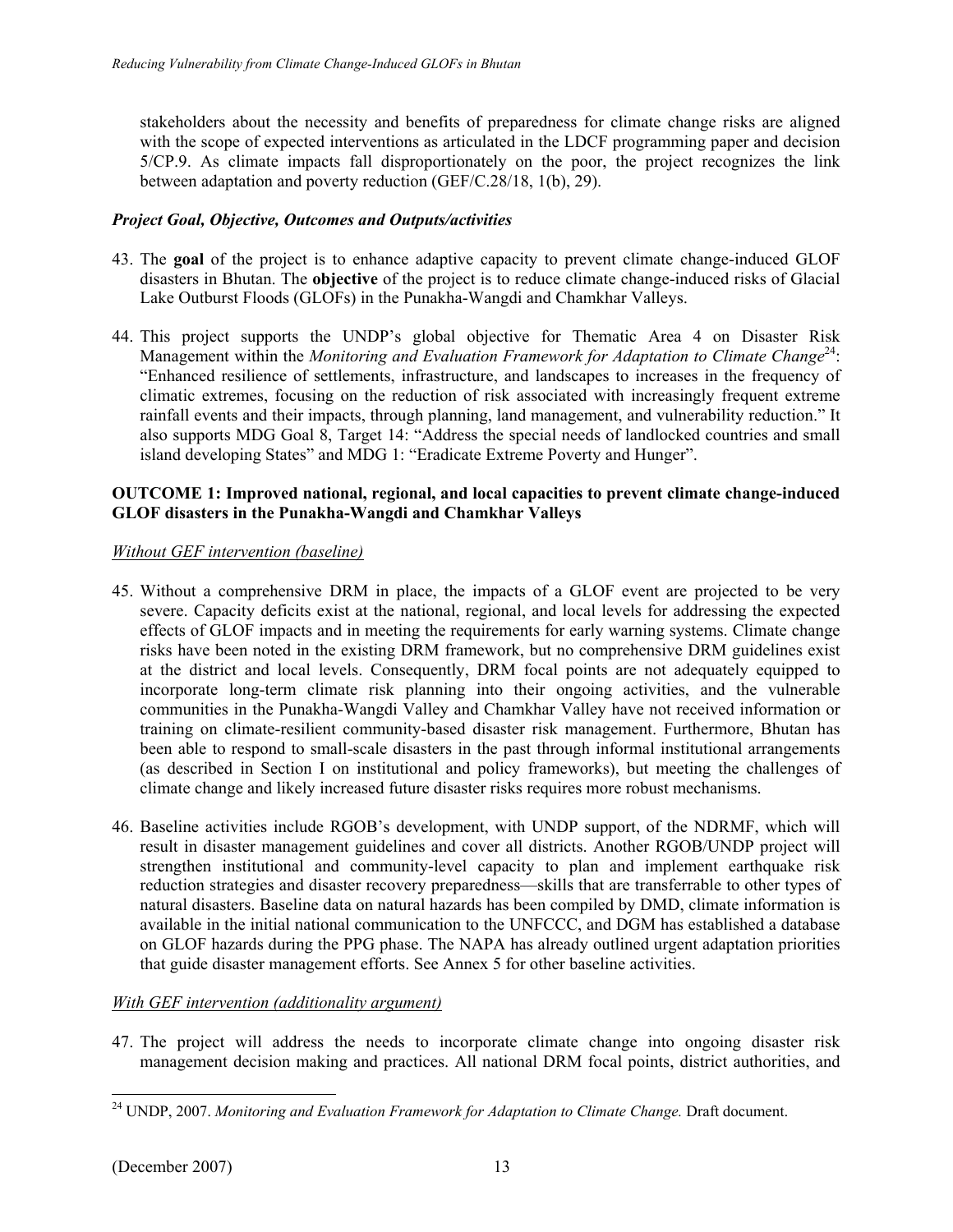communities in the target area will be able to prioritize, plan, and implement measures to minimize potential losses from GLOF disasters. The existing DRM frameworks of Bhutan will consequently demand, encourage, and reward long-term climate risk planning. With a focus on Punakha and Wangdi Phodrang, the project will address current institutional limitations, lack of access to timely and reliable information on climate-related hazards, and the need for bolstering local adaptive capacities.

### *Outputs and Indicative Activities*

### **Output 1.1 – Climate-resilient DRM legislation, policy frameworks, and sectoral plans**

*Indicative Activities under Output 1.1:* 

- 1.1.1 Inter-ministerial working group to incorporate climate change risk management considerations into existing and new legislation, policy frameworks, and sectoral plans
- 1.1.2 Develop and institutionalize comprehensive DRM guidelines, including climate risks, for use at the district and community levels
- 1.1.3 Revise the existing National Disaster Management Act, incorporating climate risk issues for GLOF, and submit it for endorsement
- 1.1.4 Identify, and take advantage of, opportunities to integrate long-term climate risk planning into the NDRMF and DRM guidelines

### **Output 1.2 – Capacities for climate risk planning strengthened at the district (Dzongkhag) administrative level**

*Indicative Activities under Output 1.2:* 

- 1.2.1 Develop and implement a capacity building roadmap for national, district, and local DRM focal points to integrate long-term climate risk planning into their daily activities. Based on DRM guidelines, develop training materials that include climate risk reduction strategies, early warning systems, preparedness, and response planning, for use at the Dzongkhag and Gewog levels
- 1.2.2 Train DDMCs on climate change resilient DRM in each target Dzongkhag
- 1.2.3 Formulate and institutionalize three Dzongkhag Disaster Management plans
- 1.2.4 Form Gewog Disaster Management Committees (GDMCs) to do what…
- 1.2.5 Train GDMC members on climate change resilient DRM (training conducted by DDMCs)

### **Output 1.3 – Information on climate hazards and vulnerabilities (with a focus on GLOFs) in Bhutan systematically captured, updated, and synthesized**

*Indicative Activities under Output 1.3:* 

- 1.3.1 Update content on DGM's database on climate hazards and vulnerabilities, which was established during the PPG phase, and ensure accessibility and usage by relevant government departments
- 1.3.2 Train relevant sectoral departments on information available and accessing the database
- 1.3.3 Continue updating DGM's website with information on climate risks and GLOFs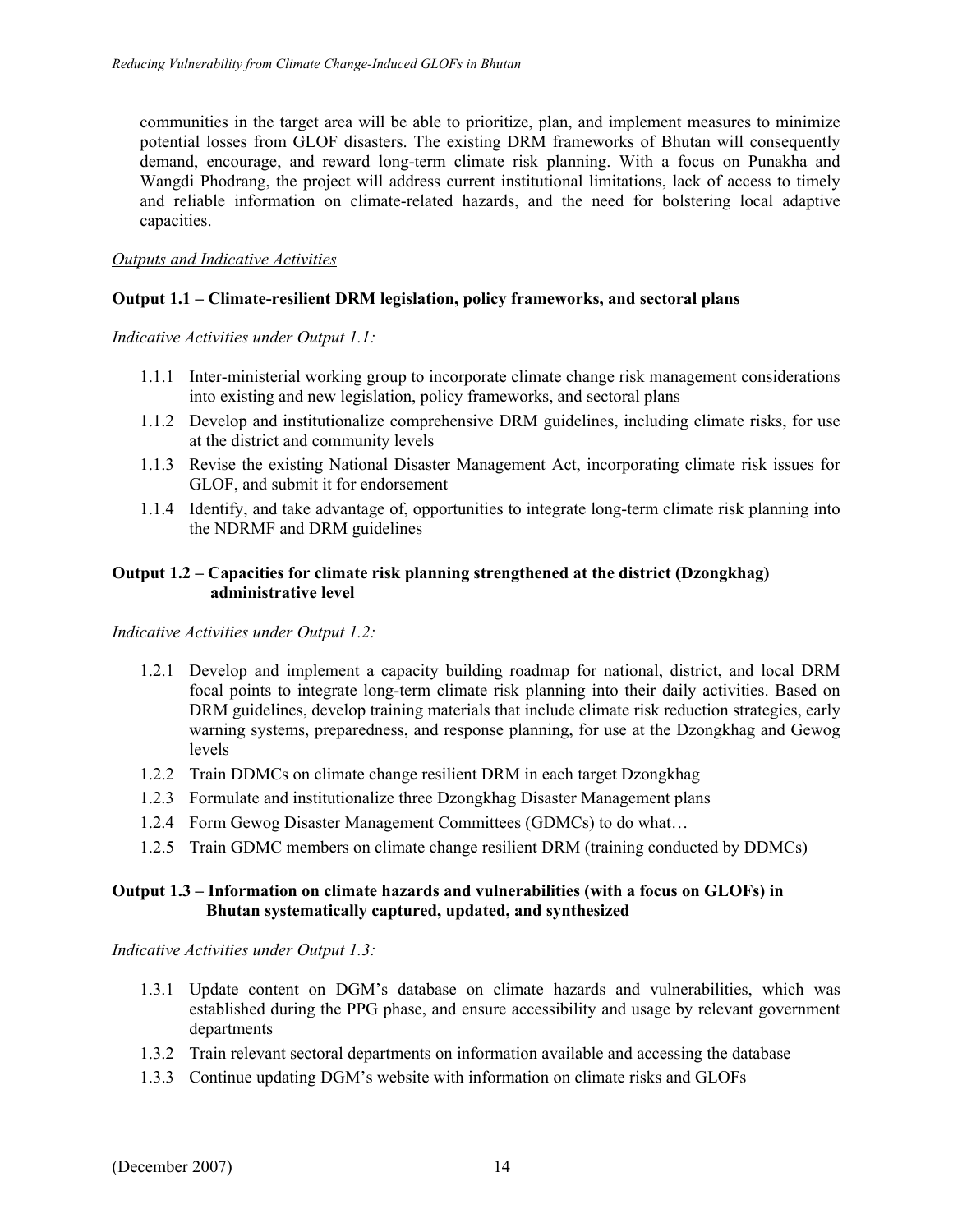- 1.3.4 Conduct annual briefing workshops for relevant government departments and other stakeholders on the status of GLOF and climate risks in Bhutan
- 1.3.5 Develop, print, and disseminate a catalogue of climate risk information available in the database

#### **Output 1.4 – Vulnerable communities are aware of, and prepared for, climate-related disasters**

*Indicative Activities under Output 1.4:* 

- 1.4.1 Identify focal points in each target community for GLOF awareness campaign and training activities
- 1.4.2 Develop awareness campaign and training materials
- 1.4.3 Implement awareness campaign and training in Punakha, Wangdi, and Chamkhar Valley communities

### **OUTCOME 2: Reduced risks of GLOF from Thorthormi Lake through an artificial lake level management system**

#### *Without GEF intervention (baseline)*

48. Thorthormi Lake is among the most hazardous of Bhutan's 25 lakes with a high risk of GLOF. The surface area of the lake in 2001 measured  $1.28 \text{ km}^2$  and is still expanding, and its water volum is outpacing the drainage capacity. At present the Bhutanese government is unable, on its own, to bear the total cost of reducing the threat of flooding from rising water levels. The RGOB has funds to periodically monitor the stability of the moraine dam of the glacial lake, and flood monitoring staff are currently stationed in the Lunana region. Baseline activities have focused on studies on glacial lakes and potential threats, along with preliminary stability analyses, exploring alternatives for lowering lake waters, and mapping hazards in vulnerable areas (see Annex 1 for studies and reports resulting from baseline activities). No artificial lowering system of glacier lake levels has yet been established and continuously maintained. Although studies (e.g. by ICIMOD) have produced periodic inventories of GLOF risk, there is no systematic mechanism to capture knowledge on reducing the risks of GLOFs with a view of replication in Bhutan's other vulnerable areas.

#### *With GEF intervention (additionality argument)*

49. This Outcome addresses the additional risk of flooding imposed by climate change on top of regular flooding hazards in the Punakha-Wangdi valley. Thorthormi lake acts as a reservoir for global warming-induced additional runoff of glacier melt - waters, and thus presents an additional risk on top of the current natural hazard baseline in the Lunana area. The project will reduce the risk of climate change-induced GLOF through artificially lowering the water level in Thorthormi Lake;, The successful implementation and replication of this measure, training of staff, and the lessons learned will contribute to improving Bhutan's adaptive capacity to reduce risks in other dangerous glacier lakes affected by climate change.

### *Outputs and Indicative Activities*

**Output 2.1 – Engineering and safety plans for climate change risk reduction measures on Thorthormi Lake are in place** 

*Indicative Activities under Output 2.1:*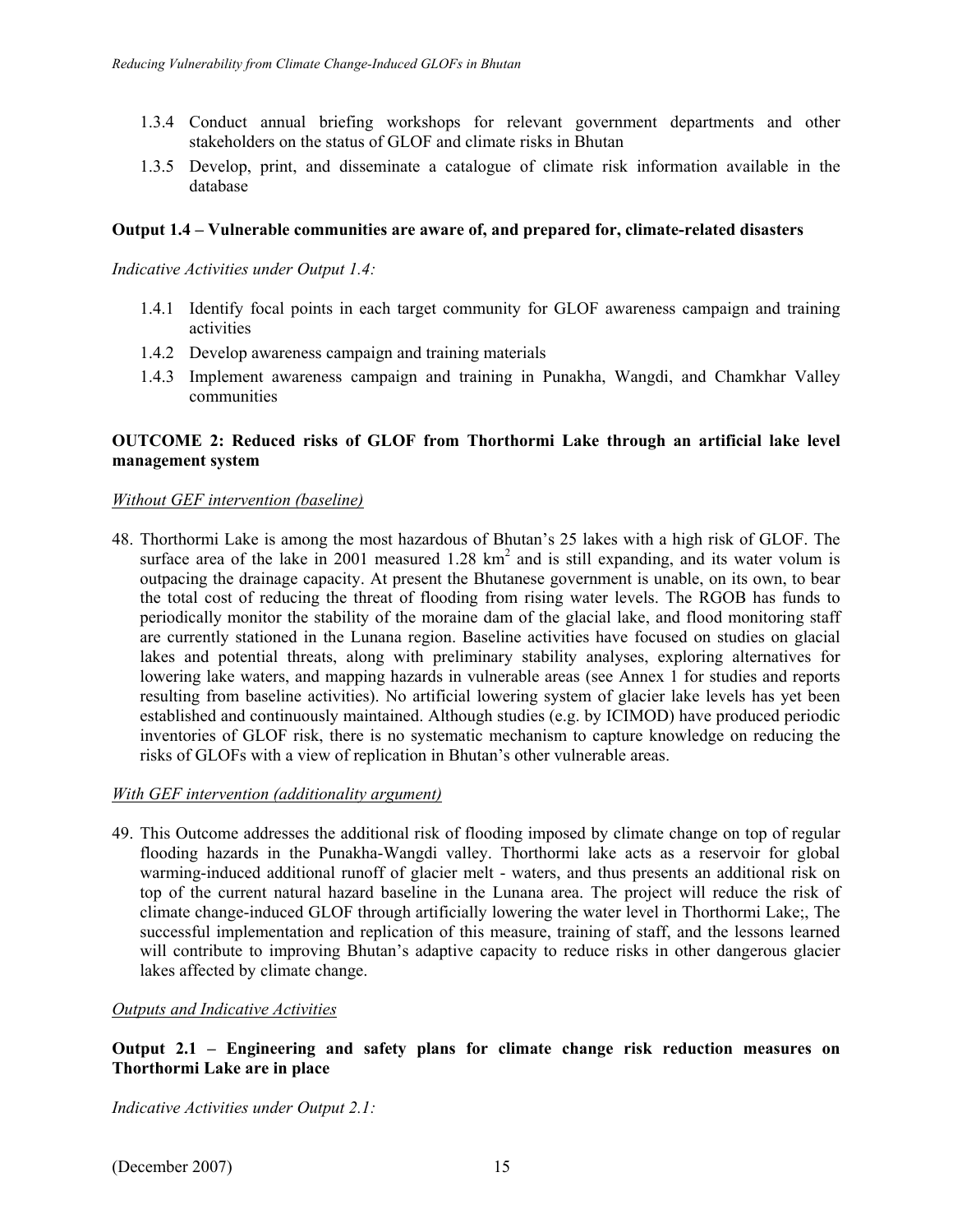- 2.1.1 Confirm the geostatic status of the moraine dam and update geotechnical assessments on the most appropriate location for the mitigation channel
- 2.1.2 Prepare a safety and evacuation plan in case of a collapse of the Lake
- 2.1.3 Assess the economic, environmental and social impact of risk reduction measures on the project site, surrounding areas, and downstream of the project site
- 2.1.4 Prepare an engineering plan, including the location of the channel along the moraine dam, procedures, required equipment, etc.
- 2.1.5 Convene a PB meeting to 1) review the safety and engineering plans, and 2) joint decide on the continuation of the risk reduction measures on the basis of geostatic updates.

### **Output 2.2 – Artificial lowering system of Thorthormi Lake waters implemented**

*Indicative Activities under Output 2.2:* 

- 2.2.1 Conduct a meeting of relevant departments and organizations to present the engineering and safety plans
- 2.2.2 Identify available workforce
- 2.2.3 Assess wages and contract workers
- 2.2.4 Procure materials, rations, and other necessities
- 2.2.5 Transport materials to the worksite and prepare worksite for mitigation works
- 2.2.6 Implement excavation activities according to the engineering plan

#### **Output 2.3 – Water levels of Thorthormi Lake and status of artificial lowering system are regularly monitored and maintained**

*Indicative Activities under Output 2.3:* 

- 2.3.1 Institutionalize a monitoring system, including systems and staff
- 2.3.2 Design and conduct training module on monitoring and maintaining the appropriate water flow
- 2.3.3 Conduct training for current monitoring staff and establish a process for training future monitoring staff
- 2.3.4 Establish guidelines for field reports on the status of the lake level and artificial lowering system
- 2.3.5 Undertake monitoring missions by DGM staff to Thorthormi Lake at least twice per year and disseminate reports to relevant stakeholders

### **Output 2.4 – Technical knowledge and lessons in the artificial lowering of glacier lake levels captured and documented for use in future projects**

*Indicative Activities under Output 2.4:* 

- 2.4.1 Document process used for planning and establishing the artificial glacial lake lowering system
- 2.4.2 Conduct an evaluation of the lowering system, focusing on the operational lessons learned and potential for replication within Bhutan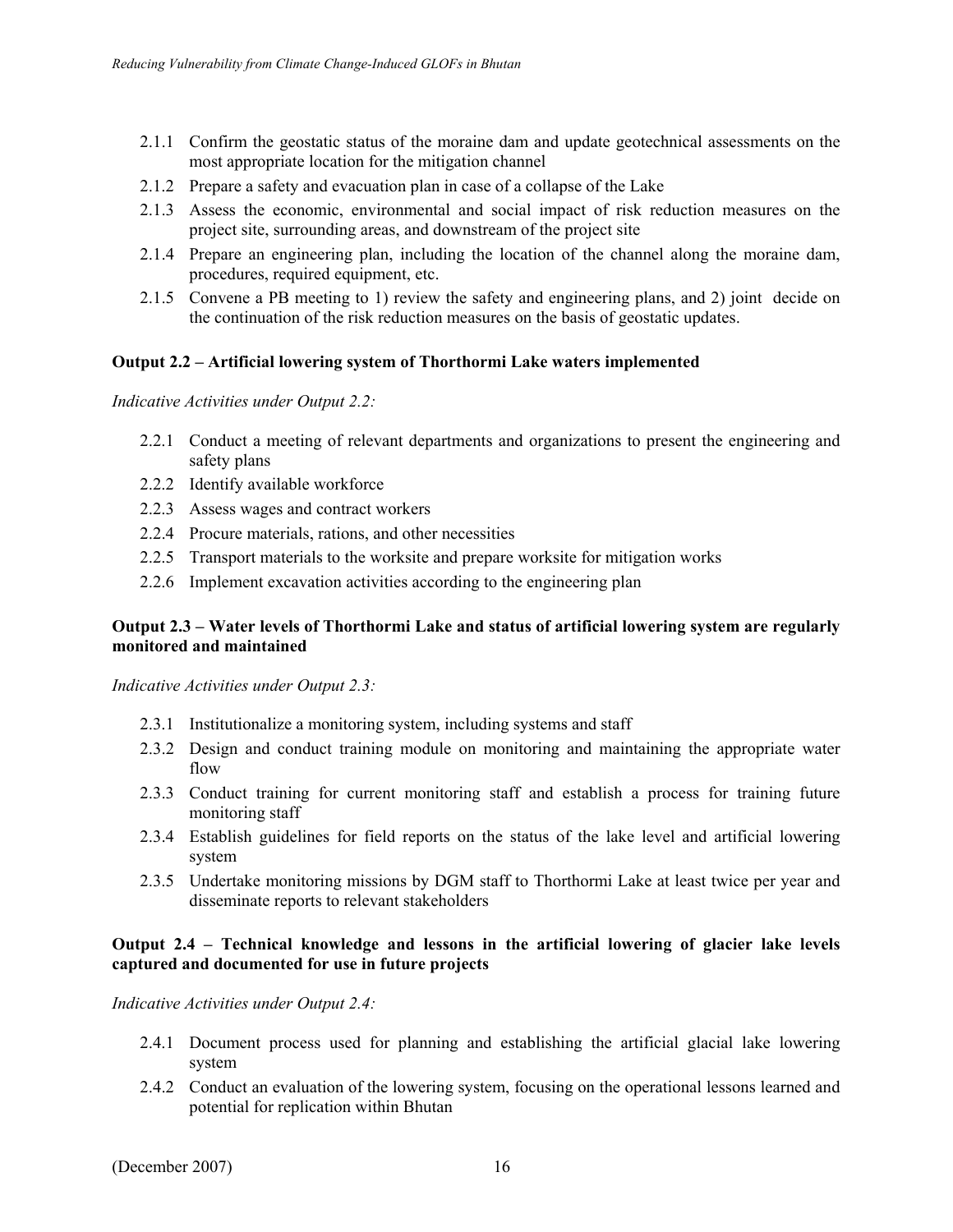- 2.4.3 Draft a manual on lowering glacial lake water levels
- 2.4.4 Hold a national lessons learned workshop to share the project's results and experiences with relevant stakeholders
- 2.4.5 Develop an agreement with a plan to transfer the technology and replicate the glacial lake management system in at least one other GLOF-vulnerable region in Bhutan

### **OUTCOME 3: Reduced human and material losses in vulnerable communities in the Punakha-Wangdi Valley through GLOF early warnings**

### *Without GEF intervention (baseline)*

- 50. The current flood early warning system in the Punakha-Wangdi Valley relies on two monitoring personnel from the Department of Energy's Flood Warning Section keeping watch near the glacial lakes in Thanza, Lunana, or other specific locations along the main rivers, who have been requested for those postings by DGM or the RGOB. Once there is a flood, the personnel must alert officials downstream by means of wireless phones. The biggest problem of the current early warning system is that it could prove ineffective if the monitoring personnel are unable to send a warning by phone, or if downstream stations remain unattended at the time of a flood. The current system would provide insufficient warning for potential climate change-induced GLOFs, and communities are not sufficiently prepared for GLOF disasters. There are no sensors or siren towers in Punakha-Wangdi Valley, no DRM focal points have been trained in GLOF early warning, and no GLOF evacuation areas have been identified. As a result, communities and the government downstream are not able to receive and react to GLOF early warning messages in a timely and appropriate manner.
- 51. During the PPG phase, DGM staff visited the Norwegian Water Resources and Energy Directorate (NVE) and Norwegian Geotechnical Institute (NGI) to observe a flood early warning system in place in Norway. A comparative assessment of that system and its suitability for implementation in Bhutan was conducted, then a site assessment to determine potential locations for sirens and sensors (see Annex 4).

# *With GEF intervention (additionality argument)*

52. The project will enhance the resilience of vulnerable populations in Punakha-Wangdi Valley by establishing an early warning system for GLOFs and other flash floods that are likely to increase under climate change. The current early warning system will be upgraded to have technically sound mechanisms in place that could trigger an alarm at all times. Communities will be prepared to take the appropriate actions to minimize human and material losses. The successful implementation of this measure, training of staff and community members, and the lessons learned will contribute to Bhutan's adaptive capacity and preparedness regarding climate change-induced GLOFs.

# *Outputs and Indicative Activities*

### **Output 3.1 – Technical components for a GLOF early warning system in the Punakha-Wangdi valley installed and operational**

*Indicative Activities under Output 3.1:* 

3.1.1 Develop a plan for an early warning system that incorporates climate change risk management needs;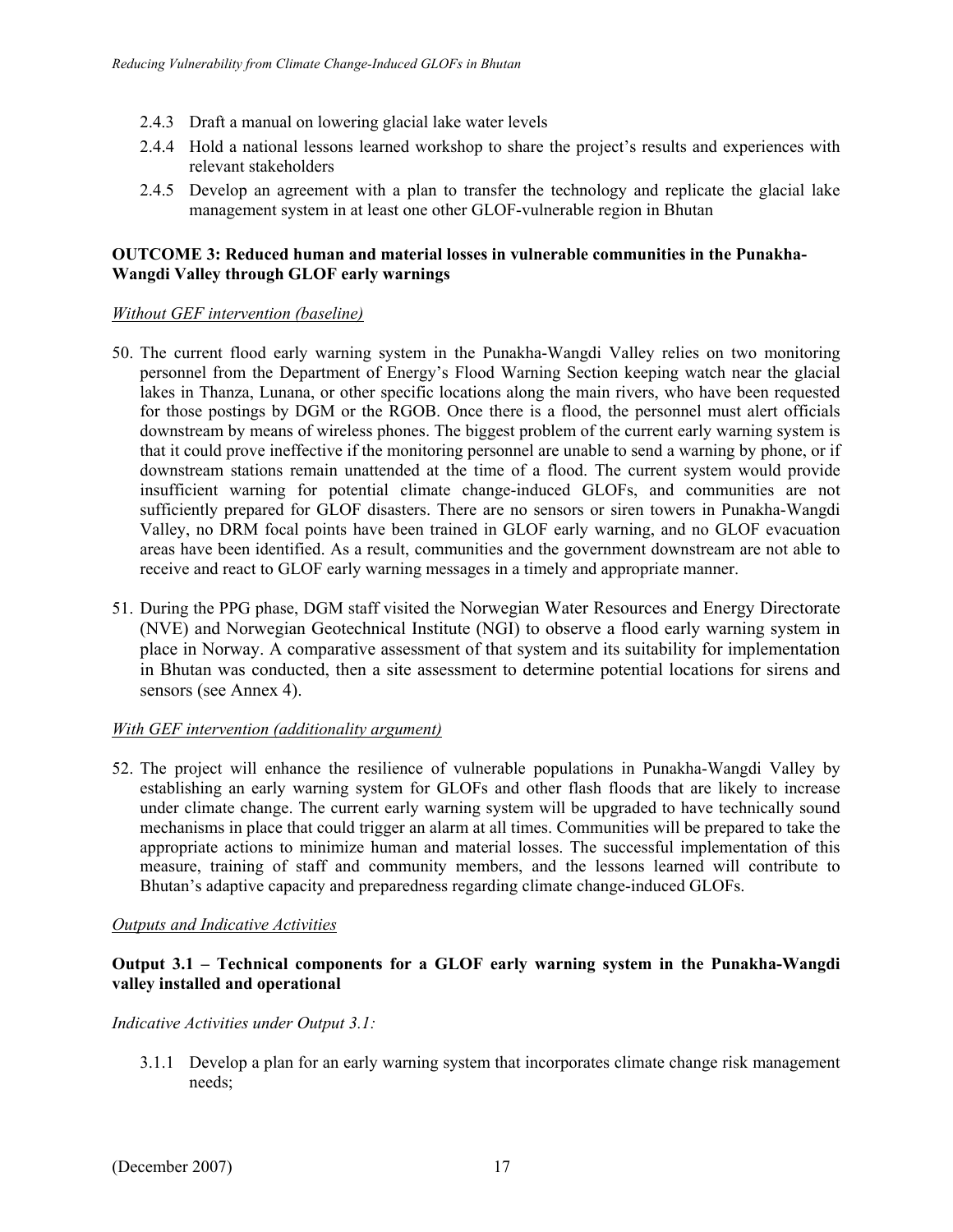- 3.1.2 Tender and procure components (sensors, siren towers, and communications equipment) for the Punakha-Wangdi Valley GLOF early warning system
- 3.1.3 Survey appropriate sensor and siren tower locations in the Punakha-Wangdi Valley and draft plan for construction works
- 3.1.4 Install and test sensor and siren towers
- 3.1.5 Prepare contingency plan, including backup EWS

### **Output 3.2 – Institutional arrangements in place to operate, test, and maintain the GLOF EWS**

*Indicative Activities under Output 3.2:* 

- 3.2.1 Train DDMC members on the functioning, testing, and maintenance of the EWS
- 3.2.2 Train EWS focal points
- 3.2.3 Develop and operationalize the GLOF EWS maintenance schedule and mechanism

### **Output 3.3 – Awareness of communities in the Punakha-Wangdi Valley on operation of the EWS**

*Indicative Activities under Output 3.3:* 

- 3.3.1 Design and implement community awareness workshops on EWS in each target community
- 3.3.2 Plan and conduct mock drills, involving all relevant DRM actors for a simulated GLOF in the Punakha-Wangdi Valley
- 3.3.3 Set in place appropriate regulatory and economic incentives schemes to induce behavioral changes that are necessary for the EWS to be effective.

### **Output 3.4 – Safe GLOF evacuation areas identified and publicized in each vulnerable community in the Punakha-Wangdi Valley**

*Indicative Activities under Output 3.4:* 

- 3.4.1 Identify evacuation sites in each target community
- 3.4.2 Develop safe evacuation protocols that are coordinated between all relevant actors
- 3.4.3 Design and implement an awareness campaign for safe evacuation procedures, ensuring awareness of evacuation sites

### **Output 3.5 – Technical knowledge and lessons in the installation and operation of GLOF EWS captured and documented for use in future projects**

*Indicative Activities under Output 3.5:* 

- 3.5.1 Conduct an evaluation of the GLOF EWS, with a focus on the operational lessons learned and potential for replication
- 3.5.2 Draft a manual on GLOF EWS and evacuation
- 3.5.3 Disseminate project results through publications and an instructive video
- 3.5.4 Develop replication plans for an EWS in the Chamkhar Valley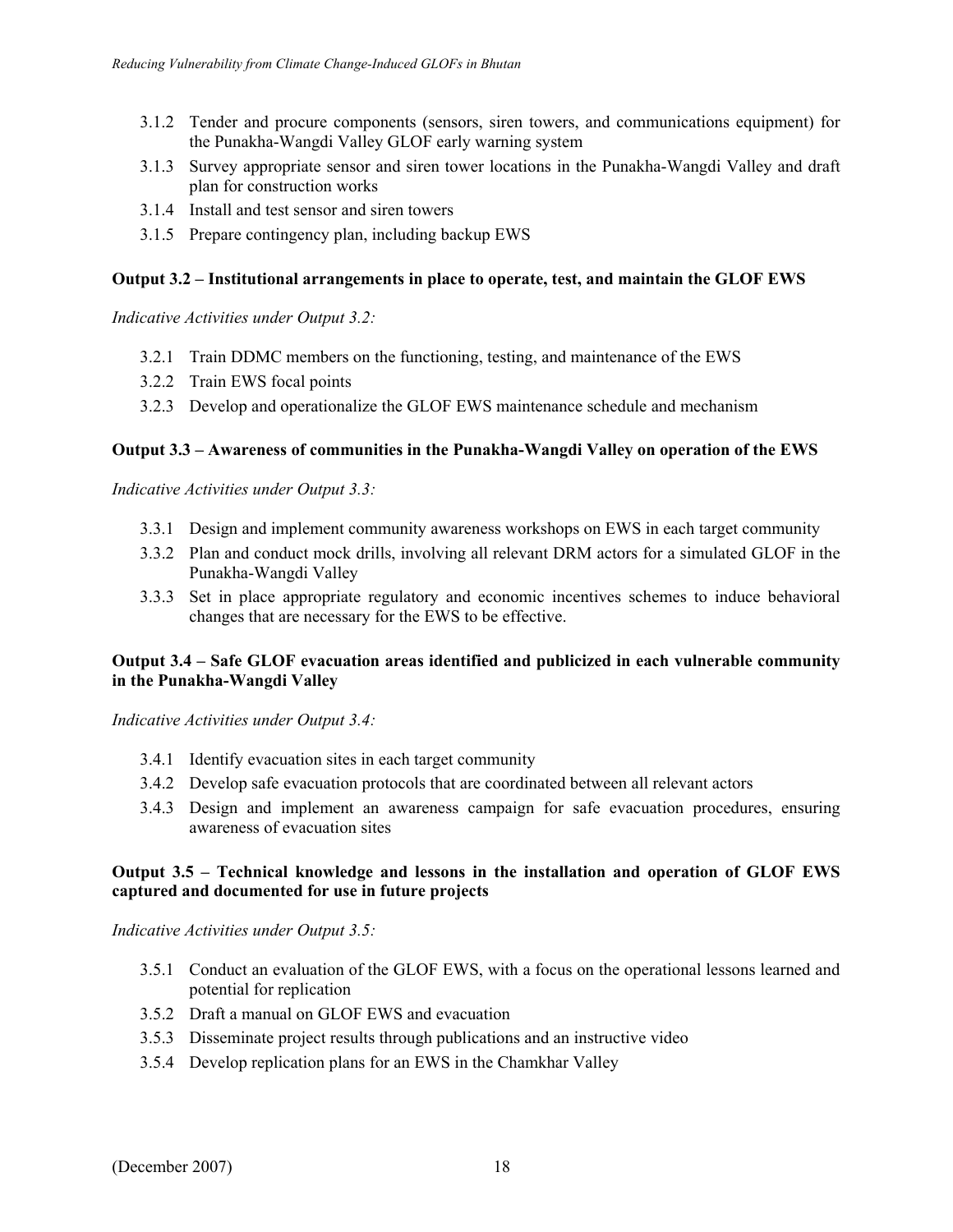### **OUTCOME 4: Enhanced learning, evaluation and adaptive management**

#### *Without GEF intervention (baseline)*

53. There is currently a limited pool of knowledge and expertise regarding climate change adaptation in Bhutan. There are effective institutional mechanisms for knowledge sharing on disaster risk management; however, the elements of climate risk management must be incorporated. Without the project, best practices for the implementation of adaptation and building adaptive capacity would not take place in a systematic manner.

#### *With GEF intervention (additionality argument)*

54. The project will enhance the learning and knowledge exchange, enabling the replication of effective disaster risk reduction measures and adaptation to climate change both within Bhutan and with other countries facing climate change-induced GLOF risks. Activities include contributing to the Adaptation Learning Mechanism and hosting an international workshop on GLOFs.

#### *Outputs and Indicative Activities*

### **Output 4.1 – Project lessons captured in, and disseminated through, the Adaptation Learning Mechanism**

*Indicative Activities under Output 4.1:* 

- 4.1.1 Capture lessons learned from the project on a continual basis
- 4.1.2 Synthesize results of activities under Outputs 2.4 and 3.5 and contribute to the ALM

### **Output 4.2 – Project knowledge shared with other GLOF-prone countries**

*Indicative Activities under Output 4.2:* 

- 4.2.1 Develop workshop concept paper
- 4.2.2 Conduct workshop with relevant partners
- 4.2.3 Publish proceedings

#### *Project Indicators, Risks, and Assumptions*

- 55. Indicators for the project, based on UNDP's *Monitoring and Evaluation Framework for Adaptation to Climate Change*, attempt to measure the reduced vulnerability of the Punakha-Wangdi Valley population in response to climate change-induced GLOF risk, as well as the increased adaptive capacity of Bhutan's disaster management sector. The project assumes that a GLOF event will not occur during the project implementation period; the government will continue to support climateresilient DRM; staff turnover will not negate training benefits; and weather conditions permit at least five months of mitigation work in the Thorthormi lake region.
- 56. For more information, see the Strategic Results Framework in Section II.

### *Expected National and Local Adaptation Benefits*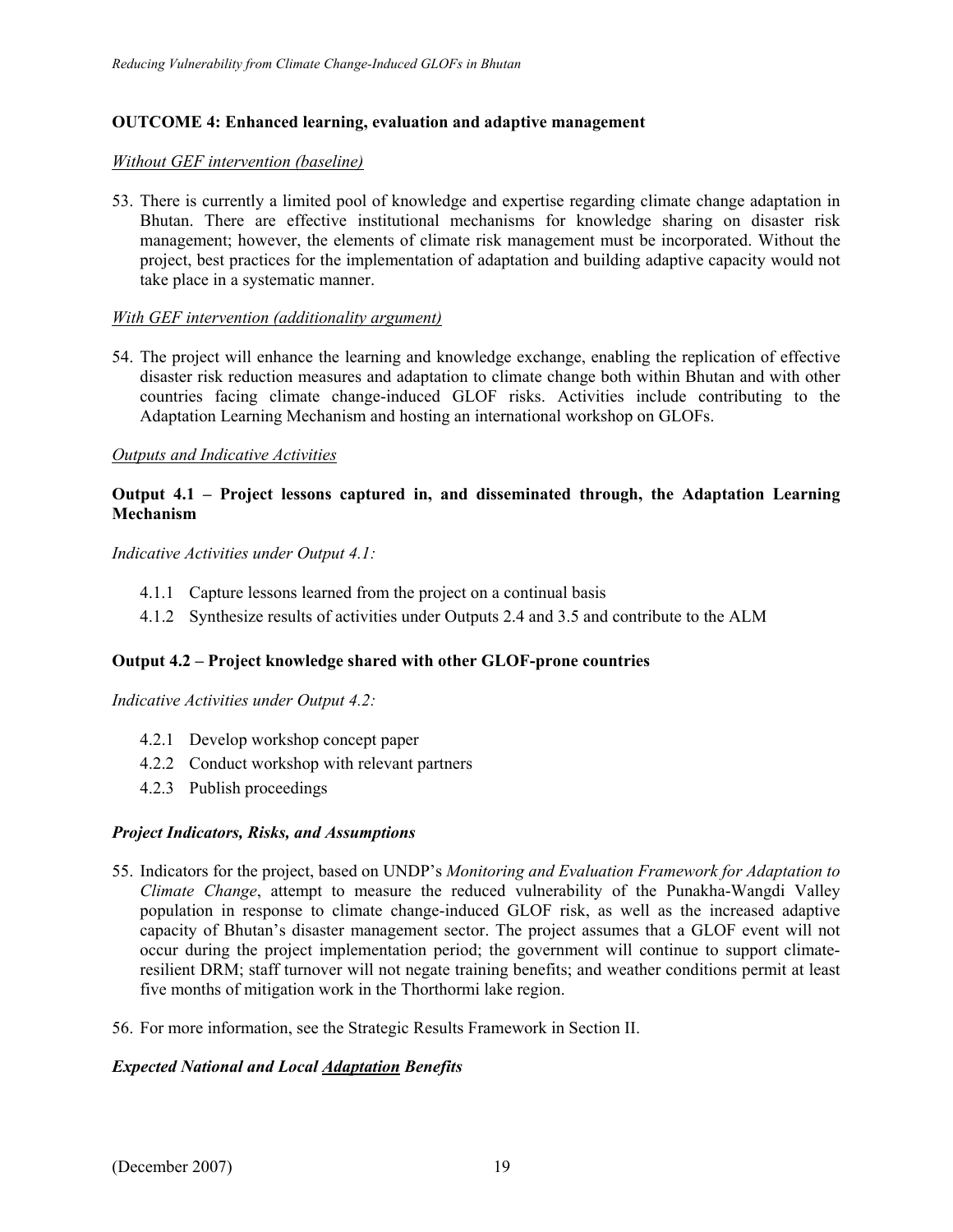57. At the national level, the expected adaptation benefits include improved government capacity to deal with dynamic, climate-induced hazards and to design, implement, evaluate and replicate systems for GLOF risk reduction and preparedness. Vulnerability of communities in high risk GLOF areas will be reduced as the project will catalyze cost-effective management of glacier lake levels and adjustment of communal early-warning systems to climate change-induced hazards. In the process of achieving enhanced disaster preparedness, community members and community-based organizations (CBOs) will be strengthened for improved communication,public awareness, and response to GLOF early warnings.

# *Country Ownership: Country Eligibility and Country Drivenness*

- 58. As described in paragraphs 17 and 39-45, the project fits the objectives of the LDCF, Bhutan's national development priorities, the UNDAF, and MDGs. Bhutan, one of the 48 LDCs, is a Party to the United Nations Framework Convention on Climate Change (UNFCCC), having ratified it on 25 August 1995. Bhutan is eligible for technical assistance from UNDP, and this project is endorsed by the national operational focal point.
- 59. This project has emerged from the recently concluded NAPA process in Bhutan. The methodology used to develop the NAPA was a widely consultative process involving stakeholders at the national and regional levels from the dzongkhags, agriculture, forestry, livestock, environment, roads, health, geology and mines, finance, planning, and home affairs. See Section I, Part I and Section IV, Part IV for stakeholder involvement in project preparation.
- 60. The project conforms to UNDP's comparative advantage in capacity building. Since 2004, UNDP has supported disaster-risk management in Bhutan through institutional capacity development at all levels and with a range of stakeholders from different government departments. UNDP's Bureau for Crisis Prevention and Recovery (BCPR) supports national counterparts to develop both a disaster risk perspective and the human, financial, technical, and legislative capacity; civil society preparedness; and coordination systems required to effectively manage and reduce risk. In an effort to promote integrated development approaches, UNDP brings together partners working on both climate change and disaster risk reduction. Hence, the project will be able to efficiently connect to the central policy processes that currently shape Bhutan's approach on how to deal with future climatic hazards.

# *Sustainability*

61. The project has strong government support at both central and local levels. Various stakeholders from the government and civil society were involved in the NAPA process and some of those agencies are keen on carrying forward the implementation of the top identified priorities. The long-term viability and sustainability of the project will depend greatly on institutional sustainability. This will be achieved through capacity building at all levels, following the principle of developing a DRM program and not a mere project. The capacity-building components of the project will empower stakeholders at all levels, from communities to regional authorities to national government agencies, to deal with climate change impacts and enhance adaptive capacities of the Bhutanese people beyond the duration of the project.

# *Replicability*

62. Additional human and financial resouce requirements to sustain the activities initiatiated through the integrated DRM program will be incorporated into Bhutan's national human resource plan and budget for the Tenth Five-Year Plan (July 2007-June 2012). These resources will help sustain and expand the DRM program into other GLOF and climatic disaster-vulnerable areas throughout the country. Each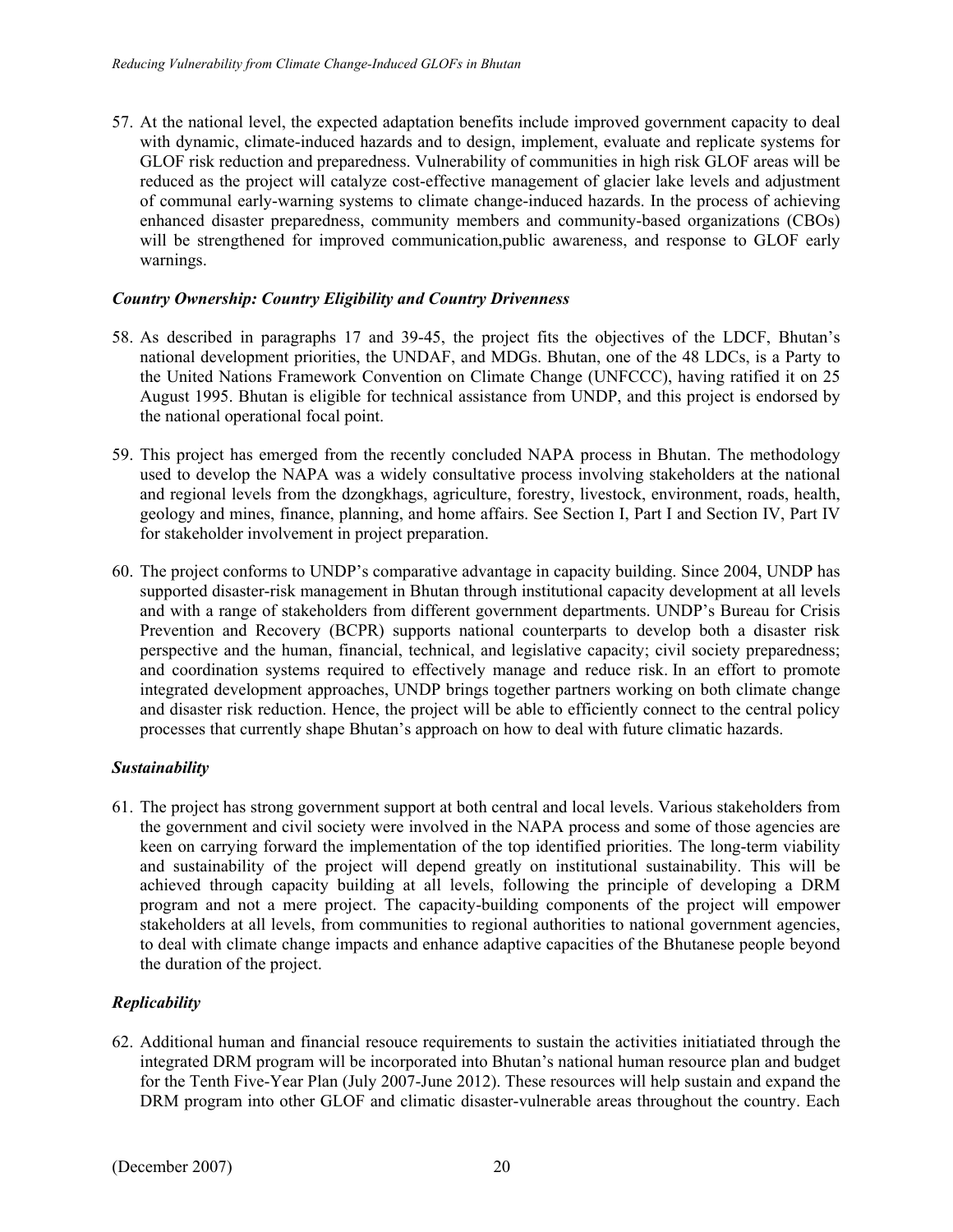of the main outcomes for the FSP have replicabilty components built into the outputs. The capacity built for an integrated DRM in the Punakha-Wangdi Valley and Chamkhar Valley will be used to develop a national DRM system over time. The application of institutional, legislative, and policy frameworks within the two valleys will allow for an evaluation and learning process for creation of national strategies. Similarly, capacity built at the intermediate and local levels amongst various stakeholders in these two valleys will allow for rapid replication of the DRM program into other districts of Bhutan.

63. The experiences and lessons learnt from the artificial lowering of Thorthormi Lake waters and the GLOF early warning system will prove invaluable in the years to come. This is by no means the last lake to pose GLOF threats. As climate change becomes more pronounced, Bhutan will be exposed to greater GLOF threats. Capacity built at the national level through this project will help Bhutan deal with GLOF problems by effectively adapting to this particular hazard risk. Careful monitoring of performance, efficiency, cost-effectiveness and robustness will prove useful in developing similar systems in the future. In particular, the community-based elements of the early warning system installed in Punakha-Wangdi Valley utilizes widely available technology, and can be replicated in other valleys. In addition, this project will add to the Adaptation Learning Mechanism initiative developed by UNDP-GEF aiming to integrate adaptation best practices and improved learning amongst different countries and regions.

# **PART III: Management Arrangements**

64. The project will be implemented over a period of four years beginning in 2008. The project will be nationally executed under UNDP National Execution (NEX) procedures. One of the lead executing agencies for the project will be the Ministry of Economic Affairs' Department of Geology and Mines (DGM), which has the governmental mandate and expertise to address GLOF risks. DGM's activities include geological mapping, mineral exploration, and geotechnical services such as geologic hazard and risk assessments. Since the 1994 GLOF, DGM has been actively involved in the monitoring of glaciers and glacial lakes. The other executing agency will be the Ministry of Home and Cultural Affairs' Disaster Management Division (DMD), which is the focal agency for disaster management in Bhutan, including climate change-induced risks. DMD, formerly the Department of Local Governance, has staff in each district. They will be responsible for the timely delivery of inputs and outputs and for coordination with all other relevant agencies.

65. As identified in Bhutan's National Capacity Self-Assessment (NCSA), these management arrangements will support the strengthening of institutions responsible for climate change adaptation issues, specifically as related to disaster risks from glacial lake outburst floods. Coordination with other agencies, such as the National Environment Commission, will further enhance the dissemination of learning on adaptation.

66. The project will receive high level guidance and oversight from a **Project Board** (PB), which will be chaired by the Secretary, Ministry of Economic Affairs, as the home ministry for lead executing agency DGM. The PB is the group responsible for making management decisions on a consensus basis for a project when guidance is required by the Project Manager, including approval of project revisions. Project assurance reviews by this group are made at designated decision points during the running of a project (e.g. Indicative Activity 2.1.5), or as necessary when raised by the Project Manager. The TOR of the PB is presented in Section IV, Part III.

67. A **Technical Support and Advisory Team** (TSAT) will provide technical support to the project during the implementation of activities related to artificial water lowering of Thorthormi Lake (Outcome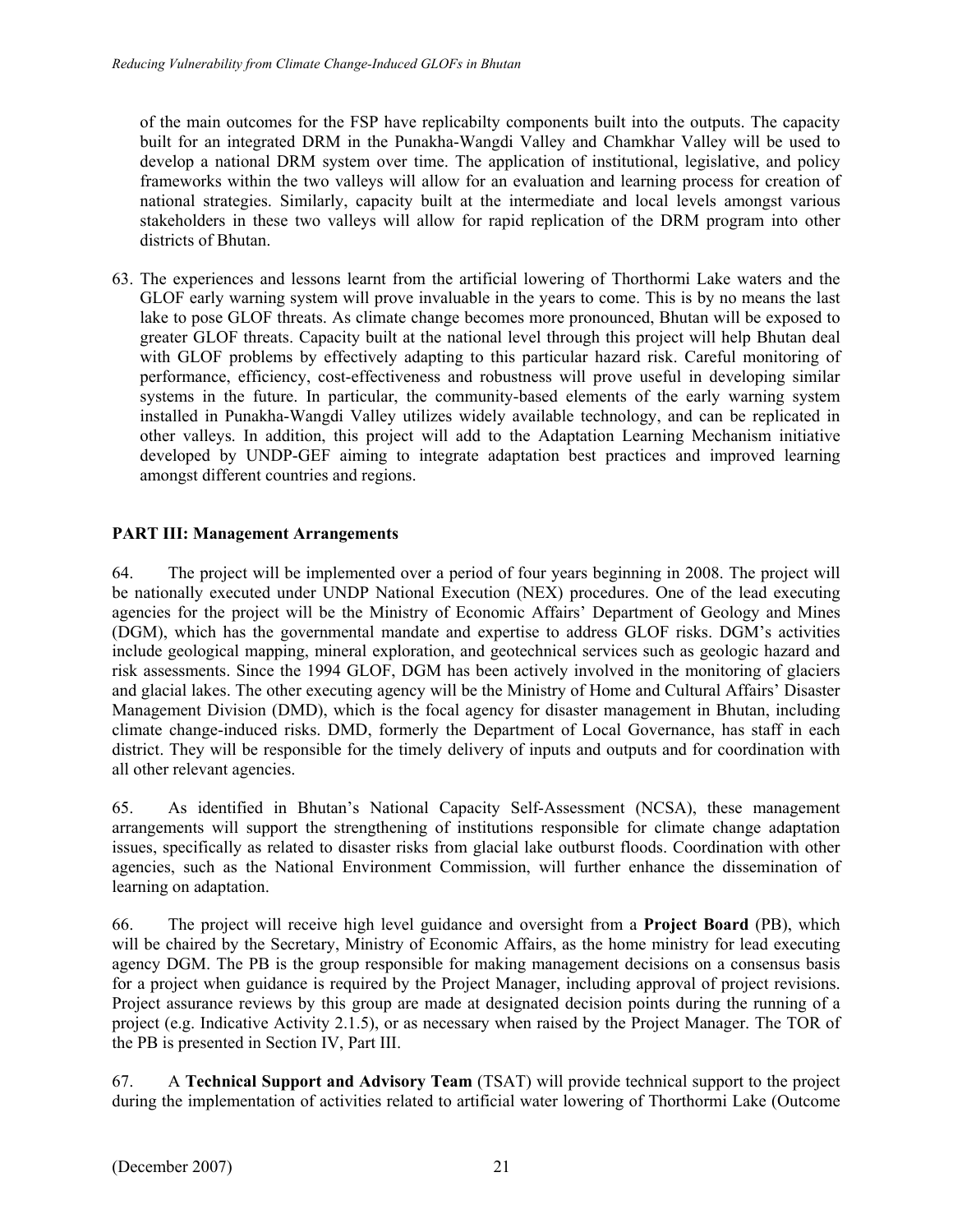2). The TSAT will meet once before the implementation of the work at the site and as and when required hereafter. It will provide technical advice and backup support to the Project Management Unit (PMU) during the implementation of work at the site. The team will be headed by the Project Director, as assigned from the DGM. The Project Manager from DGM will be a member of the TSAT. The TOR of the TSAT is presented in Section IV, Part III.

68. A **Project Management Unit (PMU)** will play the key role in project execution. It will be coheaded by two **Project Managers (PMs), one each from DGM and DMD**. The Project Managers will work under the direction of the Project Director assigned from the DGM. The two project managers will be responsible for the outputs to be delivered by their respective agencies, as well as the application of all UNDP administrative and financial procedures and for the use of UNDP-GEF funds. The Project Manager from DGM will also be responsible for consolidating technical and monitoring and evaluation reports as defined in Section I, Part IV, and submitting them to UNDP-CO. The TORs of both Project Managers are presented in Section IV, Part III.

69. Responsibilities by Outputs as outlined in the Strategic Results Framework (Section II, Part I) and the Stakeholder Involvement Plan (Section IV, Part IV) are as follows:

- **DGM** will be responsible for delivering **Outputs 1.3, 2.1, 2.2, 2.3, 2.4, 3.1, and 3.5**.
- **DMD** will be responsible for delivering **Outputs 1.1, 1.2, 1.4, 3.2, 3.3, and 3.4**.

70. Additional technical support would be provided through access to regional experts or institutions from the region as and when the Project Management Team identifies the need. UNDP will provide support, particularly for compiling lessons learned and sharing experiences internationally.

71. The project will seek to link with and complement other programs for disaster and climate risk management, governance and participation, and poverty reduction in Punakha-Wangdi Valley, as described in Section I, Part II. See Section IV for the organigram of the project and stakeholder involvement.

72. In order to accord proper acknowledgement to GEF for providing funding, a GEF logo should appear on all relevant GEF project publications, including among others, project hardware and vehicles purchased with GEF funds. Any citation on publications regarding projects funded by GEF should also accord proper acknowledgment to GEF. The UNDP logo should be more prominent—and separated from the GEF logo if possible, as UN visibility is important for security purposes.

# **PART IV: Monitoring and Evaluation Plan and Budget**

- 73. Project monitoring and evaluation will be conducted in accordance with established UNDP and GEF procedures and will be provided by the project team and the UNDP Country Office (UNDP-CO) with support from UNDP-GEF. The Strategic Results Framework in Section II provides *performance* and *impact* indicators for project implementation along with their corresponding *means of verification*. These will form the basis on which the project's Monitoring and Evaluation system will be built.
- 74. The following sections outline the principle components of the Monitoring and Evaluation Plan and indicative cost estimates related to M&E activities.

# **Monitoring and Reporting**

# *Project Inception Phase*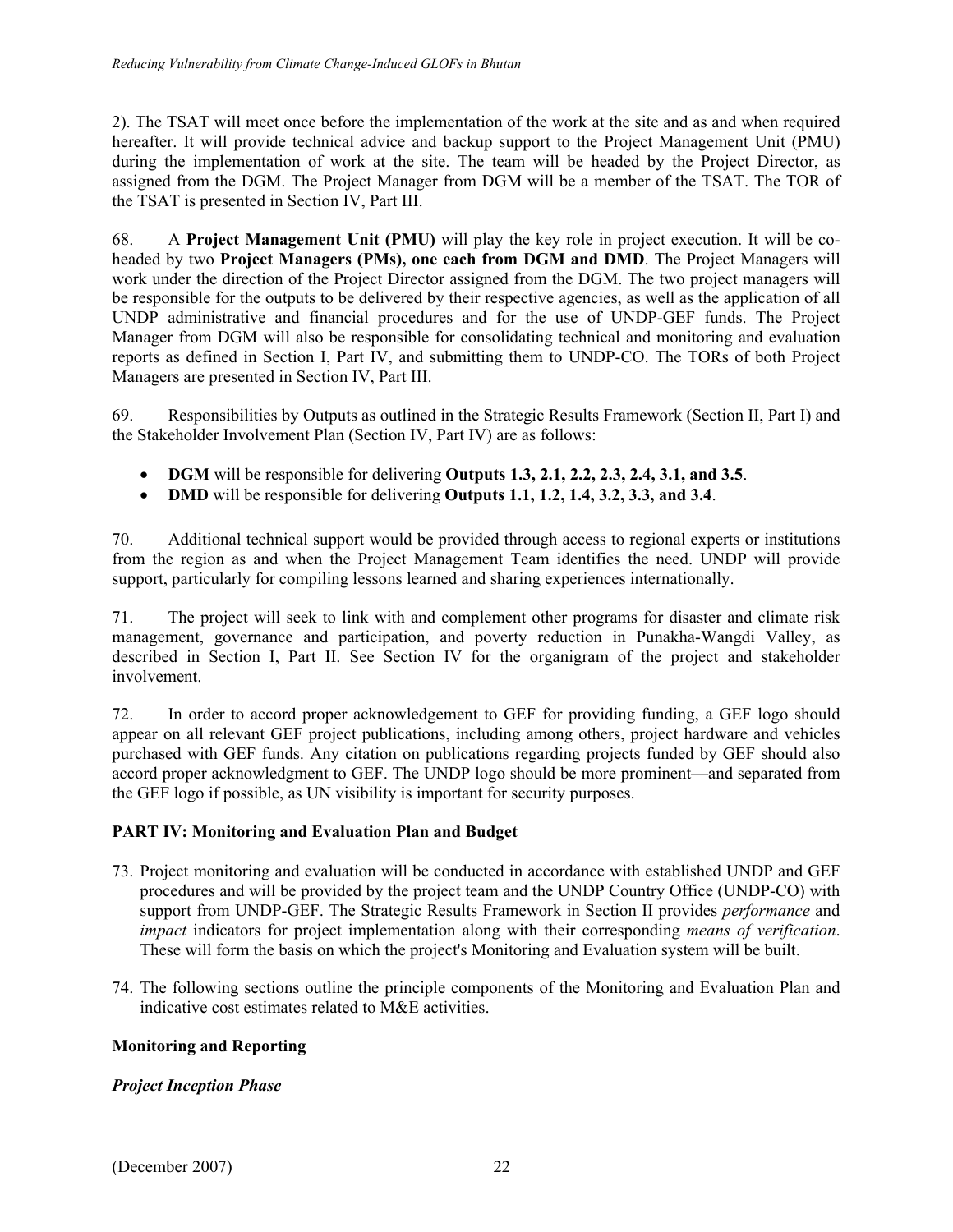- 75. A Project Inception Workshop will be conducted with the full project team, relevant government counterparts, co-financing partners, the UNDP-CO and representation from the UNDP Regional Technical Advisor, as well as UNDP HQ as appropriate.
- 76. A fundamental objective of this Inception Workshop will be to assist the project team to understand and take ownership of the project's goals and objectives, as well as finalize preparation of the project's first annual work plan on the basis of the project's strategic results framework (SRF). This will include reviewing the SRF (indicators, means of verification, assumptions), imparting additional detail as needed, and on the basis of this exercise finalize the Annual Work Plan (AWP) with precise and measurable performance indicators, and in a manner consistent with the expected outcomes for the project.
- 77. Additionally, the purpose and objective of the Inception Workshop (IW) will be to: (i) introduce project staff with the UNDP-GEF *expanded team* which will support the project during its implementation, namely the CO and responsible UNDP/GEF Regional Technical Advisor; (ii) detail the roles, support services and complementary responsibilities of UNDP-CO and RCU staff vis à vis the project team; (iii) provide a detailed overview of UNDP-GEF reporting and monitoring and evaluation (M&E) requirements, with particular emphasis on the Annual Project Implementation Reviews (PIRs) and related documentation, the Annual Project Report (APR), Tripartite Review Meetings, as well as mid-term and final evaluations. Equally, the IW will provide an opportunity to inform the project team on UNDP project related budgetary planning, budget reviews, and mandatory budget rephasings.
- 78. The IW will also provide an opportunity for all parties to understand their roles, functions, and responsibilities within the project's decision-making structures, including reporting and communication lines, and conflict resolution mechanisms. The Terms of Reference for project staff and decision-making structures will be discussed again, as needed, in order to clarify for all, each party's responsibilities during the project's implementation phase.

### *Monitoring responsibilities and events*

- 79. A detailed schedule of project reviews meetings will be developed by the project management, in consultation with project implementation partners and stakeholder representatives and incorporated in the Project Inception Report. Such a schedule will include: (i) tentative time frames for Tripartite Reviews, Project Board Meetings, (or relevant advisory and/or coordination mechanisms) and (ii) project related Monitoring and Evaluation activities.
- 80. *Day to day monitoring of implementation progress* will be the responsibility of the Project Managers from DGM and DMD based on the project's Annual Work Plan and its indicators, with overall guidance from the Project Director. The Project Team will inform the UNDP-CO of any delays or difficulties faced during implementation so that the appropriate support or corrective measures can be adopted in a timely and remedial fashion.
- 81. The Project team will fine-tune the progress and performance/impact indicators of the project at the Inception Workshop with support from UNDP-CO and assisted by the UNDP-GEF Regional Technical Advisor. Specific targets for the first year of implementation, progress indicators, and their means of verification will be developed at this Workshop. These will be used to assess whether implementation is proceeding at the intended pace and in the right direction and will form part of the Annual Work Plan. The local implementing agencies will also take part in the Inception Workshop in which a common vision of overall project goals will be established. Targets and indicators for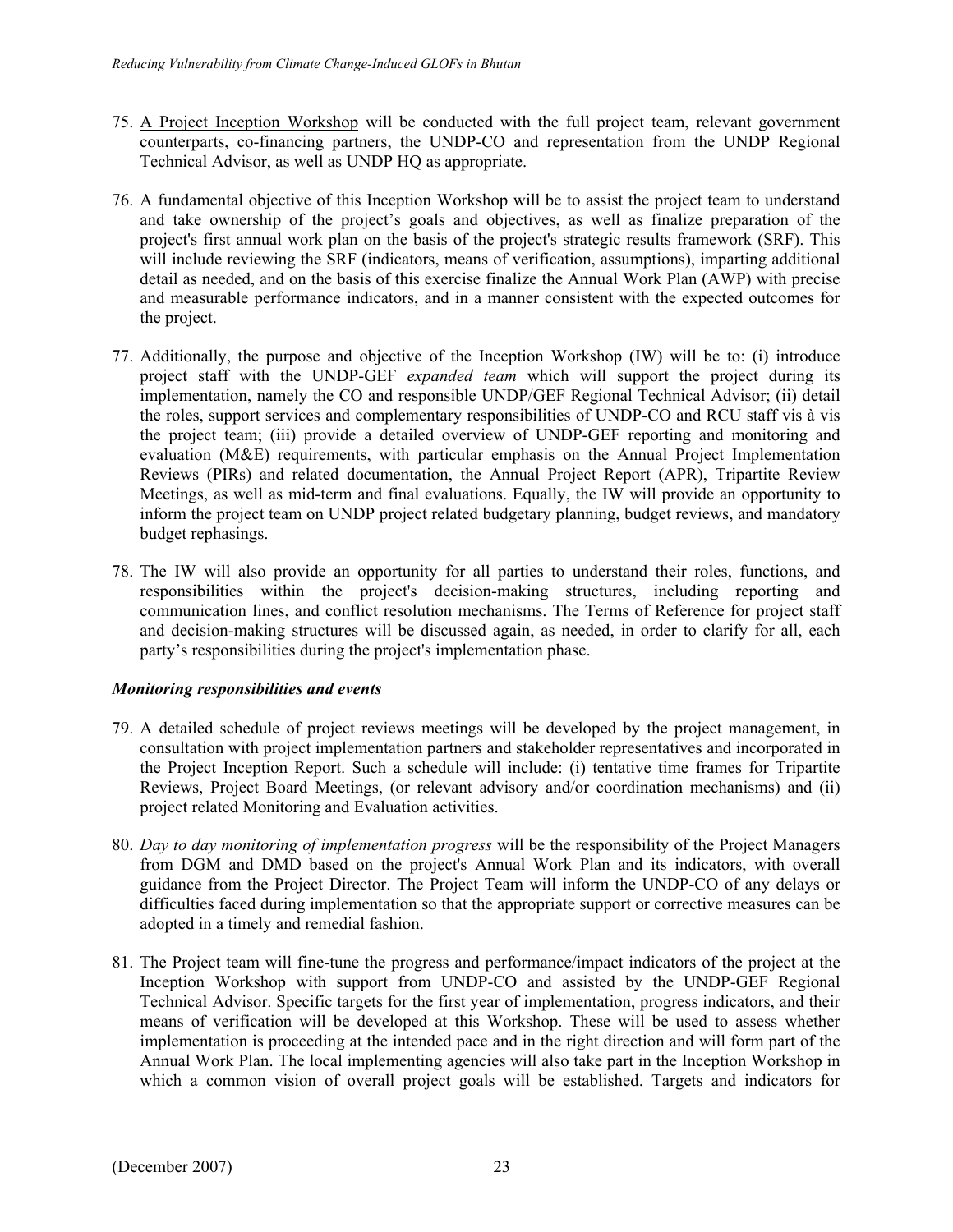subsequent years would be defined annually as part of the internal evaluation and planning processes undertaken by the project team.

- 82. Measurement of impact indicators related to global benefits will occur according to the schedules defined in the Inception Workshop. The measurement of these will be undertaken through subcontracts or retainers with relevant institutions, or through specific studies that are to form part of the projects activities, or periodic sampling such as with sedimentation.
- 83. *Periodic monitoring of implementation progress* will be undertaken by the UNDP-CO through quarterly meetings with the project proponent, or more frequently as deemed necessary. This will allow parties to take stock and to troubleshoot any problems pertaining to the project in a timely fashion to ensure smooth implementation of project activities.
- 84. UNDP Country Offices and UNDP-GEF RCUs as appropriate, will conduct yearly visits to the project field sites based on an agreed upon scheduled to be detailed in the project's Inception Report / Annual Work Plan to assess first hand project progress. Any other member of the Project Board can also accompany, as decided by the PB. A Field Visit Report will be prepared by the CO and circulated no less than one month after the visit to the project team, all SC members, and UNDP-GEF.
- 85. *Annual Monitoring* will occur through the *Tripartite Review (TPR).* This is the highest policy-level meeting of the parties directly involved in the implementation of a project. The project will be subject to Tripartite Review (TPR) at least once every year. The first such meeting will be held within the first twelve months of the start of full implementation. The project proponent will prepare an Annual Project Report (APR) and submit it to UNDP-CO and the UNDP-GEF regional office at least two weeks prior to the TPR for review and comments.
- 86. The APR will be used as one of the basic documents for discussions in the TPR meeting. The project proponent will present the APR to the TPR, highlighting policy issues and recommendations for the decision of the TPR participants. The project proponent also informs the participants of any agreement reached by stakeholders during the APR preparation on how to resolve operational issues. Separate reviews of each project component may also be conducted if necessary.

# *Terminal Tripartite Review (TTR)*

- 87. The terminal tripartite review is held in the last month of project operations. The project proponent is responsible for preparing the Terminal Report and submitting it to UNDP-CO and UNDP/GEF Regional Technical Advisor. It shall be prepared in draft at least two months in advance of the TTR in order to allow review, and will serve as the basis for discussions in the TTR. The terminal tripartite review considers the implementation of the project as a whole, paying particular attention to whether the project has achieved its stated objectives and contributed to the broader environmental objective. It decides whether any actions are still necessary, particularly in relation to sustainability of project results, and acts as a vehicle through which lessons learnt can be captured to feed into other projects under implementation of formulation.
- 88. The TPR has the authority to suspend disbursement if project performance benchmarks are not met. Benchmarks will be developed at the Inception Workshop, based on delivery rates, and qualitative assessments of achievements of outputs.

# *Project Monitoring Reporting*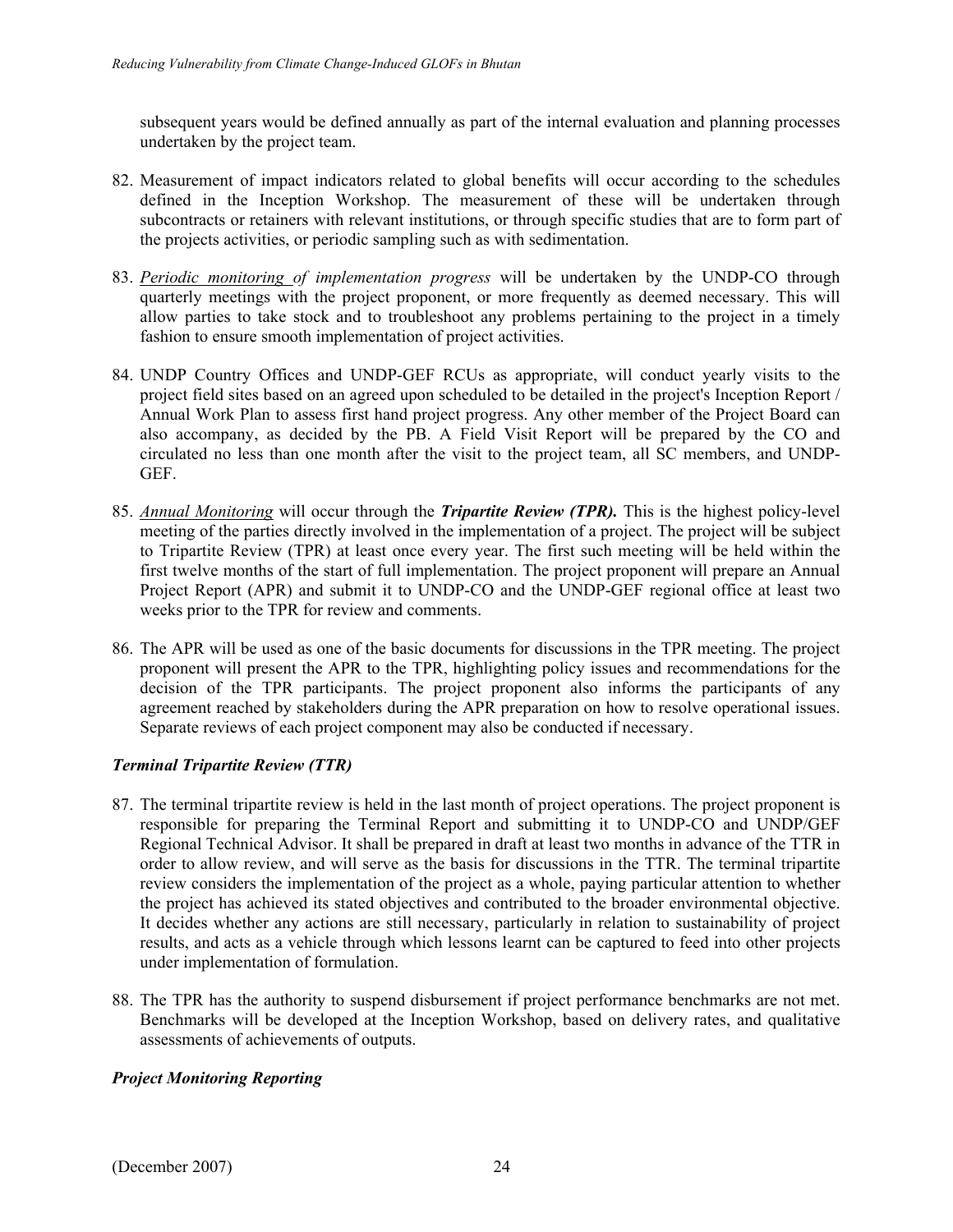89. The Project Manager, DGM, in conjunction with the UNDP-GEF extended team will be responsible for the preparation and submission of the following reports that form part of the monitoring process. Items (a) through (f) are mandatory and strictly related to monitoring, while (g) through (h) have a broader function and the frequency and nature is project specific to be defined throughout implementation.

# *(a) Inception Report (IR)*

- 90. A Project Inception Report will be prepared immediately following the Inception Workshop. It will include a detailed First Year/Annual Work Plan divided in quarterly time-frames detailing the activities and progress indicators that will guide implementation during the first year of the project. This Work Plan would include the dates of specific field visits, support missions from the UNDP-CO, the UNDP/GEF Regional Technical Advisor or consultants, as well as time-frames for meetings of the project's decision making structures. The Report will also include the detailed project budget for the first full year of implementation, prepared on the basis of the Annual Work Plan, and including any monitoring and evaluation requirements to effectively measure project performance during the targeted 12 months time-frame.
- 91. The Inception Report will include a more detailed narrative on the institutional roles, responsibilities, coordinating actions and feedback mechanisms of project related partners. In addition, a section will be included on progress to date on project establishment and start-up activities and an update of any changed external conditions that may effect project implementation.
- 92. When finalized the report will be circulated to project counterparts who will be given a period of one calendar month in which to respond with comments or queries. Prior to this circulation of the IR, the UNDP Country Office and UNDP/GEF Regional Technical Advisor will review the document.

# *(b) Annual Project Report (APR)*

- 93. The APR is a UNDP requirement and part of UNDP's Country Office central oversight, monitoring, and project management. It is a self-assessment report by project management to the CO and provides input to the country office reporting process and the ROAR, as well as forming a key input to the Tripartite Project Review. An APR will be prepared on an annual basis prior to the Tripartite Project Review, to reflect progress achieved in meeting the project's Annual Work Plan and assess performance of the project in contributing to intended outcomes through outputs and partnership work.
- 94. The format of the APR is flexible but should include the following:
	- An analysis of project performance over the reporting period, including outputs produced and, where possible, information on the status of the outcome
	- The constraints experienced in the progress towards results and the reasons for these
	- The three (at most) major constraints to achievement of results
	- AWP, CAE and other expenditure reports (ERP generated)
	- Lessons learned
	- Clear recommendations for future orientation in addressing key problems in lack of progress

# *(c) Project Implementation Review (PIR)*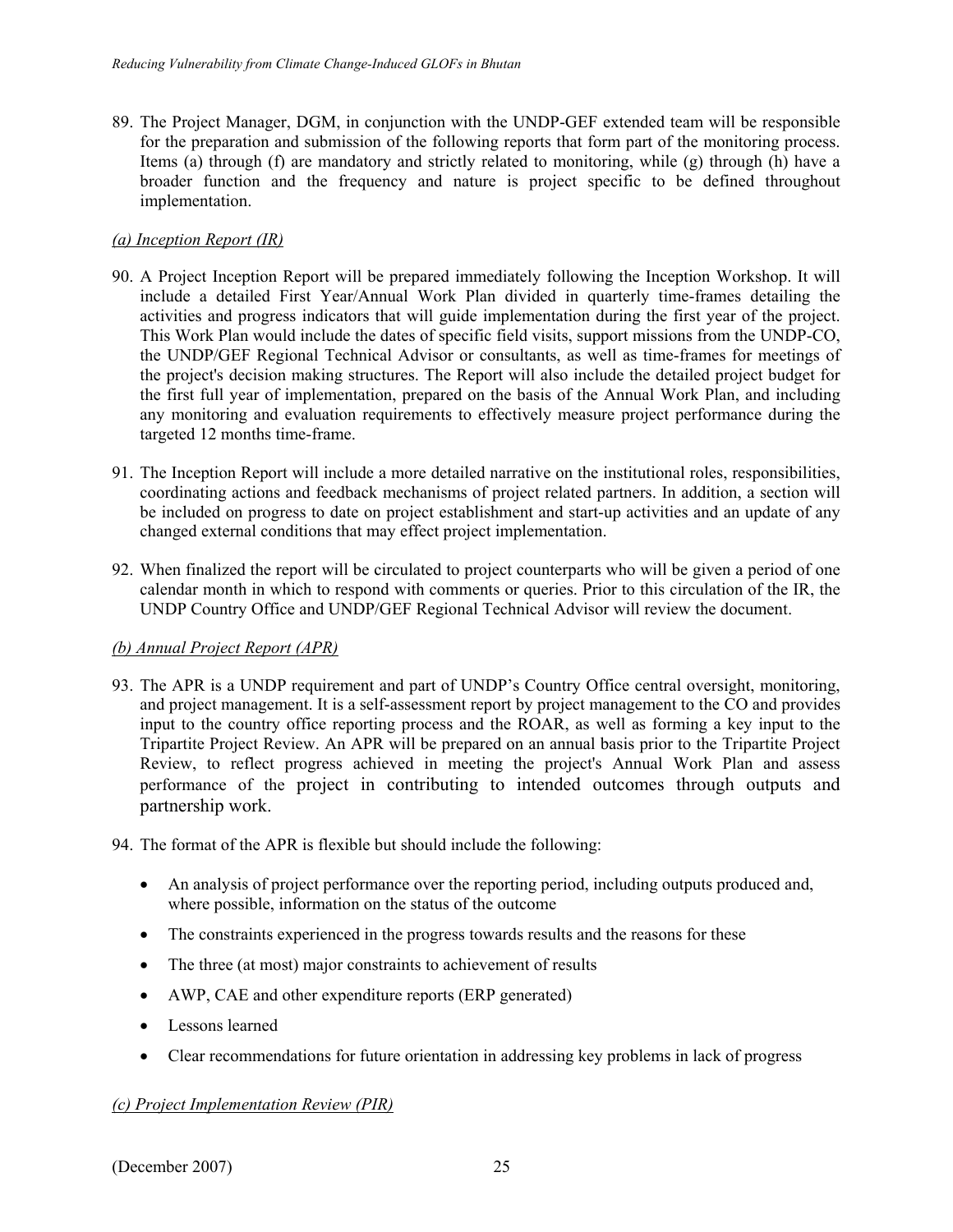- 95. The PIR is an annual monitoring process mandated by the GEF. It has become an essential management and monitoring tool for project managers and offers the main vehicle for extracting lessons from ongoing projects. Once the project has been under implementation for a year, a Project Implementation Report must be completed by the CO together with the project. The PIR can be prepared any time during the year (July-June) and ideally prior to the TPR. The PIR should then be discussed in the TPR so that the result would be a PIR that has been agreed upon by the project, the executing agency, UNDP CO and the concerned RC.
- 96. The individual PIRs are collected, reviewed and analysed by the RCs prior to sending them to the focal area clusters at the UNDP-GEF headquarters. The focal area clusters supported by the UNDP-GEF M&E Unit analyse the PIRs by focal area, theme and region for common issues/results and lessons. The TAs and PTAs play a key role in this consolidating analysis.
- 97. The focal area PIRs are then discussed in the GEF Interagency Focal Area Task Forces in or around November each year and consolidated reports by focal area are collated by the GEF Independent M&E Unit based on the Task Force findings.
- 98. The GEF M&E Unit provides the scope and content of the PIR. In light of the similarities of both APR and PIR, UNDP-GEF has prepared a harmonized format for reference.

# *(d) Quarterly Progress Reports*

99. Short reports outlining main updates in project progress will be provided quarterly to the local UNDP Country Office and the UNDP-GEF regional office by the project team. See format attached.

# *(e) Periodic Thematic Reports*

100. As and when called for by UNDP, UNDP-GEF or the Implementing Partner, the project team will prepare Specific Thematic Reports, focusing on specific issues or areas of activity. The request for a Thematic Report will be provided to the project team in written form by UNDP and will clearly state the issue or activities that need to be reported on. These reports can be used as a form of lessons learnt exercise, specific oversight in key areas, or as troubleshooting exercises to evaluate and overcome obstacles and difficulties encountered. UNDP is requested to minimize its requests for Thematic Reports, and when such are necessary will allow reasonable timeframes for their preparation by the project team.

# *(f) Project Terminal Report*

101. During the last three months of the project the project team will prepare the Project Terminal Report. This comprehensive report will summarize all activities, achievements and outputs of the Project, lessons learnt, objectives met, or not achieved, structures and systems implemented, etc. and will be the definitive statement of the Project's activities during its lifetime. It will also lay out recommendations for any further steps that may need to be taken to ensure sustainability and replicability of the Project's activities.

# *Independent Evaluations*

102. The project will be subjected to at least two independent external evaluations as follows:-

# *Mid-term Evaluation*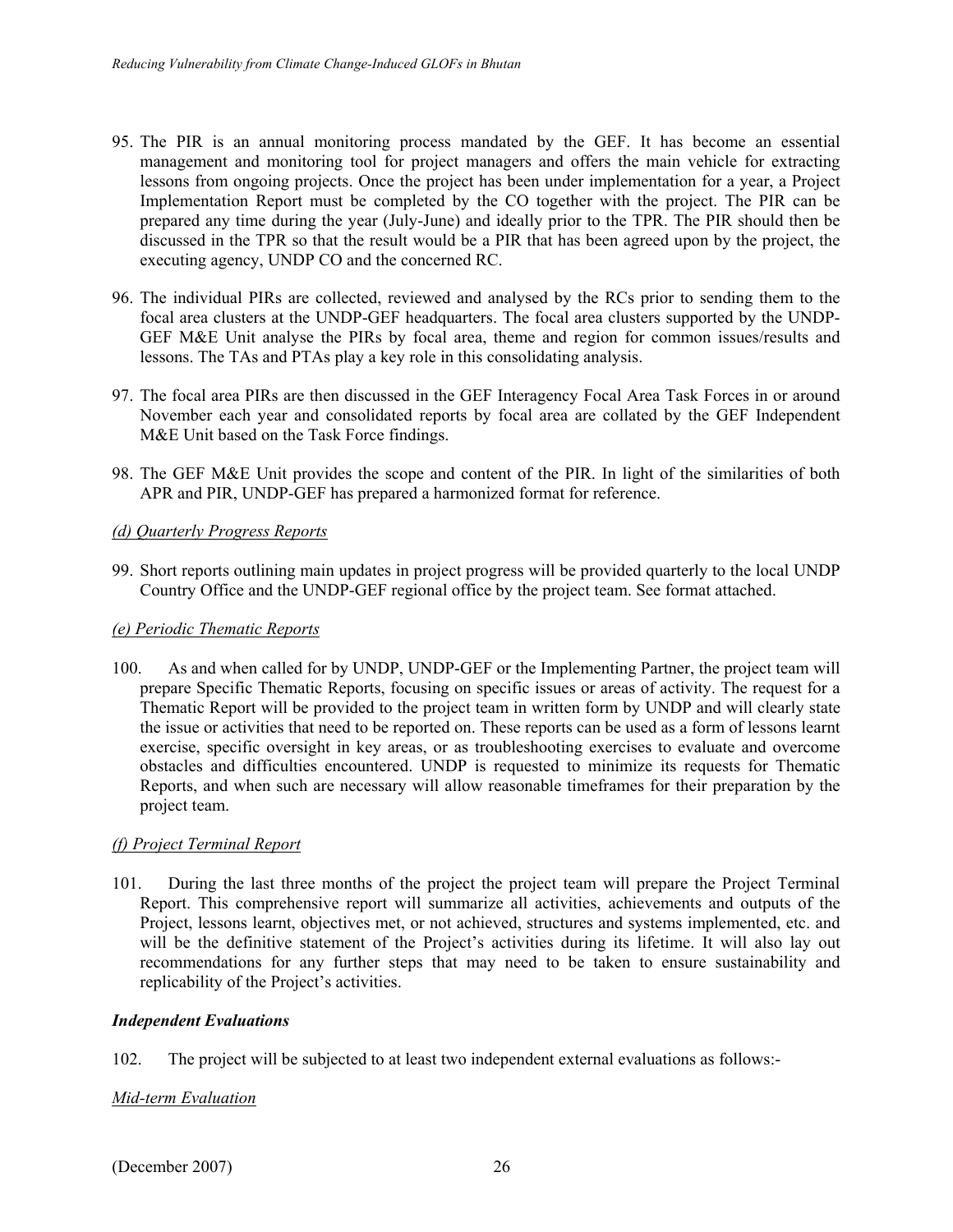103. An independent Mid-Term Evaluation will be undertaken at the end of the second year of implementation. The Mid-Term Evaluation will determine progress being made towards the achievement of outcomes and will identify course correction if needed. It will focus on the effectiveness, efficiency and timeliness of project implementation; will highlight issues requiring decisions and actions; and will present initial lessons learned about project design, implementation and management. Findings of this review will be incorporated as recommendations for enhanced implementation during the final half of the project's term. The organization, terms of reference and timing of the mid-term evaluation will be decided after consultation between the parties to the project document. The Terms of Reference for this Mid-term evaluation will be prepared by the UNDP CO based on guidance from the UNDP/GEF Regional Technical Advisor.

### *Final Evaluation*

104. An independent Final Evaluation will take place three months prior to the terminal tripartite review meeting, and will focus on the same issues as the mid-term evaluation. The final evaluation will also look at impact and sustainability of results, including the contribution to capacity development and the achievement of global environmental goals. The Final Evaluation should also provide recommendations for follow-up activities. The Terms of Reference for this evaluation will be prepared by the UNDP CO based on guidance from the UNDP/GEF Regional Technical Advisor.

### *Learning and Knowledge Sharing*

- 105. Results from the project will be disseminated within and beyond the project intervention zone through a number of existing information sharing networks and forums. In addition:
	- The project will participate, as relevant and appropriate, in UNDP-GEF sponsored networks, organized for senior personnel working on projects that share common characteristics. UNDP-GEF shall establish a number of networks, such as the Adaptation Learning Mechanism, that will largely function on the basis of an electronic platform.
	- The project will identify and participate, as relevant and appropriate, in scientific, policybased and/or any other networks, which may be of benefit to project implementation though lessons learned.
	- The project will identify, analyze, and share lessons learned that might be beneficial in the design and implementation of similar future projects. Identify and analyzing lessons learned is an ongoing process, and the need to communicate such lessons as one of the project's central contributions is a requirement to be delivered not less frequently than once every 12 months. UNDP-GEF shall provide a format and assist the project team in categorizing, documenting and reporting on lessons learned. To this end a percentage of project resources will need to be allocated for these activities.
	- Results from the program will be disseminated within and beyond the program intervention zone through a number of existing information sharing networks, in particular, the ALM. The ALM lessons learned template will be adapted to be used by the project. To support this goal, adaptation-related activities from the project will contribute knowledge to the ALM, such as the following:
		- $\circ$  Best practices in integrating adaptation into national and local development policy, and project design and implementation mechanisms.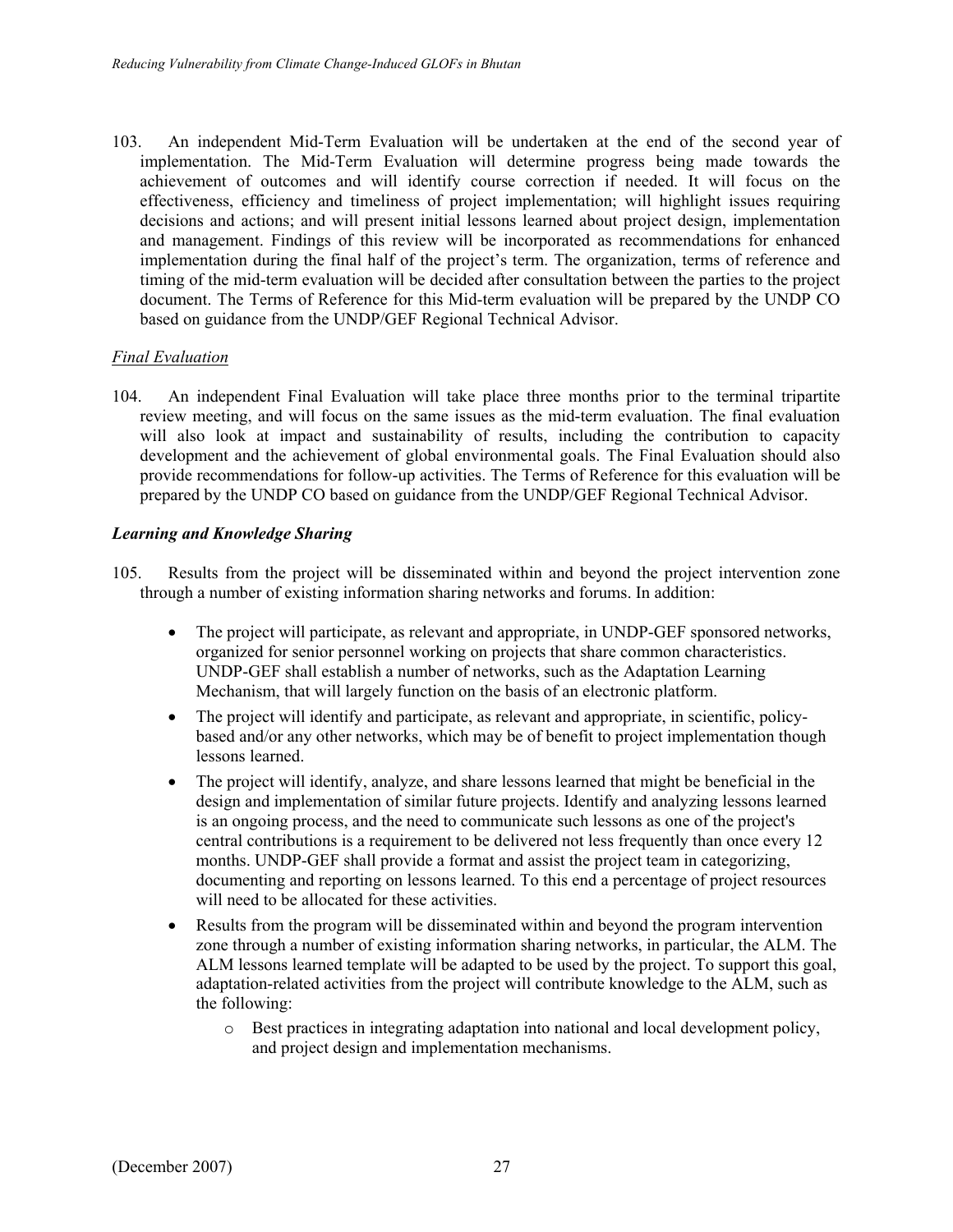- o Lessons learned on removing the most common barriers to adaptation, with special attention to the roles of local partners, international partners, UNDP, and GEF in designing and implementing projects
- o The conditions for success (or failure), including replication and scaling up.
- 106. The project will identify, analyze, and share lessons learned that might be beneficial in the design and implementation of similar future projects. Identifying and analyzing lessons learned is an ongoing process, and the need to communicate such lessons as one of the project's central contributions is a requirement to be delivered not less frequently than once every 12 months. UNDP shall provide a format and assist the project team in categorizing, documenting, and reporting on lessons learned. To this end a percentage of project resources will need to be allocated for these activities.

| Type of M&E activity                                                                                                   | <b>Responsible Parties</b>                                                                                                                             | <b>Budget US\$</b><br>Excluding project team<br>Staff time               | Time frame                                                                    |
|------------------------------------------------------------------------------------------------------------------------|--------------------------------------------------------------------------------------------------------------------------------------------------------|--------------------------------------------------------------------------|-------------------------------------------------------------------------------|
| Inception Workshop<br>(IW)                                                                                             | Project Manager, DGM<br><b>UNDP CO</b><br><b>UNDP HQ</b>                                                                                               | \$3,000                                                                  | Within first two<br>months of project<br>start up                             |
| <b>Inception Report</b>                                                                                                | Project Team<br><b>UNDP CO</b>                                                                                                                         | None                                                                     | Immediately<br>following IW                                                   |
| Measurement of<br>Means of Verification<br>for Project Purpose<br>Indicators                                           | Project Manager, DGM, will<br>oversee the hiring of specific<br>studies and institutions, and<br>delegate responsibilities to<br>relevant team members | To be finalized in<br>Inception Phase and<br>Workshop.                   | Start, mid and end<br>of project                                              |
| Measurement of<br>Means of Verification<br>for Project Progress<br>and Performance<br>(measured on an<br>annual basis) | Oversight by UNDP/GEF<br>Regional Technical Advisor<br>and Project Director<br>Measurements by regional field<br>officers and local IAs                | To be determined as<br>part of the Annual<br>Work Plan's<br>preparation. | Annually prior to<br>APR/PIR and to<br>the definition of<br>annual work plans |
| APR and PIR                                                                                                            | Project Team<br><b>UNDP-CO</b><br><b>UNDP-GEF</b>                                                                                                      | None                                                                     | Annually                                                                      |
| TPR and TPR report                                                                                                     | Government Counterparts<br><b>UNDP CO</b><br>Project team<br><b>UNDP-GEF Regional</b><br><b>Technical Advisor</b>                                      | None                                                                     | Every year, upon<br>receipt of APR                                            |
| Project Board<br>Meetings                                                                                              | Project Manager<br><b>UNDP CO</b>                                                                                                                      | None                                                                     | <b>Following Project</b><br>IW and<br>subsequently at<br>least once a year    |
| Periodic status reports                                                                                                | Project team                                                                                                                                           | \$3,000                                                                  | To be determined<br>by Project team<br>and UNDP CO                            |

### *Indicative Monitoring and Evaluation Work Plan and Corresponding Budget*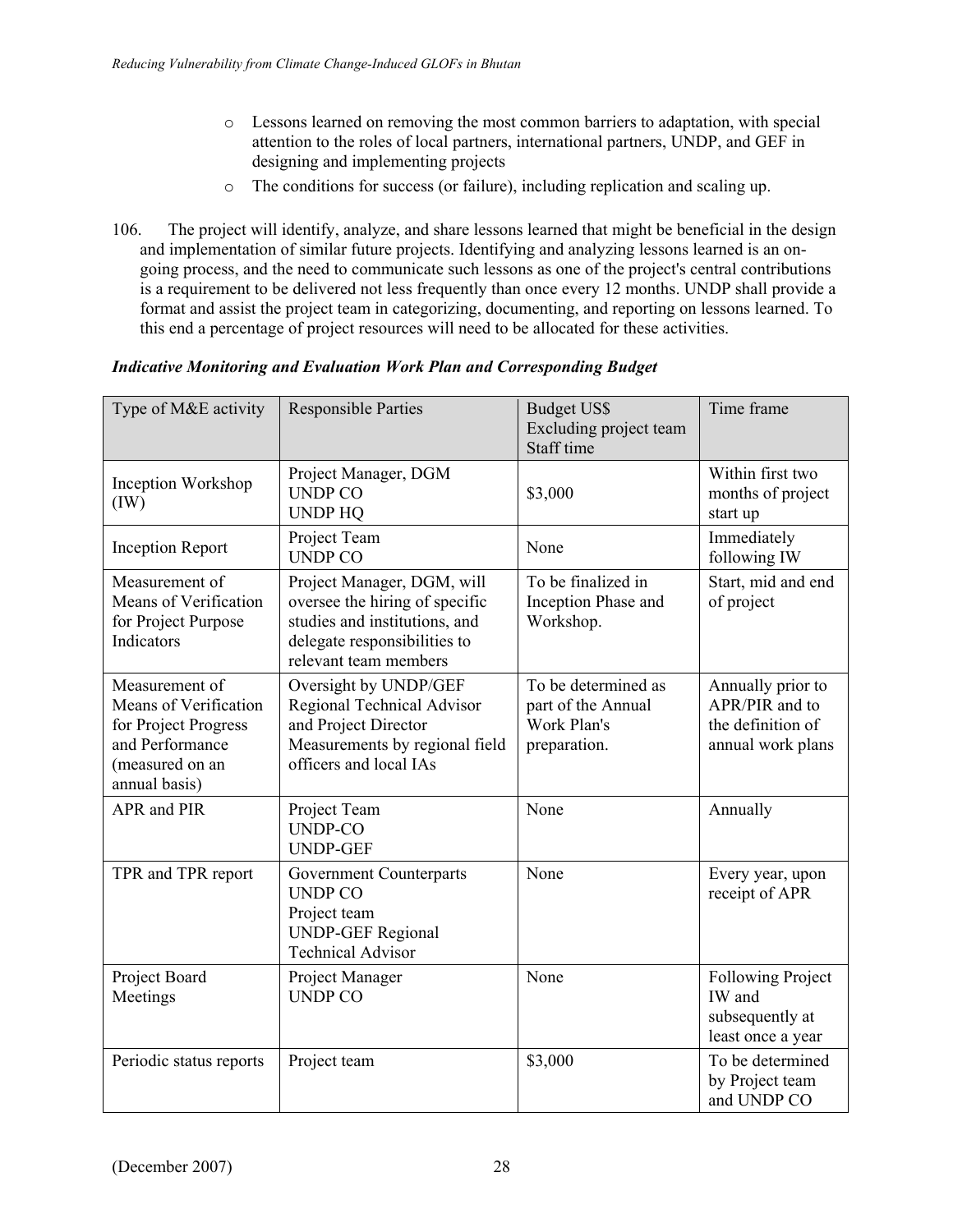| Technical reports                                                                 | Project team<br>Hired consultants as needed                                                                                               | \$4,000             | To be determined<br>by Project Team<br>and UNDP-CO     |
|-----------------------------------------------------------------------------------|-------------------------------------------------------------------------------------------------------------------------------------------|---------------------|--------------------------------------------------------|
| Mid-term External<br>Evaluation                                                   | Project team<br><b>UNDP-CO</b><br><b>UNDP-GEF Regional</b><br><b>Technical Advisor</b><br>External Consultants (i.e.<br>evaluation team)  | \$30,000            | At the mid-point<br>of project<br>implementation.      |
| Final External<br>Evaluation                                                      | Project team,<br><b>UNDP-CO</b><br><b>UNDP-GEF Regional</b><br><b>Technical Advisor</b><br>External Consultants (i.e.<br>evaluation team) | \$30,000            | At the end of<br>project<br>implementation             |
| <b>Terminal Report</b>                                                            | Project team<br><b>UNDP-CO</b><br><b>External Consultant</b>                                                                              | None                | At least one month<br>before the end of<br>the project |
| Lessons learned<br>(Outputs 2.4, 3.5, and<br>4.1)                                 | Project team<br><b>UNDP-GEF Regional</b><br><b>Technical Advisor (suggested)</b><br>formats for documenting best<br>practices, etc)       | \$40,000            | Yearly                                                 |
| Audit                                                                             | <b>UNDP-CO</b><br>Project team                                                                                                            | None                | Yearly                                                 |
| Visits to field sites<br>(UNDP staff travel<br>costs to be charged to<br>IA fees) | <b>UNDP Country Office</b><br><b>UNDP-GEF Regional</b><br><b>Technical Advisor</b> (as<br>appropriate)<br>Government representatives      |                     | Yearly                                                 |
| <b>TOTAL INDICATIVE COST</b><br>travel expenses                                   | Excluding project team staff time and UNDP staff and                                                                                      | <b>US \$110,000</b> |                                                        |

# **PART V: Legal Context**

- 107. This Project Document shall be the instrument referred to as such in Article I of the Standard Basic Assistance Agreement between the Royal Government of Bhutan and the United Nations Development Programme, signed by the parties on 14 July 1978. The host country implementing agency shall, for the purpose of the Standard Basic Assistance Agreement, refer to the government co-operating agency described in that Agreement.
- 108. The UNDP Resident Representative in Thimphu is authorized to effect in writing the following types of revision to this Project Document, provided that he/she has verified the agreement thereto by the UNDP-GEF Unit and is assured that the other signatories to the Project Document have no objection to the proposed changes:
- 109. Revision of, or addition to, any of the annexes to the Project Document;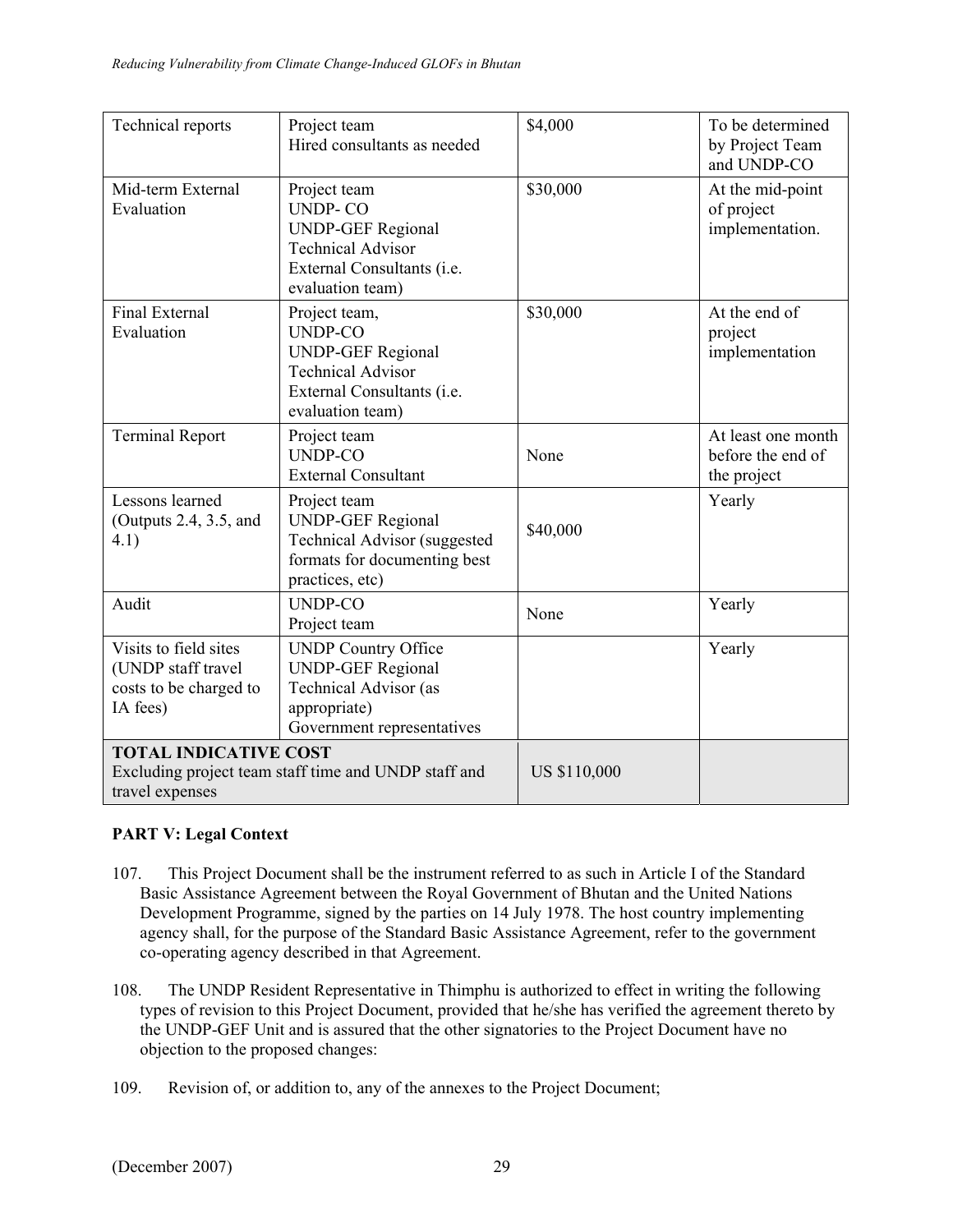- 110. Revisions which do not involve significant changes in the immediate objectives, outputs or activities of the project, but are caused by the rearrangement of the inputs already agreed to or by cost increases due to inflation;
- 111. Mandatory annual revisions which re-phase the delivery of agreed project inputs or increased expert or other costs due to inflation or take into account agency expenditure flexibility; and
- 112. Inclusion of additional Annexes and attachments only as set out here in this Project Document.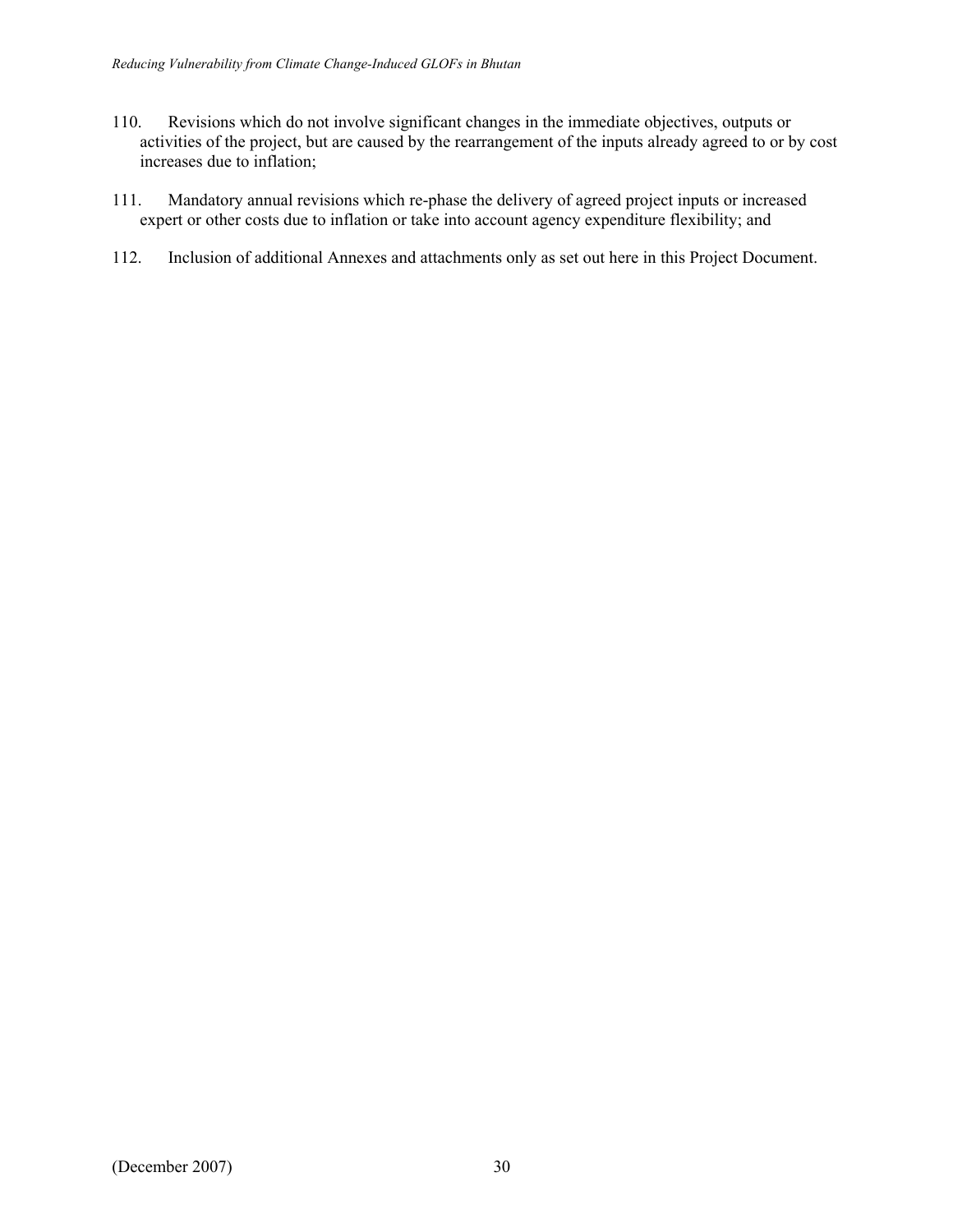# **SECTION II: STRATEGIC RESULTS FRAMEWORK (SRF) AND GEF INCREMENT**

# **PART I: Strategic Results Framework, SRF (formerly GEF Logical Framework) Analysis**

| <b>Project Strategy</b>                                                                                                                                                                            | Objectively verifiable indicators                                                                                                                                                                                                                                                                                  |                                                                                                                                                                                                                                                                                           |                                                                                                                                                                                                                                                                                                                                                                                                      |                                                                                                                           |                                                                                                                                                                                                                               |
|----------------------------------------------------------------------------------------------------------------------------------------------------------------------------------------------------|--------------------------------------------------------------------------------------------------------------------------------------------------------------------------------------------------------------------------------------------------------------------------------------------------------------------|-------------------------------------------------------------------------------------------------------------------------------------------------------------------------------------------------------------------------------------------------------------------------------------------|------------------------------------------------------------------------------------------------------------------------------------------------------------------------------------------------------------------------------------------------------------------------------------------------------------------------------------------------------------------------------------------------------|---------------------------------------------------------------------------------------------------------------------------|-------------------------------------------------------------------------------------------------------------------------------------------------------------------------------------------------------------------------------|
| Goal                                                                                                                                                                                               |                                                                                                                                                                                                                                                                                                                    | To enhance adaptive capacity to prevent climate change-induced GLOF disasters in Bhutan                                                                                                                                                                                                   |                                                                                                                                                                                                                                                                                                                                                                                                      |                                                                                                                           |                                                                                                                                                                                                                               |
|                                                                                                                                                                                                    | Indicator                                                                                                                                                                                                                                                                                                          | <b>Baseline</b>                                                                                                                                                                                                                                                                           | Target                                                                                                                                                                                                                                                                                                                                                                                               | <b>Sources of verification</b>                                                                                            | <b>Risks and</b><br><b>Assumptions</b>                                                                                                                                                                                        |
| <b>Objective: To reduce</b><br>climate change-<br>induced risks of<br><b>Glacial Lake</b><br><b>Outburst Floods</b><br>(GLOFs) in the<br>Punakha-Wangdi<br>and Chamkhar<br><b>Valleys</b>          | Reduction of<br>vulnerability to<br>climate change-<br>induced GLOFs in the<br>Punakha-Wangdi and<br>Chamkhar Valleys                                                                                                                                                                                              | Capacity deficits exist<br>for addressing the<br>expected effects of<br>GLOF impacts and in<br>meeting the<br>requirements for early<br>warning systems.<br>Recent scientific<br>findings project a<br>potential large-scale<br>GLOF in the Punakha-<br>Wangdi Valley as early<br>as 2010 | • DRM stakeholders in<br>Bhutan on the national,<br>regional and local level are<br>able to project climate-<br>induced GLOF risks<br>downstream of potentially<br>hazardous glacier lakes and<br>are able to prioritize, plan<br>and implement efficient<br>mitigation and preparedness<br>options                                                                                                  | Qualitative-based surveys<br>(QBS)/Interviews<br><b>DRM</b> Legislation<br>Impact assessment by the<br>end of the project | Stakeholders are able<br>to perceive reductions<br>in vulnerability over<br>the time-scale<br>determined by project<br>duration<br>No flooding disasters<br>in target communities<br>occur throughout the<br>project lifetime |
| <b>Outcome 1:</b><br>Improved national,<br>regional, and local<br>capacities to prevent<br>climate change-<br>induced GLOF<br>disasters in the<br>Punakha-Wangdi<br>and Chamkhar<br><b>Valleys</b> | Percentage of national<br>DRM focal points,<br>district authorities,<br>and communities able<br>to prioritize, plan, and<br>implement measures<br>to reduce human and<br>material losses from<br>potential GLOFs<br>Percentage of<br>personnel reporting<br><b>DRM</b> frameworks<br>support adaptation<br>efforts | Capacities at the<br>national, regional, and<br>local levels to plan for<br>and react to potential<br>GLOFs are extremely<br>low.                                                                                                                                                         | • By the end of Year 2, $100\%$<br>of the national DRM focal<br>points, and 90% of district<br>and community DRM focal<br>points in Punakha-Wangdi<br>Valley and Chamkhar<br>Valley are able to prioritize<br>and plan measures to<br>minimize potential losses<br>from GLOFs<br>• By the end of the project at<br>least 90% of personnel<br>interviewed report that DRM<br>frameworks support their | QBS                                                                                                                       | Government remains<br>supportive to link<br>longer-term climate<br>risk planning with<br>current disaster risk<br>management<br>initiatives                                                                                   |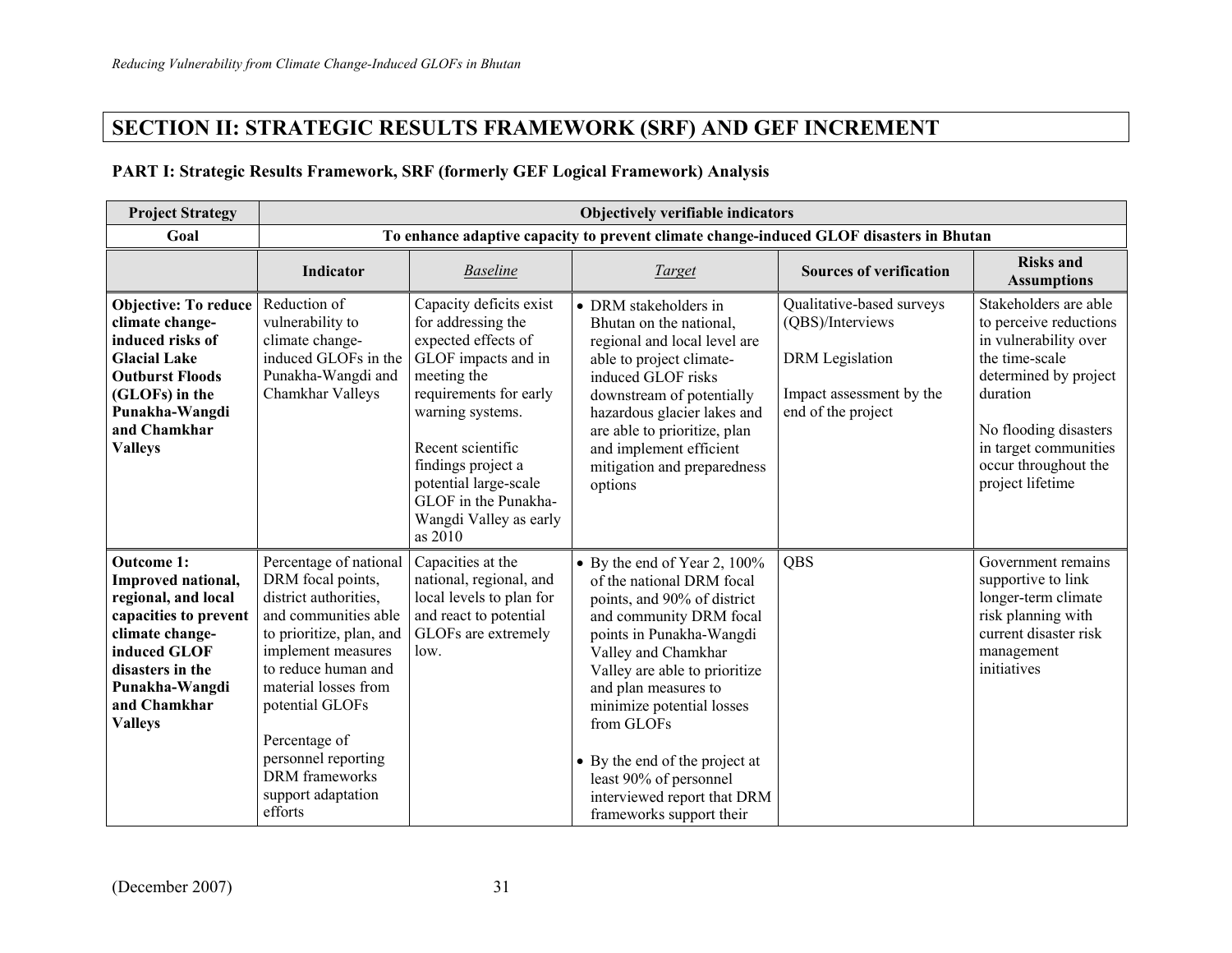|                                                                                                                                | Indicator                                                                                                                                                                                                          | <b>Baseline</b>                                                                                                                                                                                                      | <b>Target</b>                                                                                                                                                                                                                                                                                                          | <b>Sources of verification</b>                                                                | <b>Risks and</b><br><b>Assumptions</b>                                               |
|--------------------------------------------------------------------------------------------------------------------------------|--------------------------------------------------------------------------------------------------------------------------------------------------------------------------------------------------------------------|----------------------------------------------------------------------------------------------------------------------------------------------------------------------------------------------------------------------|------------------------------------------------------------------------------------------------------------------------------------------------------------------------------------------------------------------------------------------------------------------------------------------------------------------------|-----------------------------------------------------------------------------------------------|--------------------------------------------------------------------------------------|
|                                                                                                                                | Existence of DRM<br>legislations and<br>policies that support<br>adaptation and GLOF<br>preparedness                                                                                                               |                                                                                                                                                                                                                      | efforts to plan and<br>implement measures to<br>adapt to climate change.<br>• By the end of the project, at<br>least three DRM legislation<br>and policies are formulated<br>inclusive of climate-induced<br>GLOF risks and demand<br>long-term mitigative and<br>preparedness planning                                | Review of DRM policies and<br>plans at the national, district,<br>and community levels        |                                                                                      |
| Output 1.1:<br>Institutionalized<br>climate-resilient<br>DRM legislation,<br>policy frameworks,<br>and guidelines              | Number of DRM<br>legislation, policy<br>frameworks, and<br>guidelines that<br>incorporate long-term<br>climate risk planning                                                                                       | Climate change risks<br>are noted in the current<br>NDRMF.<br>No Disaster<br>Management Act<br>No comprehensive<br>disaster management<br>guidelines for<br>Dzongkhag and Gewog<br>Disaster Management<br>Committees | • By end of the project,<br>NDRMF integrates longer-<br>term climate risk planning<br>• By the end of the project,<br>Disaster Management Act<br>formulated incorporating<br>GLOF and other climate risk<br>issues<br>• By the end of the project,<br>DRM guidelines integrate<br>longer-term climate risk<br>planning | Review of Disaster<br>Management Act, DRM<br>policies, plans, and<br>institutional structures | Government continues<br>to support climate-<br>resilient DRM.                        |
| Output 1.2:<br>Strengthened<br>capacities for climate<br>risk planning at the<br>district (dzongkhag)<br>administrative levels | Number of dzongkhag<br>and gewog Disaster<br>Management<br>Committees in project<br>areas incorporating<br>long-term climate risk<br>planning into their<br>ongoing DRM<br>responsibilities<br>Number of dzongkhag | DRM focal points at the<br>dzongkhag level do not<br>possess adequate<br>knowledge and skills to<br>plan and implement<br>climate-resilient DRM<br>measures                                                          | $\bullet$ By end of Year 2, 3<br>dzongkhag Disaster<br>Management Committees<br>and gewog DMCs in the<br>project area are trained on<br>climate change and GLOF<br>risk management                                                                                                                                     | Training reports and follow-<br>up QBS with staff<br>Dzongkhag/Thromde DRM                    | Turnover of staff does<br>not counteract benefits<br>of capacity building<br>efforts |
|                                                                                                                                | disaster management                                                                                                                                                                                                |                                                                                                                                                                                                                      | • By end of Year 2,                                                                                                                                                                                                                                                                                                    | plans                                                                                         |                                                                                      |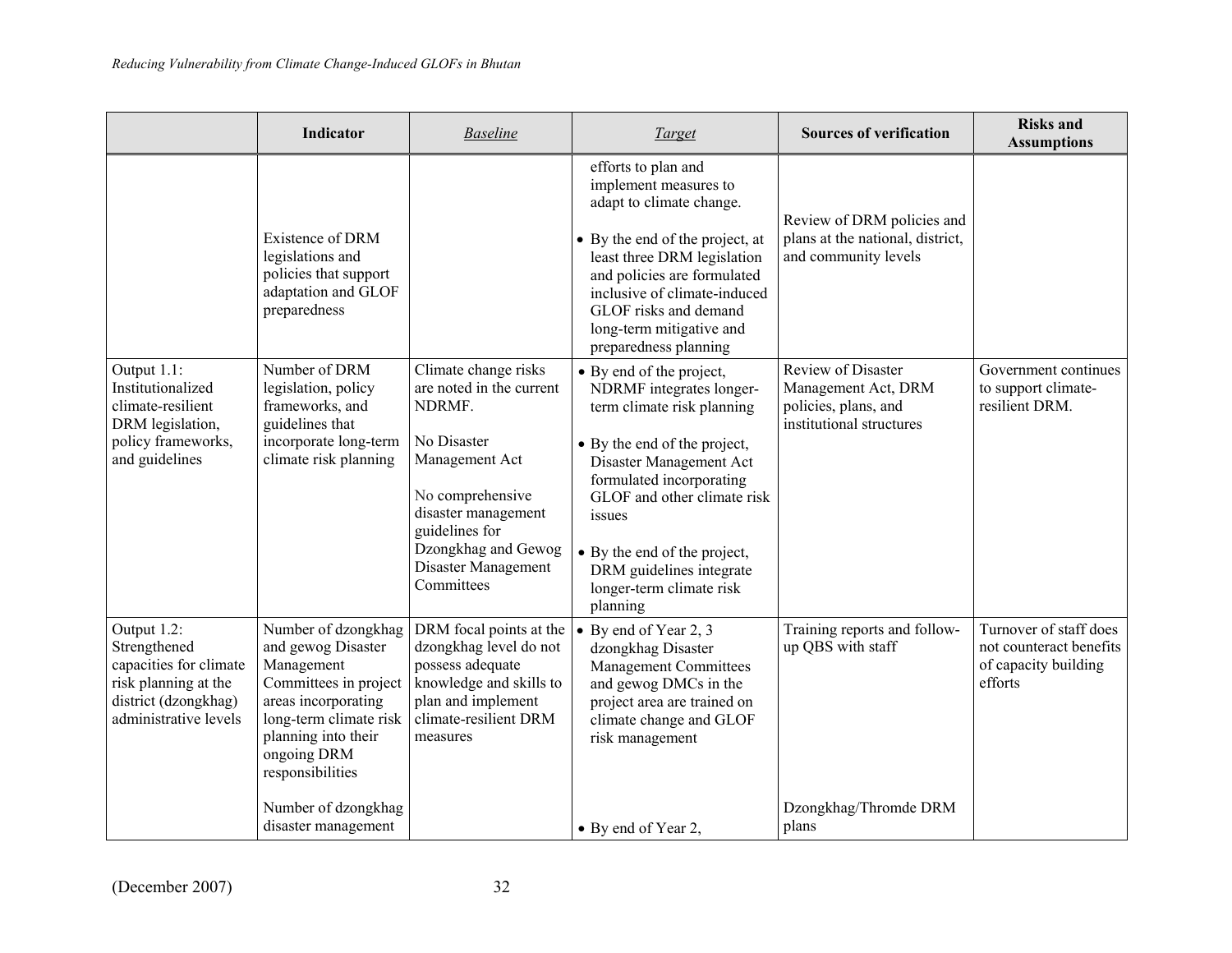|                                                                                                                                                            | Indicator                                                                                                                                                                               | <b>Baseline</b>                                                                                                                                                     | <b>Target</b>                                                                                                                                                                                                                                                                                                                                                                                                                                                                                                                                                           | <b>Sources of verification</b>                                   | <b>Risks and</b><br><b>Assumptions</b>                                                                                           |
|------------------------------------------------------------------------------------------------------------------------------------------------------------|-----------------------------------------------------------------------------------------------------------------------------------------------------------------------------------------|---------------------------------------------------------------------------------------------------------------------------------------------------------------------|-------------------------------------------------------------------------------------------------------------------------------------------------------------------------------------------------------------------------------------------------------------------------------------------------------------------------------------------------------------------------------------------------------------------------------------------------------------------------------------------------------------------------------------------------------------------------|------------------------------------------------------------------|----------------------------------------------------------------------------------------------------------------------------------|
|                                                                                                                                                            | plans in place that<br>incorporate GLOF<br>mitigation and<br>preparedness                                                                                                               |                                                                                                                                                                     | Dzongkhag/Thromde<br>Disaster Management plans<br>in Punakha, Wangdi, and<br>Bumthang are developed to<br>account for GLOF hazards                                                                                                                                                                                                                                                                                                                                                                                                                                      |                                                                  |                                                                                                                                  |
| Output 1.3:<br>Information on<br>climate hazards and<br><b>GLOF</b> vulnerabilities<br>in Bhutan<br>systematically<br>captured, updated and<br>synthesized | Number of<br>government<br>departments actively<br>accessing and<br>utilizing climate risk<br>information                                                                               | Initial national<br>communication to<br>UNFCCC, NAPA, and<br>NDRMF available<br>Basic DGM database on<br><b>GLOF</b> hazards<br>established during the<br>PPG phase | • National database on GLOF<br>vulnerability and climate<br>risk information in Bhutan<br>systematically and<br>continually updated<br>• Within 2-3 years of start of<br>project implementation an<br>information management<br>system exists and by the end<br>of the project a survey of<br>key stakeholders reveals that<br>they have access to relevant<br>information on adaptation to<br>climate change.<br>• Annual workshop to present<br>information on climate<br>change-induced GLOF risks<br>to relevant government<br>departments<br>• Updated DGM website | Database of relevant<br>information<br>QBS with key stakeholders | Data is provided in an<br>accessible format for<br>use by different<br>government<br>departments                                 |
| Output 1.4: Raised<br>awareness of<br>vulnerable<br>communities to<br>climate-related GLOF<br>risks                                                        | Percentage of<br>households in target<br>communities who are<br>able to take<br>precautionary<br>measures and react to<br>potential GLOFs in a<br>way to minimize<br>human and material | No communities are<br>trained in preparing for<br>and reacting to potential<br><b>GLOFs</b>                                                                         | • By the end of Year 1, all<br>GLOF-vulnerable<br>communities in the<br>Punakha-Wangdi and<br>Chamkhar Valleys identify<br>disaster and climate risk<br>management focal points<br>• By the end of Year 3, 80%                                                                                                                                                                                                                                                                                                                                                          | List of focal points<br>Training reports and QBS                 | Communities' training<br>needs are correctly<br>assessed and delivered<br>in an accessible and<br>culturally sensitive<br>manner |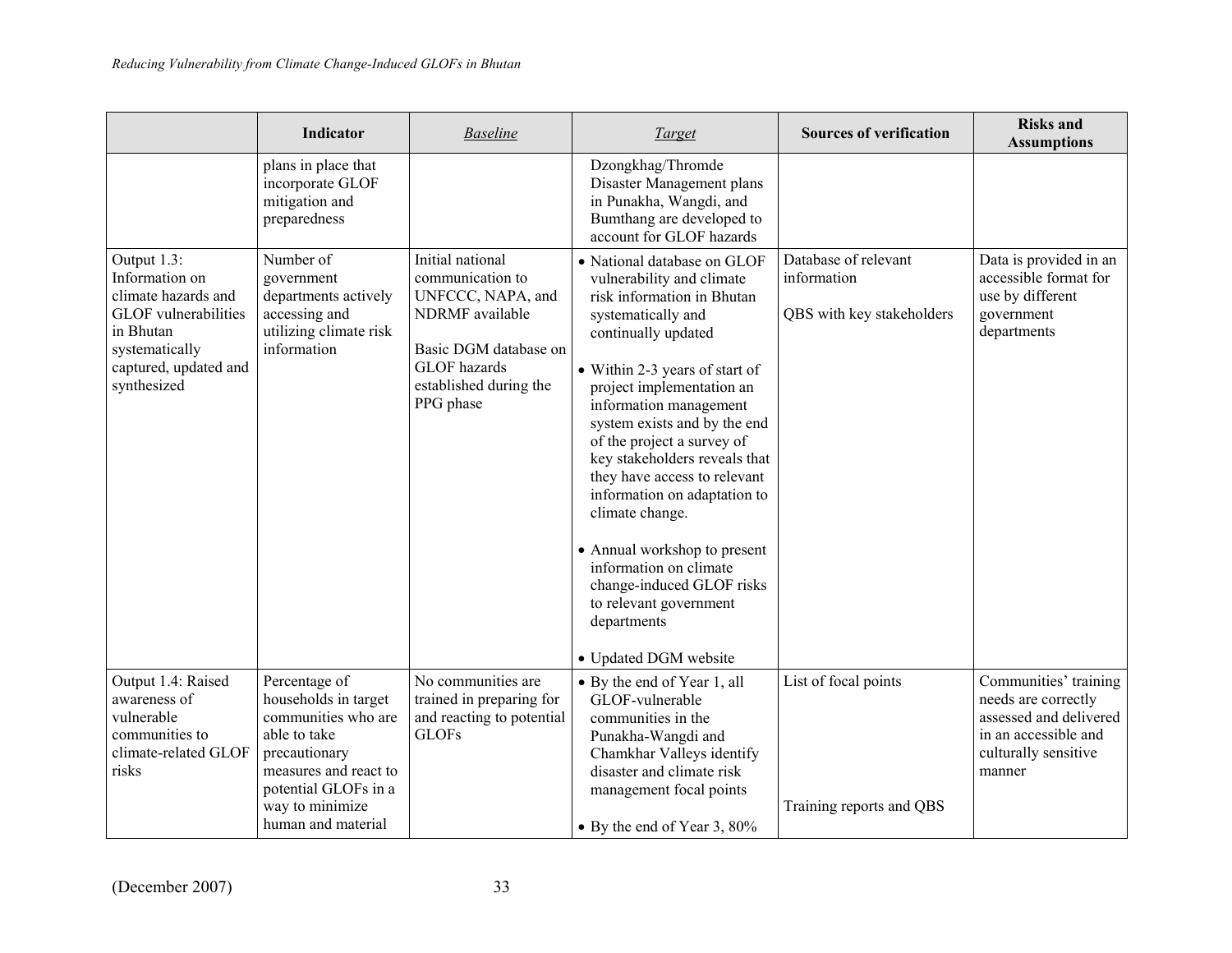|                                                                                                                                                        | Indicator                                                                                               | <b>Baseline</b>                                                                                                                                                                             | <b>Target</b>                                                                                                                                                                                                                                                                                                    | <b>Sources of verification</b>                                      | <b>Risks and</b><br><b>Assumptions</b>                                                                                                                         |
|--------------------------------------------------------------------------------------------------------------------------------------------------------|---------------------------------------------------------------------------------------------------------|---------------------------------------------------------------------------------------------------------------------------------------------------------------------------------------------|------------------------------------------------------------------------------------------------------------------------------------------------------------------------------------------------------------------------------------------------------------------------------------------------------------------|---------------------------------------------------------------------|----------------------------------------------------------------------------------------------------------------------------------------------------------------|
|                                                                                                                                                        | losses                                                                                                  |                                                                                                                                                                                             | of households in the target<br>area are able to take<br>precautionary measures for<br>potential GLOFs                                                                                                                                                                                                            |                                                                     |                                                                                                                                                                |
| <b>Outcome 2:</b><br><b>Reduced risks of</b><br><b>GLOF</b> from<br><b>Thorthormi lake</b><br>through an artificial<br>lake level<br>management system | Level of GLOF risk<br>from Thorthormi<br>Lake                                                           | Thorthormi Lake is<br>among the most<br>hazardous of Bhutan's<br>25 lakes with a high<br>risk of GLOF                                                                                       | • By the end of the project,<br>Thorthormi Lake is no<br>longer considered at high<br>risk of GLOF, as<br>scientifically assessed at the<br>project's completion                                                                                                                                                 | Satellite data and field<br>survey of lake<br>Scientific assessment | No natural disasters in<br>project area<br>Workforce availability<br>Climatic conditions<br>permit at least five<br>months of excavation<br>work each year     |
| Output 2.1:<br>Engineering and<br>safety plans for risk<br>reduction measures on<br>Thorthormi lake<br>developed                                       | Availability of an up-<br>to-date engineering<br>and safety plan for<br><b>GLOF</b> mitigation<br>works | Feasibility study of<br>technical mitigation<br>measures for<br>Thorthormi lake from<br>2004                                                                                                | By the end of Year 1:<br>• 1 geotechnical assessment<br>report confirming current<br>status of moraine dam<br>• 1 safety and evacuation plan<br>• 1 engineering plan outlining<br>the detailed location for<br>mitigation works<br>$\bullet$ 1 EIA report<br>• Approval of engineering and<br>safety plans by PB | Engineering plan<br>Safety and evacuation plan                      | No natural disasters in<br>project area<br>Climatic conditions<br>permit the<br>geotechnical<br>assessment to take<br>place                                    |
| Output 2.2:<br>Lowered Thorthormi<br>Lake water levels                                                                                                 | Artificial lowering<br>system for lake water<br>levels in place                                         | No artificial lowering<br>system of glacier lake<br>levels is installed and<br>continuously<br>maintained<br>Surface area of lake in<br>2001 measured 1.28<br>km2 and is still<br>expanding | By the end of the project, the<br>water level of Thorthormi lake<br>is lowered by 5 meters                                                                                                                                                                                                                       | Satellite data, field survey,<br>level readings                     | Availability of work<br>force<br>Regular seasonal<br>variations of glacier<br>melt do not greatly<br>exceed average<br>No natural disasters in<br>project area |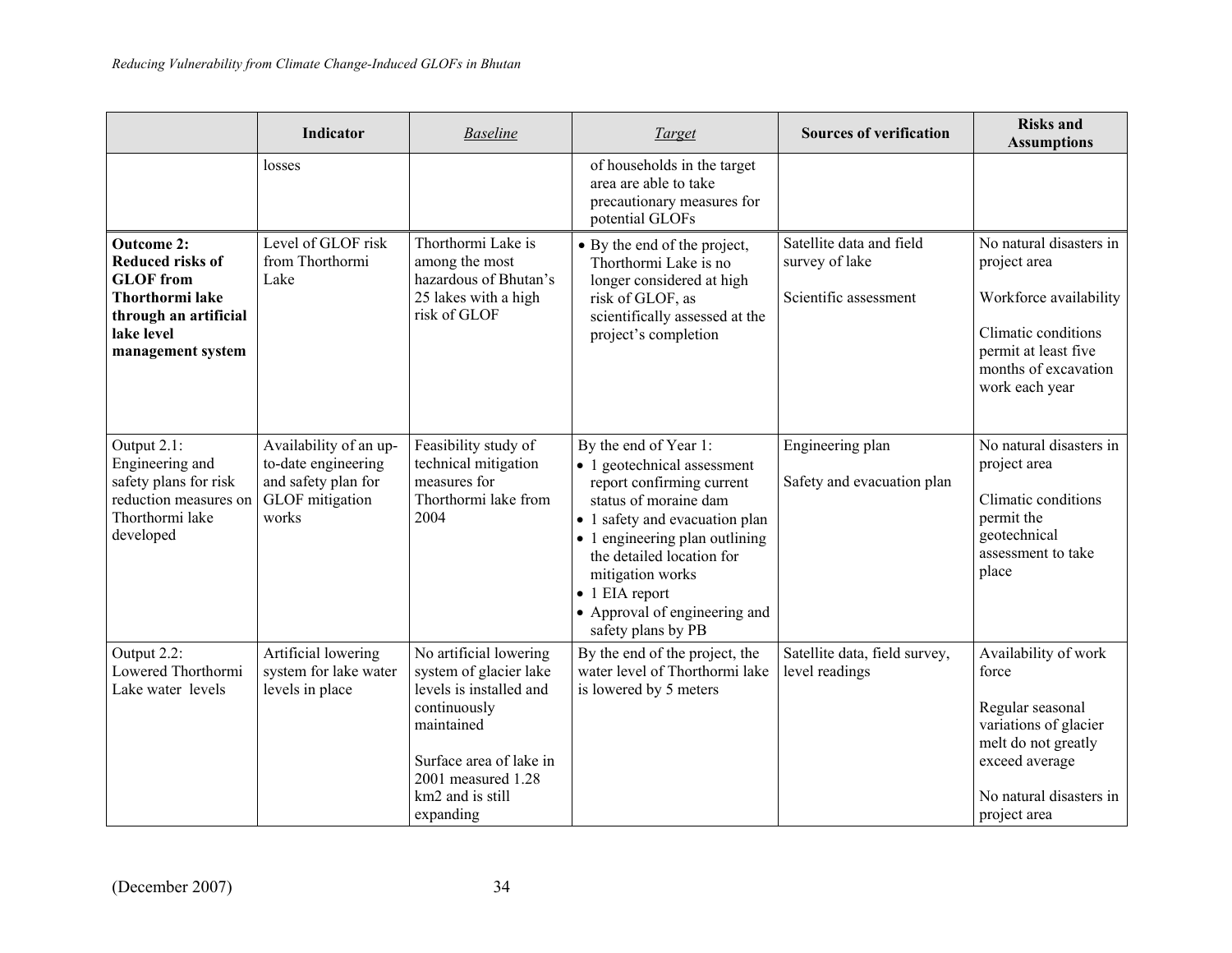|                                                                                                                                                                    | Indicator                                                                                                                                                                                                    | <b>Baseline</b>                                                                                                                                                                                                             | <b>Target</b>                                                                                                                                                                                                                                                                                                                                                                                                                   | <b>Sources of verification</b>                                                                                            | <b>Risks and</b><br><b>Assumptions</b>                                                                                                                                                                                                                              |
|--------------------------------------------------------------------------------------------------------------------------------------------------------------------|--------------------------------------------------------------------------------------------------------------------------------------------------------------------------------------------------------------|-----------------------------------------------------------------------------------------------------------------------------------------------------------------------------------------------------------------------------|---------------------------------------------------------------------------------------------------------------------------------------------------------------------------------------------------------------------------------------------------------------------------------------------------------------------------------------------------------------------------------------------------------------------------------|---------------------------------------------------------------------------------------------------------------------------|---------------------------------------------------------------------------------------------------------------------------------------------------------------------------------------------------------------------------------------------------------------------|
|                                                                                                                                                                    |                                                                                                                                                                                                              | Water volume of<br>Thorthormi lake is<br>outpacing its drainage<br>capacity                                                                                                                                                 |                                                                                                                                                                                                                                                                                                                                                                                                                                 |                                                                                                                           |                                                                                                                                                                                                                                                                     |
| Output 2.3: Water<br>levels of Thorthormi<br>lake and status of<br>artificial lowering<br>system regularly<br>monitored and<br>maintained                          | Number of local staff<br>trained in the<br>input/output<br>management of<br>Thorthormi lake water<br>levels<br>Number of field<br>survey reports<br>detailing status of<br>lake level and<br>lowering system | No staff has been<br>trained in how to<br>artificially regulate<br>glacier lake levels                                                                                                                                      | • By the end of the project, 10<br>DGM, and DOE staff trained<br>in monitoring of water flows<br>and functioning of lowering<br>system<br>• At least two monitoring<br>reports are produced and<br>disseminated per year on the<br>status of lake level and<br>lowering system                                                                                                                                                  | Training reports<br>Satellite data and field<br>survey reports                                                            | Staff turnover does<br>not negate training<br>benefits<br>Government continues<br>to allocate resources<br>to maintain artificial<br>lowering system                                                                                                                |
| Output 2.4: Captured<br>and documented<br>technical knowledge<br>and lessons in the<br>artificial lowering of<br>glacier lake levels for<br>use in future projects | Number of follow-up<br>projects planned<br>Number of successful<br>national technology<br>transfer initiatives<br>Number of project<br>reports published and<br>disseminated                                 | DGM database of<br>feasibility reports on<br>lowering glacial lakes<br>No systematic capturing<br>of knowledge on the<br>establishment,<br>monitoring, and<br>maintenance of artificial<br>glacial lake lowering<br>systems | • By the end of the project, a<br>comprehensive evaluation of<br>the operation and potential<br>replication of the glacier<br>lake level management<br>system is conducted<br>• By the end of the project, all<br>relevant lessons for the<br>lowering and management<br>of glacier lake levels are<br>captured in the DGM<br>database<br>• By the end of the project,<br>national agreement to<br>embark on at least 1 follow- | Evaluation report<br>DGM database<br>Meeting minutes, evidence<br>of policy dialogue and active<br>stakeholder engagement | Continued assessment<br>of GLOF risks in<br><b>Bhutan</b><br>National ownership of<br>glacier lake<br>management<br>technology<br>National political<br>agreement for follow-<br>up plan on GLOF risk<br>management<br>National agreement on<br>other project sites |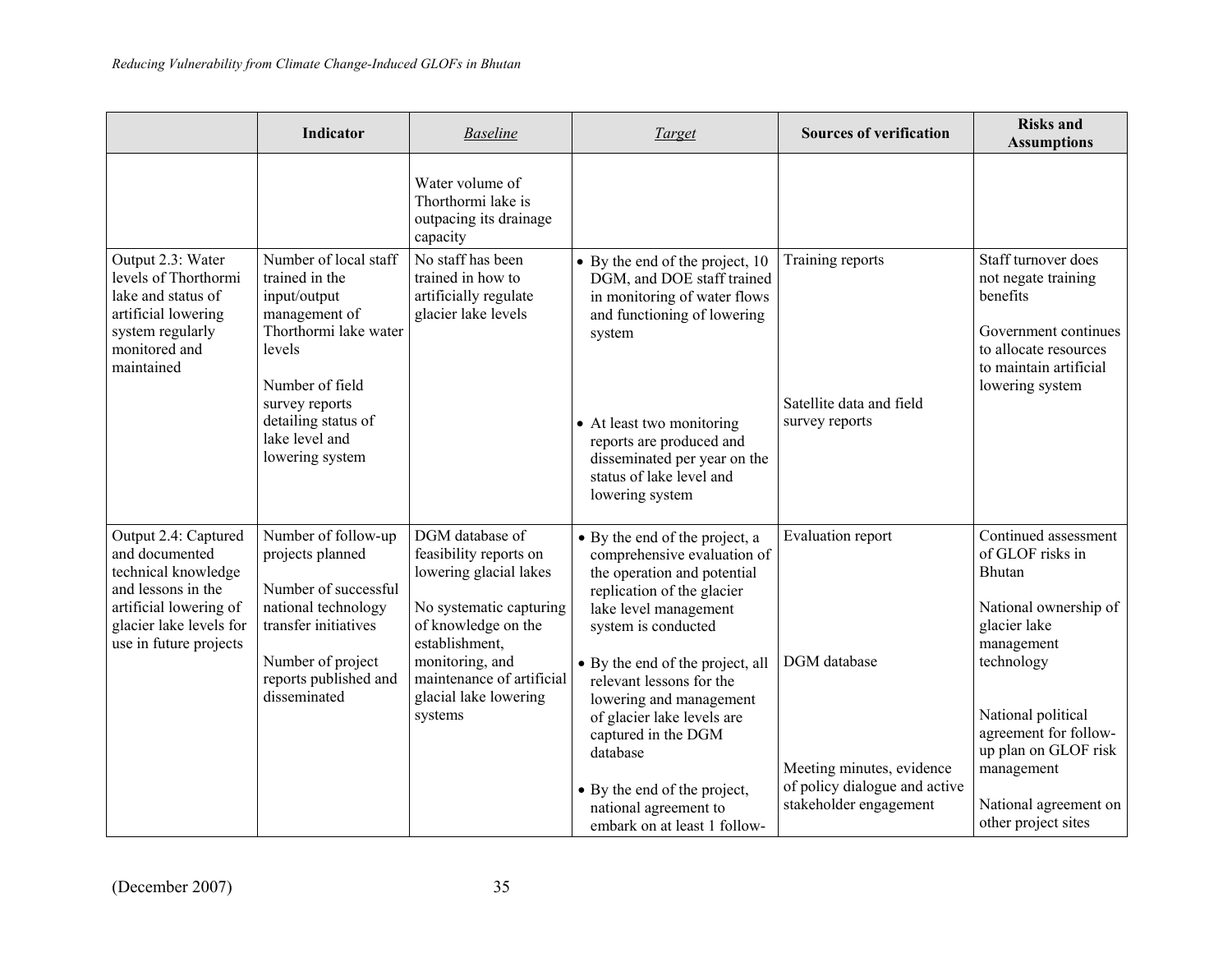|                                                                                                                                                                           | Indicator                                                                                                                                                                                                        | <b>Baseline</b>                                                                                                                                                             | <b>Target</b>                                                                                                                                                                                                                                                                                                                                                                                                                                                                       | <b>Sources of verification</b>                      | <b>Risks and</b><br><b>Assumptions</b>                                                                                                               |
|---------------------------------------------------------------------------------------------------------------------------------------------------------------------------|------------------------------------------------------------------------------------------------------------------------------------------------------------------------------------------------------------------|-----------------------------------------------------------------------------------------------------------------------------------------------------------------------------|-------------------------------------------------------------------------------------------------------------------------------------------------------------------------------------------------------------------------------------------------------------------------------------------------------------------------------------------------------------------------------------------------------------------------------------------------------------------------------------|-----------------------------------------------------|------------------------------------------------------------------------------------------------------------------------------------------------------|
|                                                                                                                                                                           |                                                                                                                                                                                                                  |                                                                                                                                                                             | up project for the artificial<br>lowering and management<br>of glacier lake levels in<br>Bhutan<br>• By the end of the project,<br>DGM embarks on an active<br>technology transfer and<br>project replication campaign<br>to install glacier lake<br>management systems in at<br>least 1 other region of<br>Bhutan<br>• By the end of the project,<br>project lessons are captured,<br>published and disseminated<br>to all districts in Bhutan with<br><b>GLOF</b> vulnerabilities | Dissemination plan and<br>accompanying publications | with GLOF risk as<br>priority hazard<br>Artificial lowering<br>system in the target<br>area contains elements<br>that can be replicated<br>elsewhere |
| <b>Outcome 3: Reduced</b><br>human and material<br>losses in vulnerable<br>communities in the<br>Punakha-Wangdi<br><b>Valley through</b><br><b>GLOF</b> early<br>warnings | Number of vulnerable<br>communities in<br>Punakha-Wangdi<br>Valley reached by<br>early warning system<br>Percentage of<br>households receiving<br>and responding to<br>warnings in time to<br>avoid human losses | No GLOF early<br>warning system for<br>Punakha-Wangdi<br>Valley in place<br>Vulnerable households<br>are not able to receive<br>and react to GLOF early<br>warning messages | • By the end of the project,<br>90% of households in target<br>communities are able to<br>receive and respond to early<br>warnings and take the<br>appropriate actions<br>following the warning.                                                                                                                                                                                                                                                                                    | Rehearsal observations<br>QBS with households       | No tampering with<br>early warning system<br>installations<br>Functioning backup<br>systems in place                                                 |
| Output 3.1: Technical<br>components for a<br>GLOF early warning<br>system in Punakha-<br>Wangdi Valley<br>installed and<br>operational                                    | Number of sensors<br>and siren towers<br>installed and tested<br>regularly                                                                                                                                       | No sensors or siren<br>towers in Punakha-<br>Wangdi Valley                                                                                                                  | • By the end of Year 1, a set<br>of GLOF sensors installed,<br>tested, and maintained in at<br>least two locations north of<br>Wolathang<br>• By the end of Year 3, 8 siren   Physical presence of                                                                                                                                                                                                                                                                                  | Survey of sensor/siren tower<br>locations           | Procurement proceeds<br>on schedule<br>Transport of building<br>materials not delayed<br>by seasonal climate<br>extremes                             |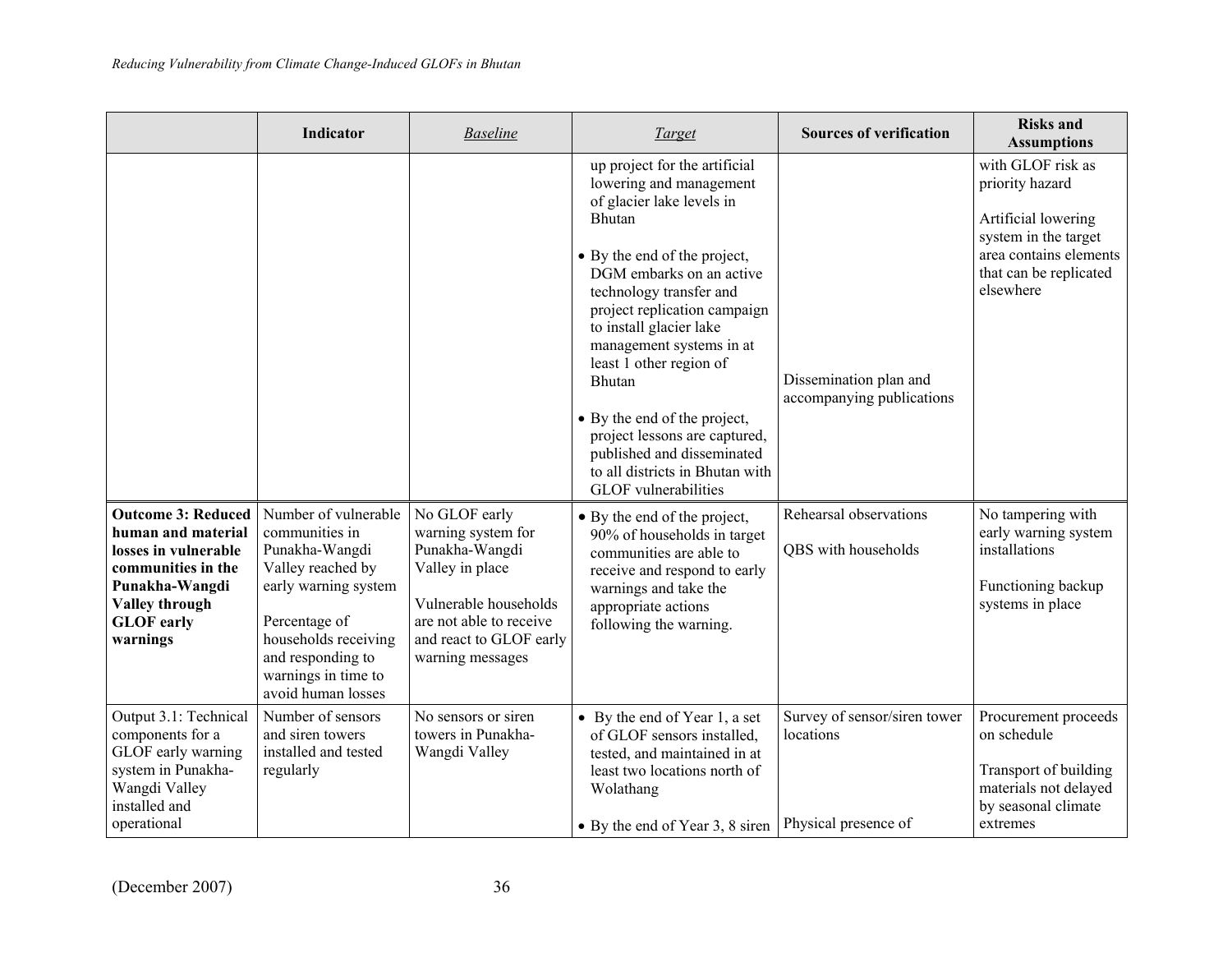|                                                                                                                                   | Indicator                                                                                                                                                                                                | <b>Baseline</b>                                                                                                  | <b>Target</b>                                                                                                                                                                                                                                                                                                                                                                                          | <b>Sources of verification</b>                                              | <b>Risks and</b><br><b>Assumptions</b>                                                                                                                                          |
|-----------------------------------------------------------------------------------------------------------------------------------|----------------------------------------------------------------------------------------------------------------------------------------------------------------------------------------------------------|------------------------------------------------------------------------------------------------------------------|--------------------------------------------------------------------------------------------------------------------------------------------------------------------------------------------------------------------------------------------------------------------------------------------------------------------------------------------------------------------------------------------------------|-----------------------------------------------------------------------------|---------------------------------------------------------------------------------------------------------------------------------------------------------------------------------|
|                                                                                                                                   |                                                                                                                                                                                                          |                                                                                                                  | towers at Samdingkha,<br>Punakha, Khuruthang, and<br>Wangdi installed, tested and<br>maintained<br>• By the end of Year 2,<br>contingency plans and<br>backup systems for<br>operation of early warning<br>systems are in place                                                                                                                                                                        | infrastructure<br>Testing results                                           |                                                                                                                                                                                 |
| Output 3.2:<br>Established<br>institutional<br>arrangements to<br>operate, test, and<br>maintain the GLOF<br>early warning system | EWS and response<br>plan integrated in the<br>Dzongkhag Disaster<br>Management plans<br>Number of early<br>warning focal points<br>identified and trained<br>Early warning system<br>remains operational | No focal points trained<br>on GLOF early warning<br>system                                                       | • By the end of Year 1, at least<br>two early warning focal<br>points in both of the target<br>districts identified and<br>trained in the testing and<br>maintenance of the early<br>warning system<br>• By the end of Year 2,<br>DDMCs in target area<br>trained on EWS/response<br>plans<br>• By the end of Year 3,<br>functioning of the GLOF<br>early warning system is<br>tested at least monthly | Training reports<br>Field tests<br>Rehearsals under different<br>conditions | Staff turnover does<br>not negate training<br>benefits<br>Government continues<br>to allocate resources<br>for maintenance and<br>continuous testing of<br>early warning system |
| Output 3.3: Raised<br>awareness of<br>communities in the<br>Punakha-Wangdi<br>valley on operation of<br>early warning system      | Percentage of<br>households in<br>vulnerable<br>communities aware of<br>the new GLOF early<br>warning system and<br>able to effectively<br>respond to warning<br>messages                                | No awareness by<br>vulnerable communities<br>in the Punakha-Wangdi<br>Valley on GLOF early<br>warning procedures | • By the end of the project, at<br>least 90% of households in<br>the target area are aware of<br>the operation of the GLOF<br>early warning system are<br>able to correctly receive and<br>interpret early warning<br>signals<br>• By the end of the project, at                                                                                                                                       | QBS<br>Rehearsal observations and<br>planning protocols                     | Messages are<br>delivered in an<br>appropriate way to<br>enhance awareness,<br>receptiveness and<br>understanding<br>Messages are<br>delivered in a<br>concerted, coordinated   |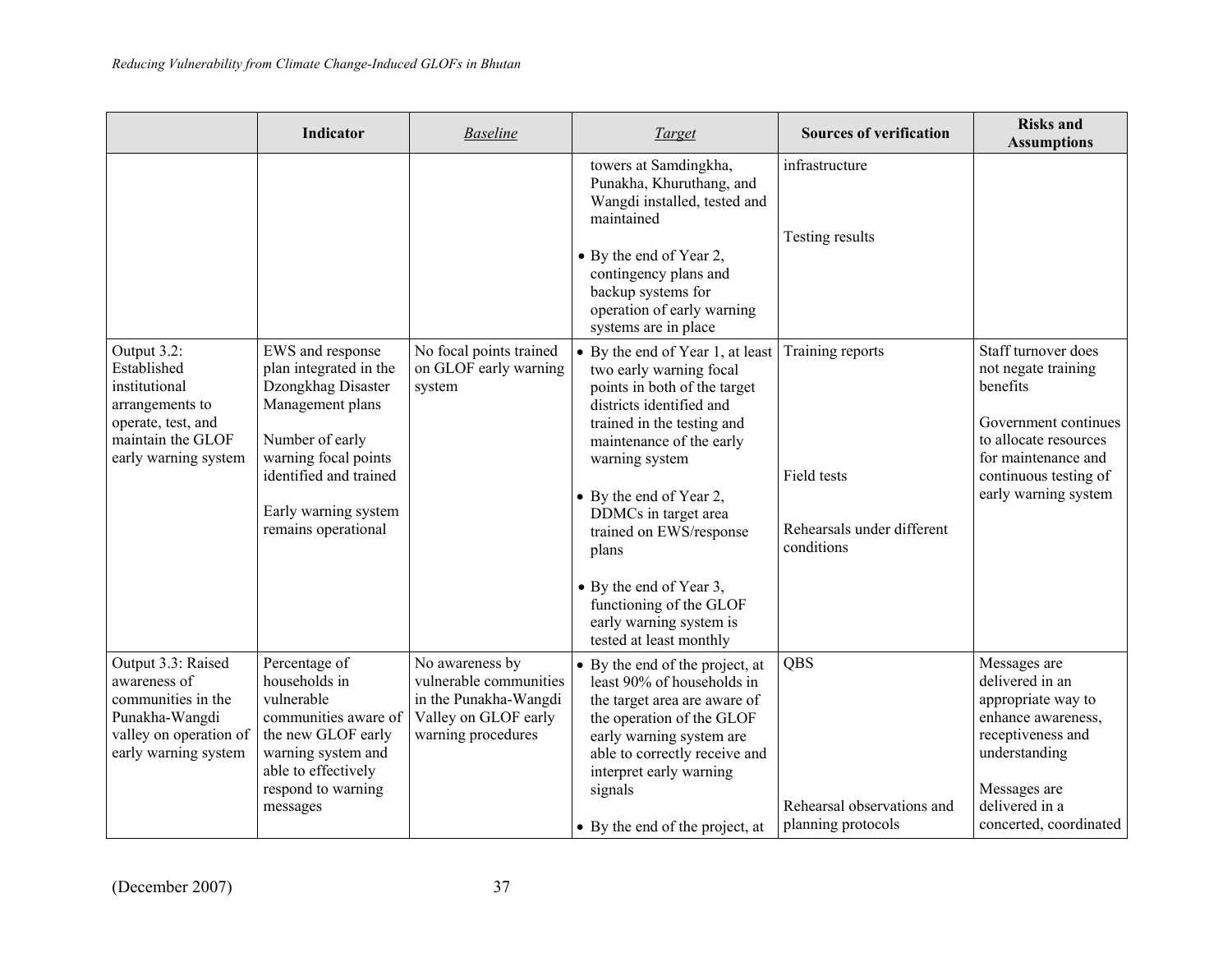|                                                                                                                                                                                       | <b>Indicator</b>                                                                                                                                      | <b>Baseline</b>                                                                                                                                                                                                                                                     | <b>Target</b>                                                                                                                                                                                                                                                                                                                                                                                                                                                                                                                                                          | <b>Sources of verification</b>                                                                          | <b>Risks and</b><br><b>Assumptions</b>                                                                                                                              |
|---------------------------------------------------------------------------------------------------------------------------------------------------------------------------------------|-------------------------------------------------------------------------------------------------------------------------------------------------------|---------------------------------------------------------------------------------------------------------------------------------------------------------------------------------------------------------------------------------------------------------------------|------------------------------------------------------------------------------------------------------------------------------------------------------------------------------------------------------------------------------------------------------------------------------------------------------------------------------------------------------------------------------------------------------------------------------------------------------------------------------------------------------------------------------------------------------------------------|---------------------------------------------------------------------------------------------------------|---------------------------------------------------------------------------------------------------------------------------------------------------------------------|
|                                                                                                                                                                                       |                                                                                                                                                       |                                                                                                                                                                                                                                                                     | least 1 full-scale GLOF early<br>warning drill in all target<br>vulnerable communities<br>before the project closure                                                                                                                                                                                                                                                                                                                                                                                                                                                   |                                                                                                         | and consistent manner                                                                                                                                               |
| Output 3.4: Raised<br>awareness of safe<br>GLOF evacuation<br>areas in each<br>vulnerable<br>community in the<br>Punakha-Wangdi<br>Valley                                             | Number of safe<br>GLOF evacuation<br>areas designated and<br>accessible                                                                               | No GLOF evacuation<br>areas identified<br>Communities do not<br>know where to safely<br>congregate in the event<br>of a GLOF disaster                                                                                                                               | • By the end of Year 2, GLOF<br>evacuation areas identified<br>for each target community<br>• By the end of Year 2,<br>designation of, and<br>accessibility to, all safe<br>GLOF evacuation areas<br>ensured and maintained                                                                                                                                                                                                                                                                                                                                            | <b>QBS</b><br>Maps and signs indicating<br>way to safe areas<br>Disaster simulation exercise<br>reports | At least two<br>sufficiently safe<br>evacuation points<br>exist in and around<br>target communities<br>All DRM stakeholders<br>cooperate in<br>simulation exercises |
| Output 3.5: Technical<br>knowledge and<br>lessons in the<br>installment and<br>operation of GLOF<br>early warning systems<br>captured and<br>documented for use in<br>future projects | Evaluation of<br>experiences with the<br>operation and testing<br>of the GLOF early<br>warning system<br>Number of instructive<br>materials developed | No structured<br>evaluation of GLOF<br>early warning systems<br>in Bhutan available<br>No instructive materials<br>available<br>No systematic capturing<br>of knowledge on the<br>establishment,<br>monitoring, and<br>maintenance of GLOF<br>early warning systems | • By the end of the project, a<br>comprehensive evaluation of<br>the operation and potential<br>replication of the GLOF<br>early warning system is<br>conducted<br>• By the end of the project, all<br>relevant reports on GLOF<br>early warning systems are<br>included in DGM database<br>• By the end of the project,<br>lessons learned are<br>disseminated to all GLOF-<br>vulnerable DDMCs by<br>means of publications and<br>instructive videos<br>• By the end of the project,<br>replication plan for early<br>warning system in<br>Chamkhar Valley developed | Evaluation report<br>DGM database<br>Instructive materials<br>Replication plan                          | Government<br>ownership of GLOF<br>early warning<br>technology<br>National political<br>agreement for follow-<br>up plan on GLOF<br>early warning                   |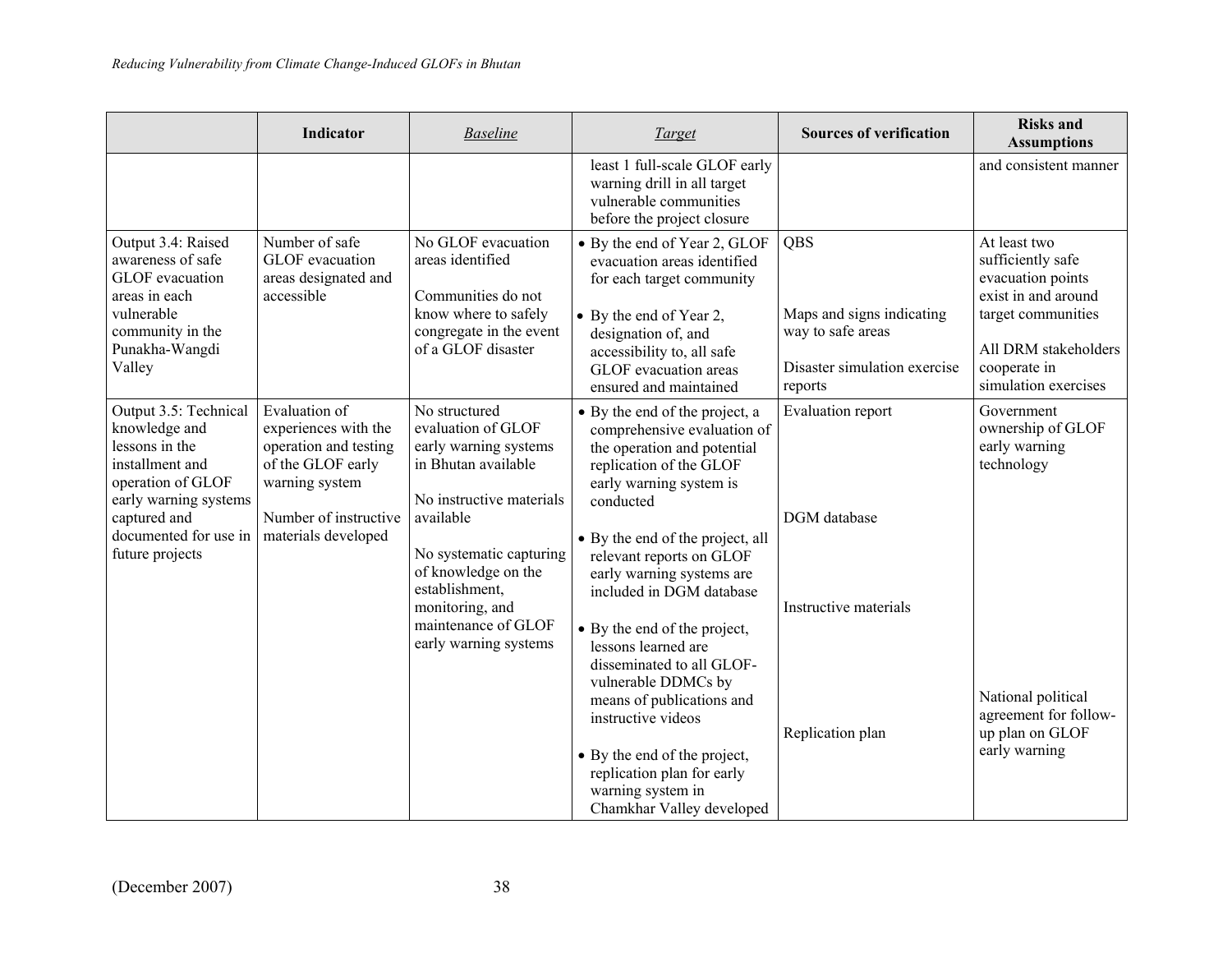|                                                                                                             | <b>Indicator</b>                                                                                         | <b>Baseline</b>                                                                                                                                            | <i>Target</i>                                                                                                                                                                                                   | <b>Sources of verification</b>                            | <b>Risks and</b><br><b>Assumptions</b>                                                                                                                         |
|-------------------------------------------------------------------------------------------------------------|----------------------------------------------------------------------------------------------------------|------------------------------------------------------------------------------------------------------------------------------------------------------------|-----------------------------------------------------------------------------------------------------------------------------------------------------------------------------------------------------------------|-----------------------------------------------------------|----------------------------------------------------------------------------------------------------------------------------------------------------------------|
| <b>Outcome 4:</b><br><b>Enhanced learning,</b><br>evaluation and<br>adaptive<br>management                  | Number of proposals,<br>papers, and other<br>documents that<br>incorporate learning<br>from the project  | Experiences regarding<br>climate change-induced<br>GLOF mitigation and<br>preparedness in Bhutan<br>have not been<br>systematically captured<br>and shared | $\bullet$ By the end of the project,<br>GLOF mitigation and early<br>warning initiatives or studies<br>draw on learning from<br>experiences in Bhutan                                                           | ALM platform<br>Proposals, papers, and other<br>documents | The ALM is<br>operational and<br>circumstances in<br>Bhutan apply to future<br>GLOF mitigation and<br>preparedness<br>initiatives                              |
| Output 4.1. Project<br>lessons captured and<br>disseminated through<br>the Adaptation<br>Learning Mechanism | Number of<br>contributions by the<br>project to the ALM                                                  | No contribution by<br>Bhutan to the ALM                                                                                                                    | • By the end of the project, all<br>project monitoring and<br>evaluation reports are<br>screened for inclusion in the<br>ALM<br>• By the end of the project,<br>key project lessons<br>disseminated through ALM | ALM platform                                              | The ALM is<br>operational to<br>facilitate learning                                                                                                            |
| Output 4.2. Project<br>knowledge shared<br>with other GLOF-<br>prone countries                              | Number of<br>organizations actively<br>involved in<br>knowledge transfer<br>activities across<br>borders | No systematic<br>knowledge transfer on<br>GLOF risks from<br>Bhutan to other<br>countries                                                                  | • By the end of the project,<br>organization and hosting of<br>1 international workshop on<br>GLOF risk reduction                                                                                               | Workshop proceedings                                      | Other regions and<br>countries believe<br>experiences from the<br>project will be<br>valuable for future<br>GLOF mitigation and<br>preparedness<br>initiatives |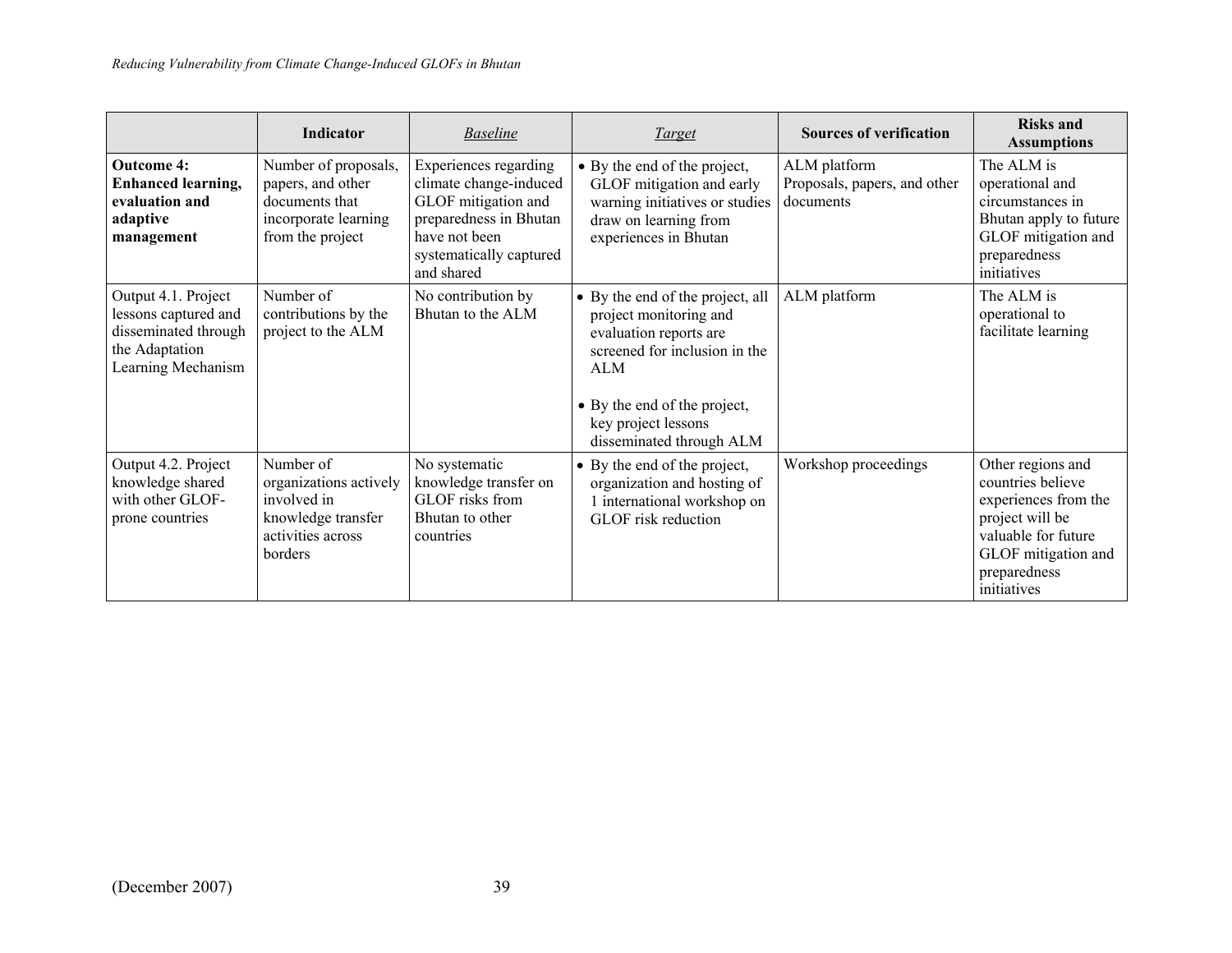### **Part II: Additional Cost Analysis**

### *Project Background*

113. The most significant climate change impact in Bhutan is the formation of supra-glacial lakes due to the accelerated retreat of glaciers with increasing temperatures. The risk of potential disasters inflicted by GLOFs, which pose a new dimension of threats to lives, livelihoods, and development, is mounting as the water levels approach critical thresholds. Various scientific studies and the initial National Communication of Bhutan to the United Nations Framework Convention on Climate Change (UNFCCC) highlight GLOFs as a major threat. The components of the proposed project comprise the three most urgent priorities from the recently concluded National Adaptation Programme of Action (NAPA) process in Bhutan.

### *Additional Cost Assessment*

### *Baseline*

114. Current disaster management policies, risk reduction, and preparedness in Bhutan address recurrent natural hazards in the country, but are not yet geared to deal with the new dimension of GLOF threats. The Royal Government of Bhutan, with the support of UNDP, has developed the National Disaster Risk Management Framework to consolidate and strengthen disaster mitigation, preparedness, and response in the country. All departments of the Bhutanese government are actively involved in policy work on disaster risk reduction, either through involvement in the drafting of legislation or through participation in a range of complementary programs. There is no artificial water lowering system in place for Thorthormi lake, but studies have been conducted to evaluate the feasibility of such a system. Although a flood early warning system exists for Punakha-Wangdi Valley, it could not provide sufficient warning for a GLOF and vulnerable communities are not prepared to take the appropriate actions following a GLOF warning.

### *Additional Cost Reasoning*

- 115. Recognizing the current capacity deficits to address new risks emerging from climate change, the Government of Bhutan seeks to integrate long-term climate risks into the existing DRM framework and readjust it with a view on greater effectiveness and longer-term planning. The project will also implement demonstrative and practical measures for reducing climate change-induced GLOF risks from the potentially dangerous Thorthormi glacier lake, as well as ensure the existing early warning system is expanded to cover this growing risk. The lessons learned will facilitate replication in other high risk GLOF areas, both within and outside Bhutan..
- 116. At the national level, the project would improve government capacity to deal with dynamic, climate-induced hazards and to design, implement, evaluate, and replicate systems for GLOF risk reduction and preparedness. Vulnerability of communities in high risk GLOF areas will be reduced as the project will catalyze cost-effective management of glacier lake levels and adjustment of communal early-warning systems to climate change-induced hazards.

### *Systems Boundary*

117. The project targets the national, district, and local levels for activities to improve government capacity for incorporating long-term climate risk planning into Bhutan's disaster risk management framework, with a special focus on Punakha, Wangdi, and Bumthang districts. Activities to mitigate GLOF risk will focus on Thorthormi lake and the surrounding areas, while activities to reduce human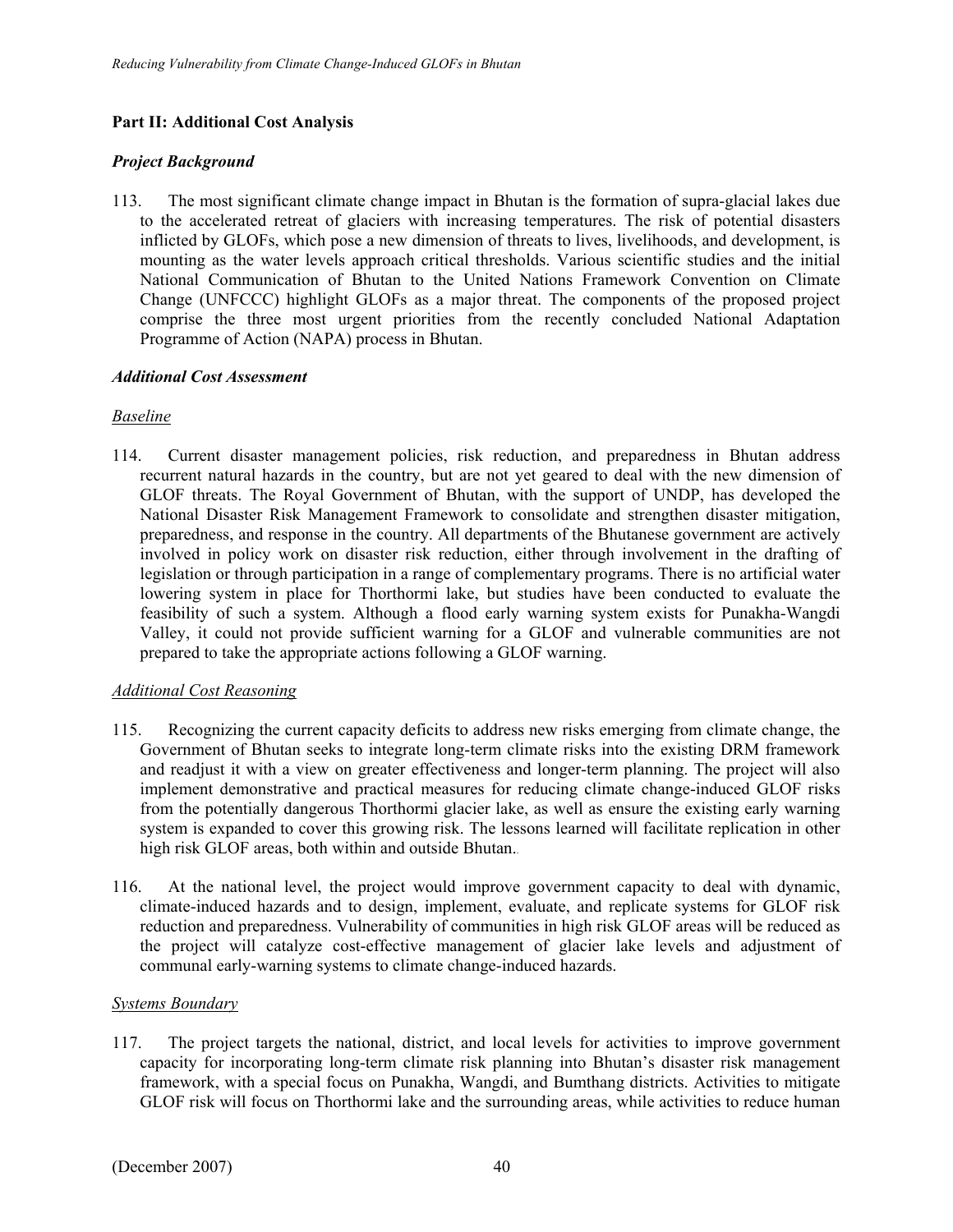and material losses through an improved GLOF early warning system will focus on vulnerable communities in the Punakha-Wangdi Valley.

| Cost/Benefit                                                                                                                                                                                                                                                                                                         | Baseline (B)                                                                                                                                                                                                                                                                                                                                                                                                                          | Alternative (A)                                                                                                                                                                                                                                                                                                                                                                                                                                           | Project and Additional<br>$costs(A-B)$ |
|----------------------------------------------------------------------------------------------------------------------------------------------------------------------------------------------------------------------------------------------------------------------------------------------------------------------|---------------------------------------------------------------------------------------------------------------------------------------------------------------------------------------------------------------------------------------------------------------------------------------------------------------------------------------------------------------------------------------------------------------------------------------|-----------------------------------------------------------------------------------------------------------------------------------------------------------------------------------------------------------------------------------------------------------------------------------------------------------------------------------------------------------------------------------------------------------------------------------------------------------|----------------------------------------|
| <b>BENEFITS</b>                                                                                                                                                                                                                                                                                                      |                                                                                                                                                                                                                                                                                                                                                                                                                                       |                                                                                                                                                                                                                                                                                                                                                                                                                                                           |                                        |
| Current mitigation works<br>on glacial lake levels are<br>not systematic and the set-<br>up of early warning<br>systems is not sufficient to<br>cope with large-scale<br>GLOF events. There are<br>still capacity deficits in<br>planning for the expected<br>distribution and effects of<br>potential GLOF impacts. | Disaster risk management<br>is being addressed by<br>several organizations, led<br>by the DMD, MOHCA,<br>under the umbrella of the<br>NDRMF. Some GLOF<br>studies have been<br>conducted, and measures<br>for reducing GLOF risks<br>have been suggested.                                                                                                                                                                             | The project seeks to integrate<br>long-term climate risk<br>planning into the NDRMF<br>and increase capacity on the<br>local, district, and national<br>levels to manage increasing<br>GLOF risks. Specifically, it<br>will address the urgent and<br>immediate needs to prevent<br>climate change-induced<br>GLOF disasters in the<br>Punakha-Wangdi Valley with<br>a view to building Bhutan's<br>capability to address similar<br>risks in the future. |                                        |
| <b>COSTS</b>                                                                                                                                                                                                                                                                                                         |                                                                                                                                                                                                                                                                                                                                                                                                                                       |                                                                                                                                                                                                                                                                                                                                                                                                                                                           |                                        |
| Outcome 1: Improved<br>national, regional, and<br>local capacities to prevent<br>climate change-induced<br>GLOF disasters in the<br>Punakha-Wangdi and<br>Chamkhar Valleys                                                                                                                                           | Climate change risks have<br>been noted in the current<br>NDRMF, but no<br>comprehensive disaster<br>management guidelines<br>exist for Dzongkhag or<br>Gewog Disaster<br><b>Management Committees</b><br>and district DRM focal<br>points do not possess<br>adequate knowledge and<br>skills to plan and<br>implement climate-<br>resilient DRM measures.<br>RGOB: 320,000<br><b>UNDP: 450,000</b><br><b>Co-financing: \$770,000</b> | The project will support<br>investment in improved<br>institutional capacities at all<br>levels for climate-resilient<br>disaster risk management,<br>and systematic alignment<br>between disaster and climate<br>risk reduction initiatives.<br><b>Alternative: \$1,065,000</b>                                                                                                                                                                          | GEF: \$295,000                         |
| Outcome 2:<br>Reduced risks of GLOF<br>from Thorthormi lake<br>through an artificial lake<br>level management system                                                                                                                                                                                                 | Thorthormi Lake is among<br>the most hazardous of<br>Bhutan's 25 lakes with a<br>high risk of GLOF. There<br>is a lack of resources and<br>capacity to systematically<br>establish and maintain an<br>artificial lowering system<br>of glacial lake water<br>levels.                                                                                                                                                                  | Thorthormi Lake is no longer<br>considered at high risk of<br>GLOF, as scientifically<br>assessed at the project's<br>completion. There will be<br>strengthened capacity for<br>maintaining a lowered lake<br>water level, and the applied<br>mitigation measures will be<br>replicable in other regions of<br>Bhutan.                                                                                                                                    |                                        |

# *Summary of Adaptation Benefits and Costs*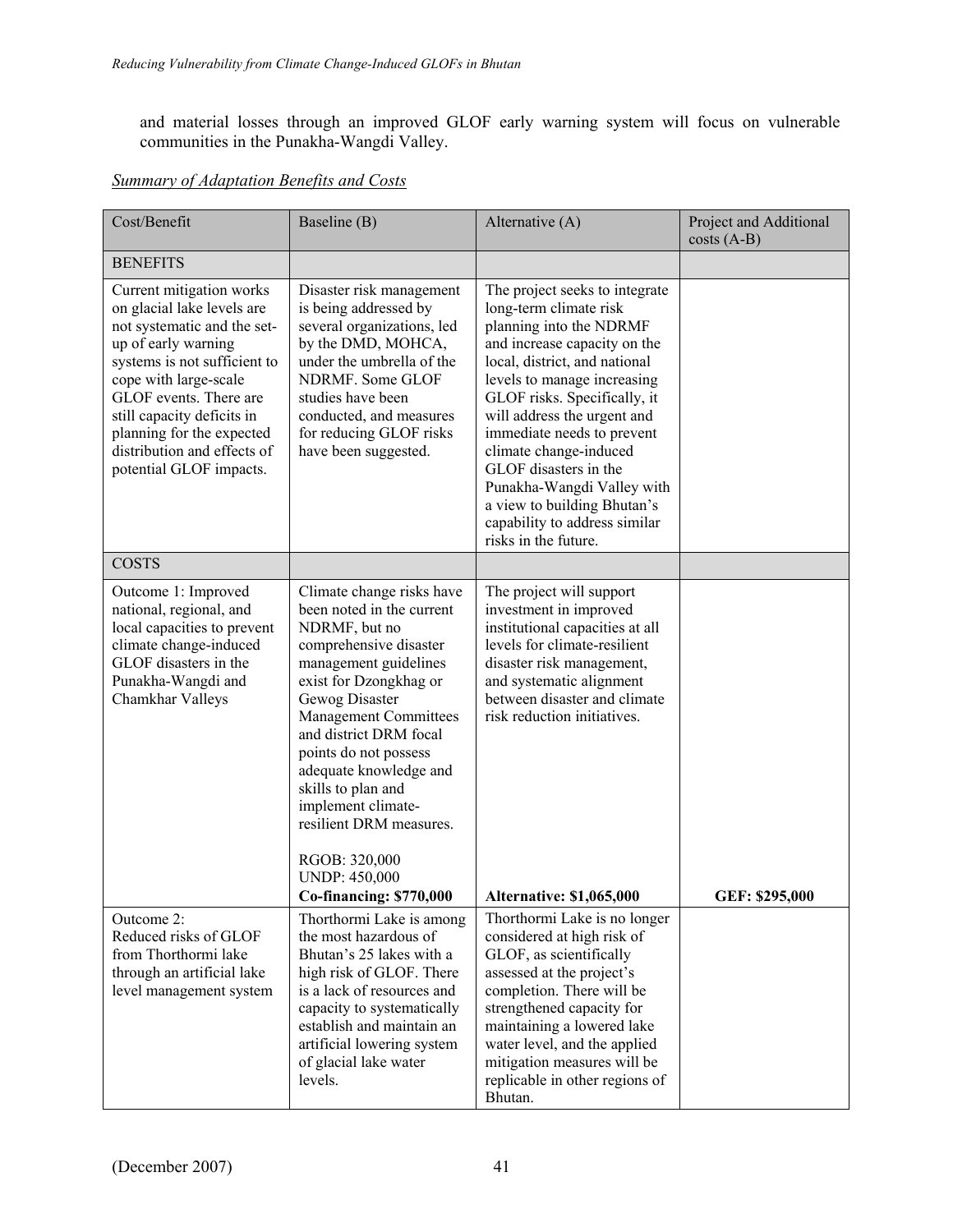| Cost/Benefit                                                                                                                                   | Baseline (B)                                                                                                                                                                                                                                                                                                                 | Alternative (A)                                                                                                                                                                                                                                           | Project and Additional<br>$costs(A-B)$ |
|------------------------------------------------------------------------------------------------------------------------------------------------|------------------------------------------------------------------------------------------------------------------------------------------------------------------------------------------------------------------------------------------------------------------------------------------------------------------------------|-----------------------------------------------------------------------------------------------------------------------------------------------------------------------------------------------------------------------------------------------------------|----------------------------------------|
|                                                                                                                                                | RGOB: 1,925,000<br>WWF: 30,000<br><b>UNDP: 26,224</b><br>Austria: 500,000<br>Co-financing: \$2,481,224                                                                                                                                                                                                                       | <b>Alternative: \$4,719,236</b>                                                                                                                                                                                                                           | GEF: \$2,238,012                       |
| Outcome 3: Reduced<br>human and material losses<br>in vulnerable communities<br>in the Punakha-Wangdi<br>Valley through GLOF<br>early warnings | There is a lack of<br>resources and capacity to<br>systematically establish<br>and maintain a GLOF<br>early warning system for<br>Punakha-Wangdi Valley,<br>and vulnerable households<br>are not able to receive and<br>react to GLOF early<br>warning messages.<br>RGOB: 360,000<br><b>UNDP: 50,000</b><br>Austria: 260,000 | Households in target<br>communities are able to<br>receive and respond to GLOF<br>early warnings and take the<br>appropriate actions following<br>the warning. The applied<br>preparedness measures will<br>be replicable for other<br>regions of Bhutan. |                                        |
| Outcome 4: Enhanced<br>learning, evaluation and<br>adaptive management                                                                         | Co-financing: \$670,000<br>There is no systematic<br>knowledge transfer on<br><b>GLOF</b> risks within Bhutan<br>or from Bhutan to other<br>countries.<br>RGOB: 40,000                                                                                                                                                       | <b>Alternative: \$1,502,038</b><br>There will be documented<br>knowledge, such as<br>evaluations and guidelines,<br>accessible for stakeholders in<br>Bhutan and other GLOF-<br>prone regions.                                                            | GEF: \$832,038                         |
|                                                                                                                                                | Austria: 40,000<br>Co-financing: 80,000                                                                                                                                                                                                                                                                                      | Alternative: \$100,000                                                                                                                                                                                                                                    | GEF: \$20,000                          |
| Project evaluation                                                                                                                             | No evaluations conducted<br>on project.<br>RGOB: 35,000<br>Co-financing: 35,000                                                                                                                                                                                                                                              | Project management and<br>monitoring and evaluation of<br>the project activities and<br>impacts.<br>Alternative: \$95,000                                                                                                                                 | GEF: \$60,000                          |
| <b>TOTAL COSTS</b>                                                                                                                             | Co-financing: \$4,036,224                                                                                                                                                                                                                                                                                                    | <b>Alternative: \$7,481,274</b>                                                                                                                                                                                                                           | GEF: \$3,445,050                       |

Co-financing costs include cash and in-kind contributions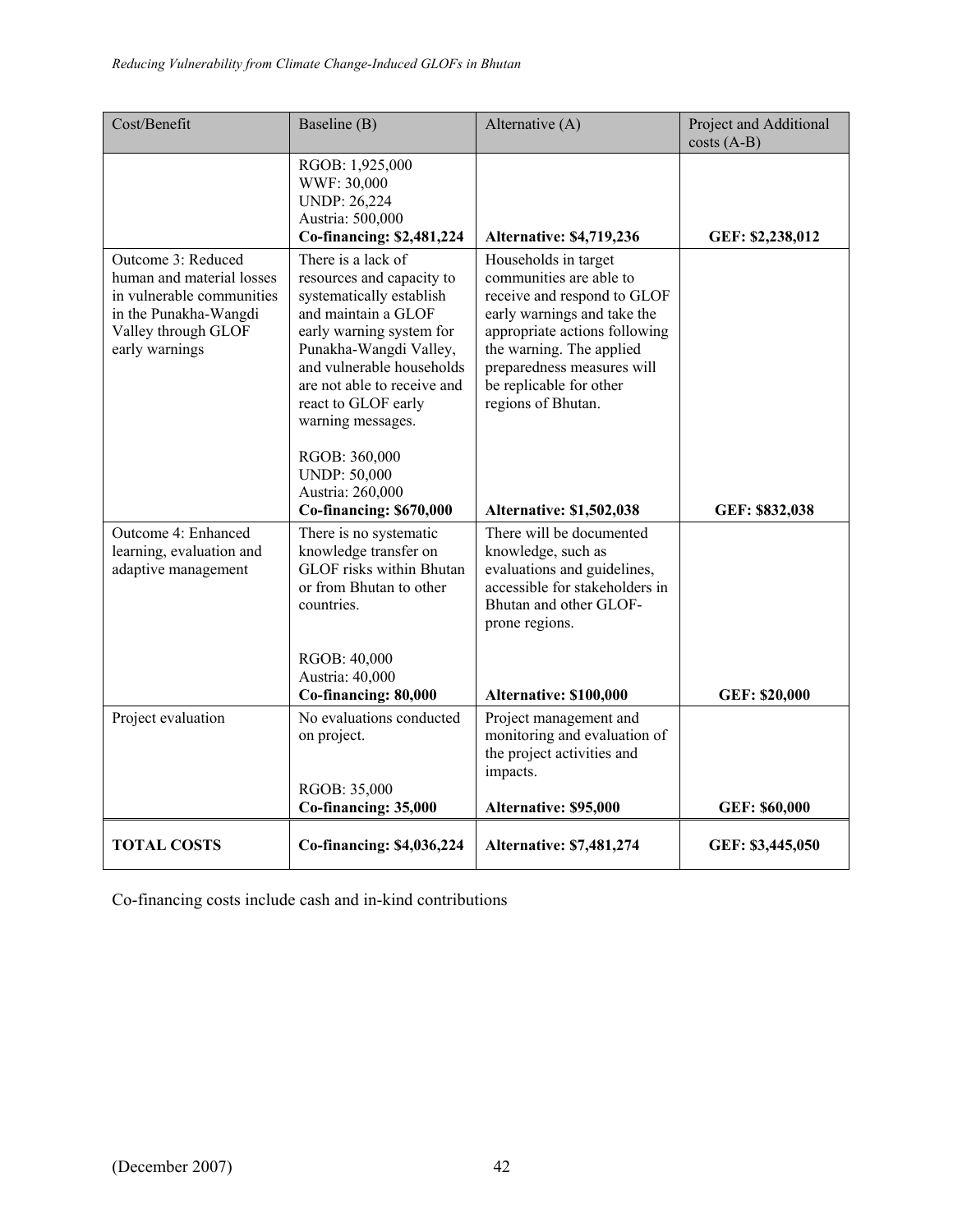# **SECTION III: TOTAL BUDGET AND WORKPLAN**

118. In terms of the GEF funding portion, the financing instrument will be the LDCF. The proposed project cost is US\$7,481,274, out of which US\$3,445,050 is proposed from the LDCF. Co-financing amounting to US\$4,036,224 is secured from the Royal Government of Bhutan, the Government of Austria, WWF Bhutan, and UNDP Bhutan.

| <b>TOTAL BUDGET AND WORKPLAN</b> |  |
|----------------------------------|--|
|----------------------------------|--|

| <b>Award ID:</b>      | 00045605                                                                                                                                  |
|-----------------------|-------------------------------------------------------------------------------------------------------------------------------------------|
| <b>Project ID:</b>    | 00053899                                                                                                                                  |
| <b>Business unit</b>  | BTN10                                                                                                                                     |
| <b>Project title:</b> | Reducing Climate Change-induced Risks and Vulnerabilities from Glacial Lake Outburst Floods in the<br>Punakha-Wangdi and Chamkhar Valleys |
| Implementing partner  | Department of Geology and Mines, Ministry of Economic Affairs                                                                             |
| (executing agency)    | Disaster Management Division, Ministry of Home and Cultural Affairs                                                                       |

| <b>GEF</b><br><b>Outcome/Atlas</b><br><b>Activity</b>                                                                                 | <b>Responsible</b><br>party/<br>implementing<br>agent | <b>Fund</b><br>ID | <b>Donor</b><br>name         | <b>Atlas</b><br>budgetary<br>account<br>code | <b>ATLAS budget description</b>                                                  | <b>Amount</b><br>Year 1<br>(USD) | <b>Amount</b><br>Year 2<br>(USD) | <b>Amount</b><br>Year 3<br>(USD) | <b>Amount</b><br>Year 4<br>(USD) | Total<br>(USD)                     | <b>See</b><br>budget<br>note <sup>25</sup> |
|---------------------------------------------------------------------------------------------------------------------------------------|-------------------------------------------------------|-------------------|------------------------------|----------------------------------------------|----------------------------------------------------------------------------------|----------------------------------|----------------------------------|----------------------------------|----------------------------------|------------------------------------|--------------------------------------------|
| <b>OUTCOME 1:</b>                                                                                                                     | <b>DGM</b>                                            | 62000             | <b>GEF</b><br><b>Trustee</b> | 71600                                        | travel                                                                           | 2,500                            | 2,500                            | 3,000                            | 4,000                            | 12,000                             | 1.1                                        |
| improved                                                                                                                              |                                                       |                   |                              | 74200                                        | Printing & Publication                                                           | 8,750                            | 8,750                            | 8,750                            | 11,750                           | 38,000                             | 1.2                                        |
| national,<br>regional, and<br>local<br>capacities to<br>prevent<br>climate<br>change-<br>induced GLOF<br>disasters in<br>the Punakha- | <b>DMD</b>                                            | 62000             | <b>GEF</b><br><b>Trustee</b> | 71200<br>71600<br>72500<br>72400             | Int. Consultant<br>Travel<br>Supplies<br>Communication & Audio visual equipments | 40,000<br>2,000<br>500           | 26,000<br>1,500<br>500           | 27,500<br>1,500<br>500           | 10,000<br>1,000                  | 40,000<br>63,500<br>6,000<br>1,500 | 1.3<br>1.4<br>1.5<br>1.6                   |
| Wangdi and<br>Chamkhar                                                                                                                |                                                       |                   |                              | 74500                                        | Misc                                                                             | 27,500                           | 22,500                           | 24,500                           | 9,500                            | 84,000                             | 1.7                                        |
| Valleys                                                                                                                               |                                                       |                   |                              | 74200                                        | Audio visual & printing, publication charges                                     | 8,000                            | 13,500                           | 12,000                           | 16,500                           | 50,000                             | 1.8                                        |
|                                                                                                                                       |                                                       |                   |                              |                                              | <b>Sub Total GEF</b>                                                             | 89,250                           | 75,250                           | 77,750                           | 52,750                           | 295,000                            |                                            |

 $25$  See Annex 10 for budget notes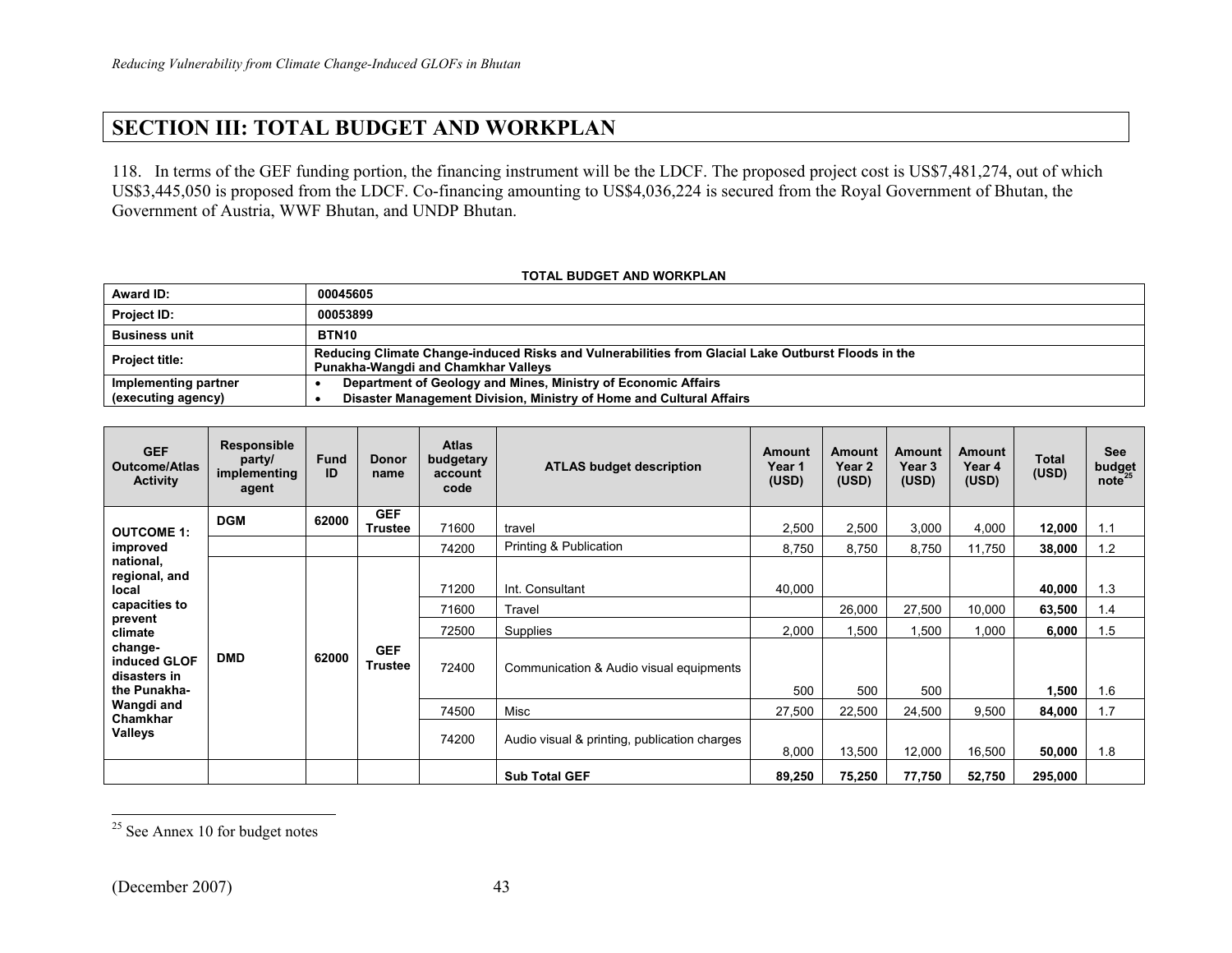| <b>GEF</b><br><b>Outcome/Atlas</b><br><b>Activity</b> | <b>Responsible</b><br>party/<br>implementing<br>agent | <b>Fund</b><br>ID | Donor<br>name                | <b>Atlas</b><br>budgetary<br>account<br>code | <b>ATLAS budget description</b>            | <b>Amount</b><br>Year 1<br>(USD) | Amount<br>Year 2<br>(USD) | <b>Amount</b><br>Year 3<br>(USD) | <b>Amount</b><br>Year 4<br>(USD) | <b>Total</b><br>(USD) | <b>See</b><br>budget<br>note <sup>25</sup> |
|-------------------------------------------------------|-------------------------------------------------------|-------------------|------------------------------|----------------------------------------------|--------------------------------------------|----------------------------------|---------------------------|----------------------------------|----------------------------------|-----------------------|--------------------------------------------|
| <b>OUTCOME 2:</b><br><b>GLOF risk</b>                 |                                                       |                   |                              | 71400                                        | <b>Contractual Services</b>                | 14,490                           | $\mathbf 0$               | $\mathbf 0$                      | $\mathbf 0$                      | 14,490                | 2.1                                        |
| from                                                  |                                                       |                   |                              | 71600                                        | Travel                                     | 8,085                            | $\Omega$                  | 0                                | 0                                | 8,085                 | $2.2\,$                                    |
| <b>Thorthomi</b><br>lake reduced                      |                                                       |                   |                              | 72100                                        | <b>Contractual Services</b>                | 2,640                            | $\mathbf 0$               | 0                                | $\mathbf 0$                      | 2,640                 | 2.3                                        |
| through an                                            |                                                       |                   |                              | 74500                                        | Miscellaneous                              | 3,000                            | $\Omega$                  | $\Omega$                         | $\Omega$                         | 3,000                 | 2.4                                        |
| artificial lake<br>level                              |                                                       |                   |                              | 71400                                        | <b>Contractual Services</b>                | 325,365                          | 325,365                   | 325,365                          | 325,365                          | 1,301,460             | 2.5                                        |
| management                                            |                                                       |                   |                              | 71600                                        | Travel                                     | 65,890                           | 65,890                    | 85,890                           | 85,890                           | 303,560               | 2.6                                        |
| system<br>(Output: 2.1 &                              |                                                       |                   |                              | 72100                                        | <b>Contractual Services</b>                | 120,285                          | 72,047                    | 72,047                           | 72,047                           | 336,426               | 2.7                                        |
| $2.2 - 2.4$                                           | <b>DGM</b>                                            | 62000             | <b>GEF</b>                   | 72200                                        | Equipments & Furniture                     | 44,427                           | 1,010                     | 1,010                            | 1,010                            | 47,457                | 2.8                                        |
|                                                       |                                                       |                   | <b>Trustee</b>               | 72300                                        | Materials & Goods                          | 30,000                           | 18,000                    | 18,000                           | 18,000                           | 84,000                | 2.9                                        |
|                                                       |                                                       |                   |                              | 72400                                        | Communications                             | 1,500                            | 1,500                     | 1,500                            | 1,500                            | 6,000                 | 2.10                                       |
|                                                       |                                                       |                   |                              | 72500                                        | Supplies                                   | 1,250                            | 1,250                     | 5,746                            | 6,250                            | 14,496                | 2.11                                       |
|                                                       |                                                       |                   |                              | 73400                                        | Rental & Maintenance of other              | 10,381                           | 10,381                    | 14,381                           | 15,000                           | 50,143                | 2.12                                       |
|                                                       |                                                       |                   |                              | 74200                                        | Printing & Publication cost                |                                  |                           | 3,000                            | 10,000                           | 13,000                | 2.13                                       |
|                                                       |                                                       |                   |                              | 74500                                        | Miscellaneous                              | 3,755                            | 2,500                     | 2,500                            | 10,000                           | 18,755                | 2.14                                       |
|                                                       |                                                       |                   |                              | 74700                                        | Contingency                                | 8,000                            | 8,000                     | 8,000                            | 10,500                           | 34,500                | 2.15                                       |
|                                                       |                                                       |                   |                              |                                              |                                            |                                  |                           |                                  |                                  |                       |                                            |
|                                                       |                                                       |                   |                              |                                              | <b>Sub Total GEF</b>                       | 639,068                          | 505,943                   | 537,439                          | 555,562                          | 2,238,012             |                                            |
|                                                       |                                                       |                   |                              | 71400                                        | <b>Contractual Services</b>                | 4,500                            | 1,688                     | $\mathbf 0$                      | 0                                | 6,188                 | 3.1                                        |
| <b>OUTCOME</b>                                        |                                                       |                   |                              | 71600                                        | Travel                                     | 5,000                            | 10,000                    | 15,000                           | 49,540                           | 79,540                | 3.2                                        |
| 3:Vulnerable<br>communities                           |                                                       |                   |                              |                                              |                                            |                                  |                           |                                  |                                  |                       |                                            |
| in the                                                |                                                       |                   |                              | 72100                                        | <b>Contractual Service-Companies</b>       | 149.100                          | 90.712                    | $\Omega$                         | 0                                | 239,812               | 3.3                                        |
| Punakha-<br><b>Wangdi Valley</b>                      | <b>DGM</b>                                            | 62000             |                              | 72200                                        | Equipments & Furniture                     | 136,186                          | $\mathbf 0$               | 0                                | $\mathbf 0$                      | 136,186               | 3.4                                        |
| are able to                                           |                                                       |                   | <b>GEF</b><br><b>Trustee</b> | 72400                                        | <b>Communications and Audio Visual</b>     | 156,240                          | $\mathbf{0}$              | $\Omega$                         | 0                                | 156,240               | 3.5                                        |
| receive GLOF<br>early warnings                        |                                                       |                   |                              |                                              | Equipment                                  |                                  |                           |                                  |                                  |                       |                                            |
| in time to<br>reduce human                            |                                                       |                   |                              | 72500                                        | Supplies                                   | 2,000                            | 2,000                     | 3,000                            | 3,000                            | 10,000                | 3.6                                        |
| and material                                          |                                                       |                   |                              | 72800                                        | Information Technology Equipment           | 15,000                           | $\mathbf 0$               | $\mathbf 0$                      | 0                                | 15,000                | 3.7                                        |
| losses                                                |                                                       |                   |                              | 74200                                        | Audio Visual and Printing Production Costs | 5,000                            | 5,000                     | 5,000                            | 5,000                            | 20,000                | 3.8                                        |
|                                                       |                                                       |                   |                              | 74500                                        | Miscellaneous Expenses                     | 1,000                            | 1,400                     | 1,600                            | 4,000                            | 8,000                 | 3.9                                        |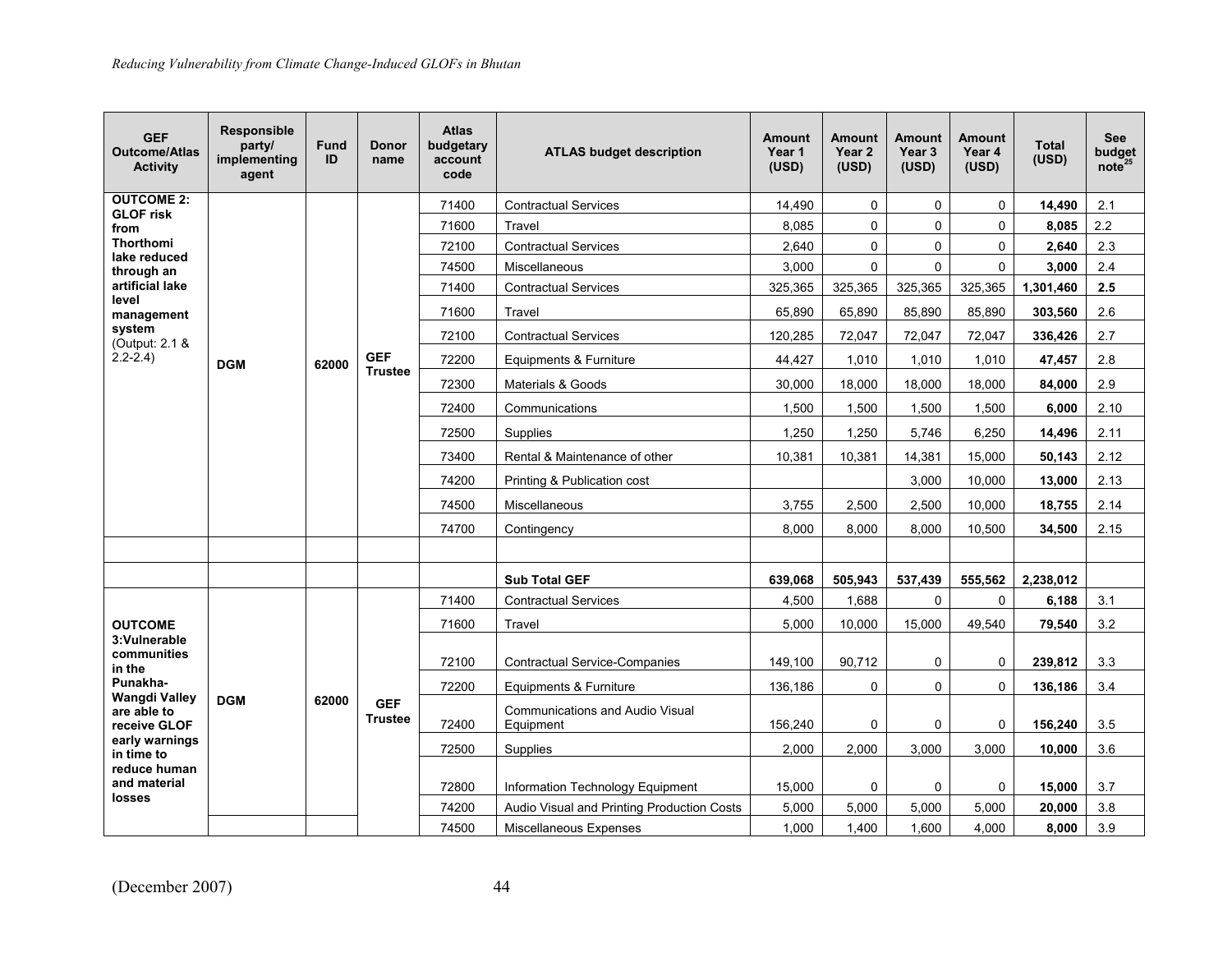| <b>GEF</b><br><b>Outcome/Atlas</b><br><b>Activity</b> | <b>Responsible</b><br>party/<br>implementing<br>agent | <b>Fund</b><br>ID | <b>Donor</b><br>name         | <b>Atlas</b><br>budgetary<br>account<br>code | <b>ATLAS budget description</b>                 | Amount<br>Year 1<br>(USD) | <b>Amount</b><br>Year 2<br>(USD) | <b>Amount</b><br>Year 3<br>(USD) | <b>Amount</b><br>Year 4<br>(USD) | <b>Total</b><br>(USD) | <b>See</b><br>budget<br>note <sup>25</sup> |
|-------------------------------------------------------|-------------------------------------------------------|-------------------|------------------------------|----------------------------------------------|-------------------------------------------------|---------------------------|----------------------------------|----------------------------------|----------------------------------|-----------------------|--------------------------------------------|
|                                                       |                                                       |                   |                              | 71200                                        | Int. Consultant                                 |                           |                                  | 15,000                           | 15,000                           | 30,000                | 3.10                                       |
|                                                       |                                                       |                   |                              | 71600                                        | travel                                          |                           |                                  | 11,016                           | 11,016                           | 22,032                | 3.11                                       |
|                                                       |                                                       |                   |                              | 72500                                        | Supplies                                        |                           |                                  | 2,000                            | 2,000                            | 4,000                 | 3.12                                       |
|                                                       | <b>DMD</b>                                            | 62000             |                              | 74500                                        | Misc                                            |                           |                                  | 20,020                           | 20,020                           | 40.040                | 3.13                                       |
|                                                       |                                                       |                   |                              | 74200                                        | Audio Visual & printing, publication<br>charges |                           |                                  | 2,000                            | 3,000                            | 5,000                 | 3.14                                       |
|                                                       |                                                       |                   |                              | 72100                                        | Contractual services                            |                           |                                  | 20,000                           | 20,000                           | 40,000                | 3.15                                       |
|                                                       |                                                       |                   |                              | 73000                                        | Overhead expenses                               |                           |                                  | 10,000                           | 10,000                           | 20,000                |                                            |
|                                                       |                                                       |                   |                              |                                              | <b>Sub Total GEF</b>                            | 474,026                   | 110,800                          | 104,636                          | 142,576                          | 832,038               |                                            |
| <b>OUTCOME 4:</b><br>Learning,<br>evaluation and      | <b>UNDP-NEX</b>                                       |                   |                              |                                              |                                                 |                           |                                  |                                  | 0                                | $\mathbf 0$           |                                            |
| adaptive<br>management                                | <b>DMD</b>                                            | 62000             | <b>GEF</b><br><b>Trustee</b> | 74525                                        | Misc                                            |                           |                                  |                                  | 20,000                           | 20,000                | 4.1                                        |
|                                                       |                                                       |                   |                              |                                              | <b>Sub Total GEF</b>                            |                           |                                  |                                  | 20,000                           | 20,000                |                                            |
|                                                       |                                                       |                   |                              |                                              |                                                 |                           |                                  |                                  |                                  |                       |                                            |
|                                                       |                                                       |                   |                              | 71600                                        | Travel                                          | 5.000                     | 2,500                            |                                  | 2,500                            | 10,000                | 5.1                                        |
| <b>Monitoring</b>                                     | <b>UNDP-NEX</b>                                       |                   |                              | 72100                                        | Int. Consultant                                 |                           | 15,000                           |                                  | 15,000                           | 30,000                | 5.2                                        |
| <b>Evaluation</b>                                     |                                                       |                   |                              | 72100                                        | <b>Local Consultant</b>                         |                           | 7,500                            |                                  | 7,500                            | 15,000                | 5.3                                        |
|                                                       |                                                       |                   |                              | 74500                                        | Misc                                            |                           | 2,500                            |                                  | 2,500                            | 5,000                 | 5.4                                        |
|                                                       |                                                       |                   |                              |                                              | <b>Sub Total GEF</b>                            | 5,000                     | 27,500                           | $\mathbf{0}$                     | 27,500                           | 60,000                |                                            |
|                                                       |                                                       |                   |                              |                                              |                                                 |                           |                                  |                                  |                                  |                       |                                            |
| <b>TOTAL</b>                                          |                                                       |                   |                              |                                              |                                                 | 1,207,344                 | 719,493                          | 719,825                          | 798,388                          | 3,445,050             |                                            |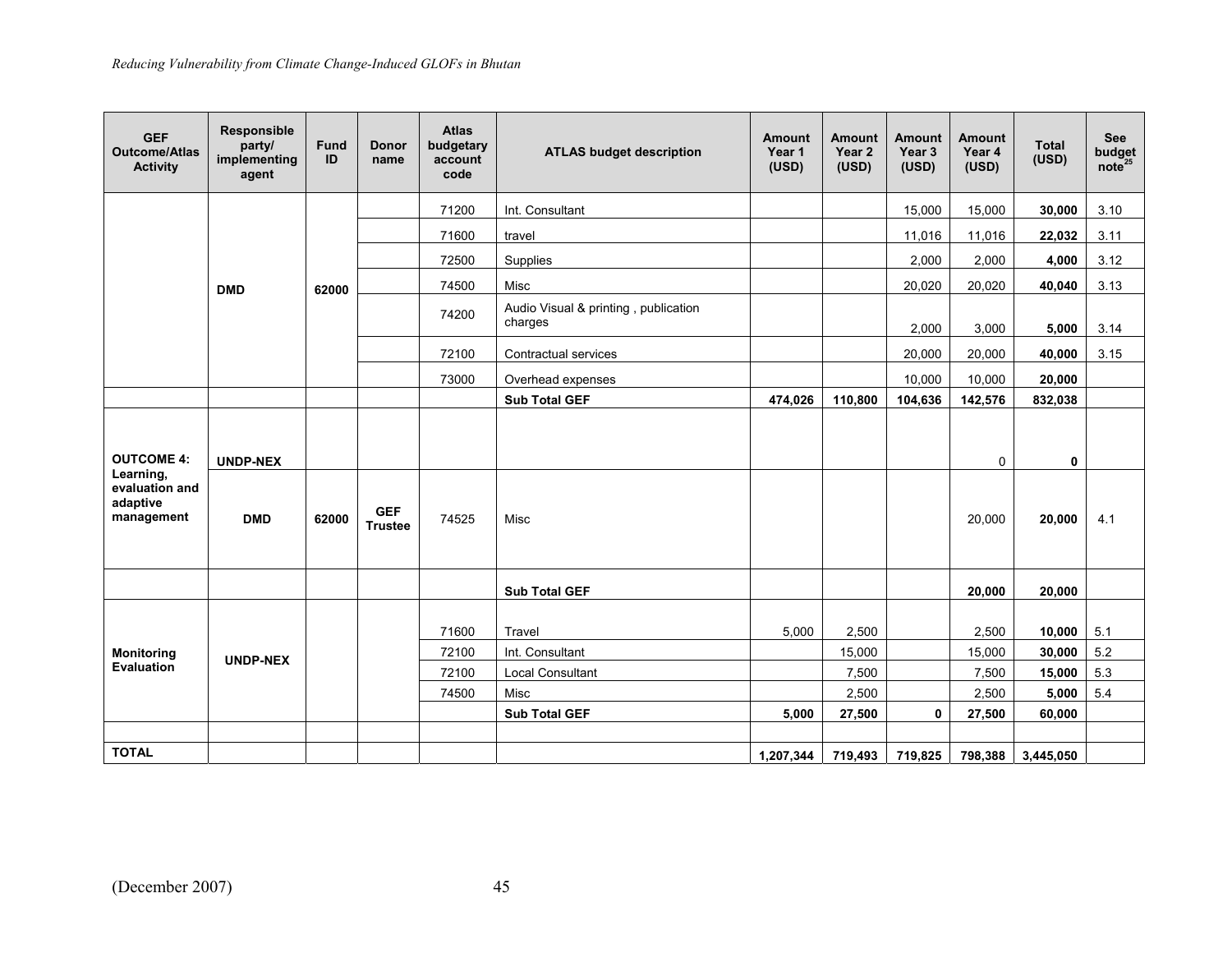# **SECTION IV: ADDITIONAL INFORMATION**

### **PART I: Other Agreements**

See Annex 12 for the following letters: RGOB GEF Focal Point endorsement of the project; RGOB cofinancing of USD 2.68 million; Austria co-financing of EUR 600,000; WWF Bhutan co-financing of USD 30,000; and UNDP co-financing of USD 526,224.

### **PART II: Organigram of Project**

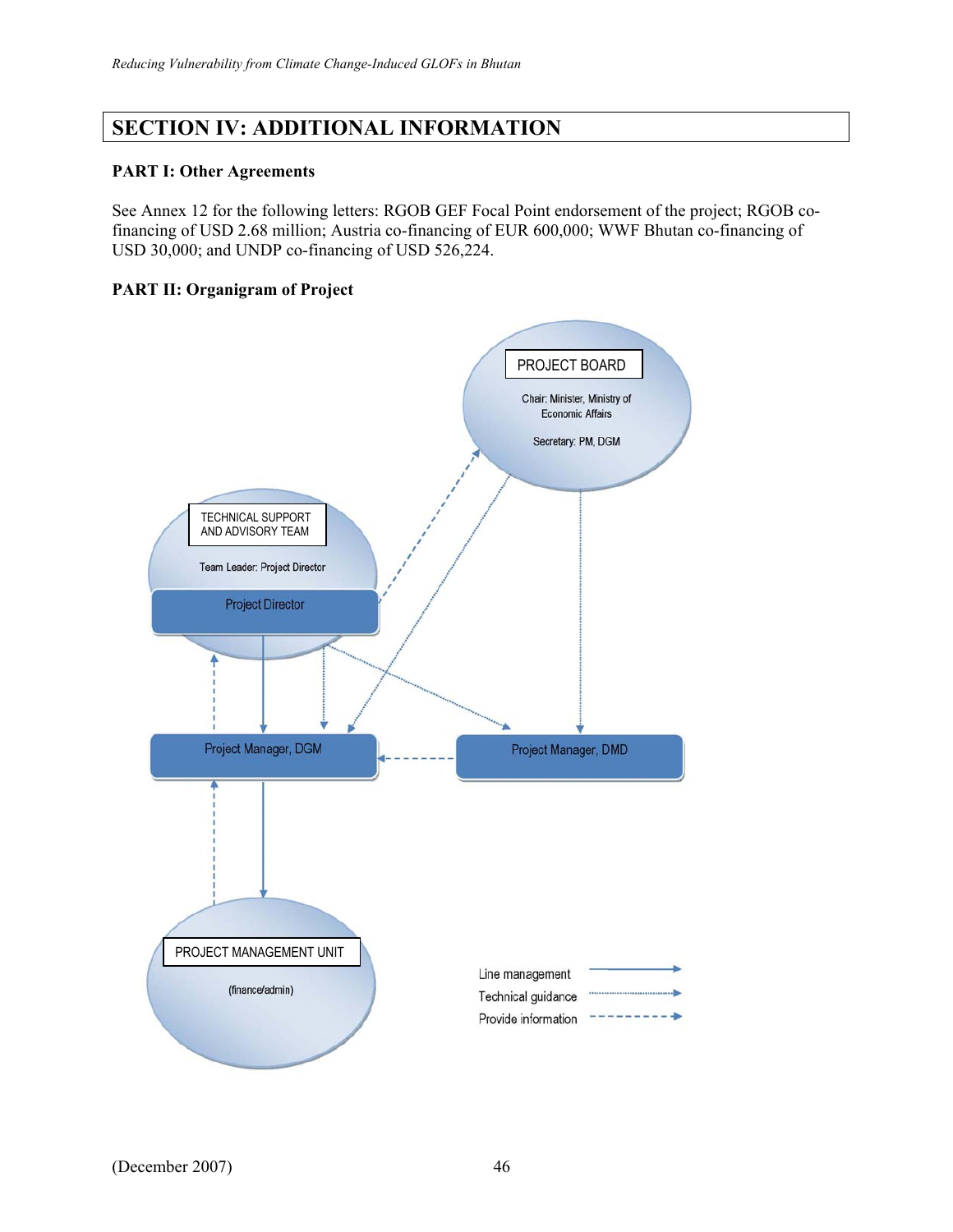### **PART III: Terms of Reference for Key Project Groups, Staff, and Sub-contracts**

118. Relevant information on the project background, objectives, activities, and expected outputs of the project are provided in the project document, which can be referred to for more detailed information. The project document is to be considered an integral part of these Terms of References.

### **Project Board (PB)**

The Project Board is the group responsible for making by consensus management decisions for a project when guidance is required by the Project Manager, including recommendation for approval of project plans and revisions. PB decisions should be made in accordance to standards that shall ensure best value to money, fairness, integrity transparency, and effective international competition. Project reviews by this group are made at designated decision points during the running of a project, or as necessary when raised by the Project Manager. This group is consulted by the Project Manager for decisions when PM tolerances (normally in terms of time and budget) have been exceeded.

Based on the approved annual work plan (AWP), the PB may review and approve project quarterly plans when required and authorizes any major deviation from these agreed quarterly plans. It is the authority that signs off the completion of each quarterly plan as well as authorizes the start of the next quarterly plan. It ensures that required resources are committed and arbitrates on any conflicts within the project or negotiates a solution to any problems between the project and external bodies. In addition, it approves the appointment and responsibilities of the Project Manager and any delegation of its Project Assurance responsibilities.

The PB is the group responsible for making management decisions on a consensus basis for a project when guidance is required by the Project Manager, including approval of project revisions. Project assurance reviews by this group are made at designated decision points during the running of a project (e.g. Indicative Activity 2.1.5), or as necessary when raised by the Project Manager. The PB will be composed of the following members:

- Secretary, Ministry of Economic Affairs (Chairperson)
- Director, Department of Geology and Mines
- Representative, Disaster Management Division
- Representative, Planning Commission
- Representative, National Environment Commission
- Representative, Ministry of Finance
- Representative, Ministry of Home and Cultural Affairs
- Representative, Department of Energy
- Representative, Department of Roads
- Representative, WWF
- Representative, UNDP
- Project Managers, DGM and DMD, as member Secretaries

The PB will normally meet once a year, including at least four times during the project period (at the inception phase, to review the engineering and safety plan for Outcome 2, at the mid-term phase, and at the end of the project period). It may also meet exceptionally as needed.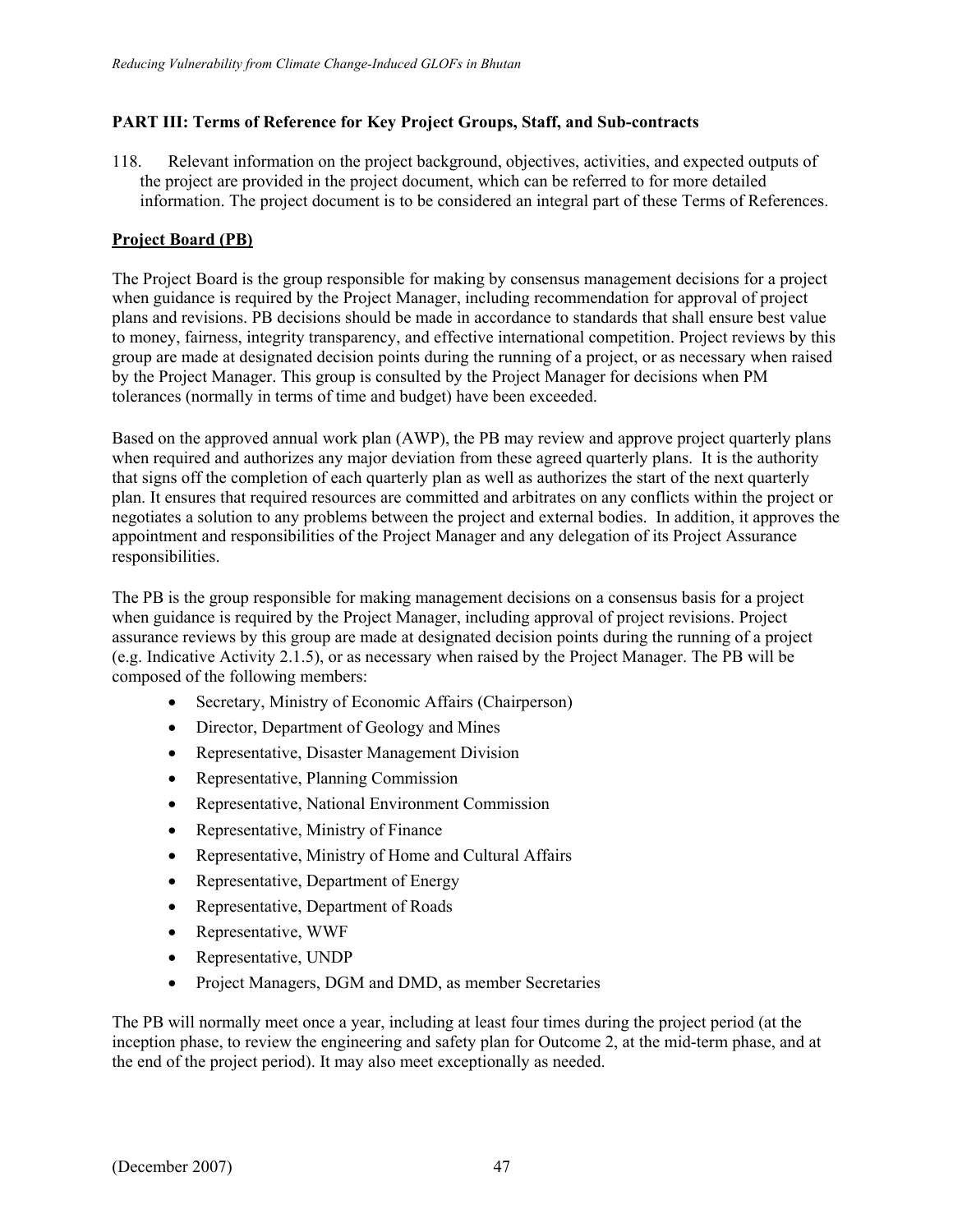The primary task of the PB will be to set up policies and provide guidance and direction for the Project. Specific responsibilities of the PB are the following:

- Policy and institutional coordination at the national level. It will provide overall policy guidance to the implementation of the project and facilitate an effective communication and decision-making between the Executing Agency and other actors;
- Monitor project implementation to ensure that it remains in-line with the approved project document, goals, objectives and financial rules and regulations of UNDP-GEF.
- Ensure the project objectives and outputs are achieved as outlined in this project document.

# **Technical Support and Advisory Team (TSAT)**

The Technical Support and Advisory Team (TSAT) will provide technical support to the project during the implementation of activities related to artificial water lowering of Thorthormi Lake (Outcome 2). The TSAT will be composed of the following members:

- Project Director, DGM (Team Leader)
- Representative, DMD
- Representative, Park Management
- Representative, Ministry of Health
- Representative, Ministry of Home and Cultural Affairs
- Representative, National Environment Commission
- Representative, Department of Roads
- Project Manager, DGM
- Representative, UNDP

The TSAT will meet at least once before the implementation of the work at the site and as and when required hereafter. Specific responsibilities are the following:

- Ensure the technical soundness of the safety and evacuation plan developed under Activity 2.1.2
- Ensure the technical soundness of the engineering plan developed under Activity 2.1.4 for artificially lowering the water level at Thorthormi lake
- Provide technical advice and backup support to the Project Management Unit (PMU) during the implementation of work at the site.
- Monitor implementation of activities at the project site during the artificial lowering of the Thorthomi Lake.
- Ensure artificial lowering proceeds according to the engineering and safety plans as developed under Activities 2.1.2 and 2.1.4.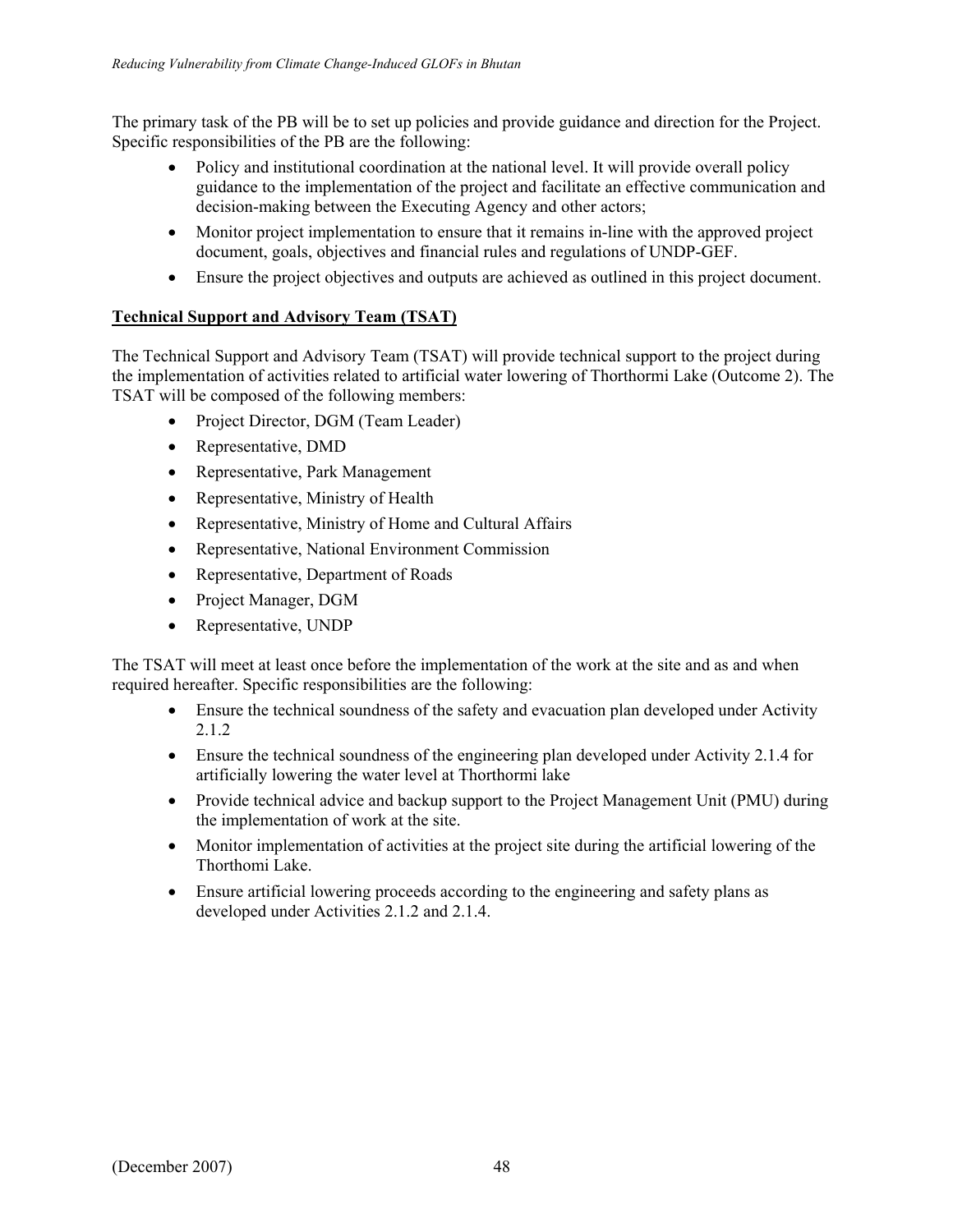# **Project Director**

The Project Director will be responsible for overseeing project implementation and ensuring that the project goal, objectives, and outputs are achieved. Specific responsibilities include the following:

- Ensure that RGOB inputs to the project are forthcoming in a timely and effective manner
- Lead the Technical Support and Advisory Team (TSAT)
- Supervise consultants and monitor and assess their outputs. Technical endorsement from the Project Director will be essential for release of consulting payments.
- Supervise and provide guidance to the Project Managers in project implementation.

# Qualifications

- Familiar with climate change and adaptation issues in Bhutan and the main actors and stakeholders in this field
- Proven experience in the implementation of projects regarding glaciers, glacial lakes, and disaster risk reduction
- Proven ability to lead multi-disciplinary technical teams
- Excellent working knowledge of spoken and written English
- Willingness to travel as appropriate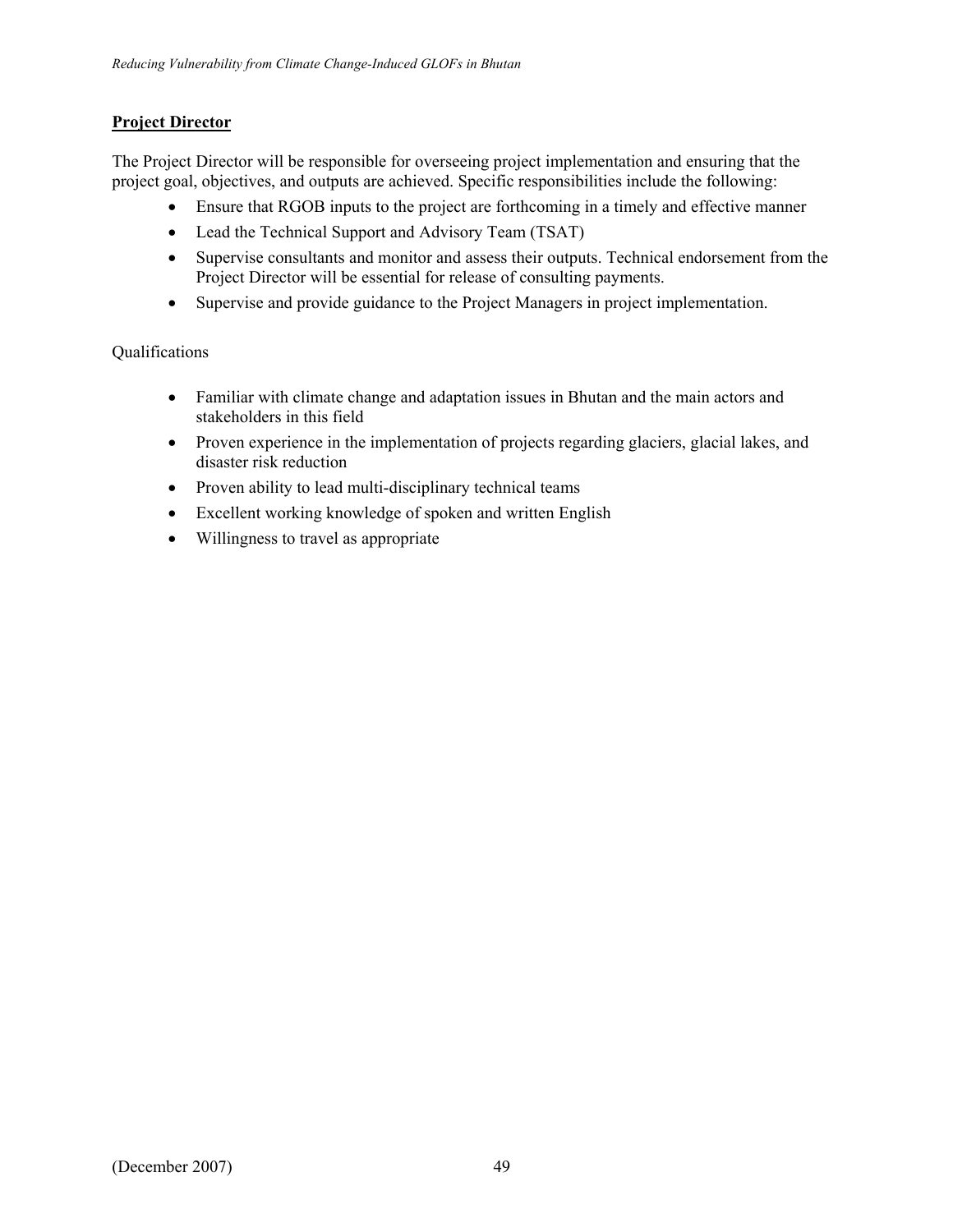### **Project Manager, DGM**

The Project Manager from DGM will play a key role in project execution. The Project Manager reports to the Project Director, will receive guidance from the TSAT and PB, and is responsible for the day-to-day management, coordination, and supervision of the overall project implementation. The Project Manager will be appointed by the executing agency and will be in charge and responsible for the following:

- Coordinate project implementation, monitor work progress, and ensure timely delivery of **Outputs 1.3, 2.1, 2.2, 2.3, 2.4, 3.1, and 3.5**
- Liaise with Project Manager, DMD, to ensure project implementation, monitor work progress, and ensure timely deliver of Outputs 1.1, 1.2, 1.4, 3.2, 3.3, and 3.4
- Liaise with relevant stakeholders in Thimphu, Gasa, Punakha, Wangdi, and Bumthang related to activities for the Outputs under DGM's responsibility
- Prepare a detailed work plan for the project at the outset of implementation, in coordination with the Project Manager, DMD, and revise at least annually
- Organize and conduct stakeholder meetings, technical trainings, and others as necessary
- Liaise with experts to provide technical input on early warning, GLOF mitigation, disaster preparedness, and climate change for the development of guidelines, training materials, public awareness materials, and others as necessary
- Assist in the identification, selection and recruitment of consultants and other experts for the Outputs under DGM responsibility
- Supervise, coordinate, and facilitate the work of all national and international consultants retained for the different activities related to the Outputs listed above
- Participate in PB meetings and follow up on the outcomes of such meetings and report on progress related to the Outputs under DGM's responsibility
- Control expenditures and assure adequate management of resources for the overall project
- Prepare technical specifications for equipment required for the project and manage procurement for Outputs under DGM's responsibility
- Identify relevant, on-going activities by other government and non-government agencies, and establish linkages
- Build partnerships with international/regional institutions and national organizations
- Prepare technical progress reports and other monitoring reports as described in the M&E plan for the overall project, with inputs from the Project Manager, DMD. Reports should contain assessments of progress in implementing activities, including reasons for delays, if any, and recommendations on necessary improvements

### **Oualifications**

- Understanding of climate change, adaptation, GLOFs, and disaster management issues in Bhutan and the main actors and stakeholders in this field
- Proven experience with the implementation of development projects, particularly in the field of disaster risk reduction and water management
- Proven ability to manage, monitor, and troubleshoot comparable projects
- Excellent working knowledge of spoken and written English
- Willingness to travel as appropriate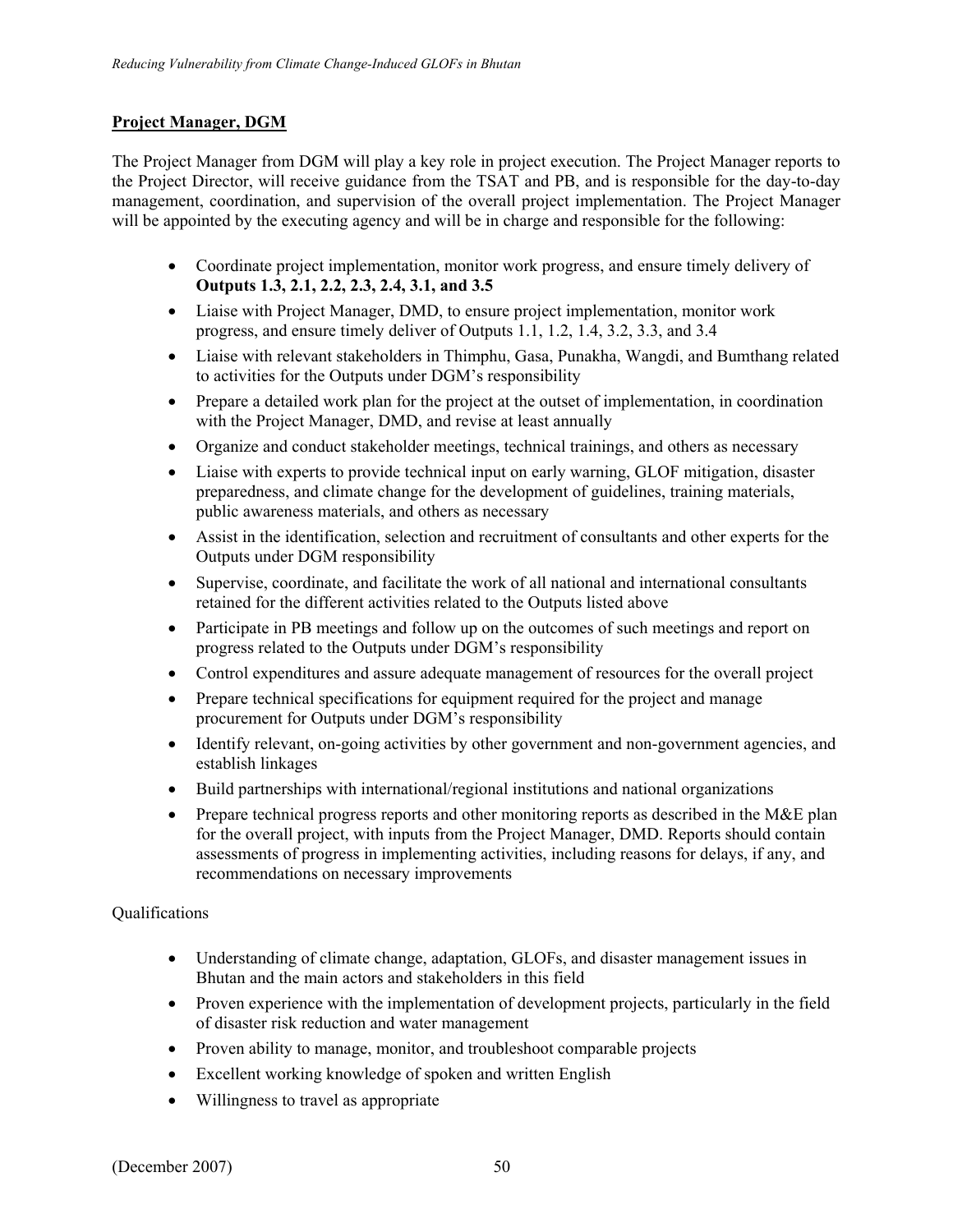# **Project Manager, DMD**

The Project Manager from DMD will play a key role in project execution. The Project Manager is responsible for the day-to-day management, coordination, and supervision of the project implementation for select Outputs as detailed below. The Project Manager, DMD, will be appointed by the executing agency. S/he will receive guidance from the Project Director, TSAT, and PB, and will be in charge and responsible for the following:

- Coordinate project implementation, monitor work progress, and ensure timely delivery of **Outputs 1.1, 1.2, 1.4, 3.2, 3.3, and 3.4**
- Liaise with relevant stakeholders in Thimphu, Gasa, Punakha, Wangdi, and Bumthang related to activities for the Outputs under DMD's responsibility
- Prepare a detailed work plan for the Outputs above at the outset of implementation, in coordination with the Project Manager, DGM, and revise at least annually
- Liaise with the Project Manager, DGM, to incorporate technical input on early warning, GLOF mitigation, disaster preparedness, and climate change for the development of guidelines, training materials, public awareness materials, and others as necessary
- Assist in the identification, selection and recruitment of consultants and other experts for the Outputs above
- Supervise, coordinate and facilitate the work of all national and international consultants retained for the different activities related to the Outputs listed above
- Participate in PB meetings and follow up on the outcomes of such meetings and report on progress related to the Outputs above
- Control expenditures and assure adequate management of resources for the Outputs above
- Identify relevant, on-going activities by other government and non-government agencies, and establish linkages
- Build partnerships with international/regional institutions and national organizations
- Provide input to the Project Manager, DGM, for technical progress reports and other monitoring reports as described in the M&E plan for the overall project. Reports should contain assessments of progress in implementing activities, including reasons for delays, if any, and recommendations on necessary improvements

# Qualifications

- Familiar with climate change, adaptation, and GLOF issues in Bhutan
- Understanding of disaster management and capacity building needs and methodologies appropriate for stakeholders in Bhutan
- Familiar with the main actors and stakeholders in this field
- Proven experience with the implementation of development projects, particularly in the field of disaster risk reduction
- Proven ability to manage, monitor, and troubleshoot comparable projects
- Excellent working knowledge of spoken and written English
- Willingness to travel as appropriate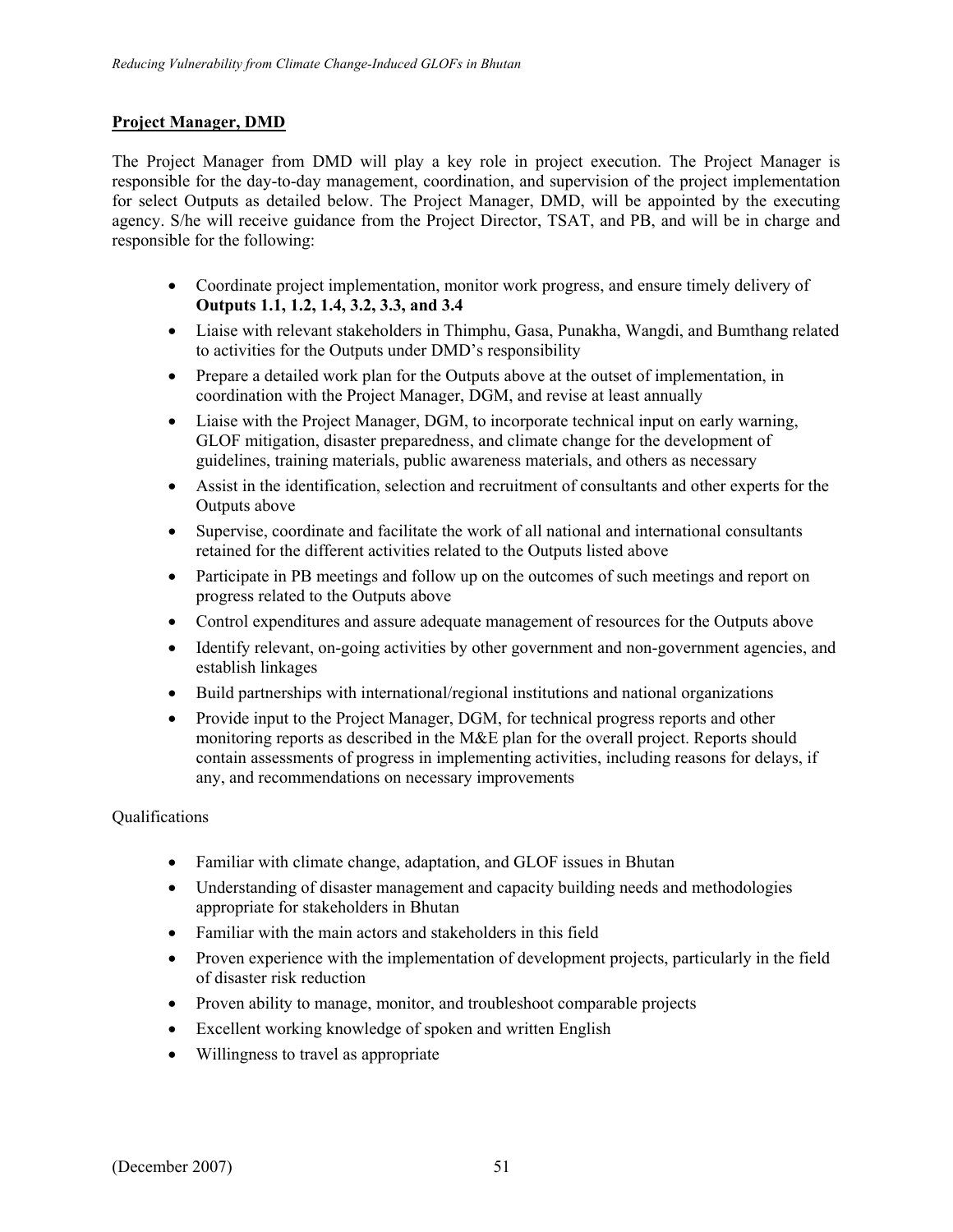Full terms of reference for the following positions will be developed based on project needs.

### **International Consultant, Disaster Management Policy and Institutional Framework**

The International Consultant will assist DMD in its responsibilities for Outcome 1: Improving national, regional, and local capacities to prevent climate change-induced GLOF disasters in the Punakha-Wangdi and Chamkhar Valleys. S/he will report to the Project Manager, DMD, for the following specific tasks:

- Review relevant information on disaster management and climate change in Bhutan
- Assess institutional needs for disaster management at the dzongkhag level
- Assist DMD in drafting by-laws for Dzongkhag Disaster Management Committees
- Assess disaster risks in target dzongkhags, options for reducing disaster risks, and options for building disaster management capacity taking long-term climate risks into account
- Assist DMD in the development of local disaster management plans in target Dzongkhags
- Develop guidelines for integrating climate risk information into district and gewog development plans
- Develop a training module on climate change-resilient DRM

# **Oualifications**

- Understanding of disaster management and capacity building needs and methodologies appropriate for stakeholders in Bhutan
- Familiar with the main actors and stakeholders in this field
- 10 years experience in disaster management and policymaking
- Experience building capacity on disaster management
- Willingness to travel as appropriate

# **International Consultant, Early Warning Information and Communications**

The International Consultant will assist DMD in its responsibilities for Outcome 3: Reduced human and material losses in vulnerable communities in the Punakha-Wangdi Valley through GLOF early warnings. S/he will report to the Project Manager, DMD, for the following specific tasks:

- Assess information and communication needs in Punakha-Wangdi Valley related to the GLOF early warning system
- Develop appropriate content for posters, DVDs, information booklets, and other needed materials
- Collaborate with audio-visual firm to produce materials

# Qualifications

- Understanding of disaster management, public awareness, and effective communication approaches
- Experience working in community settings in Bhutan
- 10 years experience in community-based disaster preparedness, including early warning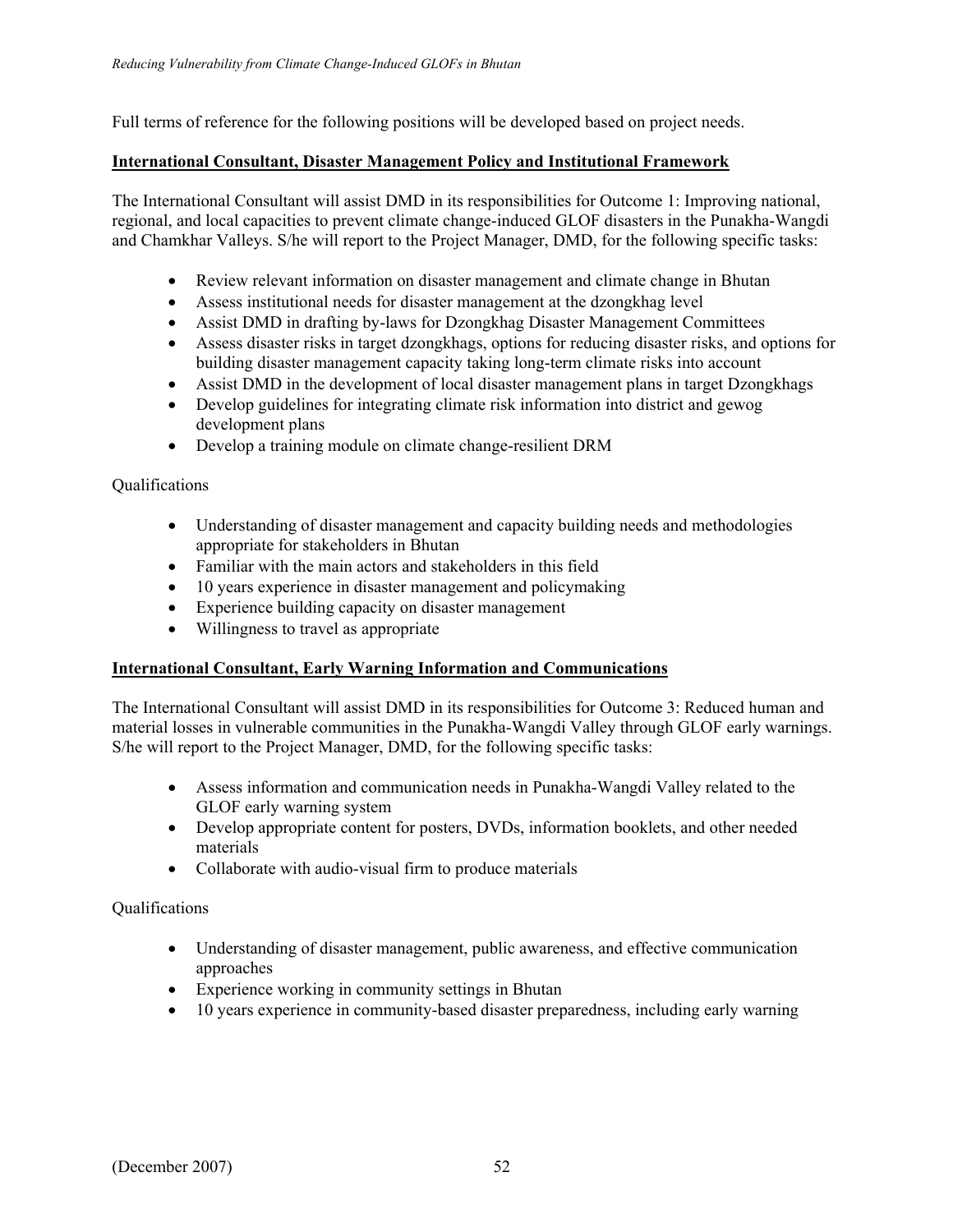### **International Consultant, Mid-Term Evaluation**

The International Consultant will be recruited to conduct the mid-term evaluation of the project for the Monitoring & Evaluation component. S/he will report to the Project Manager, DGM, and act as the team leader for the following specific tasks:

- Provide guidance to the National Consultant in conducting the mid-term evaluation
- Assess the progress towards achievement of the project objectives as outlined in the initial project document
- Look into the relationship between this project and other relevant projects to reduce climate change-induced GLOF risks as well as other climate change risks
- Assess the structure and performance of the project management team and support provided by UNDP
- Identify lessons learned from the implementation of the project's activities
- Provide guidance and specific recommendations on how the project team and UNDP can improve performance (both substantive and management) during the remaining duration of the current project
- Provide guidance and specific recommendations for future support in the area of climate change adaptation and disaster risk management (as applicable) for both the RGOB and UNDP to consider
- Produce the mid-term evaluation report
- Present the findings for relevant stakeholders

### Qualifications

- Familiarity with the challenges developing countries face in adapting to climate change
- 10 years of relevant field-based experience in monitoring and evaluation of projects
- Familiarity with a participatory approach in project monitoring and evaluation
- Familiarity with Bhutan or similar countries
- Excellent writing and analytical skills

### **National Consultant, Mid-Term Evaluation**

The National Consultant will be recruited to conduct the mid-term evaluation of the project for the Monitoring & Evaluation component. S/he will report to the Project Manager, DGM, and support the International Consultant for the following specific tasks:

- Liaise with local stakeholders to ensure that cultural perspectives and local circumstances are taken into account and incorporated into recommendations
- Assess the progress towards achievement of the project objectives as outlined in the initial project document
- Look into the relationship between this project and other relevant projects to reduce climate change-induced GLOF risks as well as other climate change risks
- Assess the structure and performance of the project management team and support provided by UNDP
- Identify lessons learned from the implementation of the project's activities
- Provide input on how the project team and UNDP can improve performance (both substantive and management) during the remaining duration of the current project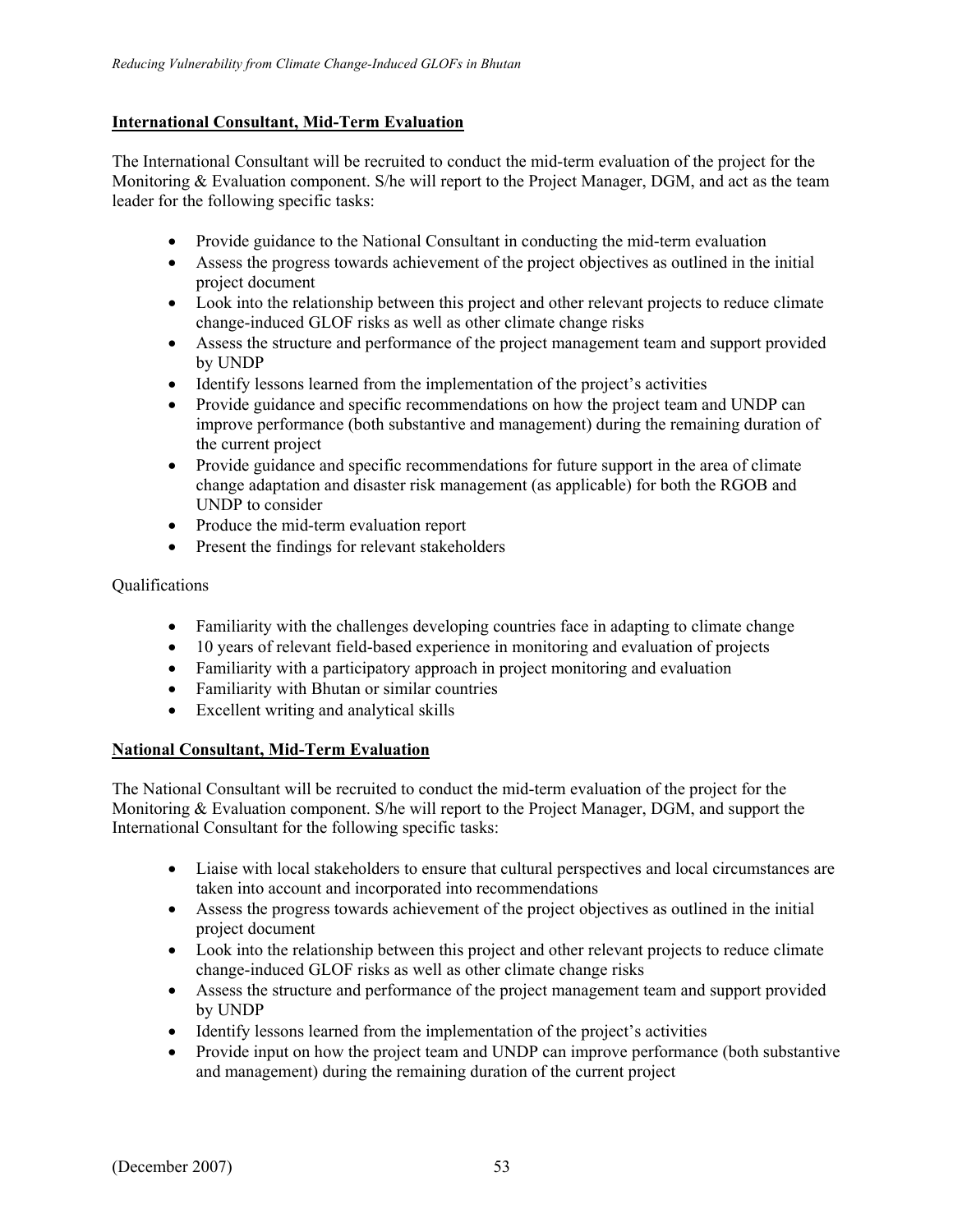- Provide inputs for recommendations on future support in the area of climate change adaptation and disaster risk management (as applicable) for both the RGOB and UNDP to consider
- Provide inputs to the International Consultant for the mid-term evaluation report
- Present the findings for relevant stakeholders

# Qualifications

- Understanding of climate change adaptation and disaster management in Bhutan
- At least 5 years of work experience in the development sector in Bhutan
- Excellent communication in English and Bhutanese (oral and written)

### **International Consultant, Final Evaluation**

The International Consultant will be recruited to conduct the mid-term evaluation of the project for the Monitoring & Evaluation component. S/he will report to the Project Manager, DGM, and act as the team leader for the following specific tasks:

- Provide guidance to the National Consultant in conducting the final evaluation
- Assess the progress towards achievement of the project objectives as outlined in the initial project document
- Look into the relationship between this project and other relevant projects to reduce climate change-induced GLOF risks as well as other climate change risks
- Assess the structure and performance of the project management team and support provided by UNDP and to what extent recommendations from the mid-term evaluation were implemented
- Identify lessons learned from the implementation of the project's activities in the following areas:
	- o Relevance the extent to which the activity is suited to local and national development priorities and organizational policies, including changes over time
	- $\circ$  Effectiveness the extent to which the project objective has been achieved or how likely it is to be achieved
	- o Efficiency the extent to which results have been delivered with the least costly resources possible
	- o Results the positive and negative, and foreseen and unforeseen, changes to and effects produced by a development intervention. In GEF terms, results include direct project outputs, short-to medium term outcomes, and longer-term impact including replication effects and other, local effects
	- $\circ$  Sustainability the likely ability of an intervention to continue to deliver benefits for an extended period of time after completion. Projects need to be environmentally as well as financially and socially sustainable.
- Provide guidance and specific recommendations for future support in the area of climate change adaptation and disaster risk management (as applicable) for both the RGOB and UNDP to consider
- Produce the final evaluation report
- Present the findings for relevant stakeholders

# Qualifications

• Familiarity with the challenges developing countries face in adapting to climate change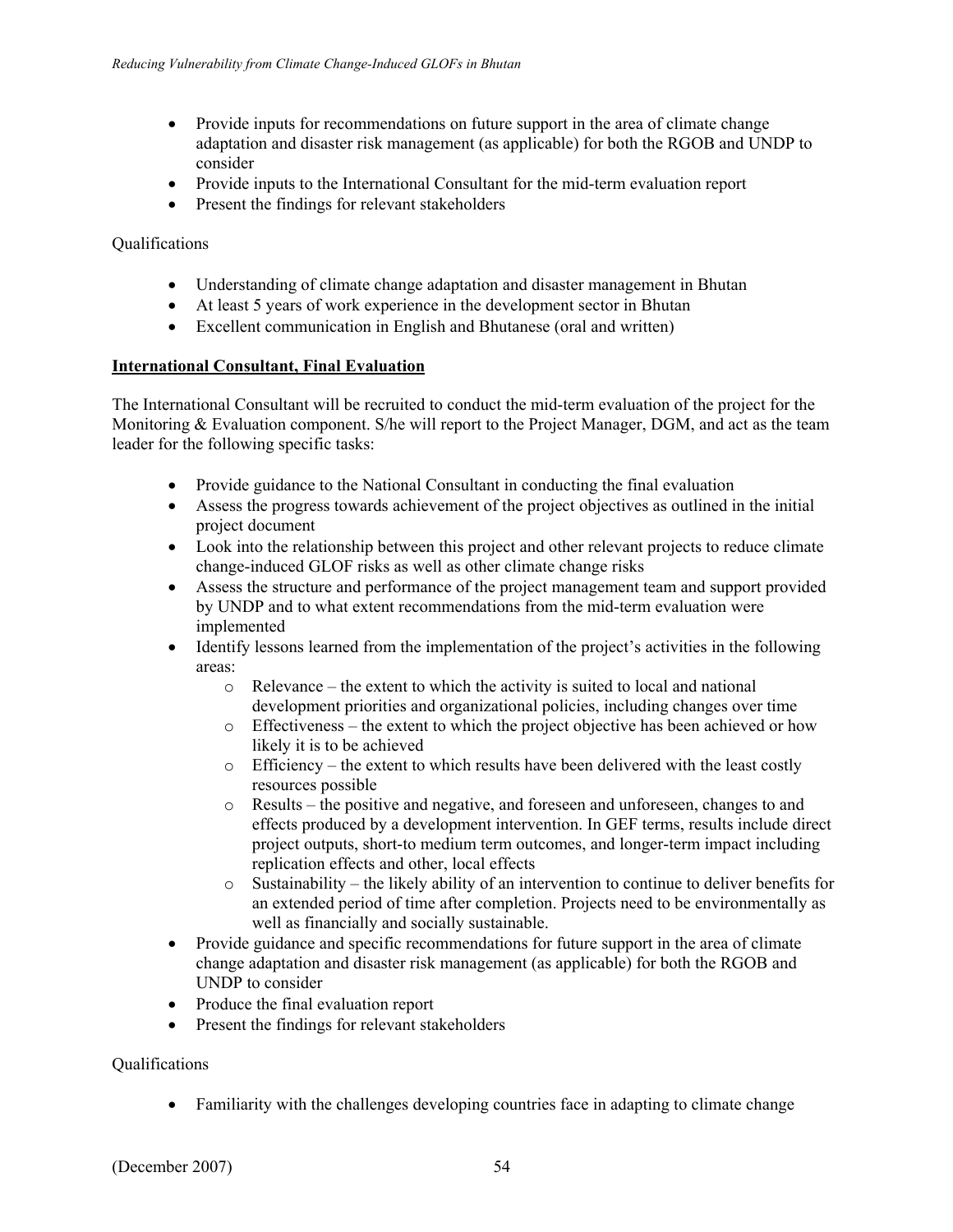- 10 years of relevant field-based experience in monitoring and evaluation of projects
- Familiarity with a participatory approach in project monitoring and evaluation
- Familiarity with Bhutan or similar countries
- Excellent writing and analytical skills

# **National Consultant, Final Evaluation**

The National Consultant will be recruited to conduct the mid-term evaluation of the project for the Monitoring & Evaluation component. S/he will report to the Project Manager, DGM, and support the International Consultant for the following specific tasks:

- Liaise with local stakeholders to ensure that cultural perspectives and local circumstances are taken into account and incorporated into recommendations
- Assess the progress towards achievement of the project objectives as outlined in the initial project document
- Look into the relationship between this project and other relevant projects to reduce climate change-induced GLOF risks as well as other climate change risks
- Assess the structure and performance of the project management team and support provided by UNDP and to what extent recommendations from the mid-term evaluation were implemented
- Identify lessons learned from the implementation of the project's activities in the following areas:
	- o Relevance the extent to which the activity is suited to local and national development priorities and organizational policies, including changes over time
	- o Effectiveness the extent to which the project objective has been achieved or how likely it is to be achieved
	- o Efficiency the extent to which results have been delivered with the least costly resources possible
	- o Results the positive and negative, and foreseen and unforeseen, changes to and effects produced by a development intervention. In GEF terms, results include direct project outputs, short-to medium term outcomes, and longer-term impact including replication effects and other, local effects
	- $\circ$  Sustainability the likely ability of an intervention to continue to deliver benefits for an extended period of time after completion. Projects need to be environmentally as well as financially and socially sustainable.
- Provide input on specific recommendations for future support in the area of climate change adaptation and disaster risk management (as applicable) for both the RGOB and UNDP to consider
- Provide input to the International Consultant for the final evaluation report
- Present the findings for relevant stakeholders

Qualifications

- Understanding of climate change adaptation and disaster management in Bhutan
- At least 5 years of work experience in the development sector in Bhutan
- Excellent communication in English and Bhutanese (oral and written)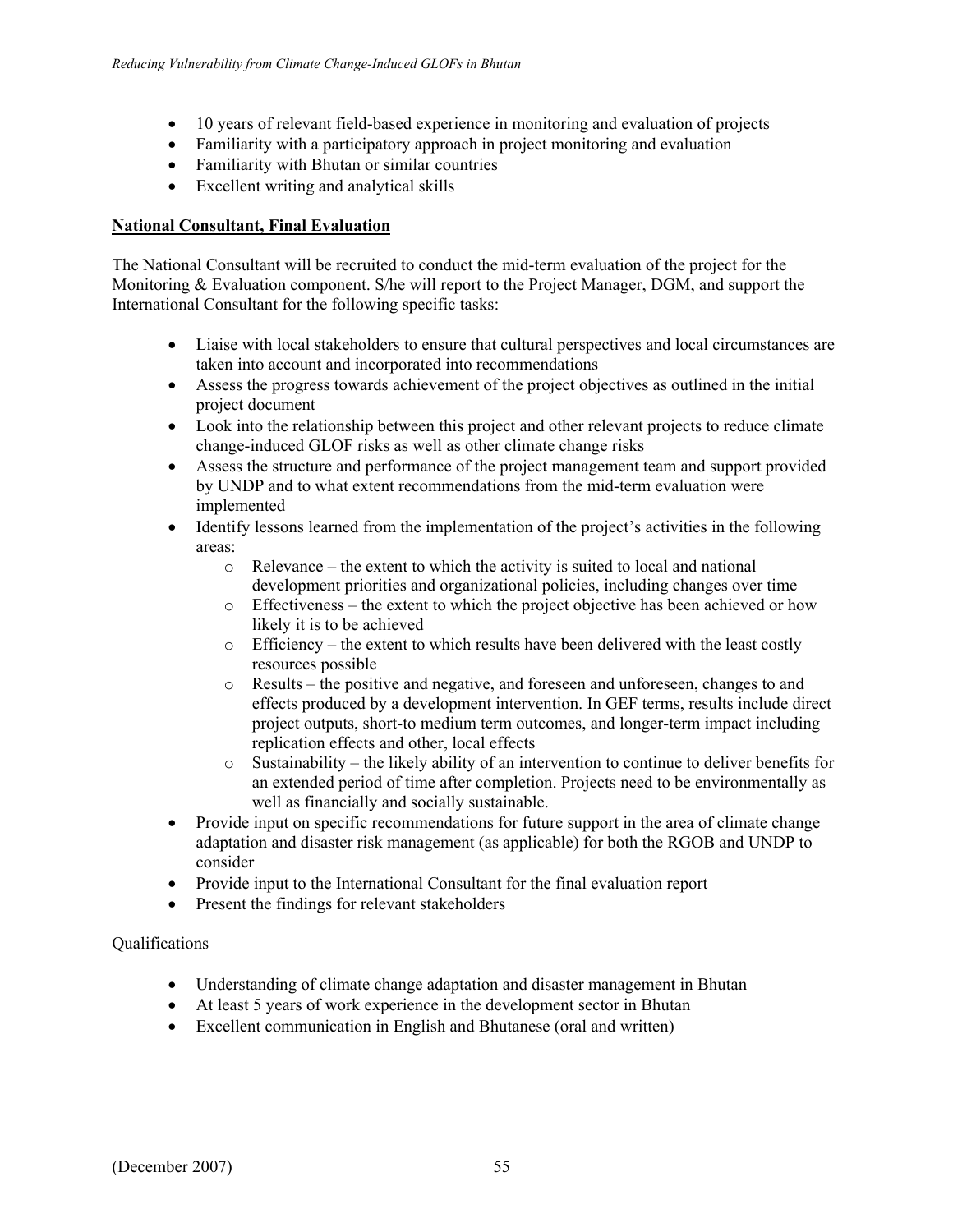# **Audio-Visual Firm**

The audio-visual (AV) firm will assist DMD in its responsibilities for Outcome 1: Improving national, regional, and local capacities to prevent climate change-induced GLOF disasters in the Punakha-Wangdi and Chamkhar Valleys. The firm will document various activities throughout the project and create audiovisual materials for public awareness campaigns. This will provide lessons learned and educational resources. The audio-visual firm will report to the Project Manager, DMD. Specific tasks include the following:

- Document training and consultative workshops
- Liaise with DMD and assigned technical consultants on the appropriate design and content for AV materials
- Produce audio-visual materials, such as videos, posters, and booklets, on climate change, change change risks, GLOFs, and disaster risk reduction

### Qualifications

- Experience producing public awareness and educational materials
- Experience working in community settings

### **Construction Firm, Early Warning System**

The construction firm will assist DGM in its responsibilities for Outcome 3: Reduced human and material losses in vulnerable communities in the Punakha-Wangdi Valley through GLOF early warnings. The firm will report to the Project Manager, DGM, and construct GLOF early warning towers in the Punakha-Wangdi Valley according to a detailed plan that will be developed during the project. Specific tasks include the following:

- Develop a detailed engineering plan building on the estimate included in "Assessment of early warning systems in Punakha-Wangdi Valley" (Annex 4)
- Construct the early warning towers and related infrastructure
- Ensure that RGOB environmental guidelines are followed in the process of constructing the towers
- Develop a maintenance plan for the continued operation of the towers by RGOB
- Provide training as necessary to RGOB staff

### Qualifications

- Experience nationally or regionally on early warning systems and construction
- Understanding of requirements for construction and infrastructure maintenance in mountainous environments

### **Construction Firm, Evacuation Sites**

The construction firm will assist DMD in its responsibilities for Outcome 3: Reduced human and material losses in vulnerable communities in the Punakha-Wangdi Valley through GLOF early warnings. The firm will report to the Project Manager, DMD, and ensure clear access to evacuation sites in the Punakha-Wangdi Valley according to a detailed plan that will be developed during the project. Specific tasks include the following: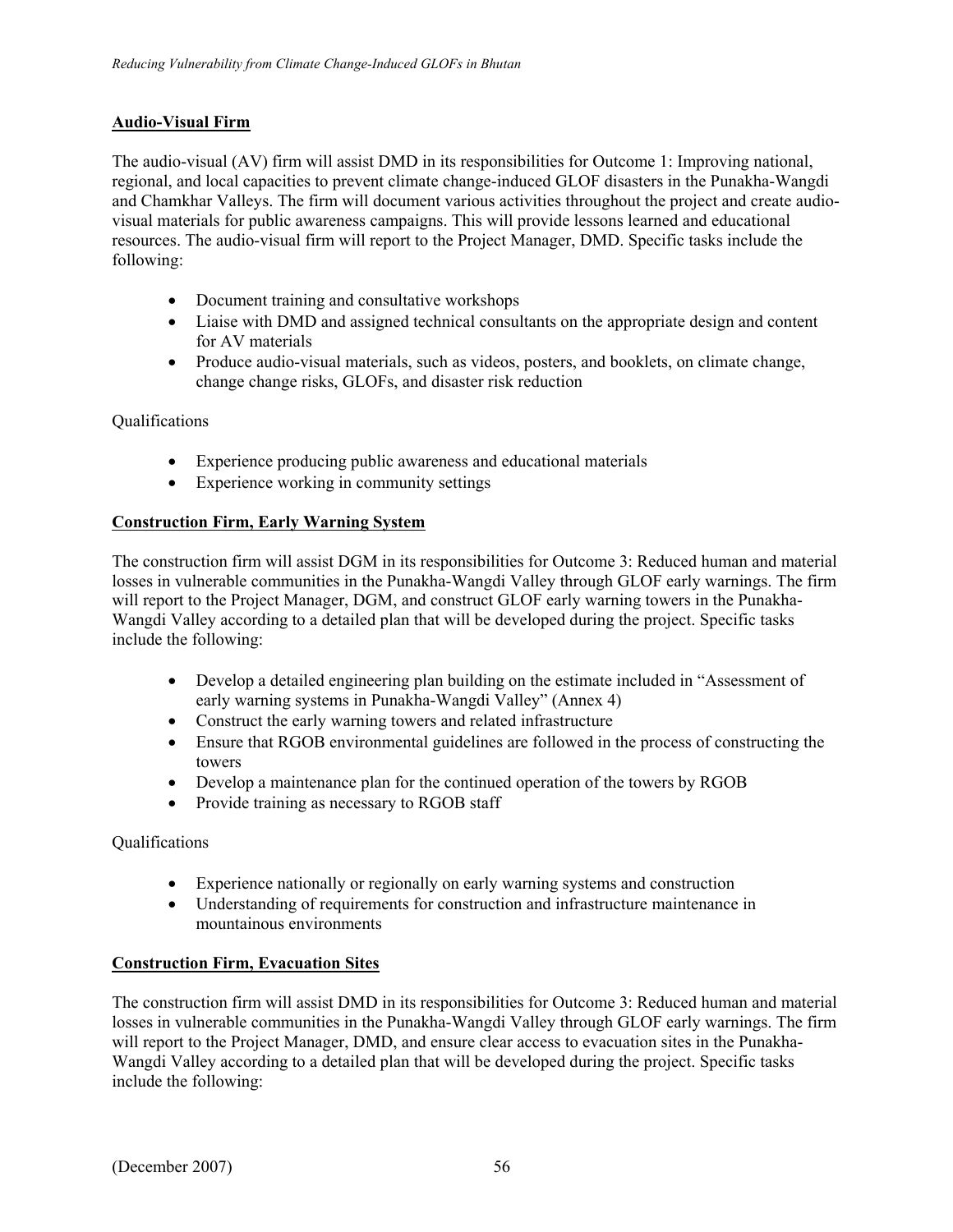- Ensure clear access to identified community evacuation sites where communities will escape in the event of a GLOF warning
- Remove hindering vegetation, construct pathways, and install signage for easy navigation by community members
- Ensure that RGOB environmental guidelines are followed in the process of clearing access to evacuation sites
- Develop a maintenance plan for continued access to evacuation sites,which will be implemented by community members
- Provide training as necessary for maintenance of pathways to the local disaster management committee and community members

### Qualifications

- Experience in forest management and construction
- Understanding of requirements for construction and infrastructure maintenance in mountainous environments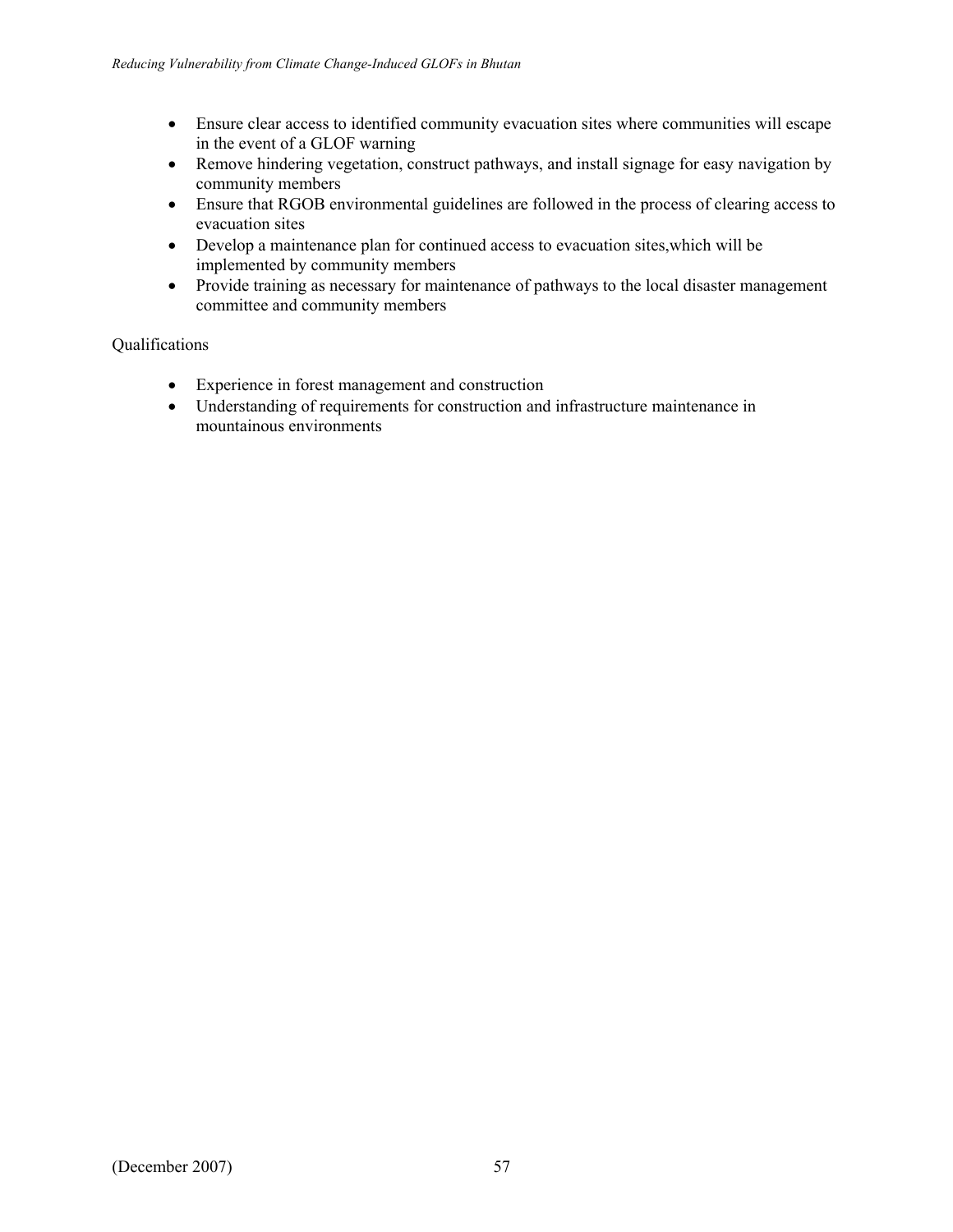### **PART IV: Stakeholder Involvement Plan**

An overview of stakeholders' roles in disaster risk management, climate change, and GLOFs is provided in the table below.

| Institution                                  | <b>Contact information</b>                                                                                                                                       | <b>Main responsibility</b>                                                                                                                                                                                           | Role in PPG and FSP                                                                                                                                                                                                                                                                                                                                                                                                                                                                                                                                                                                                                                                                                                                                                                                                                                                                                                                                                                                                                                                                                                                                                                |
|----------------------------------------------|------------------------------------------------------------------------------------------------------------------------------------------------------------------|----------------------------------------------------------------------------------------------------------------------------------------------------------------------------------------------------------------------|------------------------------------------------------------------------------------------------------------------------------------------------------------------------------------------------------------------------------------------------------------------------------------------------------------------------------------------------------------------------------------------------------------------------------------------------------------------------------------------------------------------------------------------------------------------------------------------------------------------------------------------------------------------------------------------------------------------------------------------------------------------------------------------------------------------------------------------------------------------------------------------------------------------------------------------------------------------------------------------------------------------------------------------------------------------------------------------------------------------------------------------------------------------------------------|
| Department of Geology<br>and Mines (DGM)     | Mr. Dowchu Dukpa<br>Project Manager<br>T: +975-2-323096/322879/<br>323349<br>$F: +975-2-323013/326134$<br>E: $dawchu(a)$ gmail.com<br>www.mti.gov.bt/dgm/dgm.htm | Responsible for geological mapping,<br>providing engineering geological<br>services, and carrying out scientific<br>studies and monitoring of natural hazards<br>that are prevalent in the Himalayan<br>environment. | DGM will execute all technical aspects regarding<br>implementation of the FSP, in close collaboration<br>with the Disaster Management Division, MoHCA<br>and other stakeholders. The agency was involved<br>in contributing to all Outcomes of the PPG<br>process, and will be involved in all FSP<br>Outcomes. DGM will participate in the Project<br>Board meetings and chair the meetings.<br>• Output 1.3: Information on climate hazards<br>and vulnerabilities (GLOF) in Bhutan<br>systematically captured, updated and<br>synthesized<br>• Output 2.1: Engineering and safety plans for<br>mitigation works on Thorthormi lake reduce<br>risks to workforce and downstream population<br>• Output 2.2: Artificial lowering system of<br>Thorthormi Lake waters implemented<br>• Output 2.3: Water levels of Thorthormi lake<br>and status of artificial lowering system are<br>regularly monitored and maintained<br>• Output 2.4: Technical knowledge and lessons<br>in the artificial lowering of glacier lake levels<br>captured and documented for use in future<br>projects<br>• Output 3.1: Technical components for a GLOF<br>early warning system in Punakha-Wangdi |
|                                              |                                                                                                                                                                  |                                                                                                                                                                                                                      | Valley is installed and operational<br><b>Output 3.5:</b> Technical knowledge and lessons in<br>the installment and operation of GLOF early<br>warning systems captured and documented for                                                                                                                                                                                                                                                                                                                                                                                                                                                                                                                                                                                                                                                                                                                                                                                                                                                                                                                                                                                         |
|                                              |                                                                                                                                                                  |                                                                                                                                                                                                                      | use in future projects                                                                                                                                                                                                                                                                                                                                                                                                                                                                                                                                                                                                                                                                                                                                                                                                                                                                                                                                                                                                                                                                                                                                                             |
| Disaster Management<br>Division (DMD, MoHCA) | Ms. Karma Doma Tshering<br>Senior Program Officer<br>$T: +975 - 2 - 326935/322301/$                                                                              | DMD, MoHCA, is the nodal agency for<br>coordinating disaster management<br>activities at the national, <i>Dzongkhag</i> , and                                                                                        | DMD, MoHCA, has participated in the Project<br>Steering Committee meetings during the PPG and<br>will provide coordination and guidance during                                                                                                                                                                                                                                                                                                                                                                                                                                                                                                                                                                                                                                                                                                                                                                                                                                                                                                                                                                                                                                     |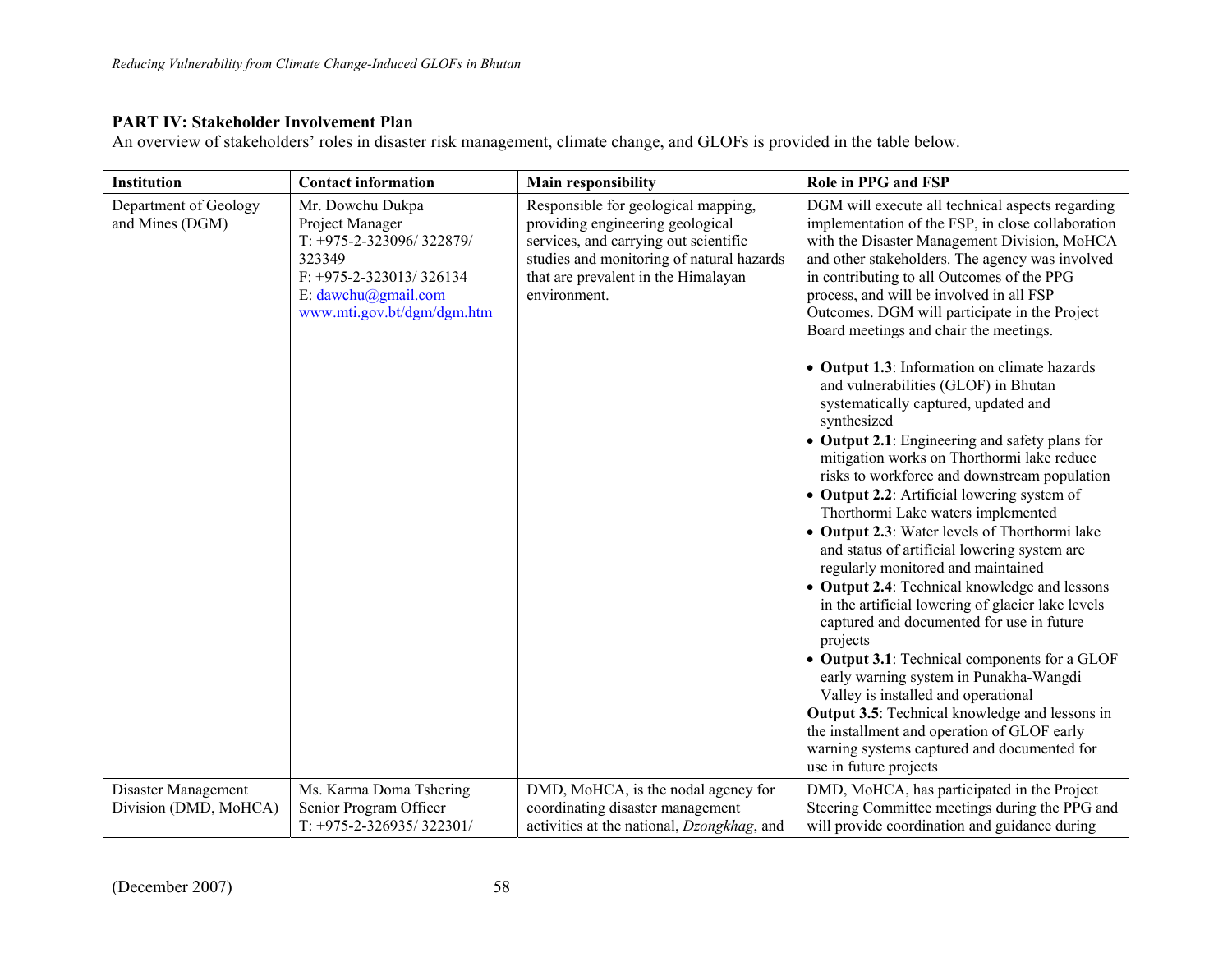| <b>Institution</b> | <b>Contact information</b>                                    | Main responsibility                                                                                                                                                                                                     | Role in PPG and FSP                                                                                                                                                                                                                                                                                                                                                                                                                                                                                                                                                                                                                                                                                                                                                                                                                                                                                                                                                                                                                                                                                                                                                                                                                    |
|--------------------|---------------------------------------------------------------|-------------------------------------------------------------------------------------------------------------------------------------------------------------------------------------------------------------------------|----------------------------------------------------------------------------------------------------------------------------------------------------------------------------------------------------------------------------------------------------------------------------------------------------------------------------------------------------------------------------------------------------------------------------------------------------------------------------------------------------------------------------------------------------------------------------------------------------------------------------------------------------------------------------------------------------------------------------------------------------------------------------------------------------------------------------------------------------------------------------------------------------------------------------------------------------------------------------------------------------------------------------------------------------------------------------------------------------------------------------------------------------------------------------------------------------------------------------------------|
|                    | 322015/325173<br>$F: +975-2-327864$<br>E: $kdtly@hotmail.com$ | Gewog levels. In keeping with the<br>priority accorded to decentralized local<br>governance, DMD facilitates and<br>strengthens the decentralization of<br>administration and program<br>implementation in the country. | implementation of the FSP, particularly to<br>facilitate logistics and labor mobilization for all<br>Outcomes. It will collaborate closely with DGM<br>to incorporate climate change issues into the<br>DRM framework and training materials and is<br>also directly responsible for the delivery of<br>project outputs under Outcome 1 "Improved<br>national, regional, and local capacities to prevent<br>climate change-induced GLOF disasters in the<br>Punakha-Wangdi and Chamkhar Valleys".<br>• Output 1.1: Climate-proofed DRM legislation,<br>policy frameworks, and guidelines<br>• Output 1.2: Capacities for climate risk<br>planning strengthened at the district<br>(dzongkhag) administrative levels<br>• Output 1.4: Vulnerable communities are aware<br>of, and prepared for, climate-related disasters<br>• Output 3.2: Institutional arrangements in place<br>to operate, test, and maintain the GLOF early<br>warning system<br>• Output 3.3: Awareness of communities in the<br>Punakha-Wangdi valley on operation of early<br>warning system<br>• Output 3.4: Safe GLOF evacuation areas in<br>each vulnerable community in the Punakha-<br>Wangdi Valley identified and locations known<br>to community members |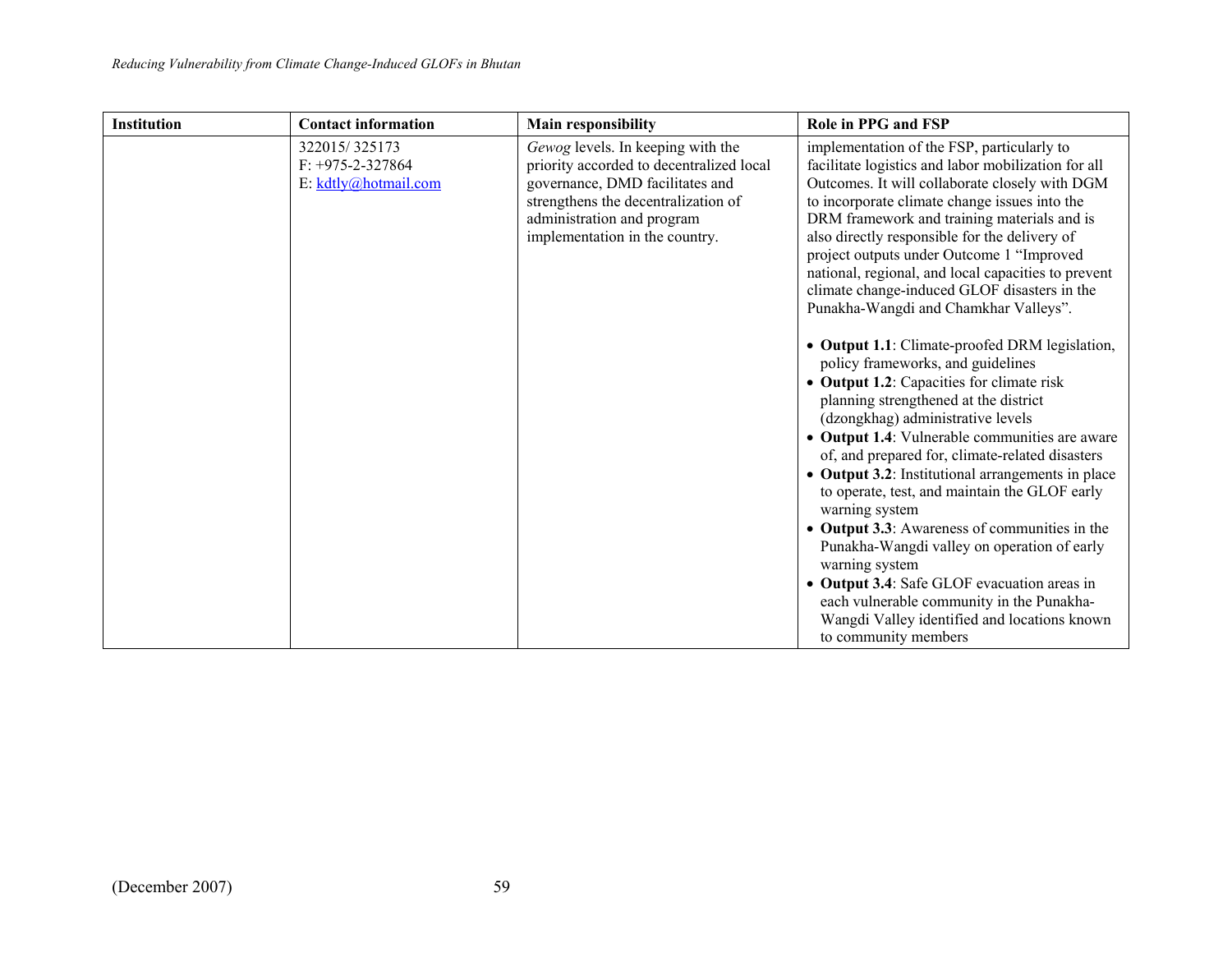| Institution                                                       | <b>Contact information</b>                                                                                                                                                                                                                                                                                                          | <b>Main responsibility</b>                                                                                                                                                                                                                                                                                                                                                                      | Role in PPG and FSP                                                                                                                                                                                                                                                                                                                                                                                                                                                                                                                                                                                                                                                                                      |
|-------------------------------------------------------------------|-------------------------------------------------------------------------------------------------------------------------------------------------------------------------------------------------------------------------------------------------------------------------------------------------------------------------------------|-------------------------------------------------------------------------------------------------------------------------------------------------------------------------------------------------------------------------------------------------------------------------------------------------------------------------------------------------------------------------------------------------|----------------------------------------------------------------------------------------------------------------------------------------------------------------------------------------------------------------------------------------------------------------------------------------------------------------------------------------------------------------------------------------------------------------------------------------------------------------------------------------------------------------------------------------------------------------------------------------------------------------------------------------------------------------------------------------------------------|
| National Environment<br>Commission (NEC)                          | Mr. Thinley Namgyal<br>Program Officer<br>$T: +975-2-334951$<br>$F: +975-2-334952$<br>E: tnamgyal@nec.gov.bt<br>www.nec.gov.bt<br>Mr. Tshering Tashi<br>Joint Director<br>E: ttashi@nec.gov.bt<br>$T: +975-2-323384/324323/$<br>326386<br>$F: +975-2-323385$<br>www.nec.gov.bt                                                      | NEC oversees and guides environmental<br>management within overall national<br>development.                                                                                                                                                                                                                                                                                                     | NEC took the lead in designing and implementing<br>the NAPA process in Bhutan and provided<br>information on climate change vulnerabilities.<br>NEC has, and will continue to, participate in the<br>Project Board meetings and ensure policy<br>coordination. As the agency prepares the Second<br>National Communication to the UNFCCC, it will<br>continue to provide input on vulnerabilities<br>related to climate change and disasters,<br>particularly in designing awareness and training<br>for local staff and communities.                                                                                                                                                                    |
| Planning Commission                                               | Ms. Tenzin Wangmo<br>Senior Planning Officer<br>Planning, Monitoring, and<br><b>Coordination Division</b><br>$T: +975-2-322503$ (ext. 119)<br>$M: +975-17621461$<br>E: $twangmo(\partial p c.gov.bt)$<br>Ms. Jambay Zangmo<br>Program Officer<br>Development Cooperation<br>Division<br>$T: +975-2-326776$<br>E: jzangmo@mof.gov.bt | The Planning Commission and its<br>Secretariat formulate overall development<br>strategies and coordinate sectoral<br>activities, policies, and programs, and<br>formulate Five-Year Plans and programs.<br>The Commission is also responsible for<br>aid management, coordinating inter-<br>ministerial development programs, and<br>monitoring and evaluating programs at<br>the macro-level. | For long-term sustainable development following<br>the project, the Planning Commission will be<br>crucial towards integration of the hazard zonation<br>maps into development plans for the Punakha-<br>Wangdi Valley and Chamkhar Valley. It will also<br>help ensure that successful approaches and<br>outcomes of this project will contribute to<br>Bhutan's adaptation to climate change. The<br>Planning Commission has, and will continue to,<br>participate in the PB and relevant meetings and<br>workshops.<br>For this project, the Planning Commission will<br>provide guidance in ensuring the resources for<br>enhancing climate resilience complement ongoing<br>development activities. |
| Ministry of Finance                                               |                                                                                                                                                                                                                                                                                                                                     | The MoF has the mandate to ensure<br>effective national resources allocation<br>and management                                                                                                                                                                                                                                                                                                  | The MoF will participate in the PB and other<br>relevant meetings and workshops.                                                                                                                                                                                                                                                                                                                                                                                                                                                                                                                                                                                                                         |
| Department of Roads,<br>Ministry of Works and<br>Human Settlement | Mr. N.K. Giri<br>Deputy Executive Engineer<br>M: +975-17621820                                                                                                                                                                                                                                                                      | The Department of Roads has the<br>mandate to plan, construct, and maintain<br>the road network within the country.                                                                                                                                                                                                                                                                             | The Department of Roads will participate in all<br>relevant planning and dissemination workshops,<br>the design and evaluation of the engineering plan,                                                                                                                                                                                                                                                                                                                                                                                                                                                                                                                                                  |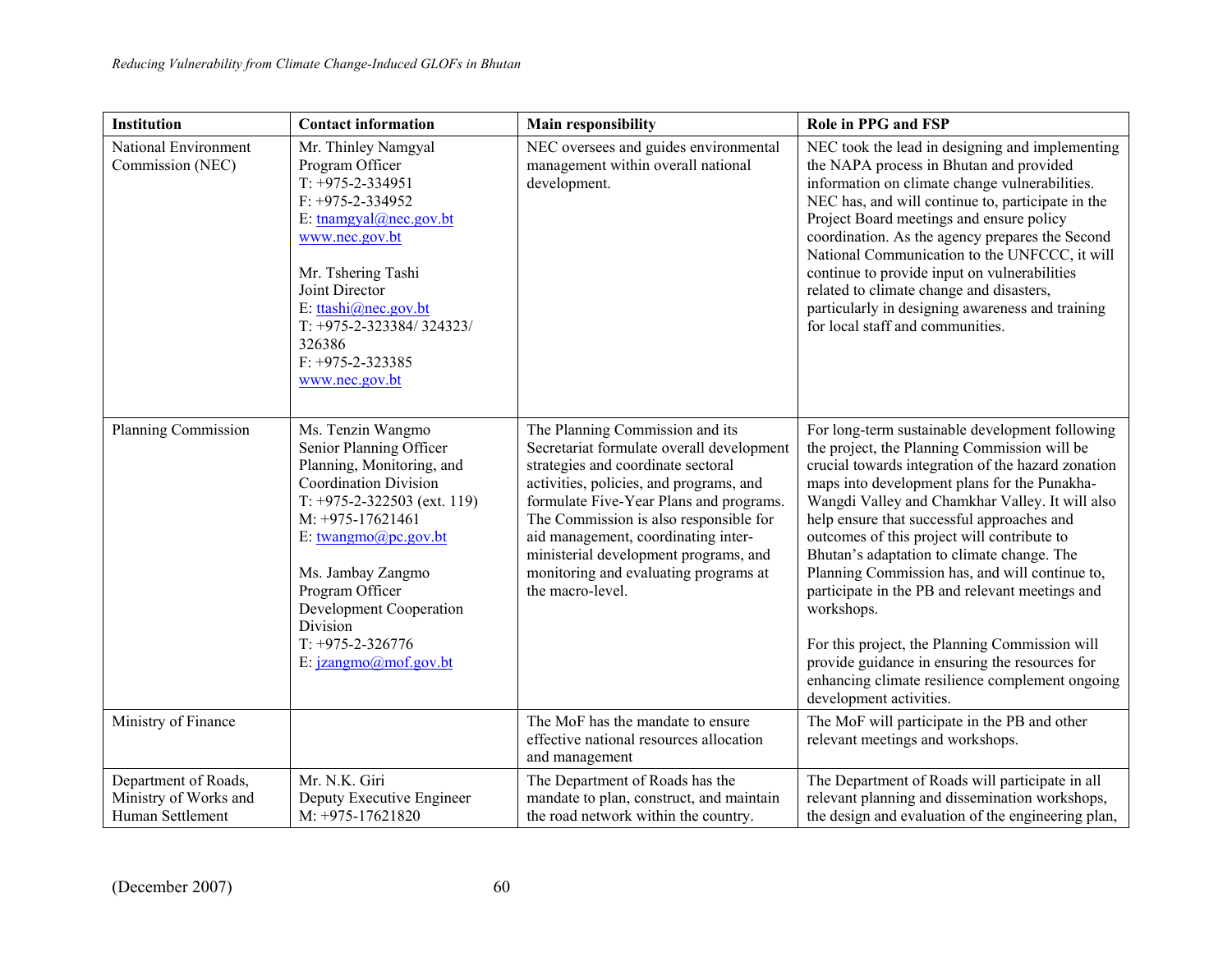| E: nmkgiri@yahoo.com                                                                                                                                                                                                                                                                                                                                                                                                                                                                                                                                                |                                                                                                                                                                                                                                                                                                                               |                                                                                                                                                                                                                                                                                                                                                                         |
|---------------------------------------------------------------------------------------------------------------------------------------------------------------------------------------------------------------------------------------------------------------------------------------------------------------------------------------------------------------------------------------------------------------------------------------------------------------------------------------------------------------------------------------------------------------------|-------------------------------------------------------------------------------------------------------------------------------------------------------------------------------------------------------------------------------------------------------------------------------------------------------------------------------|-------------------------------------------------------------------------------------------------------------------------------------------------------------------------------------------------------------------------------------------------------------------------------------------------------------------------------------------------------------------------|
| http://www.dor.gov.bt/                                                                                                                                                                                                                                                                                                                                                                                                                                                                                                                                              | Climate risk information is critical input<br>to the Department's decision-making for<br>new road construction and alignment.                                                                                                                                                                                                 | and will assist in identifying and fielding an<br>engineer to supervise mitigation works at<br>Thorthomi lake.                                                                                                                                                                                                                                                          |
| Mr. Karma Chophel<br>Head/Chief Engineer<br>Hydro-Met Services Division<br>$T: +975-2-328280$<br>$F: +975-2-324834$<br>E: hmsd@druknet.bt                                                                                                                                                                                                                                                                                                                                                                                                                           | The DoE is the focal national agency for<br>the collection, analysis, and<br>dissemination of all weather and climate<br>information. The Department is also<br>responsible for maintaining flood<br>warning systems in the country.                                                                                          | The DoE will identify staff to participate in all<br>GLOF EWS-related training. After the<br>completion of the project, it will be responsible<br>for maintenance of the EWS. The DoE will also<br>participate in all relevant meetings and<br>workshops.                                                                                                               |
| Punakha:<br>Mr. Pema Wangda<br><b>Budget Officer</b><br>Dzongkhag Administration<br>$T: +975 - 5 - 584198$<br>M: +975-17615225<br>$F: +975 - 5 - 584121$<br>Wangdi:<br>Mr. Tshering Choden<br><b>Environment Officer</b><br>Dzongkhag Administration<br>$T: +975-2-481596$<br>$M: +975-17604575$<br>$F: +975-2-481654$<br>tsheringchoden@nec.gov.bt<br>chodentshering@hotmail.com<br>Gasa:<br>Mr. Chencho<br><b>Environment Officer</b><br>Dzongkhag Administration<br>$T: +975-2-688187$<br>M: +975-17652025<br>$F: +975-2-688207$<br>E: chencho dorji@hotmail.com | The Dzongkhag Administrations are<br>responsible for coordinating all<br>development activities in their respective<br>Dzongkhags. Plans are underway to form<br>Dzongkhag Disaster Management<br>Committees that will in turn lead the<br>formation and capacity building of the<br>Gewog Disaster Management<br>Committees. | Punakha, Wangdi, Gasa, and Bumthang<br>Dzongkhags will form major partners for the<br>implementation of all FSP outcomes. They will<br>assist the project team in mobilizing labor for the<br>mitigation works, and in organizing community<br>awareness and preparedness workshops and<br>trainings. They will also participate in relevant<br>meetings and workshops. |
|                                                                                                                                                                                                                                                                                                                                                                                                                                                                                                                                                                     | <b>Bumthang:</b>                                                                                                                                                                                                                                                                                                              |                                                                                                                                                                                                                                                                                                                                                                         |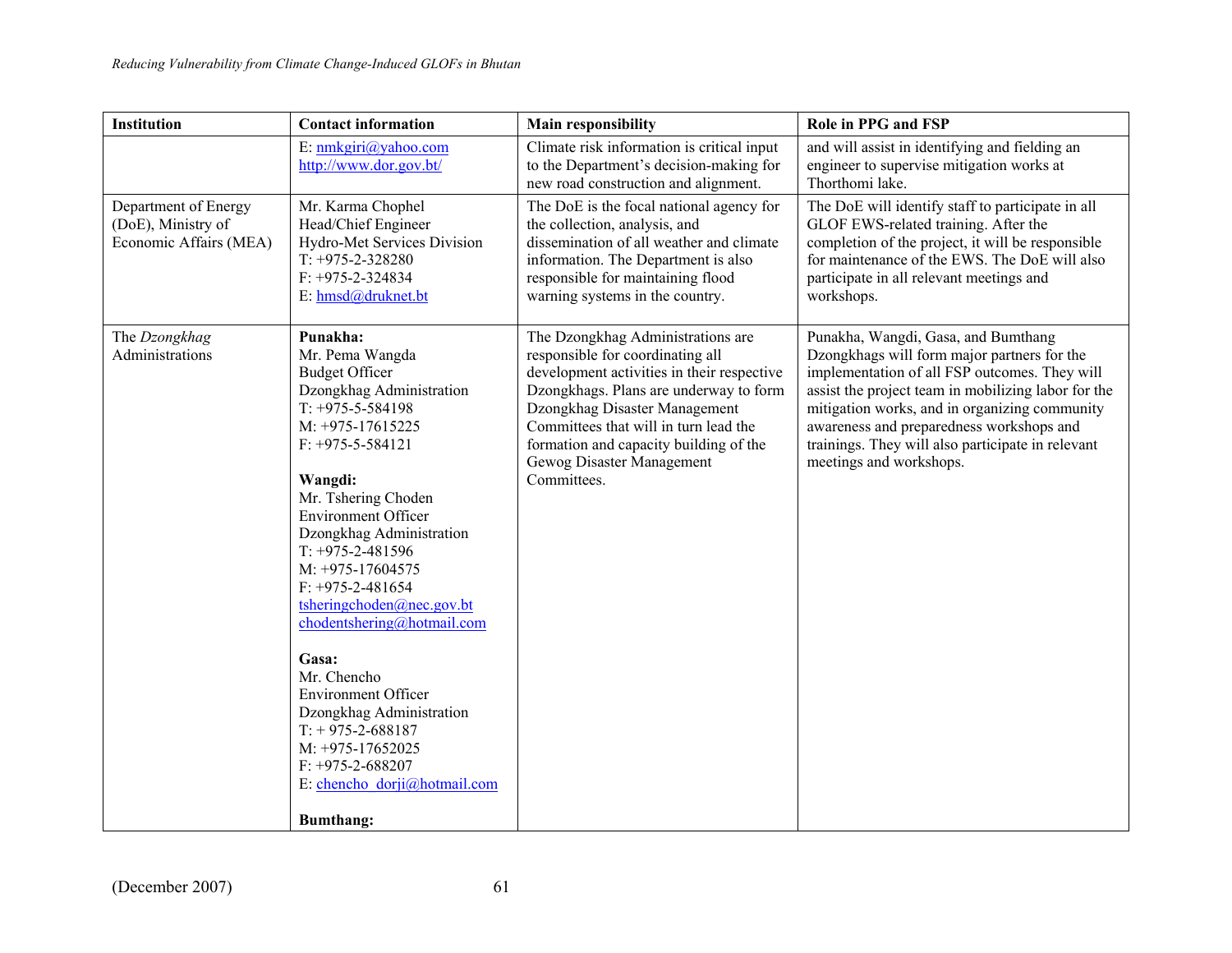| <b>Institution</b>                                            | <b>Contact information</b>                                                                                                                                                                                                               | <b>Main responsibility</b>                                                                                                                                                                                                                           | Role in PPG and FSP                                                                                                                                                                                                                                                                                   |
|---------------------------------------------------------------|------------------------------------------------------------------------------------------------------------------------------------------------------------------------------------------------------------------------------------------|------------------------------------------------------------------------------------------------------------------------------------------------------------------------------------------------------------------------------------------------------|-------------------------------------------------------------------------------------------------------------------------------------------------------------------------------------------------------------------------------------------------------------------------------------------------------|
|                                                               | Mr. Rinchen Wangdi<br>Dzongkhag Forest Officer<br>Dzongkhag Administration<br>$T: +975-3-631268/631461$<br>$M: +975-17661802$<br>E: rwangdidzfo@yahoo.com                                                                                |                                                                                                                                                                                                                                                      |                                                                                                                                                                                                                                                                                                       |
| Local communities<br>(Punakha, Wangdi, Gasa,<br>and Chamkhar) | Ms. Karma Doma Tshering<br>Senior Program Officer<br>DMD, MoHCA<br>$T: +975-2-326935/322301/$<br>322015/325173<br>$F: +975-2-327864$<br>E: kdtly@hotmail.com                                                                             | Local communities will be the most<br>affected by the impact of climate change<br>particularly in the event of a GLOF.                                                                                                                               | Local communities in the Punakha-Wangdi<br>Valley and Chamkhar Valley, as well as in the<br>upstream region near the Thorthormi Lake, will<br>be important stakeholders during the FSP<br>implementation. Local communities will<br>participate in the implementation of most of the<br>FSP outcomes. |
| National Committee for<br>Disaster Management<br>(NCDM)       | <b>Chairperson</b> - Cabinet Minister<br>on a rotational basis<br><b>Members</b> – All Secretaries<br>Vice Chairperson - Home<br>Minister<br>Dasho Mr. Penden Wangchuk<br>Secretary<br>MoHCA<br>$T: +975-2-322502$<br>$F: +975-2-325049$ | The Committee on Disaster Management<br>is an inter-ministerial coordination<br>mechanism reporting to the Council of<br>Cabinet Ministers. At the ministerial<br>level, the NCDM will oversee the<br>implementation of the NDRMF.                   | Through the DMD, MoHCA, the NCDM will<br>provide the policy directions into which climate-<br>resilient DRM will be incorporated.                                                                                                                                                                     |
| Jigme Dorji Wangchuck<br>National Park (JDNP)<br>Management   | Mr. Kinley Tshering<br>Park Manager<br>$T: +975-2-688301$<br>M: +975-17675699                                                                                                                                                            | The JDNP, as part of the protected area<br>system in the country, is responsible for<br>the protection of the biological and<br>cultural resources within the park and<br>ensures that development activities do not<br>negate conservation efforts. | The JDNP Management will provide guidance in<br>undertaking activities within the national park. It<br>will also participate in assessing potential<br>environmental impacts of the project.                                                                                                          |
| Department of Agriculture                                     | Mr. Chencho Norbu<br>Director<br>Department of Agriculture<br>E: $cncbu(\omega)$ gmail.com                                                                                                                                               | The Department of Agriculture is<br>responsible for all design and<br>implementation of agricultural<br>development programs.                                                                                                                        | As agriculture is one of the most climate-sensitive<br>sectors, the DoA will participate in all relevant<br>meetings and workshops.                                                                                                                                                                   |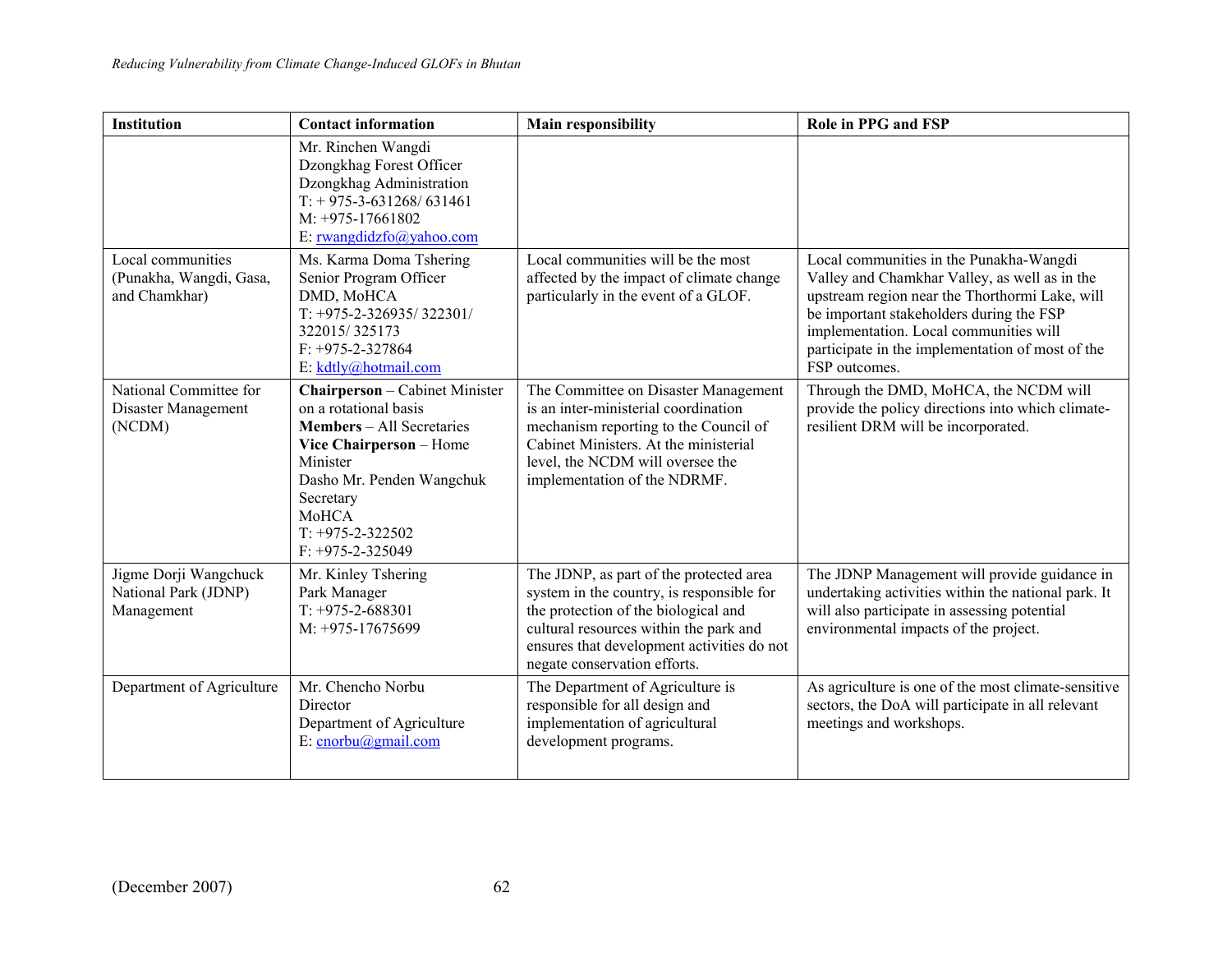| Institution                                                                    | <b>Contact information</b>                                                                                                                                                         | <b>Main responsibility</b>                                                                                                                                                                                                                                                               | Role in PPG and FSP                                                                                                                                                                                                                                                                                                  |
|--------------------------------------------------------------------------------|------------------------------------------------------------------------------------------------------------------------------------------------------------------------------------|------------------------------------------------------------------------------------------------------------------------------------------------------------------------------------------------------------------------------------------------------------------------------------------|----------------------------------------------------------------------------------------------------------------------------------------------------------------------------------------------------------------------------------------------------------------------------------------------------------------------|
| World Wildlife Fund<br>(WWF Bhutan)                                            | Mr. Karma Tenzin<br>Program Officer<br>$T: +975-2-323528$ (ext. 108)<br>E: ktenzin@wwfbhutan.org.bt                                                                                | WWF Bhutan assists the RGOB in the<br>conservation of biological diversity and<br>the enhancement of national capacity for<br>preserving the country's pristine<br>environment.                                                                                                          | WWF Bhutan will provide co-financing for the<br>FSP and has participated in stakeholder<br>consultations during the PPG. It will participate in<br>Project Board meetings and all other related<br>workshops and meetings.                                                                                           |
| International Centre for<br><b>Integrated Mountain</b><br>Development (ICIMOD) | Representative<br>$T: +97715003222$                                                                                                                                                | ICIMOD works to develop knowledge<br>and provide integrated solutions for<br>improving resource management and<br>supporting sustainable livelihoods in<br>mountain environments.                                                                                                        | ICIMOD will provide technical expertise for<br>assessments related to GLOF risk and<br>environmental impacts. They will also participate<br>in activities for sharing experiences and<br>knowledge on GLOFs and climate change.                                                                                      |
| <b>UN Volunteers</b>                                                           | Ms. Junko Taguchi<br><b>UNV Program Officer</b><br><b>UNDP Bhutan</b><br>Tel: +975-2-322424 (ext. 164)<br>E: junko.taguchi@undp.org                                                | UNV interventions in DRM focus mainly<br>on community involvement and capacity<br>development. UNV supports the<br>mobilization of volunteers, networking,<br>promoting community volunteerism for<br>service delivery, and creating links<br>between the government and<br>communities. | UNV will participate in relevant meetings and,<br>when requested, will assist in mobilizing<br>volunteers for activities on community disaster<br>management, awareness raising, and community<br>capacity building.                                                                                                 |
| <b>UNDP Country Office</b>                                                     | Mr. Karma Chogyal<br>Program Associate<br>Energy, Environment, and<br>Disaster Management Unit<br>$T: +975-2-322424$ (ext. 171)<br>$F: +975-2-322657$<br>E: karma.chogyal@undp.org | UNDP Bhutan works to ensure that<br>progress is based on people's needs, their<br>efforts, and their rights. It supports the<br>people and RGOB to build their capacity<br>to meet development challenges, in<br>pursuit of Gross National Happiness.                                    | The UNDP Bhutan office will act as overall<br>coordinator and monitor project funds. It will help<br>mobilize and coordinate support from other<br>partners through a global network. UNDP will<br>also be responsible for the sharing of lessons from<br>the project into the Adaptive Learning<br>Mechanism (ALM). |
|                                                                                |                                                                                                                                                                                    |                                                                                                                                                                                                                                                                                          | • Output 4.1: Project lessons captured in, and<br>disseminated through, the Adaptation Learning<br>Mechanism<br>• Output 4.2: Project knowledge shared with<br>other GLOF-prone countries                                                                                                                            |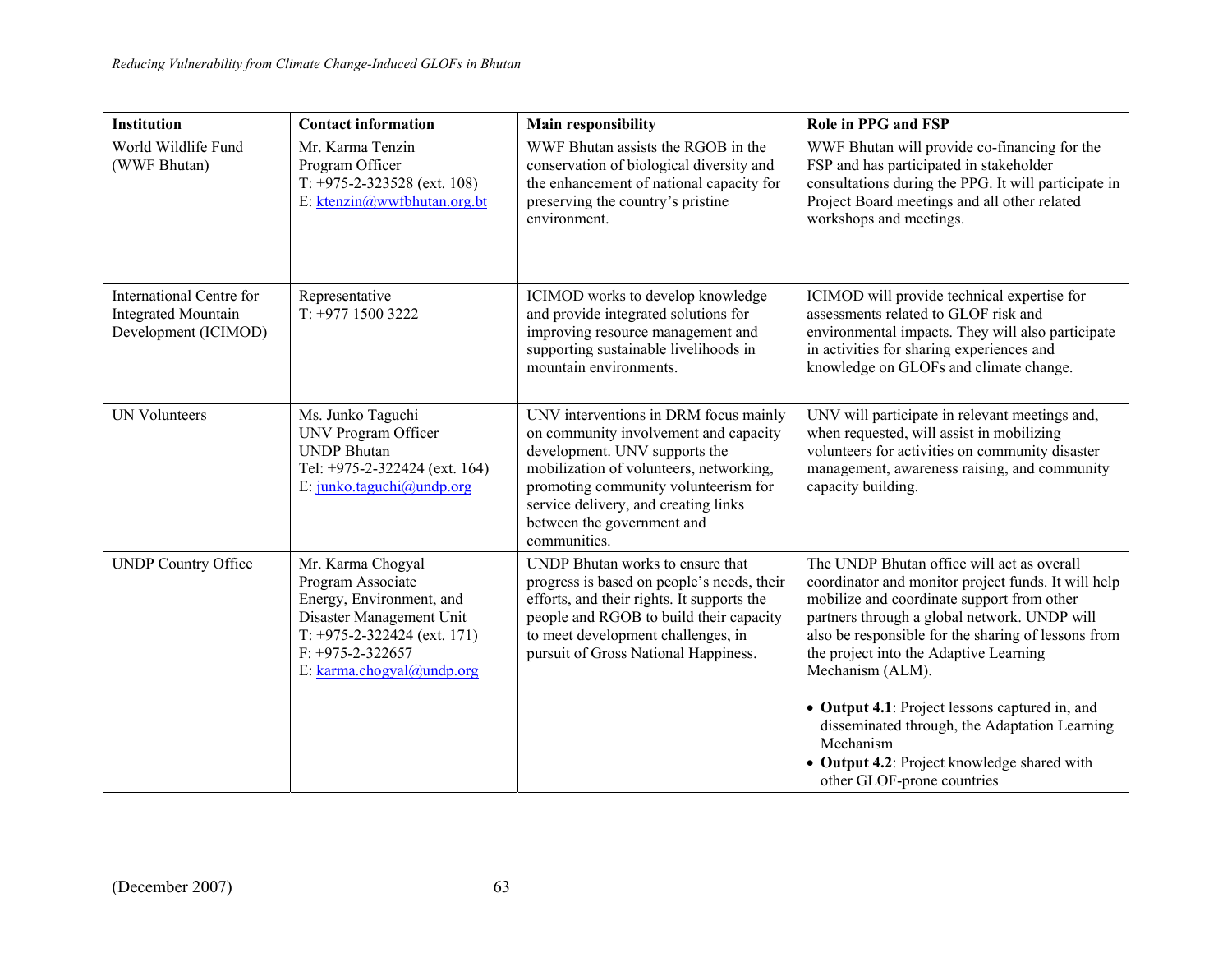- 119. Stakeholders in the PSC have been involved throughout the preparation and implementation of the PPG phase of the project, including the following key meetings (see Annex 9 for reports of these meetings):
	- The Inception Workshop was held on 24 January 2007 in Punakha and attended by representatives of the PSC.
	- Members of the project team met with Dzongkhag administrators on 15 February 2007, as well as during visits throughout the PPG phase.
	- A second stakeholder meeting was held on 16 February 2007 in Thimphu to discuss progress on the PPG outputs and the design of the FSP.
	- A third stakeholder meeting was held on 27 September 2007 in Thimphu to continue discussing the design of the FSP and PPG results.
	- Members of the project team met with community members during vulnerability assessments and hazard zonation activities of the PPG phase.
- 120. Project Board members, as well as bilateral donors, UN agencies, and other relevant organizations, will be involved throughout the project for monitoring and evaluating the effectiveness of project outcomes. A schedule of M&E activities will be developed in collaboration with partners at the appropriate milestones.
- 121. Efforts have been made to ensure that project activities are designed in a participatory manner with local stakeholders in Punakha-Wangdi Valley and Chamkhar Valley. During implementation, this will be a vital aspect to ensure that activities to promote climate-resilient disaster risk management are sustained beyond the project's life.
- 122. **Regional partners** Over the last decade a number of mechanisms for regional and international cooperation in the area of disaster risk management have either been established or significantly strengthened. Two important regional mechanisms that concern South Asia—South Asian Association for Regional Cooperation (SAARC) and the Bay of Bengal Initiative for Multi-Sectoral Technical and Economic Cooperation (BIMSTEC)—have begun to assign higher priority to disaster risk management as an area of cooperation. At the same time, regional resource centers such as the Asian Disaster Preparedness Centre (ADPC) in Bangkok, Thailand, the Asian Disaster Reduction Centre (ADRC) in Kobe, Japan, and the International Centre for Integrated Mountain Development (ICIMOD) in Katmandu, Nepal, are potential partners who can contribute to disaster risk management efforts in Bhutan.
- 123. **United Nations** partnersUNDP is supporting Bhutan to build capacity for both disaster risk management and climate change issues. In support of the NDRMF, UNDP will help strengthen institutional capacity at the national and local levels. It will be providing technical support for CBDM, pilot initiatives, public awareness at dzongkhag, gewog, and thromde levels. UNEP, the World Food Programme, WWF, and other international organizations also provide support through national or regional projects.

# *Institutional framework for addressing climate change issues*

124. NEC is the focal point within the RGOB for all climate change-related activities and has been the principal coordinator for the Initial National Communication, first greenhouse gas (GHG) inventory, National Capacity Self-Assessment (NCSA), and the National Adaptation Programmes of Action (NAPA).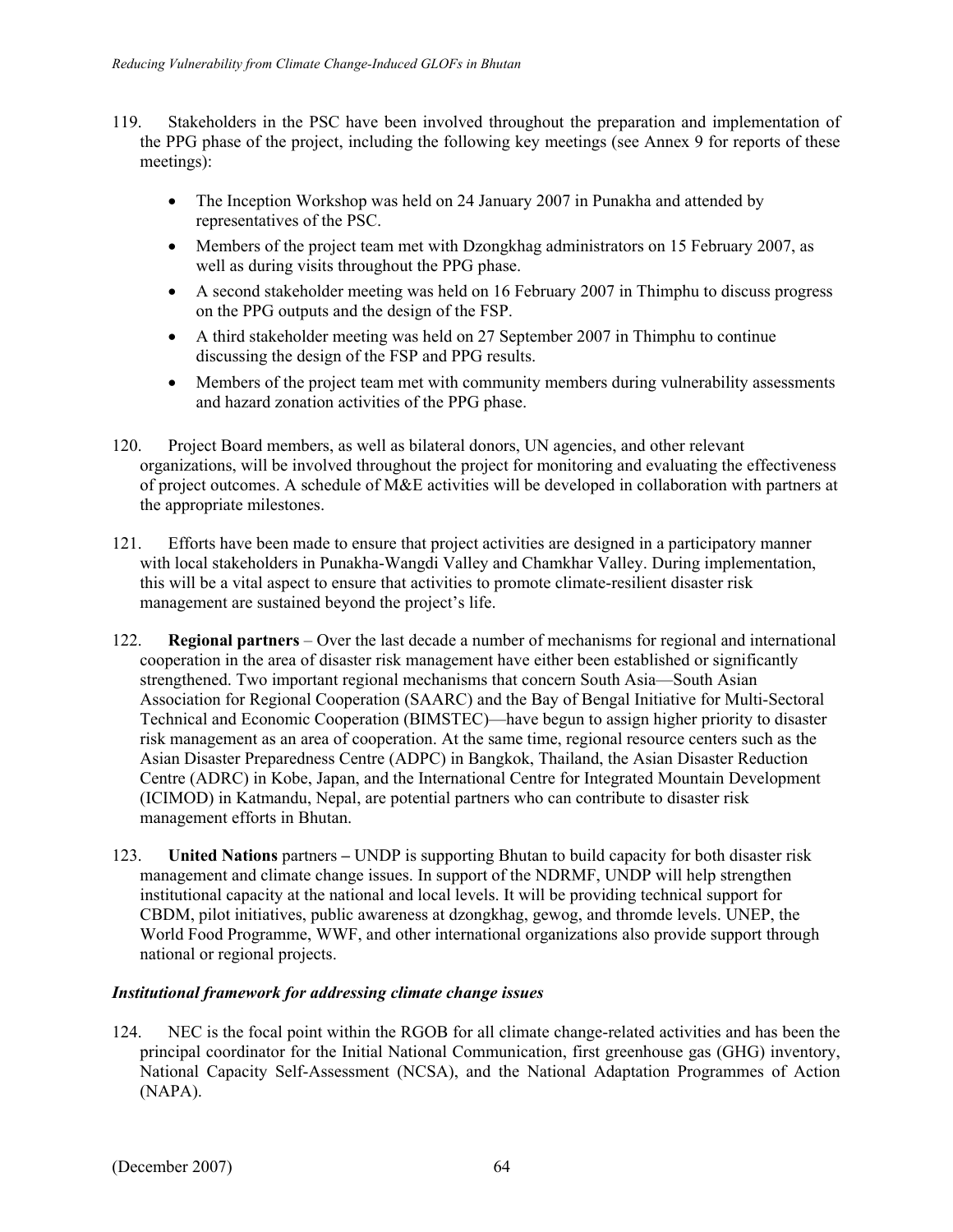- 125. All of these assessments and planning processes were conducted with the participation of multisectoral taskforces, which led to local capacity building. For example, during NAPA formulation, five working groups were formed and were led by representatives of the relevant ministries:
	- Agriculture and Livestock (Ministry of Agriculture, Policy and Planning Division)
	- Forestry and Biodiversity (Ministry of Agriculture, Department of Forests)
	- Health (Ministry of Health, Department of Public Health)
	- Water Resources and Energy (Bhutan Water Partnership)
	- Natural Disasters and Infrastructure (Ministry of Economic Affairs, Policy and Planning Division, with members from DMD and DGM)
- 126. Technical support for climate change is also provided by UNDP, UNEP, and other organizations for research, assessments, and planning. Bhutan is now in the process of preparing its Second National Communication, which will provide information on climate risks for national and sectoral planning processes.
- 127. Despite the progress made so far, there is a need to step up disaster risk reduction and preparedness as climate change impacts increase and communities become more vulnerable to potential disaster risks. One of NEC's key contributions to disaster management is spearheading the NAPA. The NAPA process showed that Bhutan is highly vulnerable to the adverse impacts of climate change and identified immediate and urgent adaptation needs.
- 128. Taking into consideration these immediate and long-term climate change-induced disaster risks, the proposed project is being designed as an integrated DRM program in the two most vulnerable areas, the Punakha-Wangdi Valley and Chamkhar Valley. The integrated DRM program, along with the two main priorities identified in the NAPA process, also encompass several components of the different prioritized projects from the NAPA process, including the hazard zonation project for the Chamkhar and the lower Punakha-Wangdi Valley and an early warning system for the Punakha-Wangdi Valley.
- 129. With regard to gender equality, women are clearly struggling to find a place in the new decentralization process and have emerged as a minority in decision-making positions. Given the generally egalitarian gender relations in Bhutan, this will be an area of focus for the proposed project. In other countries in Asia, women play a key role in community-based disaster management (CBDM), and this approach can be used for this project as well.